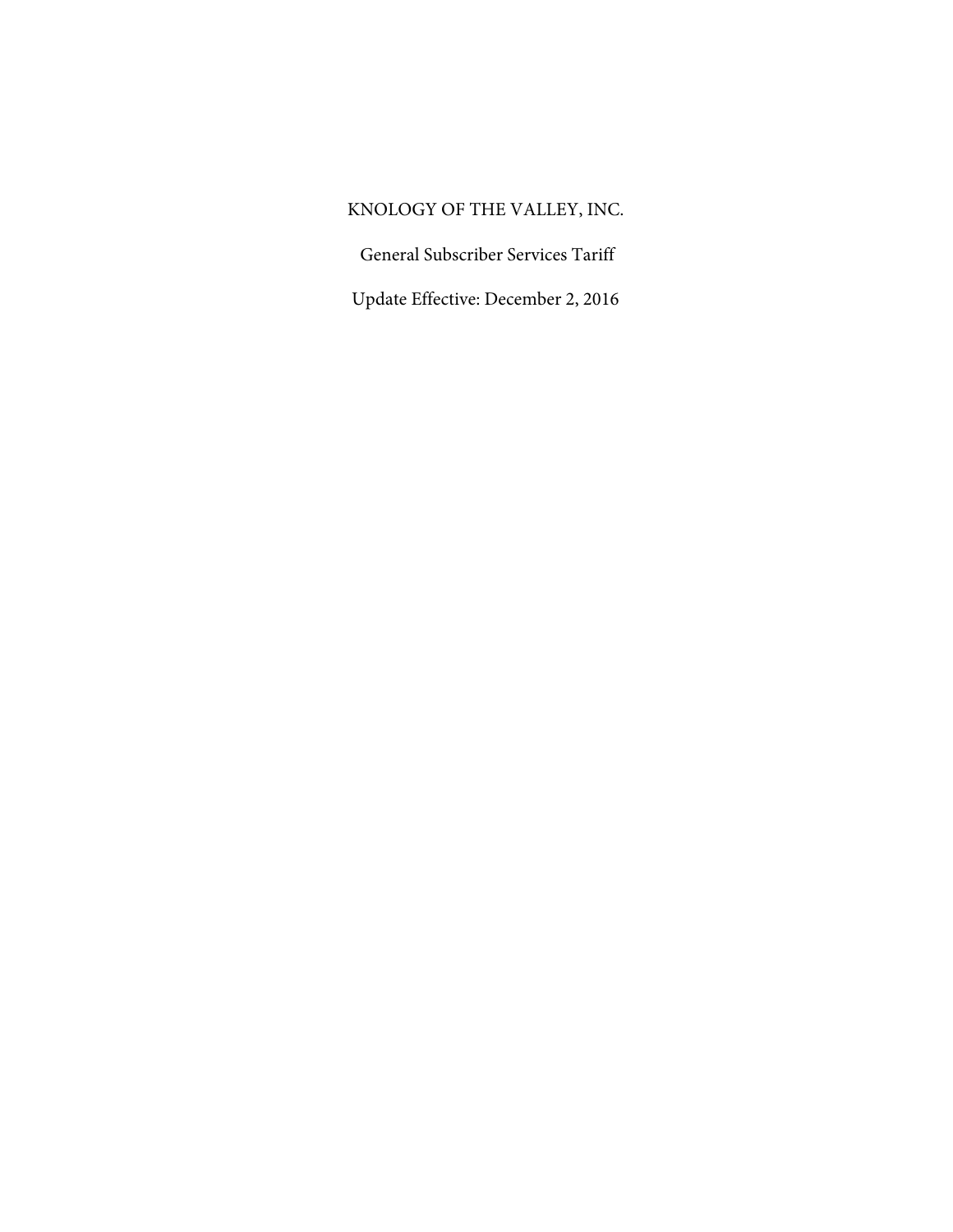#### GENERAL SUBSCRIBER SERVICES TARIFF

#### FOR THE

#### STATE OF ALABAMA

The tariff contains regulations and rates applicable for the furnishing of Basic Local Exchange Service, other telecommunications services and for other general customer services, associated with the above services offered by Knology of the Valley, Inc. d/b/a Knology or d/b/a *WOW! Internet, Cable and Phone*, hereinafter referred to as the Company. This tariff is on file with the Alabama Public Service Commission.

Communications services are furnished through facilities provided by the Company for the transmission of intelligence by electrical impulse, principally by means of wire, radio, or a combination thereof. If, and when, a service is required for which no rate is authorized, said service may be established, prior to written application to the Alabama Public Service Commission for a rate and formal approval.

#### EXPLANATION OF SYMBOLS

When changes are made in any tariff page, a revised page will be issued canceling the tariff page affected; such changes will be identified through the use of the following symbols:

- (C) Signifies a changed regulation.
- (D) Signifies a deletion.
- (I) Signifies an increase in rate.
- (L) Signifies material relocated.
- (N) Signifies a new rate or regulation.
- (R) Signifies a rate reduction.
- (T) Signifies a change in text, but no change in rate or regulation.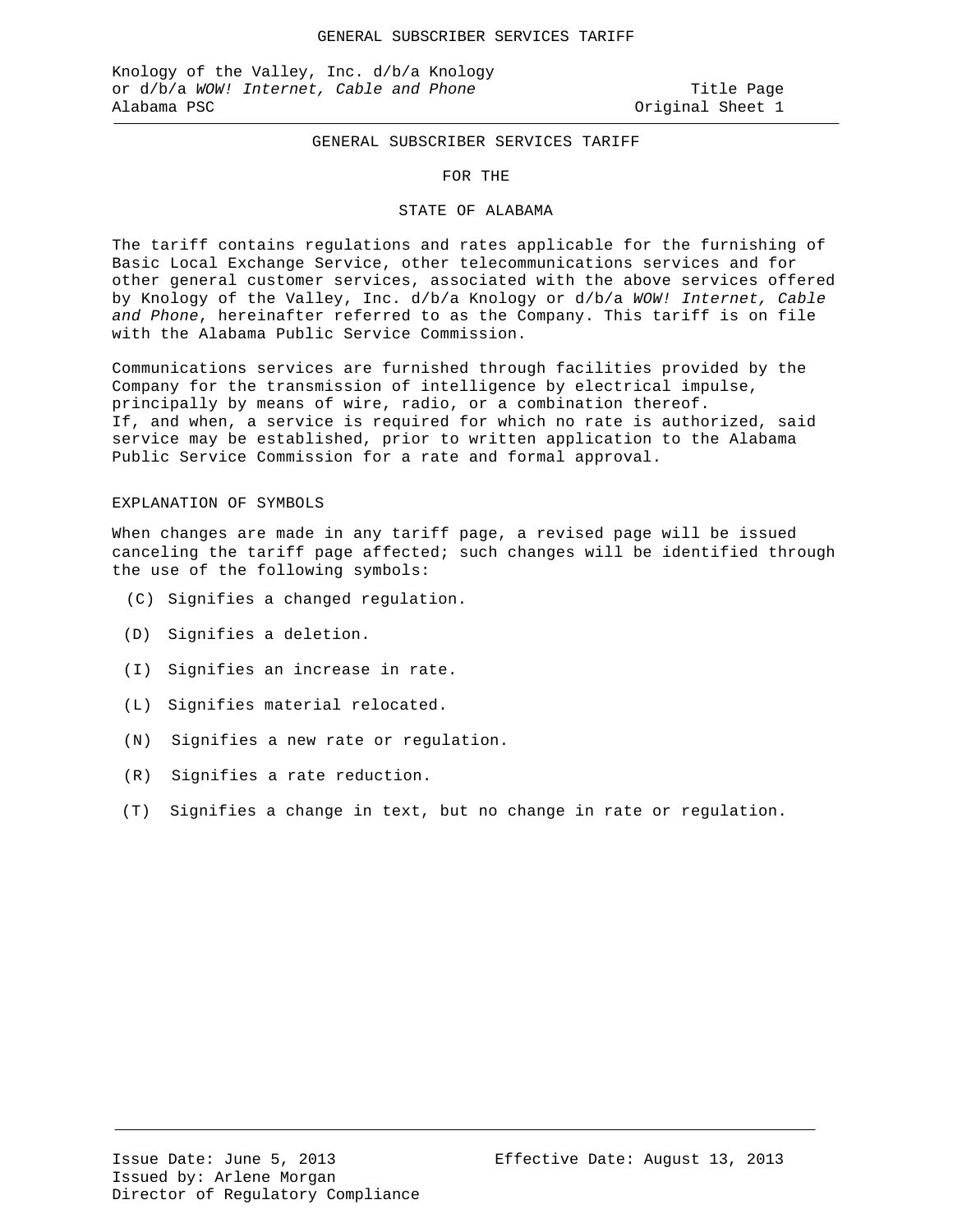#### TABLE OF CONTENTS

Section

INDEX

- SECTION 1 RATE SUMMARY
- SECTION 2 BASIC LOCAL EXCHANGE
- SECTION 6 SERVICE CONNECTION CHARGES
- SECTION 7 MISCELLANEOUS SERVICE ARRANGEMENTS
- SECTION 12 CHARGES APPLICABLE UNDER SPECIAL CONDITIONS
- SECTION 13 INTERCONNECTION WITH COMMUNICATIONS EQUIPMENT AND SYSTEMS PROVIDED BY THE CUSTOMER
- SECTION 14 EMERGENCY SERVICES
- SECTION 25 GENERAL RULES AND REGULATIONS
- SECTION 26 DEFINITIONS
- SECTION 27 DIRECTORY LISTINGS
- SECTION 29 LOCAL EXCHANGE BOUNDARY MAPS
- SECTION 100 OBSOLETE SERVICE OFFERINGS
- SECTION 200 INTRASTATE ACCESS SERVICES TARIFF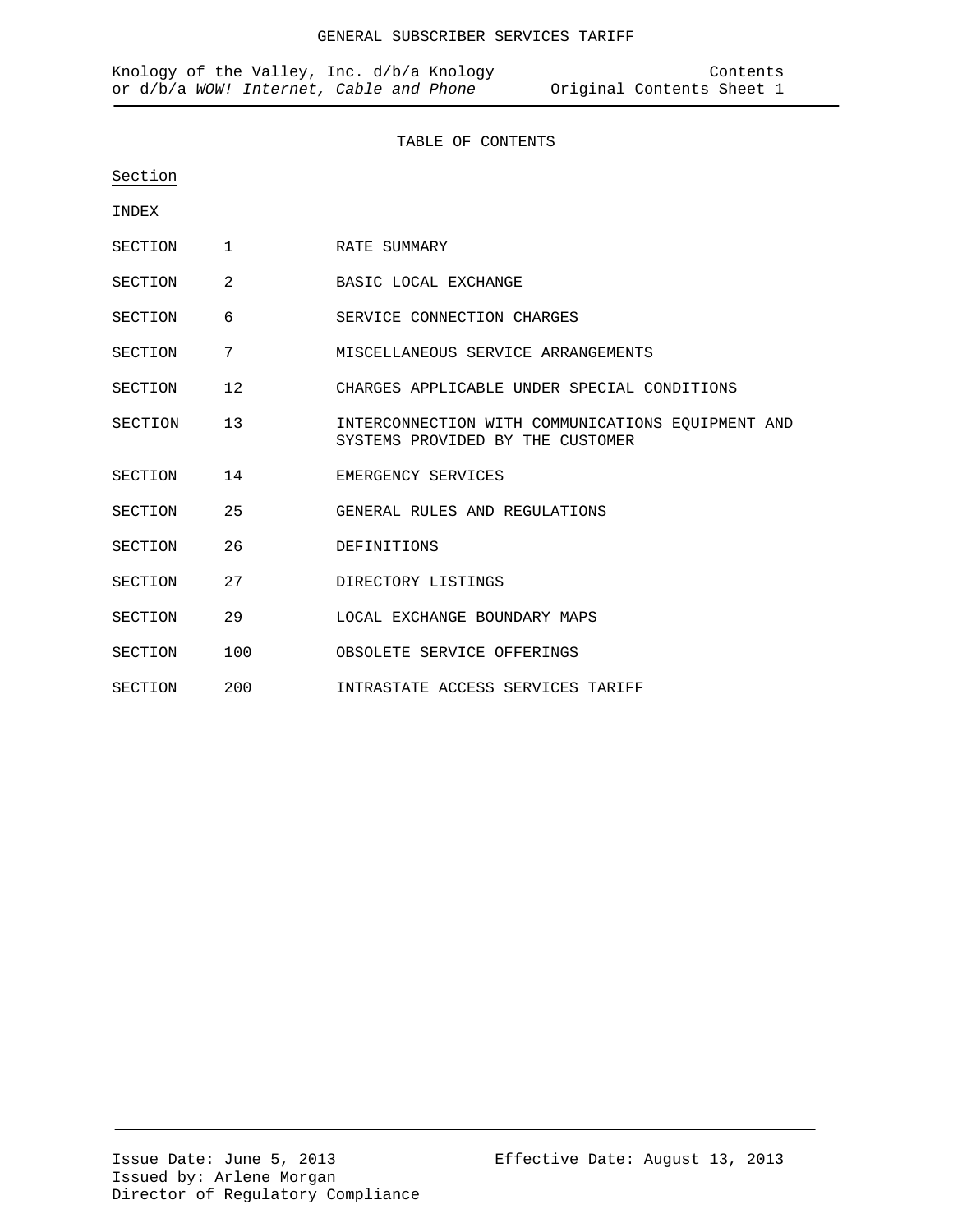|  | GENERAL SUBSCRIBER SERVICES TARIFF |  |
|--|------------------------------------|--|
|--|------------------------------------|--|

| Knology of the Valley, Inc. d/b/a Knology<br>or d/b/a WOW! Internet, Cable and Phone                              |         | Index<br>Original Sheet 1 |
|-------------------------------------------------------------------------------------------------------------------|---------|---------------------------|
| INDEX<br>Subject<br>$-A-$                                                                                         | Section | Sheet No.                 |
| Abuse or Fraudulent Use of Service                                                                                | 25.2    | 2                         |
| Acronyms and Abbreviations                                                                                        | 26.2    | 20                        |
| Adjustments for Taxing Authority Payments                                                                         | 25.4    | 28                        |
| Alabama Relay Center Restrictions                                                                                 | 25.2    | 10                        |
| Alterations                                                                                                       | 25.3    | 19                        |
| Application for Service                                                                                           | 25.3    | 12                        |
| Application of Business Rates                                                                                     | 25.3    | 13                        |
| Application of Residence Rates                                                                                    | 25.3    | 12                        |
| Application of Regulations                                                                                        | 25.1    | $\mathbf{1}$              |
| Application of Service Charges                                                                                    | 6.3     | 5                         |
| Authorization                                                                                                     | 2.6     | 3                         |
| $-B-$                                                                                                             |         |                           |
| Basic Local Exchange Rates                                                                                        | 2.7     | 3                         |
| Basic Local Exchange Service                                                                                      | 2       | 1                         |
| $-C-$                                                                                                             |         |                           |
| Cancellation Charges                                                                                              | 12.5    | 2                         |
| Charges Applicable Under Special Conditions                                                                       | 12      | 1                         |
| Change of Occupancy                                                                                               | 25.3    | 20                        |
| Concession Service                                                                                                | 2.11    | 4                         |
| Connections of Grandfathered Terminal<br>Equipment and Grandfathered<br>Communications Systems (N/A)              | 13.3    | 9                         |
| Communications Systems not Subject<br>to Part 68 of FCC Rules and<br>Regulations (Reserved)                       | 13.5    | 9                         |
| Connections of Customer-Provided<br>Terminal Equipment Specifically Excluded<br>from the FCC Registration Program | 13.6    | 10                        |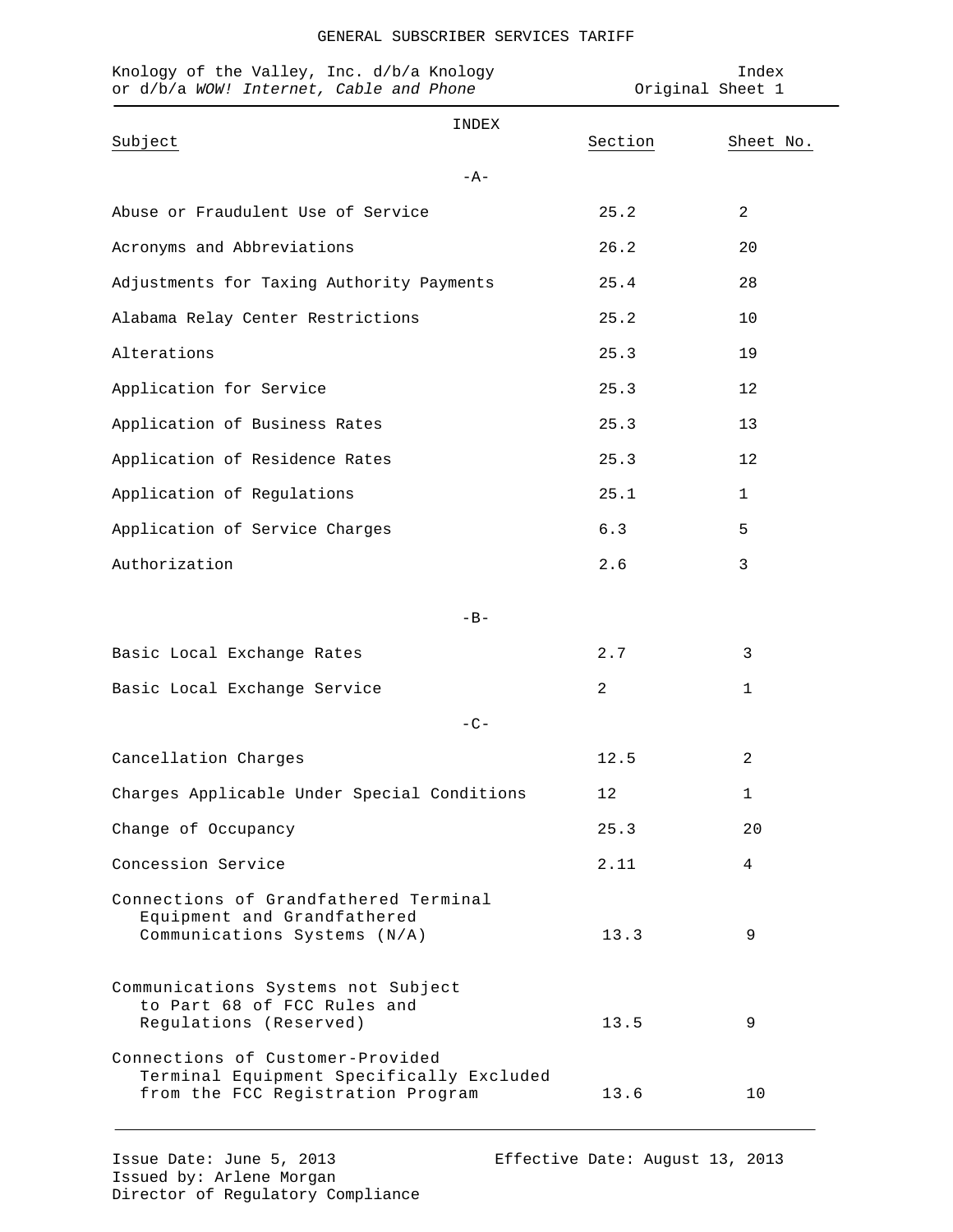| GENERAL SUBSCRIBER SERVICES TARIFF |  |
|------------------------------------|--|
|                                    |  |

| Knology of the Valley, Inc. d/b/a Knology<br>or d/b/a WOW! Internet, Cable and Phone |           | Index<br>Original Sheet 2 |
|--------------------------------------------------------------------------------------|-----------|---------------------------|
| INDEX<br>Subject                                                                     | Sheet No. | Section                   |
| Connections of Registered Terminal<br>Equipment and Systems                          | 13.2      | 7                         |
| Custom Calling Services                                                              | 7.2       | 1                         |
| Custom Local Area Signaling Service - CLASS                                          | 7.2.1     | 3                         |
| Customer Billing                                                                     | 25.3      | 13                        |
| Customer Premises Inside Wire                                                        | 13.7      | 10                        |
| Customer Responsibility                                                              | 12.6      | 2                         |
| Customized Number Service (N/A)                                                      | 7.5       | 6                         |
| $-D-$                                                                                |           |                           |
| Definitions                                                                          | 26        | 1                         |
| Deposits                                                                             | 25.4      | 24                        |
| Directories                                                                          | 25.5      | 34                        |
| Directory Listings                                                                   | 27        | 1                         |
| Discontinuance of Service<br>Failure to Maintain Credit                              | 25.4      | 27                        |
| Dual Party Relay Service                                                             | 2.15      | 8                         |
| $-$ E $-$                                                                            |           |                           |
| End User Charge                                                                      | 2.7.1     | 3                         |
| Establishment and Furnishing of Service                                              |           | 9                         |
| Establishment and Maintenance of Credit                                              | 25.4      | 22                        |
| $-F-$                                                                                |           |                           |
| Furnishing of Service                                                                | 25.3      | 30                        |
| $-G-$                                                                                |           |                           |
| General Rules and Regulations                                                        | 25        | 1                         |
| $-H-$                                                                                |           |                           |
| Hazardous or Inaccessible Locations                                                  | 13.1      | 6                         |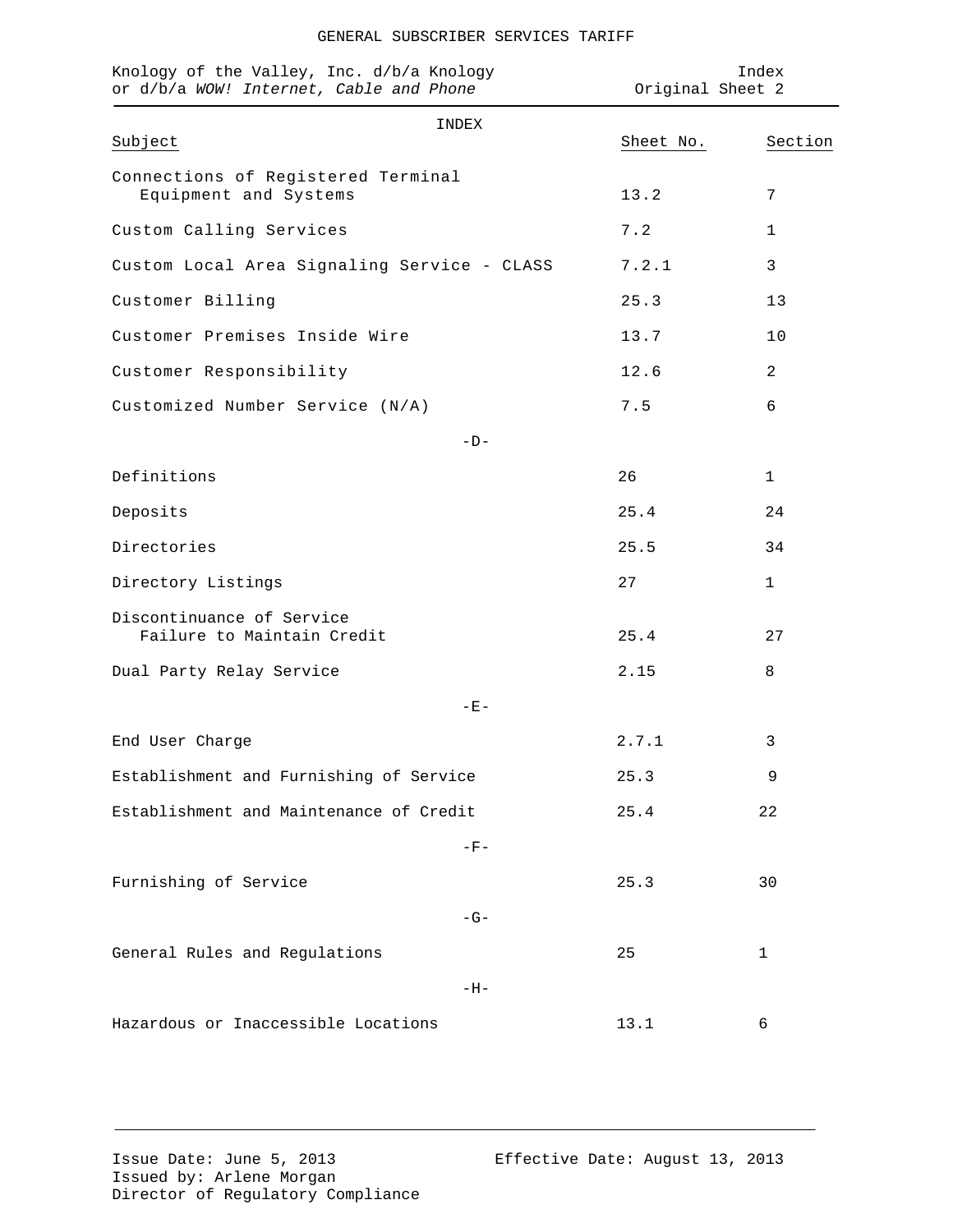|  | GENERAL SUBSCRIBER SERVICES TARIFF |  |
|--|------------------------------------|--|
|--|------------------------------------|--|

| Knology of the Valley, Inc. d/b/a Knology<br>or d/b/a WOW! Internet, Cable and Phone     |        |         | Index<br>Original Sheet 3 |
|------------------------------------------------------------------------------------------|--------|---------|---------------------------|
| Subject                                                                                  | INDEX  | Section | Sheet No.                 |
|                                                                                          | $-I$ - |         |                           |
| Impaired Hearing Equipment                                                               |        | 7.15    | 2                         |
| Interconnection with Communications<br>Equipment and Systems Provided<br>By the Customer |        | 13      | 1                         |
| Intrastate Access Services Tariff                                                        |        | 200     | 1                         |
| Intrastate Access Services Concurrence                                                   |        | 200.1   | 1                         |
| Intrastate Billing and Collection Service                                                |        | 200.2   | $\overline{2}$            |
|                                                                                          | $-J-$  |         |                           |
|                                                                                          | $-K-$  |         |                           |
|                                                                                          | -L-    |         |                           |
| Late Payment Charge                                                                      |        | 25.3    | 14                        |
| Lifeline Assistance Program                                                              |        | 2.16    | 9                         |
| Limitations and Use of Service                                                           |        | 25.6    | 35                        |
| Line Extension Charges                                                                   |        | 12.1    | $\mathbf{1}$              |
| Local Exchange Boundary Maps                                                             |        | 29      |                           |
|                                                                                          | $-M-$  |         |                           |
| Maintenance and Repair                                                                   |        | 25.5    | 30                        |
| Minimum Contract Period                                                                  |        | 25.2    | $\overline{a}$            |
|                                                                                          | $-N-$  |         |                           |
| Network Facilities for Use With Automatic<br>Dialing and Announcing Devices              |        | 25.6    | 35                        |
|                                                                                          | $-0-$  |         |                           |
| Obligation and Liability of the Company                                                  |        | 25.5    | 26                        |
| Obsolete Service Offerings (Reserved)                                                    |        | 100     | 1                         |
| Off Premises Station Services (N/A)                                                      |        | 7.7     | 7                         |
|                                                                                          | $-P-$  |         |                           |
| Provisions of Channels and Equipment                                                     |        | 13.1    | 6                         |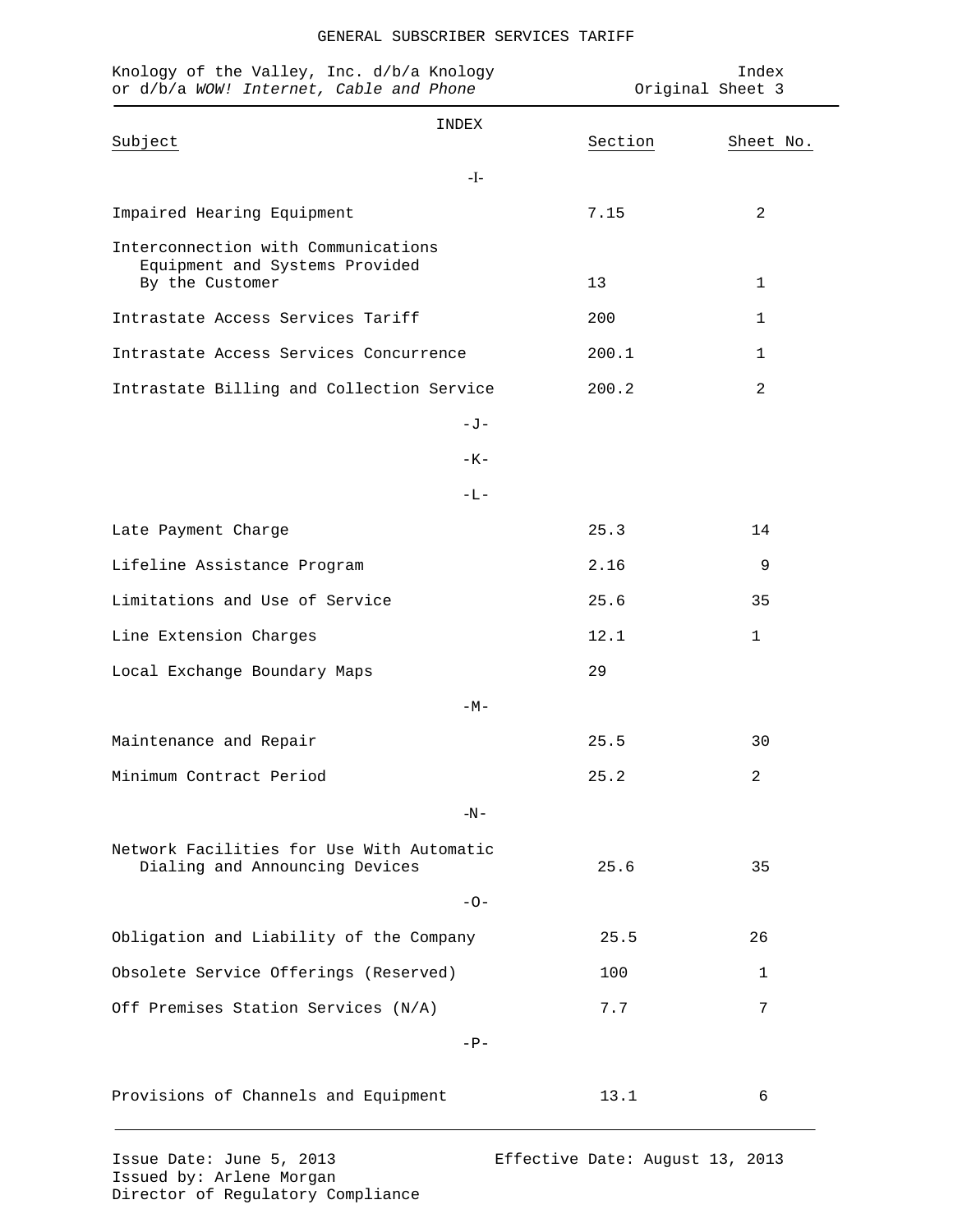| Knology of the Valley, Inc. d/b/a Knology<br>or d/b/a WOW! Internet, Cable and Phone |             | Index<br>Original Sheet 4 |  |
|--------------------------------------------------------------------------------------|-------------|---------------------------|--|
| INDEX                                                                                |             |                           |  |
| Subject                                                                              | Section     | Sheet No.                 |  |
| Provision of Equipment                                                               | 25.5        | 27                        |  |
| $-R-$                                                                                |             |                           |  |
| Rates (Service Connection Charges)                                                   | 6.5         | 6                         |  |
| Rate Summary                                                                         | $\mathbf 1$ | 1                         |  |
| Remote Call Forwarding                                                               | 7.6         | 6                         |  |
| Resale of Service                                                                    | 25.2        | 5                         |  |
| Responsibility of the Customer                                                       | 13.1        | 1                         |  |
| Responsibility of the Telephone Company                                              | 13.1        | 3                         |  |
| Restoration Charge                                                                   | 25.4        | 24                        |  |
| Restoration of Service                                                               | 25.2        | 6                         |  |
| $-S-$                                                                                |             |                           |  |
| Service Connection Charges                                                           | 6           | $\mathbf 1$               |  |
| Special Construction                                                                 | 25.3        | 17                        |  |
| Subscriber Complaints                                                                | 25.2        | 7                         |  |
| $-T-$                                                                                |             |                           |  |
| Telephone Numbers                                                                    | 25.3        | 15                        |  |
| Temporary Service                                                                    | 12.2        | $\mathbf{1}$              |  |
| Termination of Service                                                               | 25.2        | 2                         |  |
| Touchtone Calling Service                                                            | 7.1         | 1                         |  |
| Trailers                                                                             | 12.7        | 2                         |  |
| $-U-$                                                                                |             |                           |  |
| Undertaking of the Company                                                           | 25.5        | 26                        |  |
| Use of Service                                                                       | 25.2        | 1                         |  |
| Use of Customer Service                                                              | 25.2        | 2                         |  |
| Use of Service for Unlawful Purposes                                                 | 25.2        | $\mathfrak{Z}$            |  |

# GENERAL SUBSCRIBER SERVICES TARIFF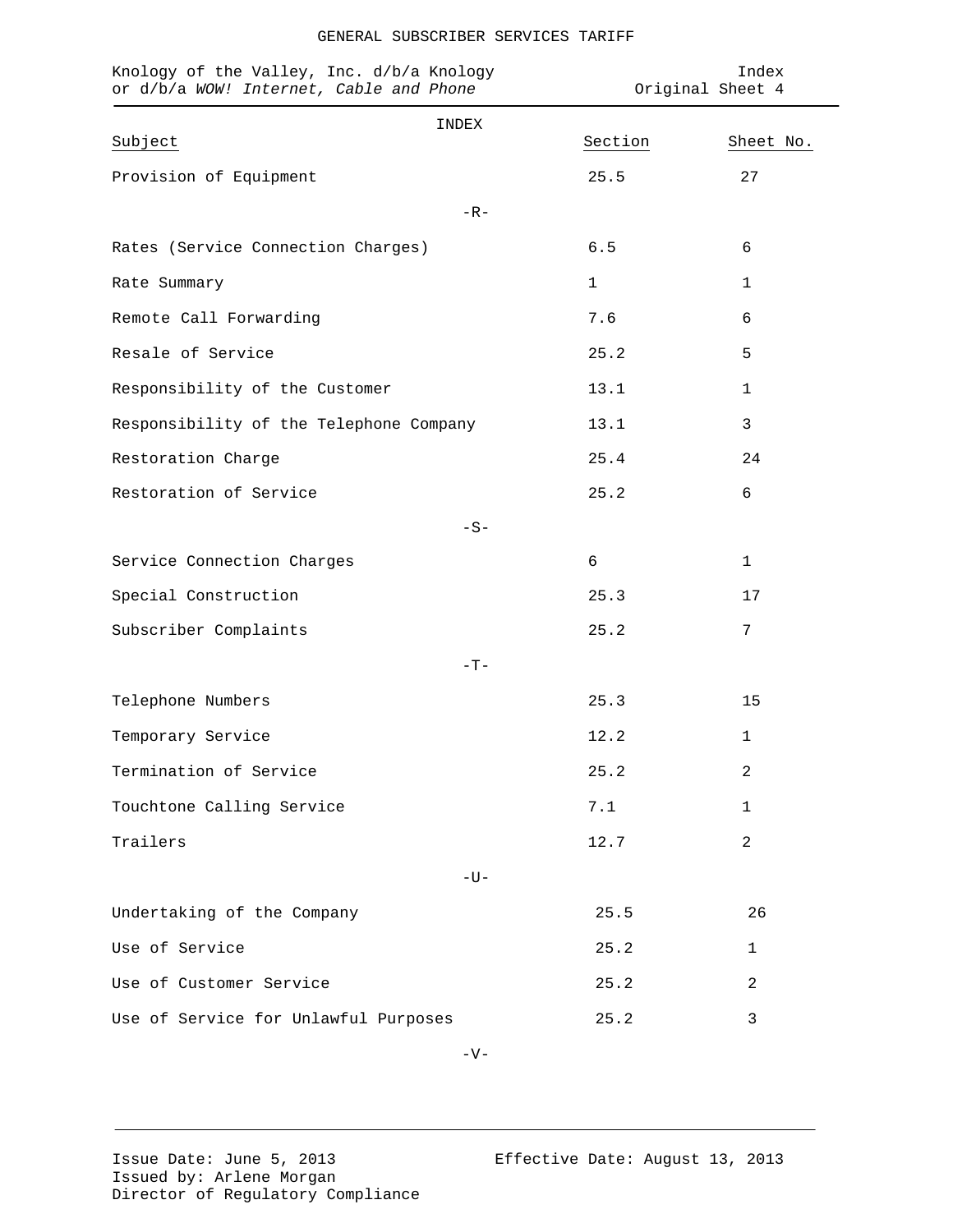# GENERAL SUBSCRIBER SERVICES TARIFF

| Knology of the Valley, Inc. d/b/a Knology<br>or d/b/a WOW! Internet, Cable and Phone |                 |         | Index<br>Original Sheet 5 |
|--------------------------------------------------------------------------------------|-----------------|---------|---------------------------|
| Subject                                                                              | INDEX           | Section | Sheet No.                 |
| Wonder Ring Service                                                                  | $-W -$<br>$-7-$ | 7.13    | 9                         |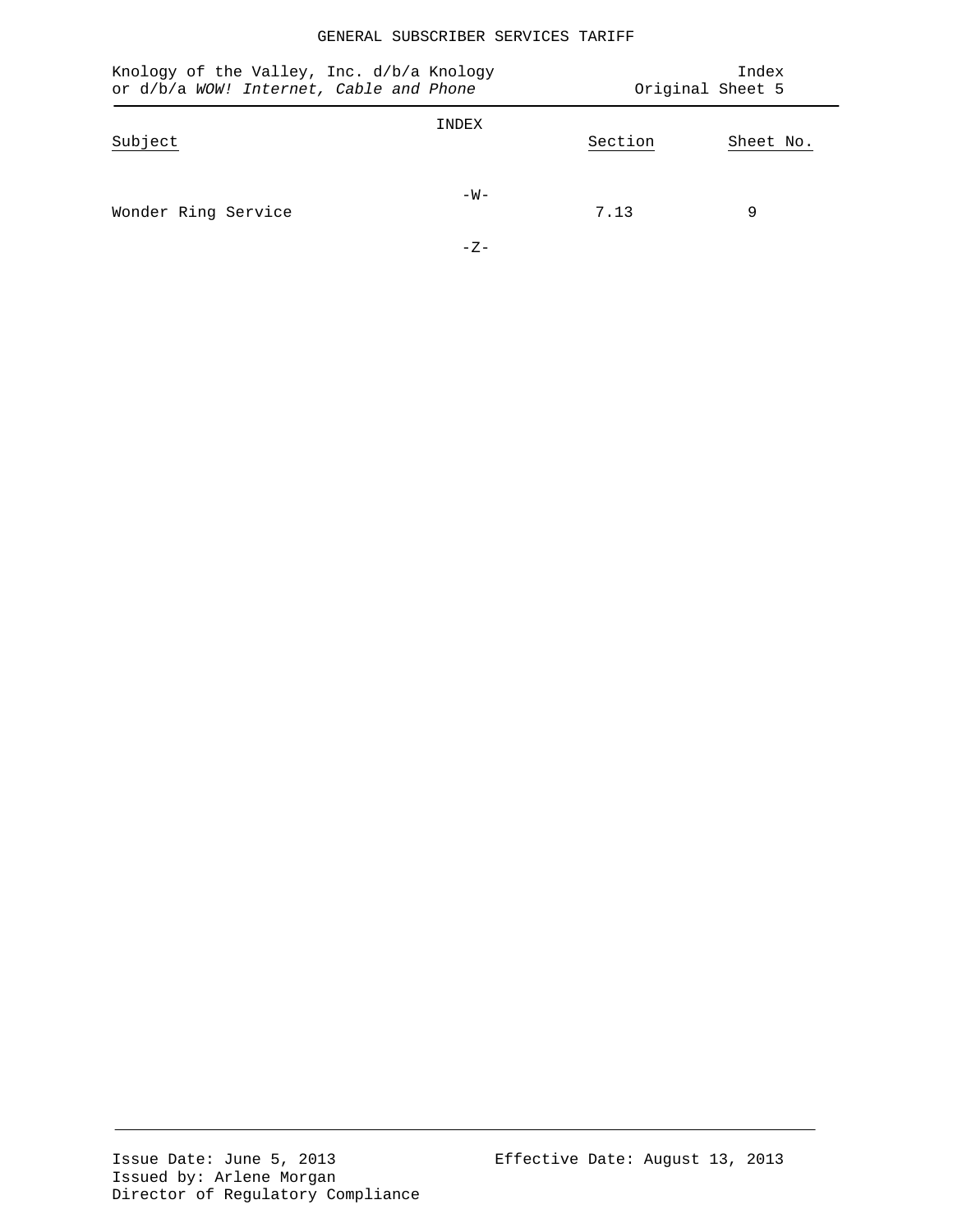| Knology of the Valley, Inc. d/b/a Knology |  | Section 1        |  |
|-------------------------------------------|--|------------------|--|
| or d/b/a WOW! Internet, Cable and Phone   |  | Original Sheet 1 |  |

## S1. RATE SUMMARY

| Service                                                                                                                                                              | Section | Monthly Charge                                                     |                                                                    |
|----------------------------------------------------------------------------------------------------------------------------------------------------------------------|---------|--------------------------------------------------------------------|--------------------------------------------------------------------|
| Custom Calling Feature                                                                                                                                               | 7       | Bus.                                                               | Res.                                                               |
| Call Forwarding<br>Remote Call Forwarding (Fixed)<br>Remote Call Forwarding (Variable)<br>Three Way Calling<br>Call Waiting<br>Call Waiting Display<br>Speed Calling |         | \$4.46<br>\$2.63<br>\$3.15<br>\$2.10<br>\$4.20<br>\$2.10<br>\$4.73 | \$3.15<br>\$2.63<br>\$3.15<br>\$2.10<br>\$3.68<br>\$2.10<br>\$3.94 |

Custom Local Area Signaling Service-CLASS 7.2.1

|                                     | Bus.   | Res.   |
|-------------------------------------|--------|--------|
| Anonymous Call Rejection            | \$3.15 | \$3.15 |
| Automatic Callback, per line        | \$3.15 | \$3.15 |
| Automatic Recall, per line          | \$3.15 | \$3.15 |
| Calling Number Delivery, per line   | \$3.94 | \$3.94 |
| Calling Number & Name Delivery      | \$6.83 | \$6.83 |
| Blocking, per line                  | \$0.00 | \$0.00 |
| Customer Originated Trace, per line | \$1.05 | \$1.05 |
| Selective Call Acceptance, per line | \$4.20 | \$4.20 |
| Selective Call Rejection, per line  | \$4.20 | \$4.20 |
| Selective Call Forwarding, per line | \$3.15 | \$3.15 |
| Distinctive Ringing                 | \$2.10 | \$2.10 |
| /Call Waiting, per line             |        |        |
|                                     |        |        |

Direct-Inward Dialing Service 7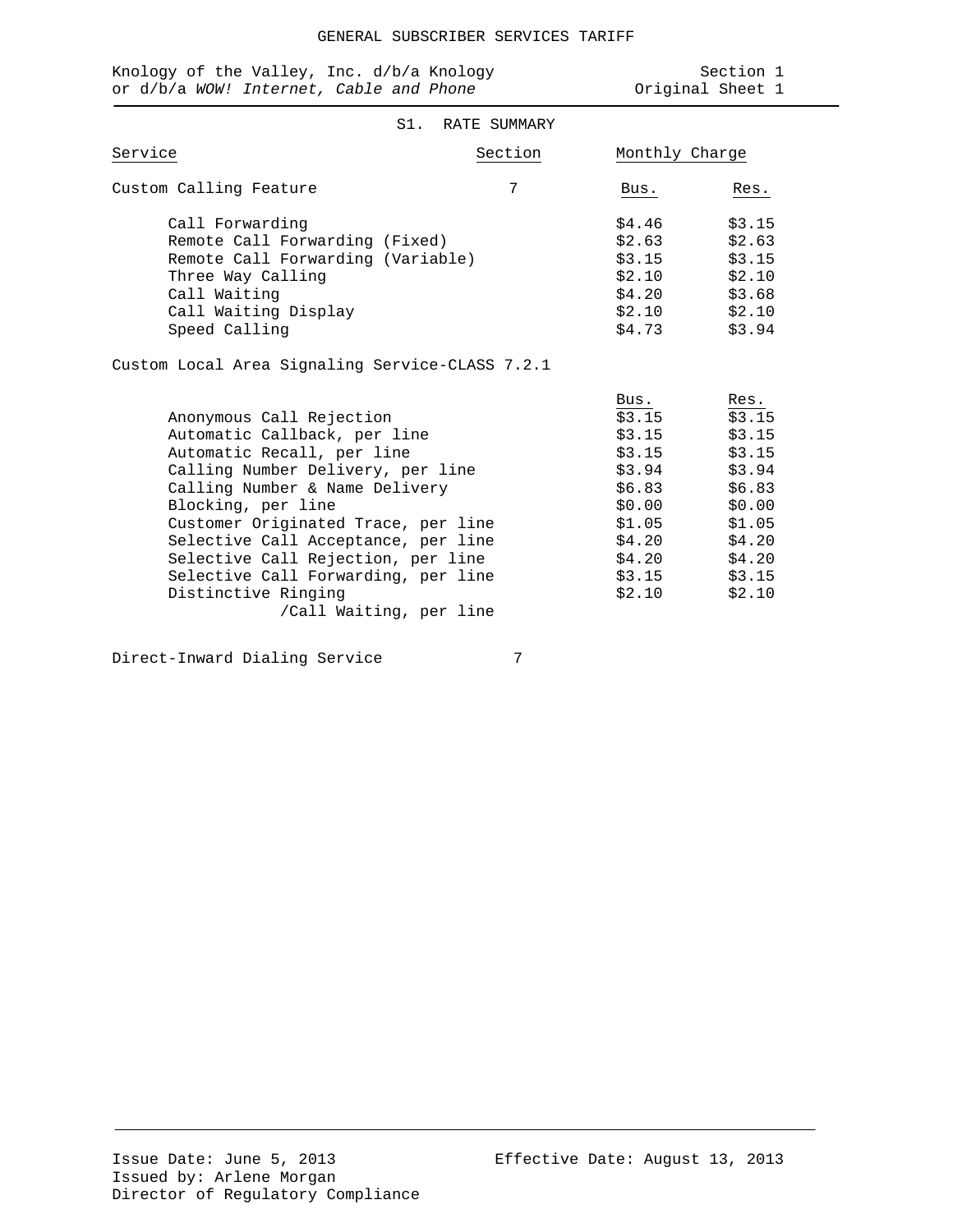| Knology of the Valley, Inc. d/b/a Knology |  | Section 1        |  |
|-------------------------------------------|--|------------------|--|
| or d/b/a WOW! Internet, Cable and Phone   |  | Original Sheet 2 |  |

# S1. RATE SUMMARY

| Service                             | Section | Monthly Charge |
|-------------------------------------|---------|----------------|
| Impaired Hearing Equipment          | 7.15    | \$1.50         |
| Individual Line - Business          | 2       | \$35.62        |
| Individual Line - Residence         | 2       | \$17.48        |
| Insufficient Funds Check            | 6       | \$30.00        |
| Joint User                          | 7       | \$5.25         |
| Late Fee                            | 25      | \$10.00        |
| Maintenance of Service Charge       | 6       | $$35.00*$      |
| Mileage                             | 10      |                |
| Phone Number Change (Res. And Bus.) | 6       | \$8.00         |
| Premium Access, Per Minute          | 200     | \$0.032        |
| *Nonrecurring                       |         |                |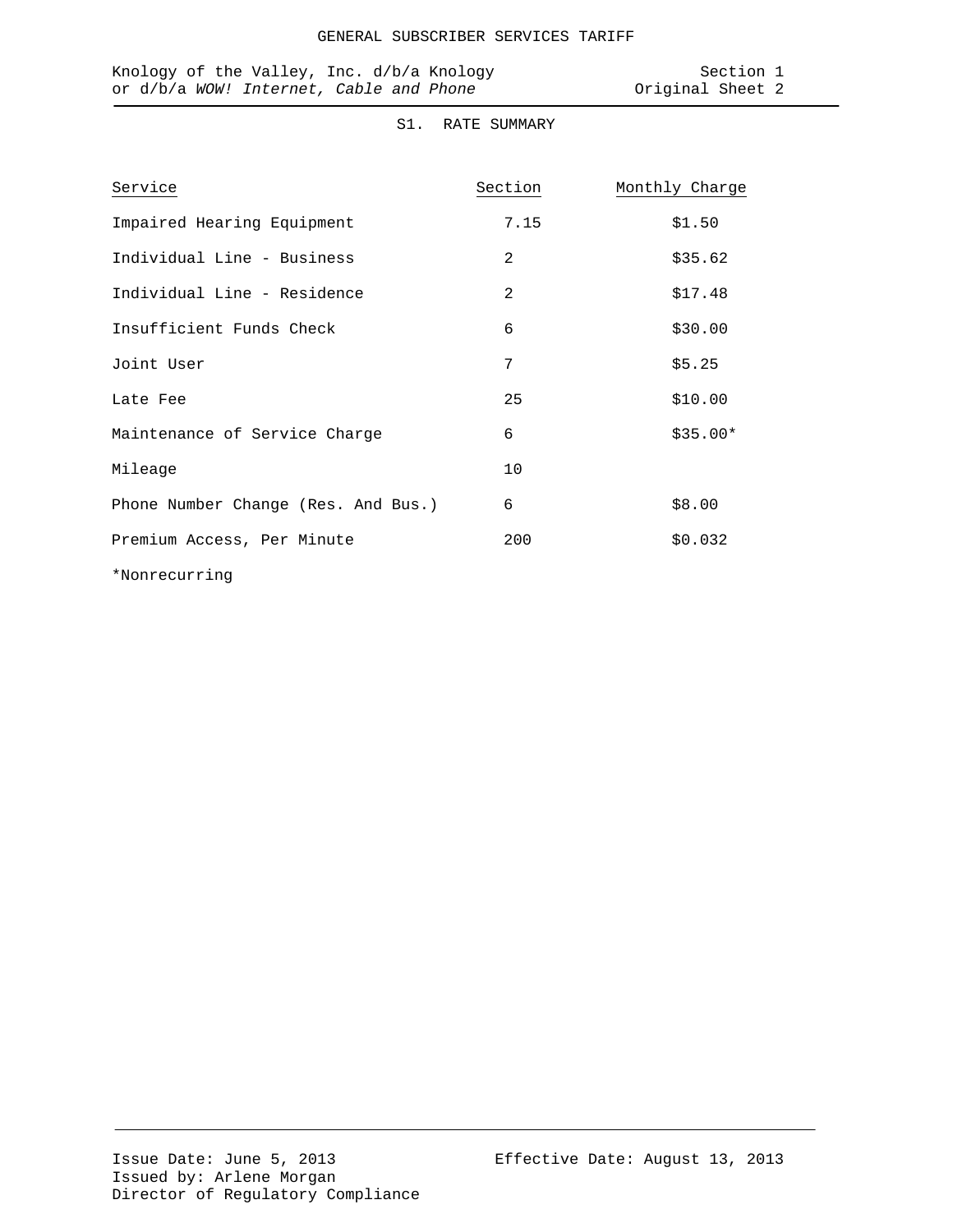|  |  | Knology of the Valley, Inc. $d/b/a$ Knology |  |  |  |                               | Section 1 |  |
|--|--|---------------------------------------------|--|--|--|-------------------------------|-----------|--|
|  |  | or d/b/a WOW! Internet, Cable and Phone     |  |  |  | Second Revised Sheet 3        |           |  |
|  |  |                                             |  |  |  | Cancels First Revised Sheet 3 |           |  |

#### S1. RATE SUMMARY

| Service                                                                        | Section | Bus.                                       | Res.                                |
|--------------------------------------------------------------------------------|---------|--------------------------------------------|-------------------------------------|
| Premises Visit Charge                                                          | 6       | Included in<br>(T)<br>Service Order Charge | Included in<br>Service Order Charge |
| Public Telephone                                                               | 8       | \$0.25                                     |                                     |
| Reconnect Charge<br>After soft disconnect<br>1)<br>2)<br>After hard disconnect | 6       | \$22.00<br>\$40.00                         | \$22.00<br>\$40.00                  |
| Service Order Charges                                                          | 6       | \$50.00 (I)                                | \$50.00                             |
| Wonder Ring I                                                                  | 7.13    | \$3.50                                     | \$3.50                              |
| Wonder Ring II                                                                 | 7.13    | \$4.50                                     | \$4.50                              |
| Wonder Ring III                                                                | 7.13    | \$5.50                                     | \$5.50                              |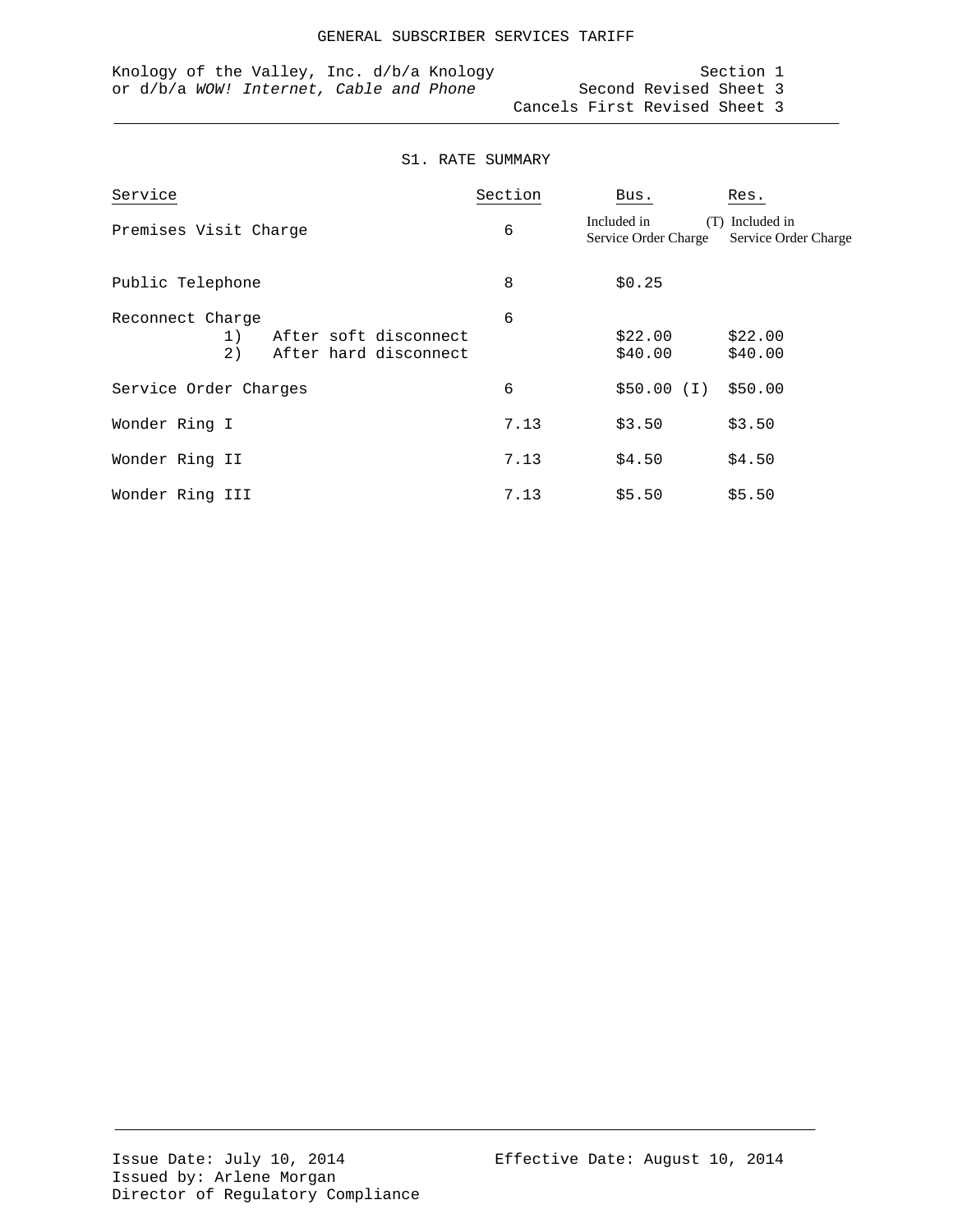# CONTENTS

# Sheet No.

| S2.1   |                                       |
|--------|---------------------------------------|
| S2.2   | Basic Local Service Rate Group (N/A)1 |
| S2.3   |                                       |
| S2.4   | Alphabetical Listing of Exchanges2    |
| S2.5   |                                       |
| S2.6   |                                       |
| S2.7   | Basic Local Exchange Rates3           |
| S2.7.1 |                                       |
| S2.8   |                                       |
| S2.9   |                                       |
| S2.10  |                                       |
| S2.11  |                                       |
| S2.12  | Local Directory Assistance Service9   |
| S2.15  |                                       |
| S2.16  |                                       |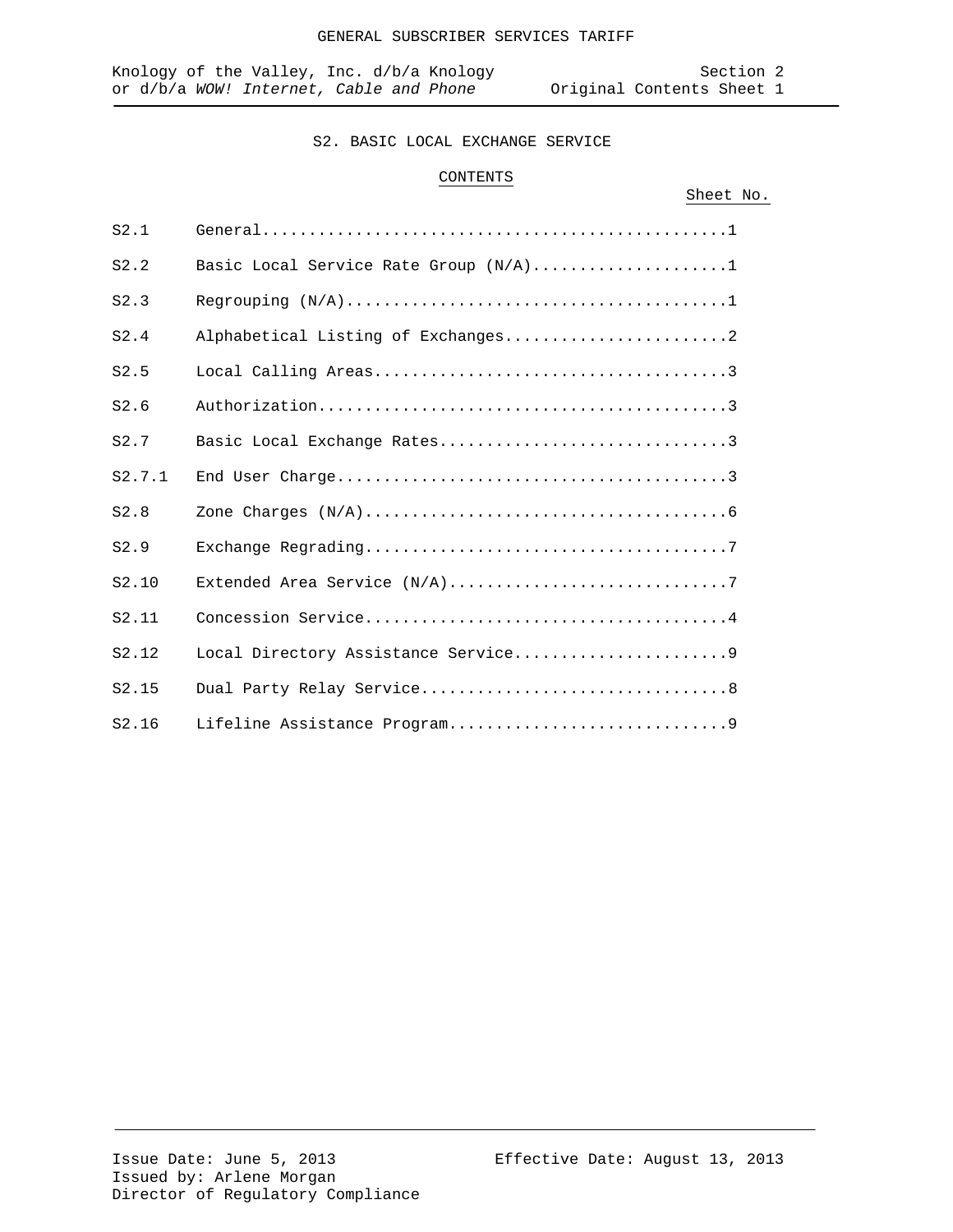#### S2.1 GENERAL

- A. Basic local communication service is provided by means of station, switching and other facilities, plant and equipment to enable the establishment of communications between stations in the same or different exchanges at monthly rates herein shown.
- B. The exchange service area for each exchange are on maps.
- C. The rates for service not specifically shown in this section are presented in other sections of this tariff.

#### S2.2 BASIC LOCAL SERVICE RATE GROUP (N/A)

S2.3 REGROUPING (N/A)

#### S2.4 ALPHABETICAL LISTING OF EXCHANGES

Fredonia Huguley Lanett Shawmut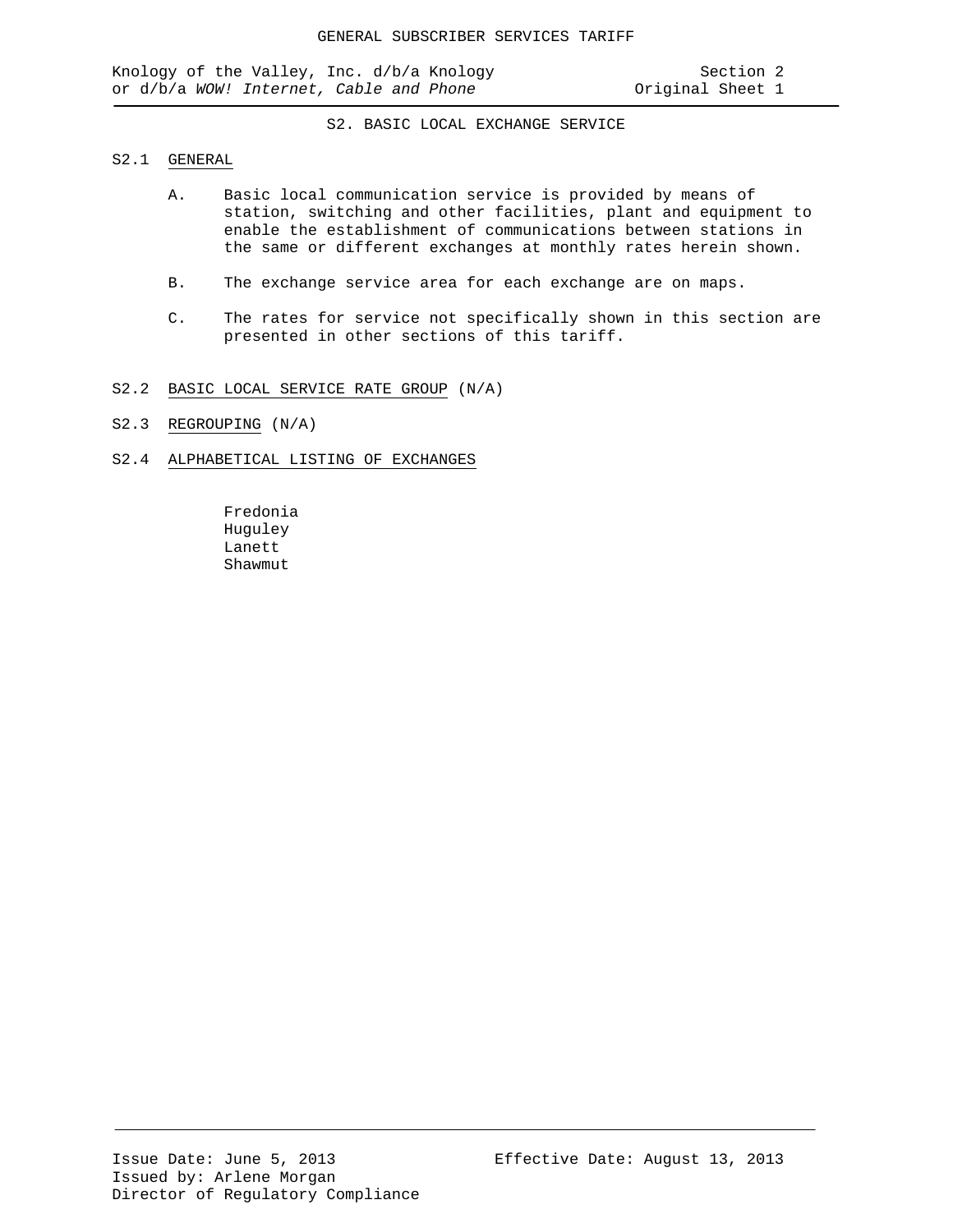#### S2.5 LOCAL CALLING AREA

| <b>EXCHANGE</b> | EXCHANGES IN LOCAL CALLING AREA                                  |
|-----------------|------------------------------------------------------------------|
| Fredonia        | Fredonia<br>Huguley<br>Lanett<br>Shawmut<br>Valley<br>West Point |
| Huguley         | Fredonia<br>Huguley<br>Lanett<br>Shawmut<br>Valley<br>West Point |
| Lanett          | Fredonia<br>Huguley<br>Lanett<br>Shawmut<br>Valley<br>West Point |
| Shawmut         | Fredonia<br>Huguley<br>Lanett<br>Shawmut<br>Valley<br>West Point |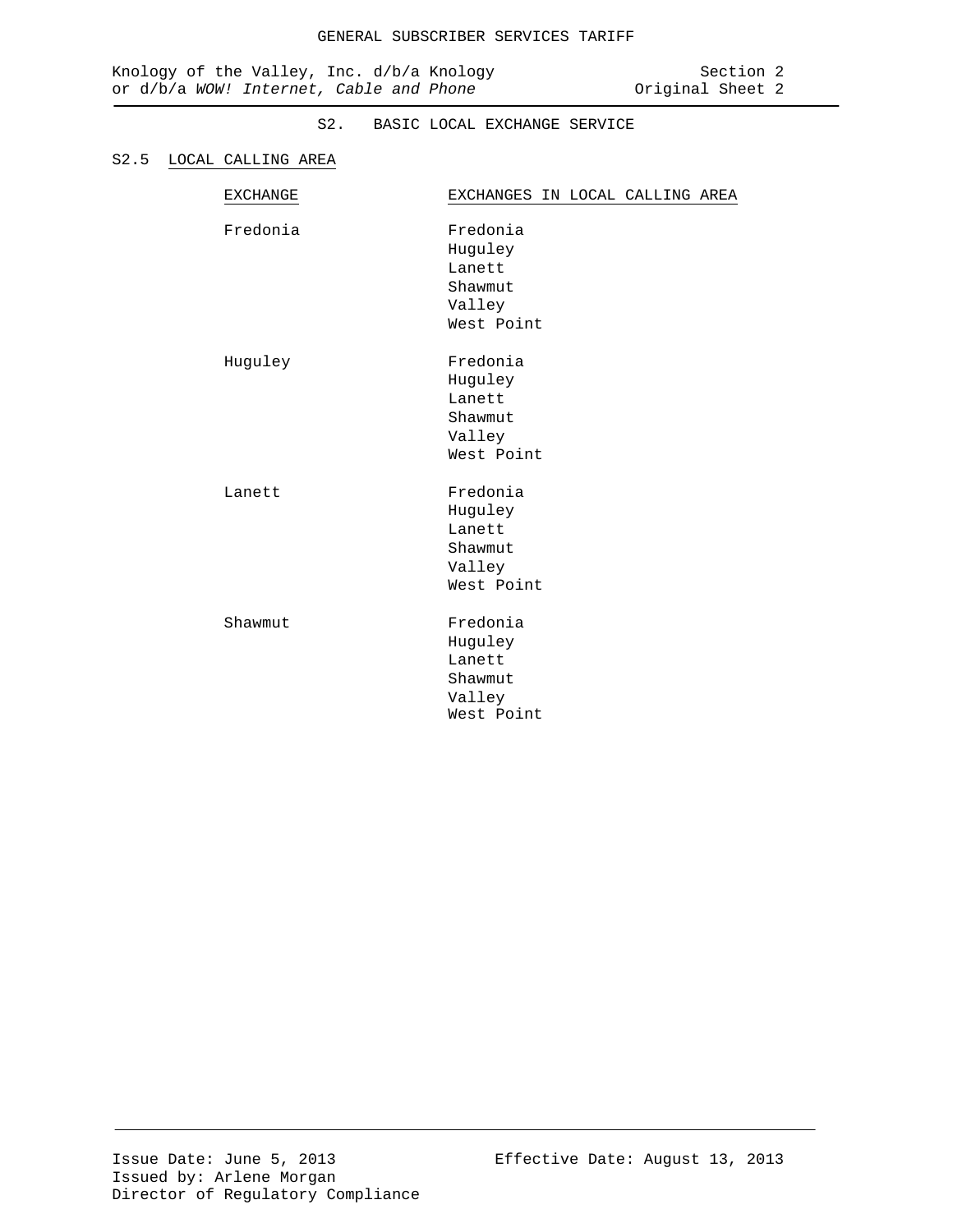- S2.6 AUTHORIZATION (N/A)
- S2.7 BASIC LOCAL EXCHANGE RATES

The Basic Service Rates below do not include any federal, state or local fees or taxes, including without limitation, E-911 charges or the \$.15 dual-party relay surcharge, which shall be shown separately on a customers bill.

A. Business - Inside the Base Rate Area

| Exchange                      | Unlimited Lines                                             |
|-------------------------------|-------------------------------------------------------------|
| Fredonia<br>Huguley<br>Lanett | $$35.62$ per line<br>$$35.62$ per line<br>$$35.62$ per line |
| Shawmut                       | $$35.62$ per line                                           |

B. Residence

| Exchange | Unlimited Lines   |
|----------|-------------------|
| Fredonia | $$17.48$ per line |
| Huguley  | $$17.48$ per line |
| Lanett   | $$17.48$ per line |

Shawmut  $$17.48$  per line

- S2.7.1 END USER CHARGE: KNOLOGY OF THE VALLEY, INC. D/B/A KNOLOGY DOES NOT CHARGE OR COLLECT AN INTRASTATE END USER CHARGE.
- S2.8 ZONE CHARGE (N/A)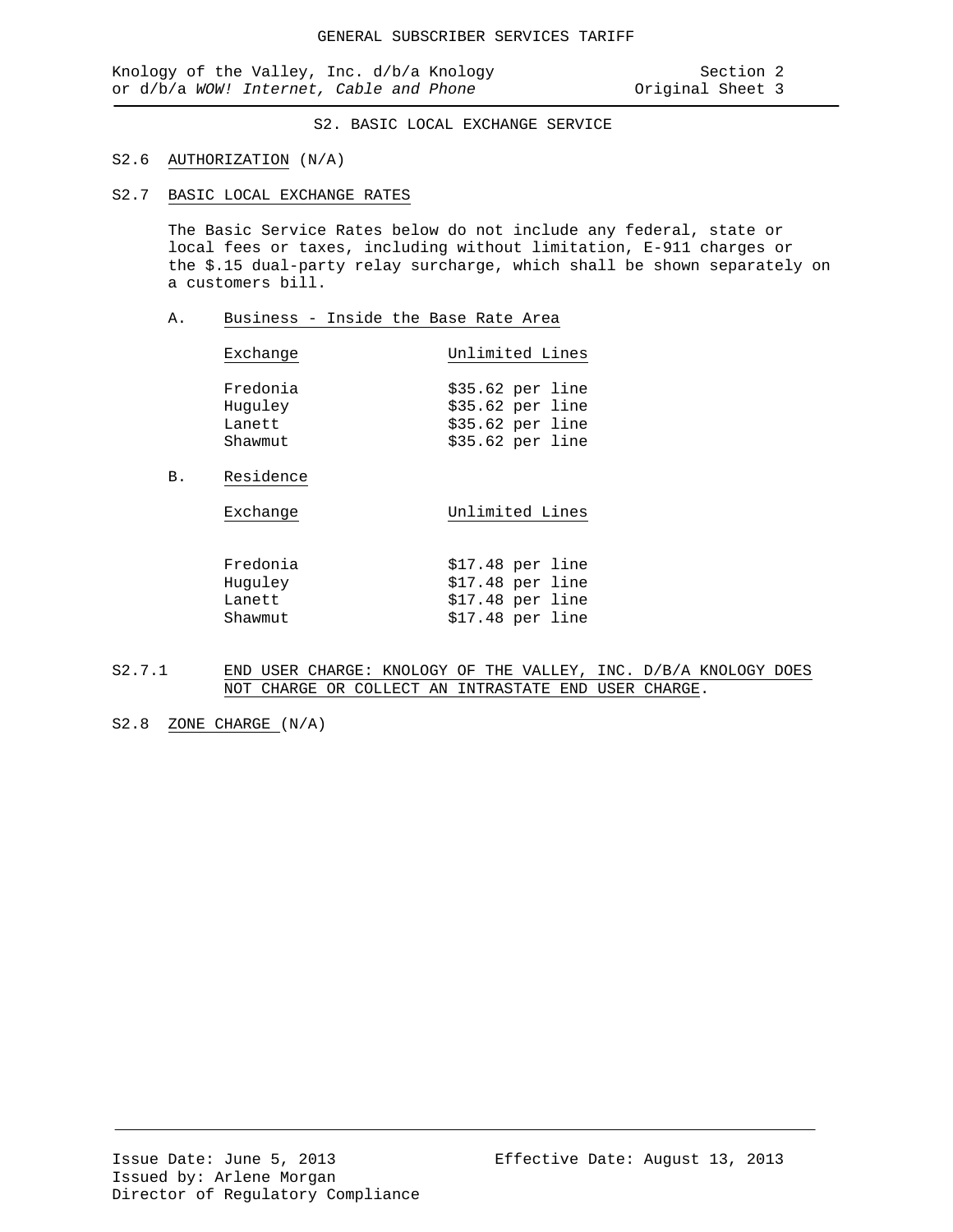- S2.9 EXCHANGE REGRADING (Applicable to exchanges capable of handling all one party service).
	- A. In order to provide equitable treatment between customers and to proceed with the elimination of 4-party service; when the number of access lines connected to a 4-party line reaches two (2) or less the Company will, thirty days after notice to each customer on the line, reclassify the service to one-party service and apply the one-party rate.
	- B. In addition, when the number of access lines connected to a twoparty line reaches one (1) the Company will, thirty days after notice to the customer on the line, reclassify the service to a one-party service and apply the one-party rate.

S2.10 EXTENDED AREA SERVICE (N/A)

S2.11 CONCESSION SERVICE (N/A)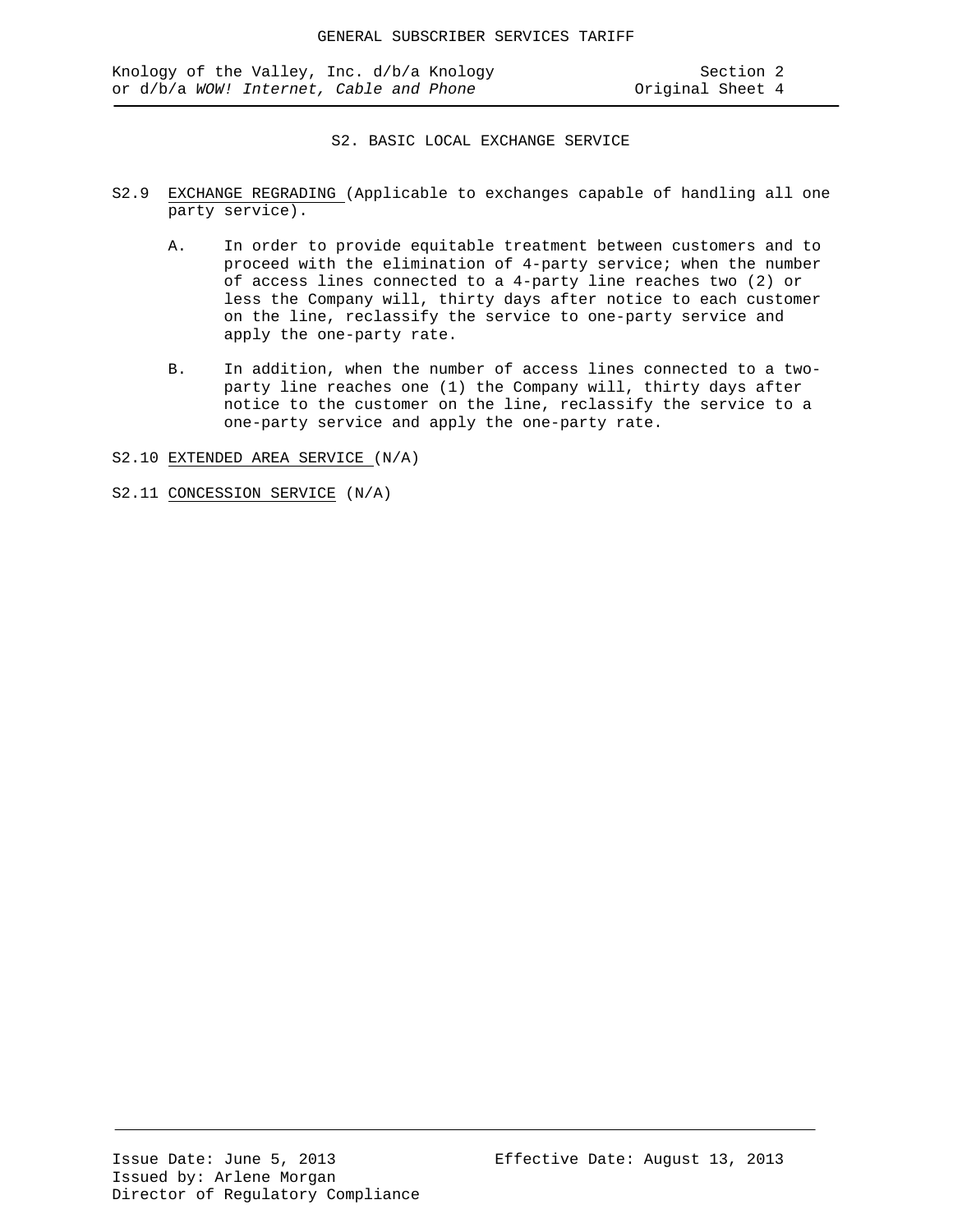#### S2.12 LOCAL DIRECTORY ASSISTANCE SERVICE

A. General

The Company furnishes a directory assistance service for the purpose of aiding subscribers in obtaining telephone numbers. Directory assistance charges will apply to calls to directory assistance for telephone numbers of subscribers in the local calling area.

B. Conditions

Charges for Directory Assistance Service are not applicable to inquiries received from Public and Semi-Public telephones, nor from hospital or hotel patient or guest rooms, nor from the service furnished for the use of handicapped persons.

C. Rates

A charge is applicable for each call made to directory Assistance with a maximum of two requests per call.

Rate per call:  $$1.50$ 

#### S2.13 OPERATOR ASSISTED LOCAL CALLS AND LOCAL CALLING CARD SERVICE

A. General

For any Dial Calling Card Station, Operator Station or Person-To-Person message completed within the Local Calling Area, the appropriate service charge specified in S2.6(C) following, will be applied except as specified in S2.6(B) following.

- B. Application of Charges
	- 1. The appropriate service charge, as specified in S2.6(C) following, will be applied to each completed call except:
		- (a) for calls to the Company for official telephone business,
		- (b) for emergency calls to agency type telephone numbers such as to those agencies of the federal, state or local government which have the capability and legal authority to provide aid in emergency situations and to any emergency medical number,
		- (c) when the caller identifies himself as being handicapped and unable to place the call due to his handicap,
		- (d) when the caller advises he has had service trouble in reaching the terminating number,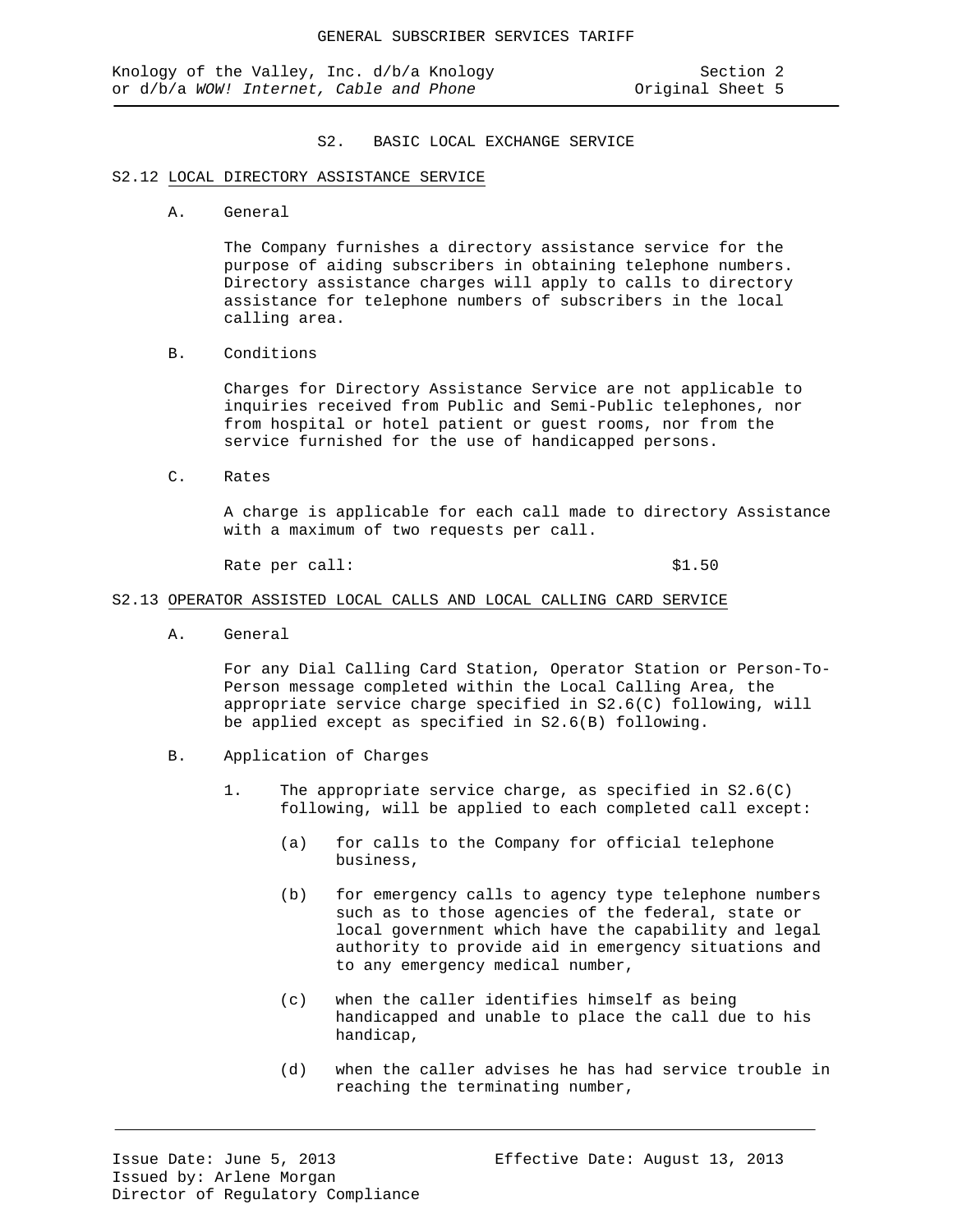|  |  | Knology of the Valley, Inc. d/b/a Knology |  |  | Section 2        |  |
|--|--|-------------------------------------------|--|--|------------------|--|
|  |  | or d/b/a WOW! Internet, Cable and Phone   |  |  | Original Sheet 6 |  |

# Original Sheet 6

S2. BASIC LOCAL EXCHANGE SERVICE

- S2.13 OPERATOR ASSISTED LOCAL CALLS AND LOCAL CALLING CARD SERVICE (Cont'd)
	- B. Application of Charges (Cont'd)
		- 1. (Cont'd)
			- (e) for local emergency calls from a coin station, or
			- (f) for station-paid calls from hotel guests.
		- 2. The call may be billed to the originating telephone, calling card, third number, collect, or any other Companyapproved identification number.
	- C. Rates And Charges
		- 1. The following charges for operator system served local calls apply in addition to the local dial rates:
			- (a) Billing Surcharges Station-to-Station
				- (1) Dial Calling Card \$1.10
				- (2) Operator \$1.10
				- (3) Inmate calls originating from \$1.10 correctional facilities (Automated)
			- (b) Billing Surcharges- Person-to-Person Each \$1.10
			- (c) Operator Dialed Surcharge<sup>[1](#page-17-0)</sup>  $$1.10$ Station-to-station operator assisted or personto-person operator assisted calls (excluding those billed to calling cards) where the operator dials the terminating number.
			- (d) Partially Automated Surcharge<sup>1</sup>  $$1.10$ Station-to-station operator assisted calls where the
			- (e) Zero Minus Charge<sup>[2](#page-17-1)</sup>  $\frac{1}{2}$  \$1.10 Provision of Area Code, Place Name (in what Area Code is a city or exchange), Ring Back (caller wants call back to test whether equipment connected to his line "rings" when outside caller dials his number), Operator Dialing of 800, 888, 877, 866 and 855 numbers on the caller's behalf; each request (one request per call)

<span id="page-17-0"></span> $1$  In addition to any applicable billing surcharge

<span id="page-17-1"></span> $2$  Applies when customer dials zero and no other digits from a local exchange wireline, requests and receives service as described. This charge is not applied to requests originating from payphones or wireless.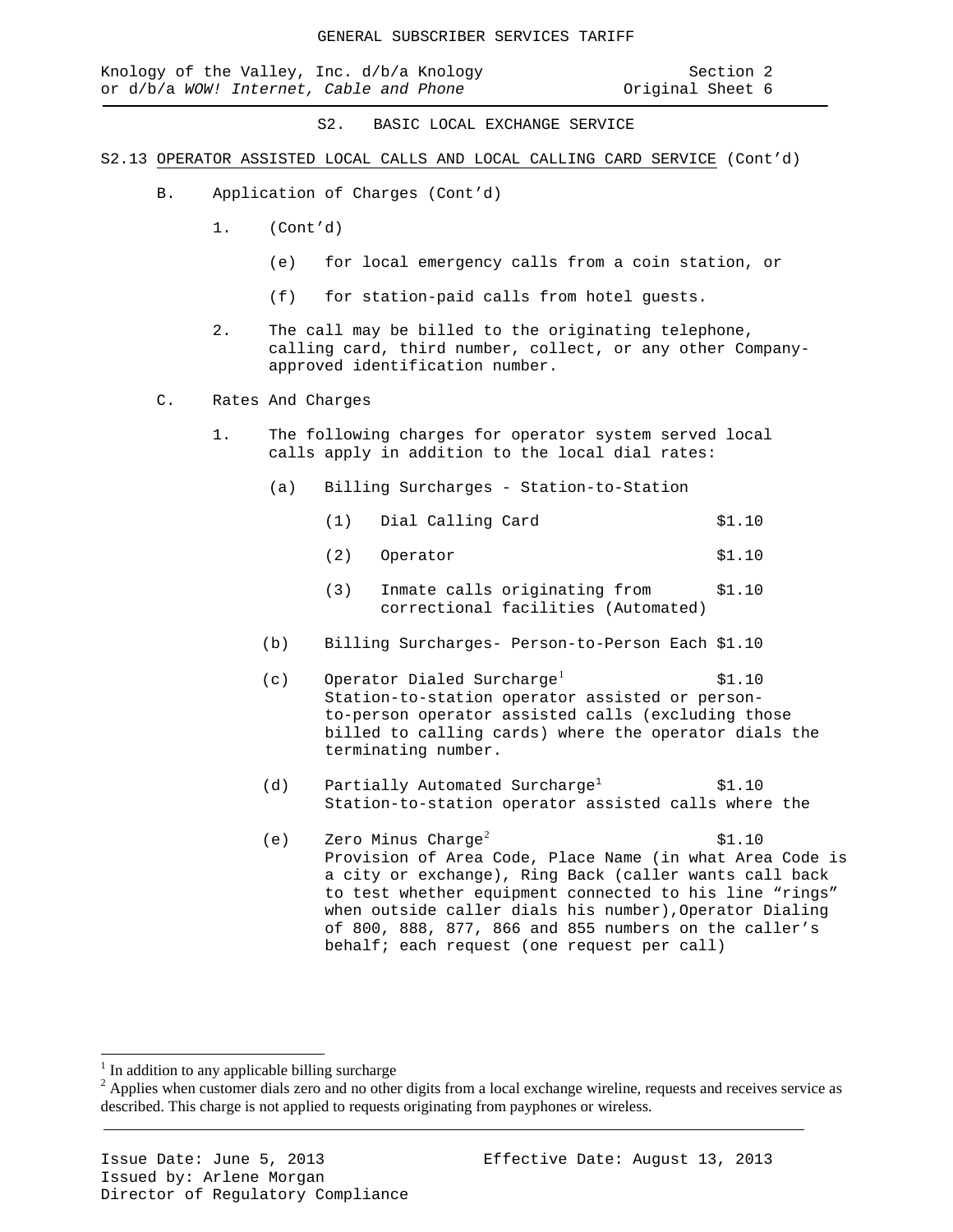Knology of the Valley, Inc. d/b/a Knology Section 2 or d/b/a *WOW!* Internet, Cable and Phone **Original Sheet 7** 

S2. BASIC LOCAL EXCHANGE SERVICE

#### S2.13 OPERATOR ASSISTED LOCAL CALLS AND LOCAL CALLING SERVICE (Cont'd)

D. Operator Assisted Premium Plan

A premium is defined as a commission applicable to surcharge revenue associated with local operator assisted call requests sent to the Company by the customer. Such premiums may be payable to subscribing customers based on the Company's surcharge revenue generated by said calls.

These calls must:

- 1. originate from a telephone line associated with the customer's account,
- 2. originate and terminate in the same Basic Local Calling Area,
- 3. be carried and completed by the Company via Company facilities and
- 4. be billed by the Company.

In the event the company billing records used to determine the premiums are destroyed or lost, the Company shall not be liable for payments of premiums on such lost data.

#### S2.14 LOCAL OPERATOR VERIFICATION/INTERRUPTION SERVICE

A. General

Verification Service provides operator assistance in determining if a called line is in use. Interruption Service provides for operator interruption of voice conversation in progress on a called line to advise the interrupted subscriber that the interrupting party has an emergency need to reach him. Data use of a subscriber line will be verified, but not interrupted. The customer may request these services for a charge, where facilities are available, by calling the "0" operator.

- B. Application of Charges
	- 1. The charges specified in Section S2.7(C) will apply to all requests except:
		- (a) emergency requests from official emergency agencies when the request is received on an agency line from agency personnel;
		- (b) emergency requests in which the caller identifies that the request is to one of the following:
			- (1) an official public emergency agency,
			- (2) an emergency medical number, or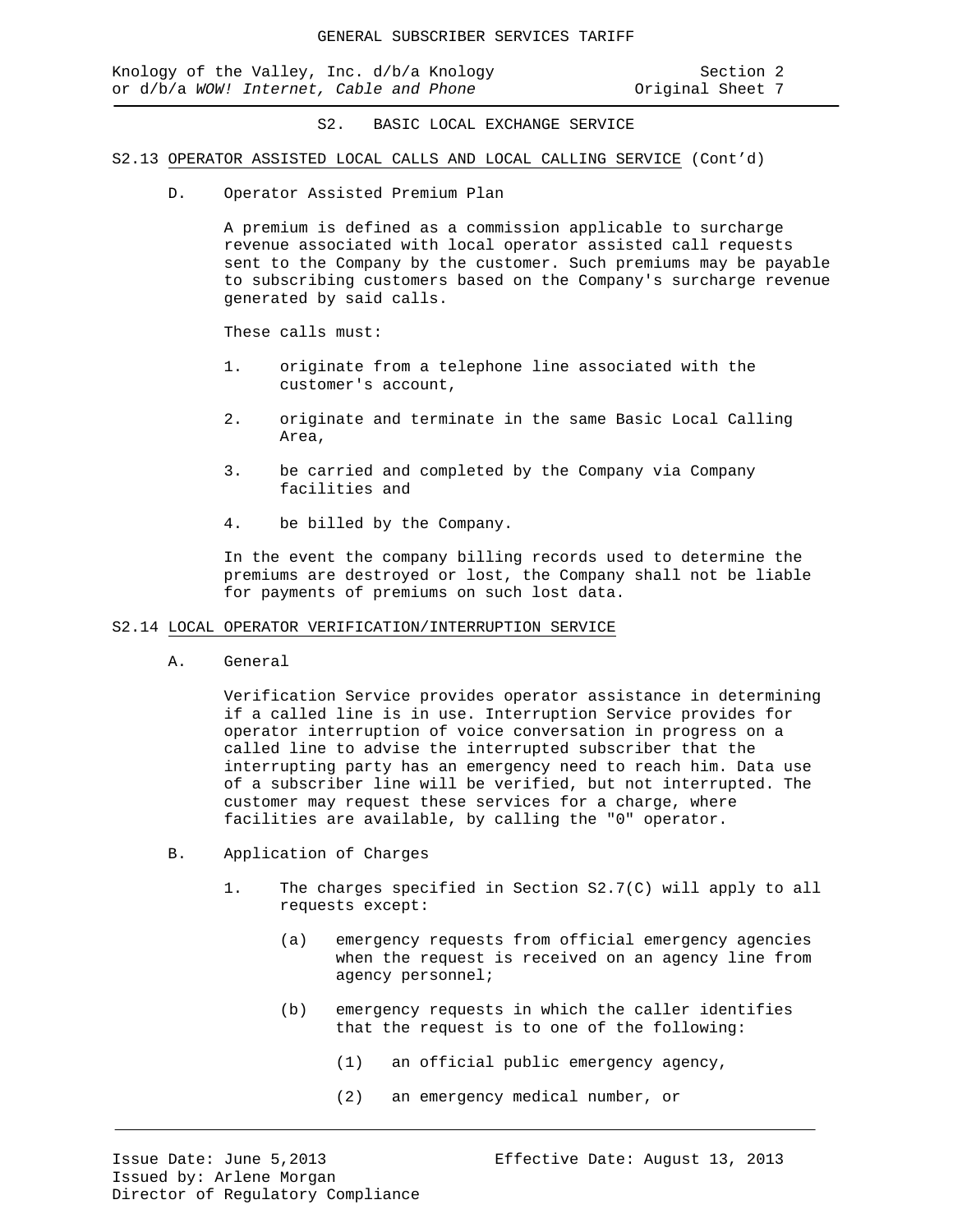- S2.14 LOCAL OPERATOR VERIFICATION/INTERRUPTION SERVICE (Cont'd)
	- B. Application of Charges (Cont'd)
		- 1. (Cont'd)
			- (b) (Cont'd)
				- (3) a privately endowed and operated suicide, drug, alcohol, or runaway crisis reporting center; or
			- (c) requests in which the operator encounters a trouble condition or has reason to believe a trouble condition exists.

#### C. Rates

- 1. Verification Charge applies each time the \$1.10 operator verifies that a line is in use.
- 2. Interruption Charge applies each time the \$1.10 operator interrupts voice conversation in progress and does not depend on whether the called-party agrees to release the line.
- 3. If an operator both verifies the condition of the same line and interrupts conversation on the same request, only the interrupt charge applies.
- 4. The charges for Verify/Interrupt Service are in addition to any applicable message rates.

#### S2.15 DUAL PARTY RELAY SERVICE

The Company charges a \$.15 monthly surcharge for Dual Party Relay Service. This surcharge applies to each and every customer, regardless whether any particular customer needs or utilizes this Service.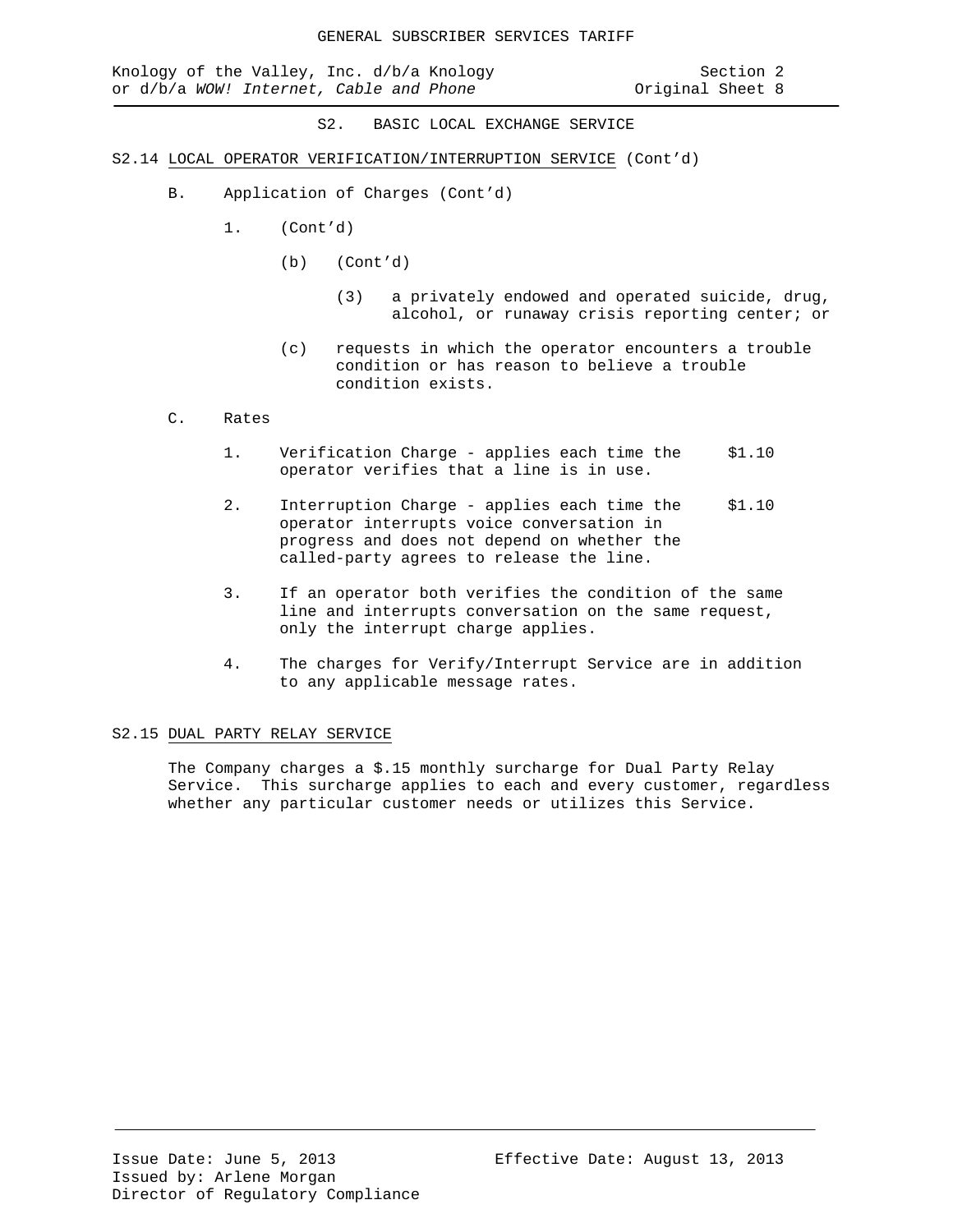|  | Knology of the Valley, Inc. d/b/a Knology |  |  |                       | Section 2 |  |
|--|-------------------------------------------|--|--|-----------------------|-----------|--|
|  | or d/b/a WOW! Internet, Cable and Phone   |  |  | First Revised Sheet 9 |           |  |

#### S2. BASIC LOCAL EXCHANGE SERVICE

#### S2.16 LIFELINE ASSISTANCE PROGRAM

Consistent with Federal Communications Commission (FCC) Rules, 47 C.F.R. Section 54.101, Lifeline Assistance is a government assistance program developed to reduce rates for primary residential telephone service or residential broadband service to qualifying subscribers who receive income-based benefits. The Company participates in this program to increase the availability of telecommunications services and broadband internet access services (broadband)to all consumers in its service areas.  $(C,N)$  $(C,N)$  $(C,N)$ 

A. General

Lifeline Assistance reduces an eligible residential customer's monthly rates for either local telephone service or broadband service. If an eligible customer chooses the support for local telephone service, then an eligible customer receives a federally subsidized credit toward the monthly cost of basic telephone service toward the residential access line rate. If an eligible customer chooses the support for broadband service, then an eligible customer receives a federally subsidized credit toward the monthly cost of broadband service toward the residential broadband service rate. (T)  $(C,N)$  $(C,N)$ 

B. Regulations

To constitute a qualifying low-income customer eligible to receive Lifeline services, a customer must meet the requirements set forth in either paragraph 1. or 2. below:

- 1. A customer's household income must be at or below 135% of the Federal Poverty Guidelines for a household of that size;
	- (a) For purposes of these rules, "income" is defined as all income actually received by all members of a household. This includes salary before deductions for taxes, public assistance benefits, social security payments, pensions, unemployment compensation, veteran's benefits, unemployment compensation, inheritances, alimony, child support payments, worker's compensation benefits, gifts, lottery winnings, and the like. The only exceptions are student financial aid, military housing and cost-of-living allowances, irregular income from occasional small jobs such as baby-sitting or lawn mowing, and the like.
	- (b) A "household" is any individual or group of individuals who are living together at the same address as one economic unit. A household may include related and unrelated persons. An "economic unit" consists of all adult individuals contributing to and sharing in the income and expenses of a household. An adult is any person eighteen (18) years or older. If an adult has no or minimal income, and lives with someone who provides financial support to him/her, both people shall be considered part of the same household. Children under the age of eighteen (18) living with their parents or guardians are considered to be part of the same household as their parents or guardians.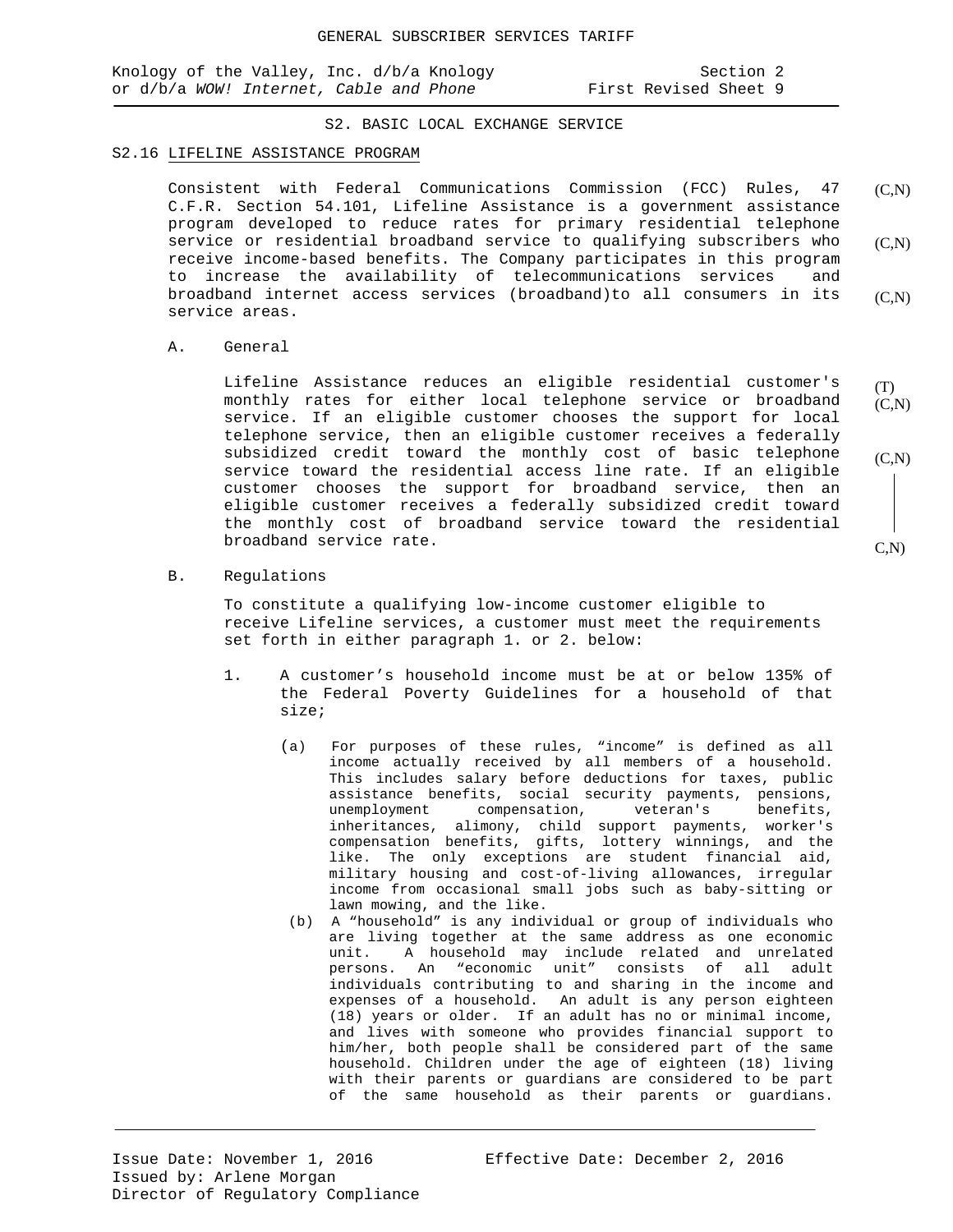#### S2.16 LIFELINE ASSISTANCE PROGRAM (Cont'd)

- B. Regulations (Cont'd)
	- 2. Lifeline Assistance is also available to all residential customers who participate in any of the following low income assistance programs. A subscriber will also be considered to be eligible even if he does not personally participate in any of the following programs, so long as an individual who lives in his household, and for whom he is financially responsible, does participate in at least one of these programs:
		- (a) Supplemental Security Income (SSI)<br>(b) Supplemental Nutrition Assistance
		- (b) Supplemental Nutrition Assistance Program (SNAP)
		- (c) Medicaid<br>(d) Federal I
		- (d) Federal Public Housing Assistance (FPHA)<br>(e) Veterans pension and Survivors Benefit P:
		- Veterans pension and Survivors Benefit Programs
	- 3. In addition to meeting the qualifications provided in paragraph 1. or 2. of this section, in order to constitute a qualifying low-income customer, a customer must not already be receiving a Lifeline service (voice or broadband from either a wireless provider or fixed provider), and there must not be anyone else in the subscriber's household subscribed to a Lifeline service (voice or broadband from either a wireless provider or fixed provider). Furthermore, the customer must subscribe to broadband service that meets the minimum service standards set forth in Section 54.408 of the FCC Rules.
	- 4. Until the National Lifeline Eligibility Verifier has been implemented in the state, qualifying subscribers must provide the Company with acceptable documentation as proof of their eligibility to receive Lifeline service under the income-based or program-based requirements. The Company will confirm a subscriber's continued eligibility to receive Lifeline service on an annual basis by requiring the subscriber to sign a certification as to his/her present qualifications for Lifeline service. determination of ineligibility, the credit will be discontinued on the bill if the customer fails to provide proof of eligibility within thirty (30) days following written notification to the customer.
	- 5. If the Company receives notification from the program administrator that the subscriber is receiving Lifeline service from another eligible telecommunications carrier or that more than one member of a subscriber's household is receiving Lifeline service, the subscriber will be deenrolled from Lifeline Assistance without notice within five (5) business days following the Company's receipt of that notice.

(T) (N,D) (D)

 $(C,N)$ 

 $(C,N)$ 

 $(C, N)$ 

(N)

(D)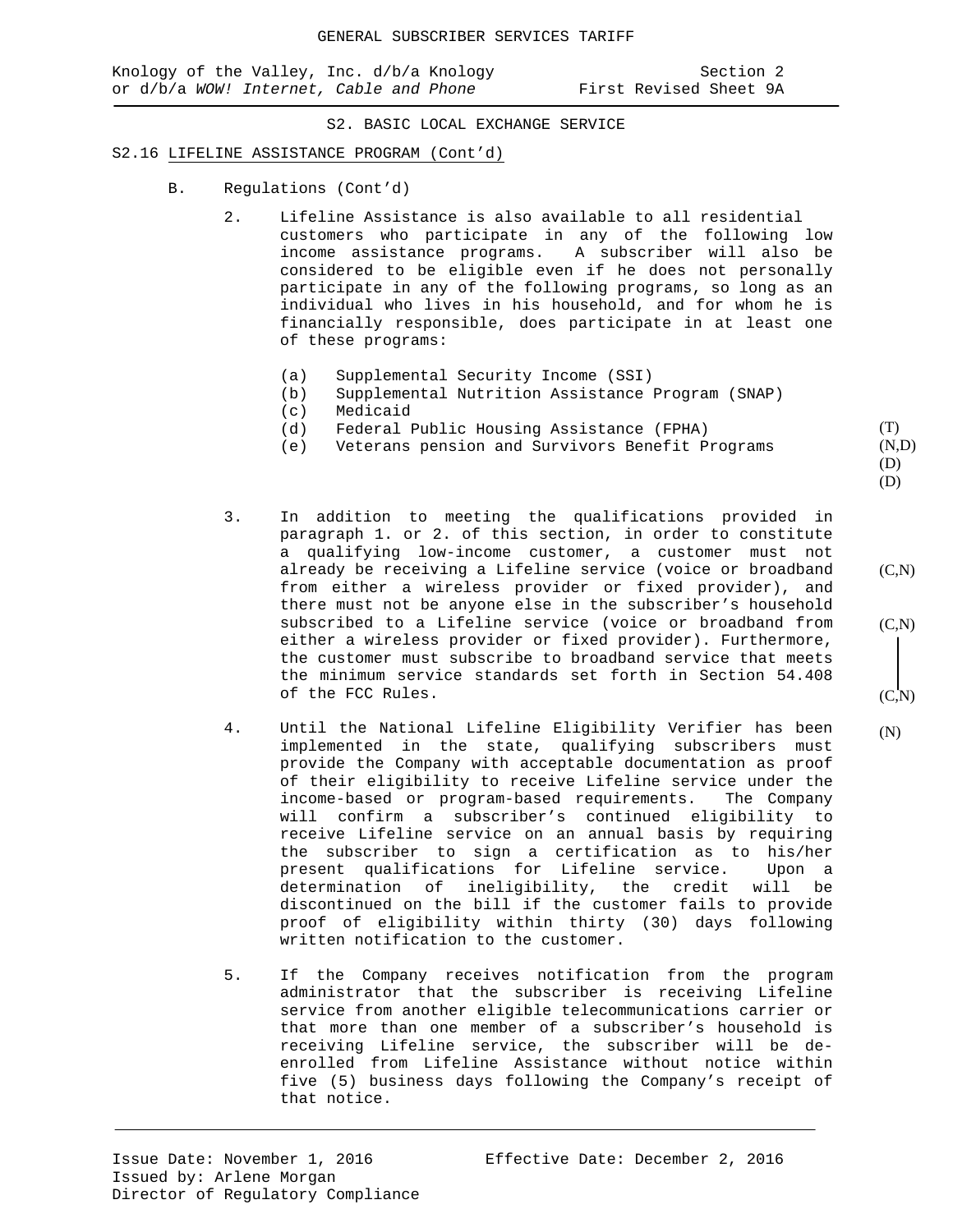#### S2.16 LIFELINE ASSISTANCE PROGRAM (Continued)

- B. Regulations (Continued)
	- 6. The Company will process all applications and apply the appropriate credit on the customer's monthly bill. A secondary service charge is not applicable for existing customers who subscribe to Lifeline Assistance.
	- 7. As a participant in Lifeline Assistance, customers are eligible to receive Toll Limitation Service at no charge. This service will only be provided at the customer's request. (T)
	- 8. Local telephone service deposit requirements will be waived for customers who voluntarily receive Toll Limitation Service. (T)
	- 9. Participants in Lifeline Assistance shall not be disconnected from Local Service for non-payment of toll charges. In addition, the Company will not deny reestablishment of local service to customers who are eligible for Lifeline Assistance and have previously been disconnected for non-payment of toll charges. Lifeline Assistance will not be connected if an outstanding balance is owed by the customer for local service.
	- 10. If an eligible customer chooses the support for local telephone service, the partial payments that are received from Lifeline customers will first be applied to local service charges and then to any outstanding toll charges.
	- 11. One low income credit is available per household and is applicable to the primary residential connection only.
	- 12. A telephone service Lifeline customer may subscribe to any local service offering available to other residential customers.
	- 13. Lifeline subscribers may apply their Lifeline discount to the Company's family shared calling plans and to bundled service packages or packages containing optional calling features available to Lifeline customers. The calling plan must be in the name of the eligible subscriber, and a household may receive only one Lifeline supported service. Partial payments from Lifeline subscribers purchasing bundled packages or packages containing optional calling features will first be applied to pay down the allocated price of the Lifeline voice services.

(T)

(T)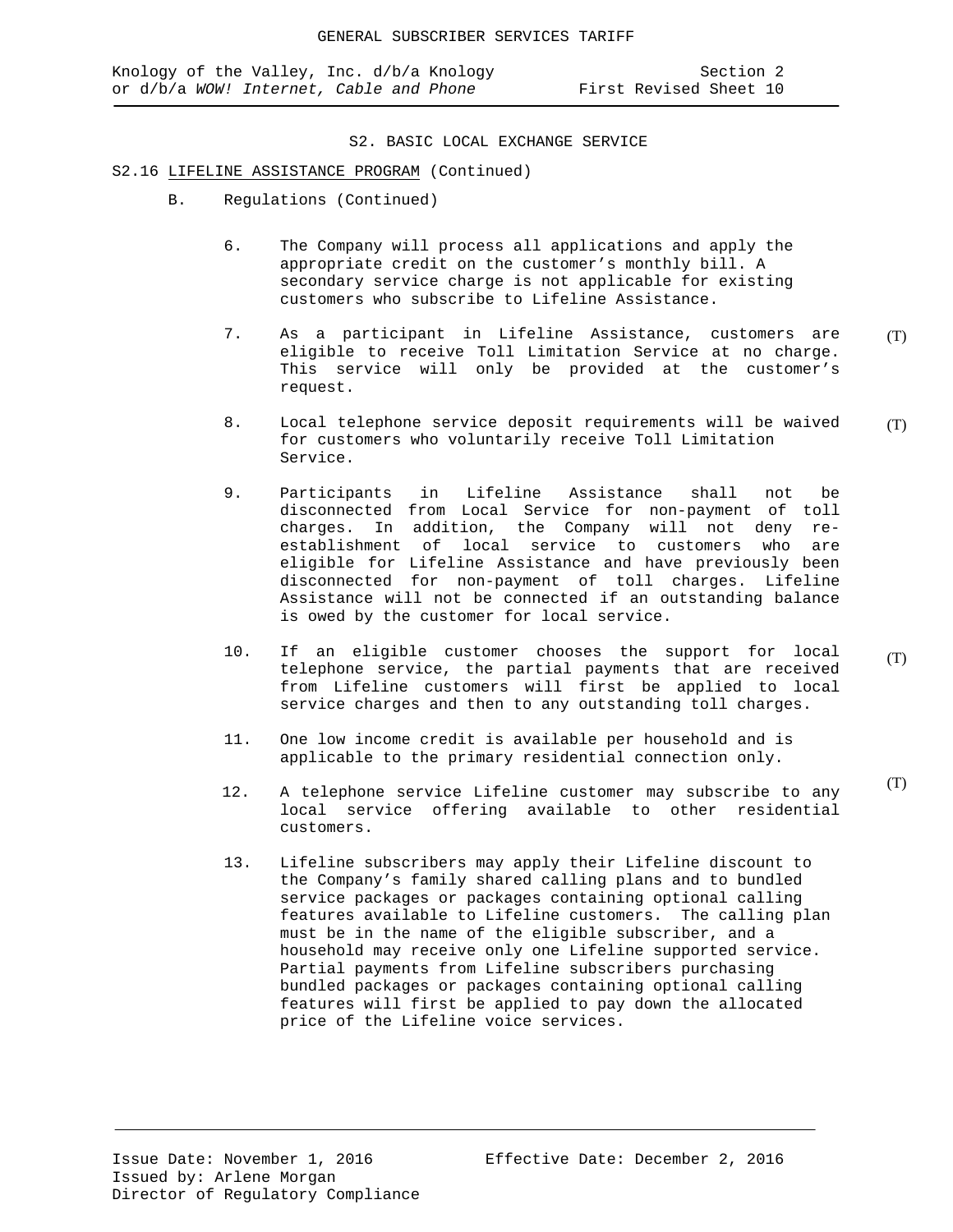# access line and local usage. c. Pursuant to FCC Rules 47 C.F.R. Section 54.403, stand-alone voice telephone Lifeline support or voice service with broadband below the minimum standards set forth in Section 54.408 of the FCC Rules will be phases out as described below: (i) Beginning 12/1/2019–the support amount will be \$7.25 per month (ii) Beginning 12/1/2020–the support amount will be \$5.25 per month (iii)Beginning 12/1/2021–the support amount will be \$0.00.(see Note 1) Note 1: The support amount for standalone voice service, or voice service not bundled with broadband which meets the minimum standards set forth in Section 54.408, provided by a provider in a census block will remain at \$5.25. 2. Broadband Service a. The following monthly credit will apply for each customer eligible for Lifeline Assistance who chooses to apply its Lifeline Assistance to broadband service. Monthly Credit<br>\$9.25 Federal Credit  $(C,N)$  $(C.N)$

b. Credit amount will not exceed the basic charge for broadband service

- b. Credit amount will not exceed the basic charge for local telephone service, which includes the Subscriber Line Charge,
- 

Knology of the Valley, Inc. d/b/a Knology Section 2 or d/b/a *WOW! Internet, Cable and Phone* First Revised Sheet 11

Monthly Credit<br>\$ 9.25

S2. BASIC LOCAL EXCHANGE SERVICE

 a. The following monthly credit will apply for each customer eligible for Lifeline Assistance who chooses to apply its

Lifeline Assistance to voice telephone service.

# S2.16 LIFELINE ASSISTANCE PROGRAM (Continued)

1. Voice Telephone Service

Federal Credit

C. Credits

(T)

(T)

(D) (D)

(T)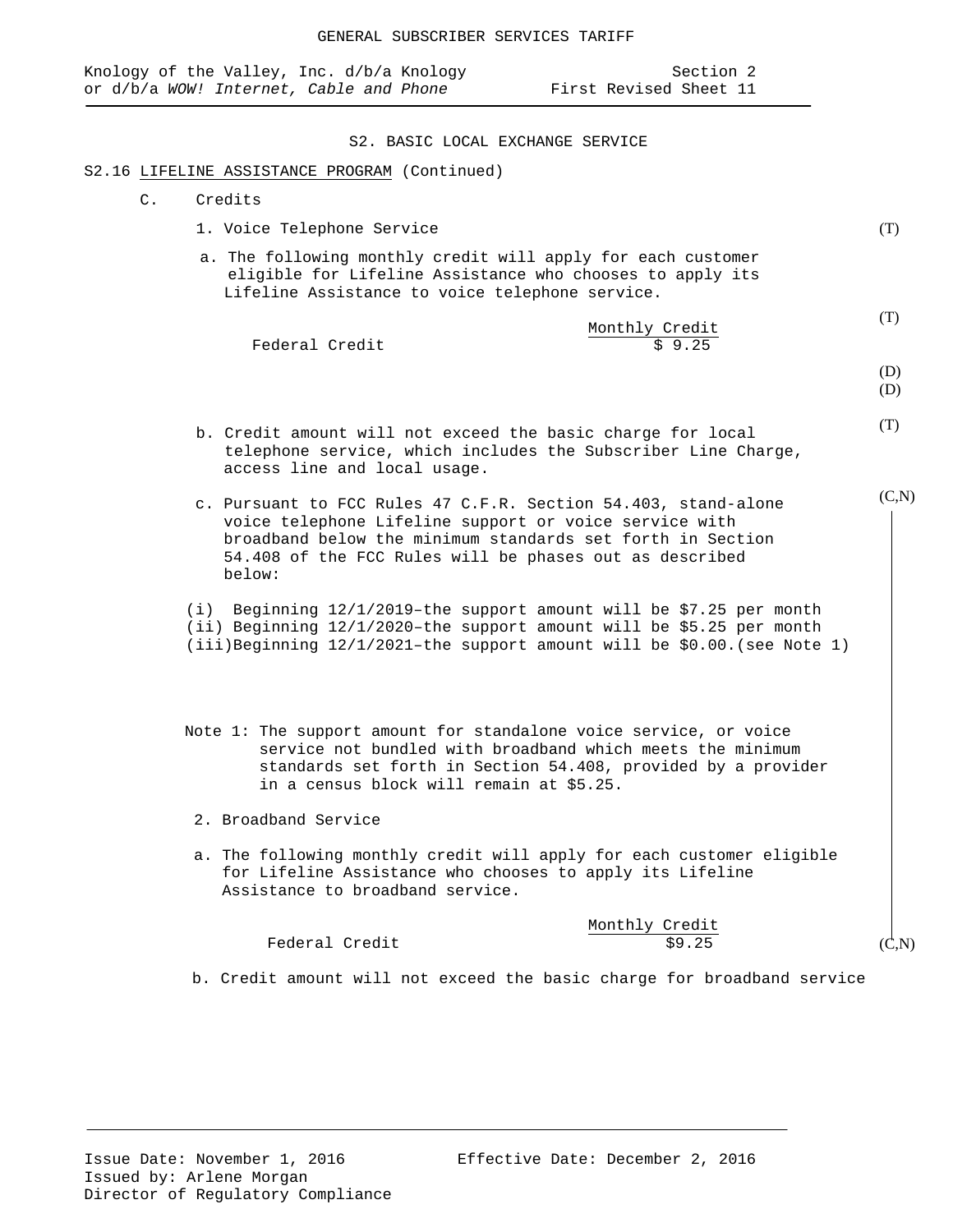Sheet No.

S6. SERVICE CONNECTION CHARGES

#### CONTENTS

| S6.1 |                                                                                                                        |
|------|------------------------------------------------------------------------------------------------------------------------|
|      |                                                                                                                        |
| S6.2 |                                                                                                                        |
|      | Α.<br><b>B</b> .<br>$\mathcal{C}$ .<br>Maintenance of Service Charge3<br>$D$ .<br>F.,<br>$F$ .<br>G.<br>H <sub>1</sub> |
| S6.3 |                                                                                                                        |
|      | Α.                                                                                                                     |
| S6.4 |                                                                                                                        |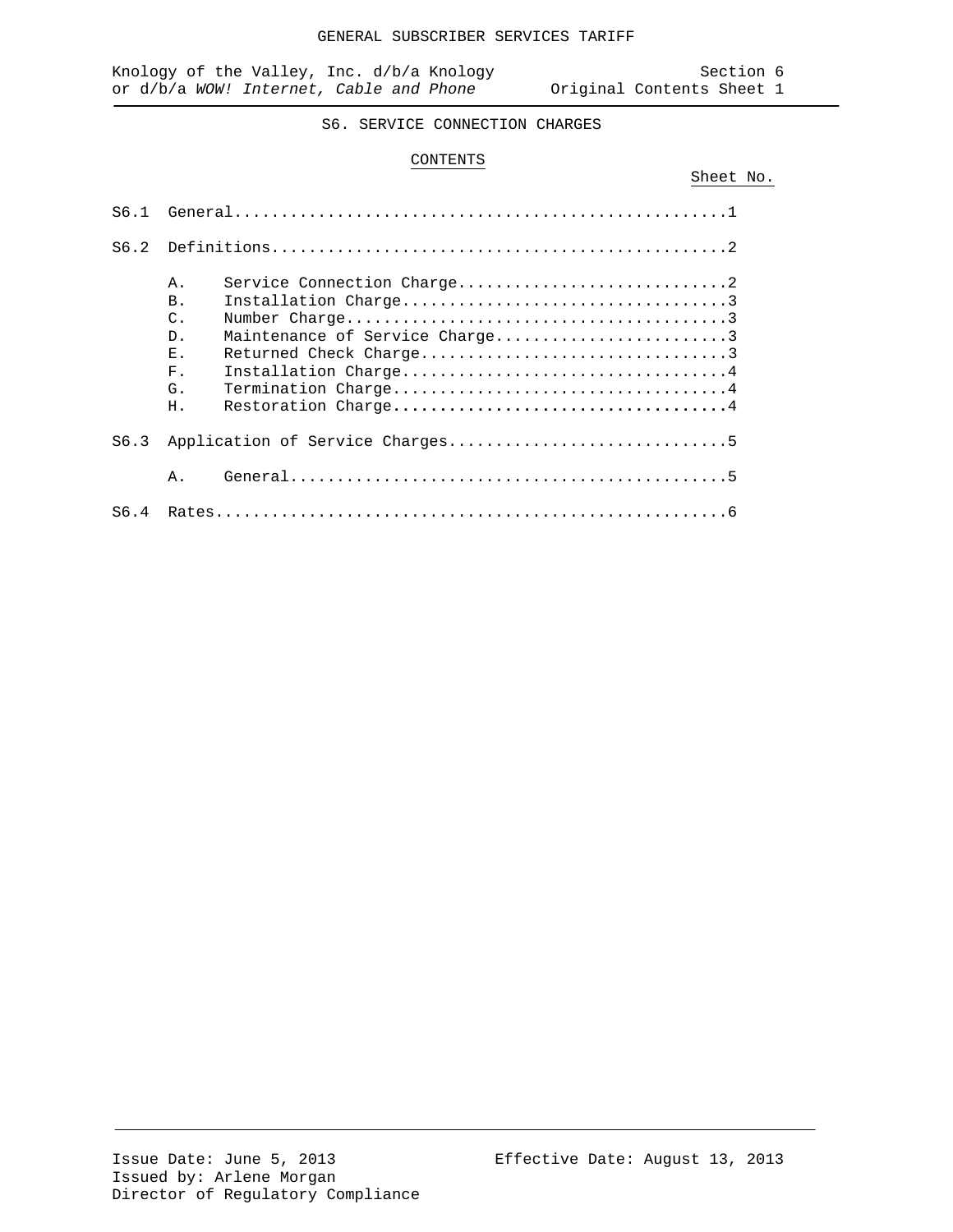#### S6.1 GENERAL

- A. Service charges are the nonrecurring charge or charges applied to the services ordered or connected into service at the customer's request. These include charges for initial commencement of service, changes, restoration, and rearranging of service or facilities.
- B. Service connection charges may be payable at the time of application for the particular service or facility, and prior to the establishment of service. Service may be established in advance of the payment of the service connection charges for addition to the services of existing customers and also in the State, County, and Municipal Governments.
- C. Service connection charges do not supersede mileage charges, installation charges and construction charges made because of unusual costs but are to apply in addition to such charges.
- D. No distinction is made between a "New Installation" and "Outside Move"; all changes in location of customer's access, except as otherwise provided in this Tariff, being treated as a new service with service connection charges applying.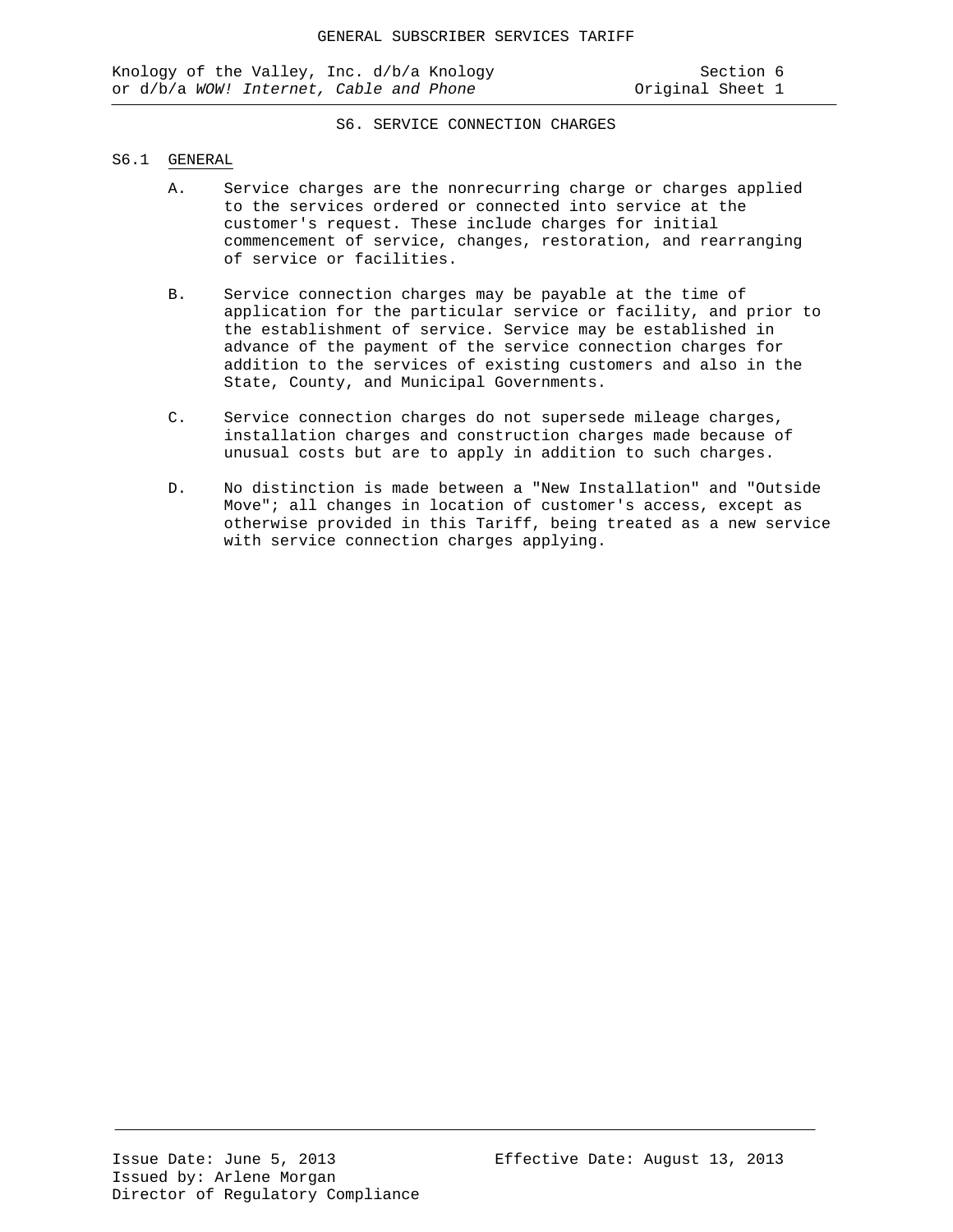#### S6.1 GENERAL (Cont'd)

#### E. Restoration Charge

Where service has been discontinued for failure to maintain credit as specified above the contract is deemed terminated. To re-establish service a new contract will be executed which is subject to charges and provisions of this Tariff.

#### S6.2 DEFINITIONS

- A. Service connection charge represents one or more of the following work functions necessary to perform a service connection.
	- (1) Service ordering Receiving and recording information and/or taking action in connection with a subscriber or applicant and processing the necessary data.
	- (2) Premises Work Performing work at the customer's premises.
	- (3) Central Office Charge (Access Line Work) Work associated with the line extending from the serving central office to the customer's premises. Includes, but is not limited to, central office connections, cable cross connections.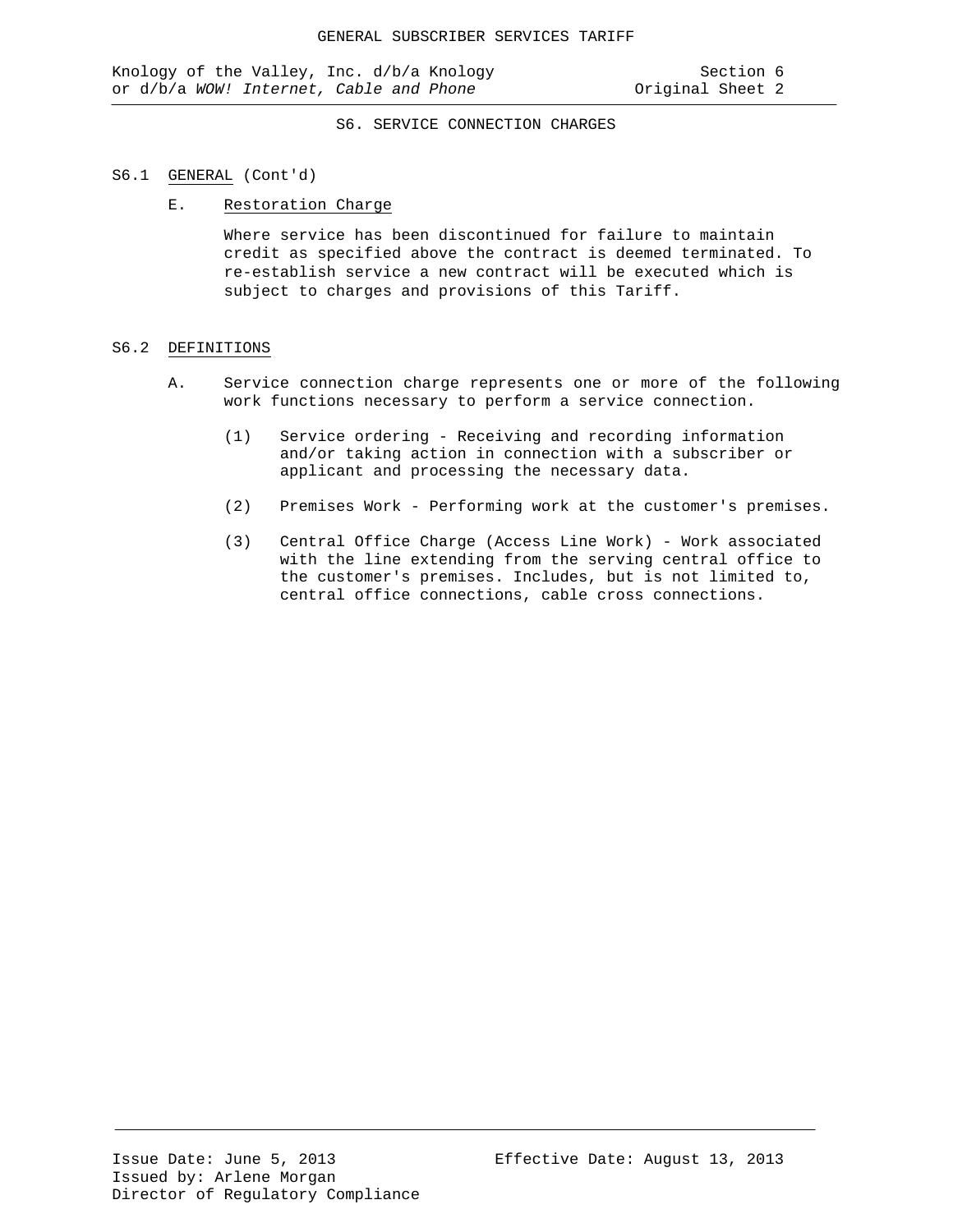#### S6.2 DEFINITIONS (Cont'd)

- B. An installation charge is a non-recurring charge applying to the provision of certain items of equipment or facilities as distinguished from a Service Connection Charge applicable for establishment of basic telephone service and is in addition to applicable service connection charges. The installation charge may sometimes be called an "initial" charge.
- C. Service connection charges apply on number changes requested by subscriber.
- D. Maintenance of Service Charge The customer shall be responsible for the payment of Company charges for visits by the Company to the customer's premises where a service difficulty or trouble report results from customer-provided equipment and facilities. In a case where the Telephone Company has a trouble reported on facilities which terminates on subscriber owned equipment and no trouble is found on Telephone Company facilities a maintenance of service charge will apply.
- E. Returned Check Charge: The charge applied to each insufficient funds check returned.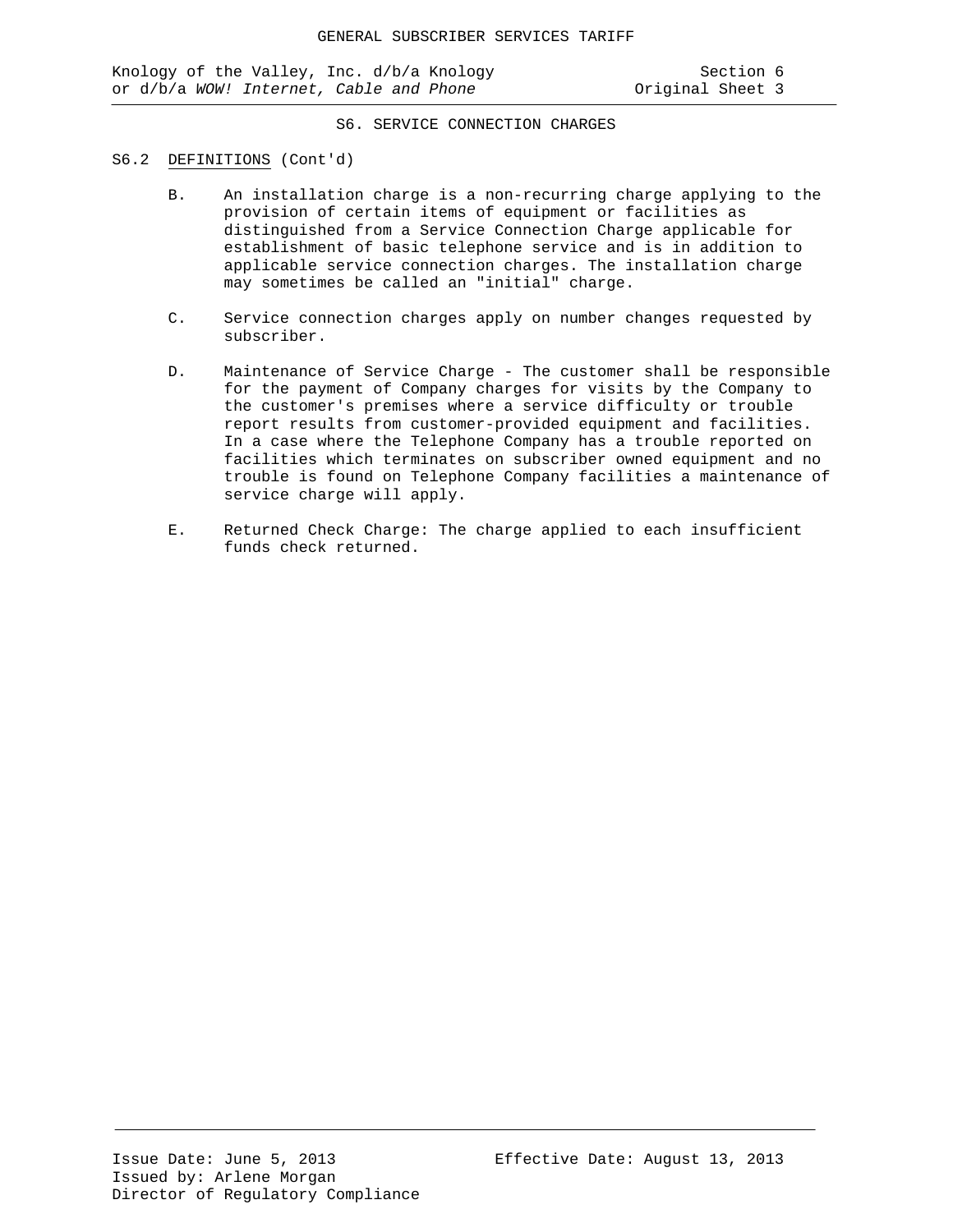#### S6.2 DEFINITIONS (Cont'd)

- F. Installation Charge: The charge applied to the provision of certain items of equipment or facilities and is in addition to applicable service charges. These charges are identified and presented throughout this Tariff as a part of the offering.
- G. Termination Charge: The charge applied when a customer discontinues an item of service or equipment prior to the expiration for the initial service period designated for such item.
- H. Restoration: A restoration charge is a charge applying to restore service following a temporary suspension of such service for nonpayment of charges.

Temporary suspension, for purposes of incurring a restoration charge, shall have begun when the service ordering by the Commercial Department is delivered to the Plant Department. Neither action taken by the Plant Department, nor its inaction, shall relieve the delinquent subscriber from this charge.

A soft suspension of service for non-payment occurs before the line equipment is disconnected from the customer's account.

A hard suspension for non-payment occurs when the line equipment is actually disconnected from the customer's account.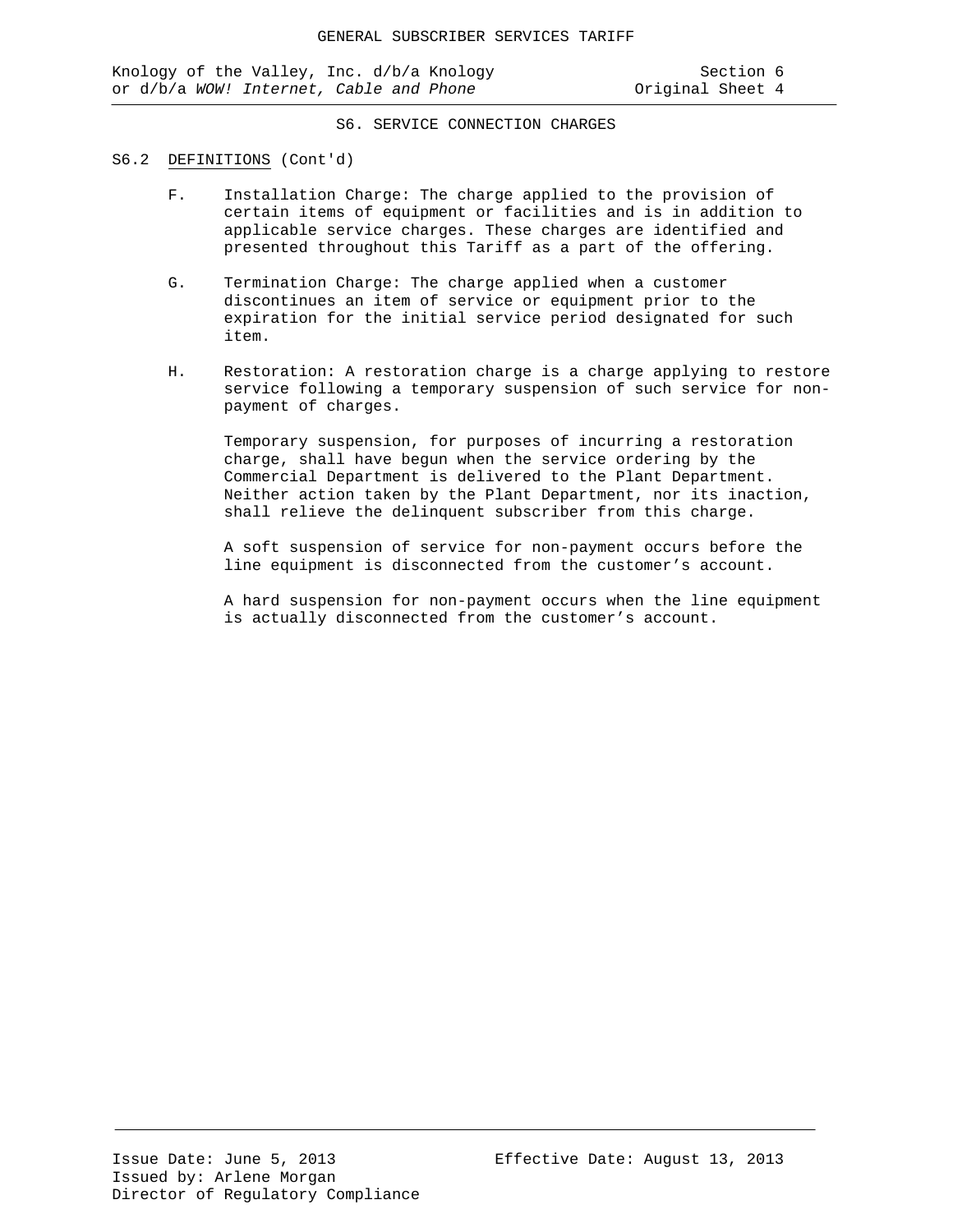#### S6.3 APPLICATION OF SERVICE CHARGES

#### A. GENERAL

- 1. Except as provided hereinafter all services requiring either service ordering, access line work, or other access work are subject to the service connection charge(s) required to provide that service.
- 2. Where the service desired requires more than one service ordering equipment work charge, or access line work function, the total charge is the sum of the separate charges for each function required except as hereinafter provided.
- 3. In the event service is temporarily suspended for nonpayment of charge, such service will be restored upon payment of charge due, or at the discretion of the Company a substantial portion thereof. In addition, a restoration charge, as defined in Sec. 6.2.H, will be applied.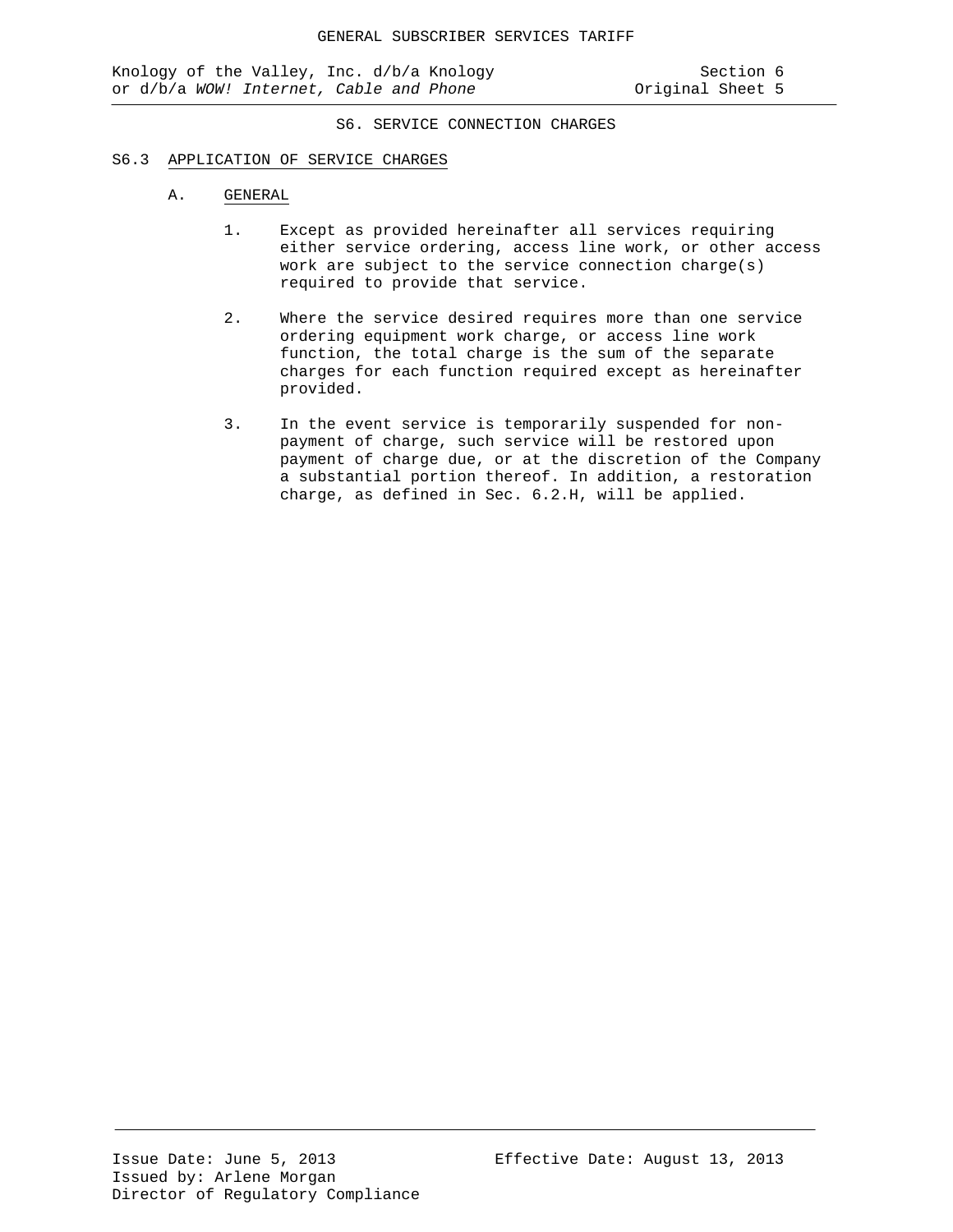|  |  | Knology of the Valley, Inc. d/b/a Knology |  |  |  |                               | Section 6 |  |
|--|--|-------------------------------------------|--|--|--|-------------------------------|-----------|--|
|  |  | or d/b/a WOW! Internet. Cable and Phone   |  |  |  | Second Revised Sheet 6        |           |  |
|  |  |                                           |  |  |  | Cancels First Revised Sheet 6 |           |  |

### S6.4 RATES

|                |                                                                                                                                                                                                                                                                                                                                                 | Residence          | <b>Business</b>                                                                               |
|----------------|-------------------------------------------------------------------------------------------------------------------------------------------------------------------------------------------------------------------------------------------------------------------------------------------------------------------------------------------------|--------------------|-----------------------------------------------------------------------------------------------|
| a.             | Service Ordering, Each Order                                                                                                                                                                                                                                                                                                                    | \$50.00            | \$50.00<br>(T)                                                                                |
| b.             | Premise Work, Each Access Line                                                                                                                                                                                                                                                                                                                  | included in "a"    | included in "a" (T)                                                                           |
| $\mathsf{c}$ . | Central Office Charge<br>(Access Line Work) - Each Line                                                                                                                                                                                                                                                                                         | included in "a"    | included in "a" (T)                                                                           |
| d.             | Installation Charge<br>(1) Installation charges where<br>applicable are identified and<br>presented throughout this tariff<br>as a part of the offering of<br>individual items of equipment<br>or of service features.                                                                                                                          |                    |                                                                                               |
| е.             | Administration Charge<br>An administration charge of \$30.00<br>will be applied to each<br>insufficient funds check received.<br>Telephone service will be subject<br>to discontinuance as specified in<br>Section 25 of this Tariff. Should<br>the service have been disconnected,<br>the applicable service connection<br>charges will apply. |                    |                                                                                               |
| f.             | Restoration & Suspension of Service                                                                                                                                                                                                                                                                                                             | Res.               | Bus.                                                                                          |
|                | After soft disconnect<br>1)<br>After hard disconnect<br>2)                                                                                                                                                                                                                                                                                      | \$22.00<br>\$40.00 | \$22.00<br>\$40.00                                                                            |
| g.             | Termination Charge                                                                                                                                                                                                                                                                                                                              |                    | See specific offering<br>in this tariff.                                                      |
| h.             | Number Change Charge                                                                                                                                                                                                                                                                                                                            |                    |                                                                                               |
|                |                                                                                                                                                                                                                                                                                                                                                 | Res.<br>\$8.00     | Bus.<br>\$8.00                                                                                |
| i.             | Maintenance of Service Charge                                                                                                                                                                                                                                                                                                                   |                    | \$35.00 per hour<br>(portal-to portal) or<br>fraction thereof during<br>normal working hours. |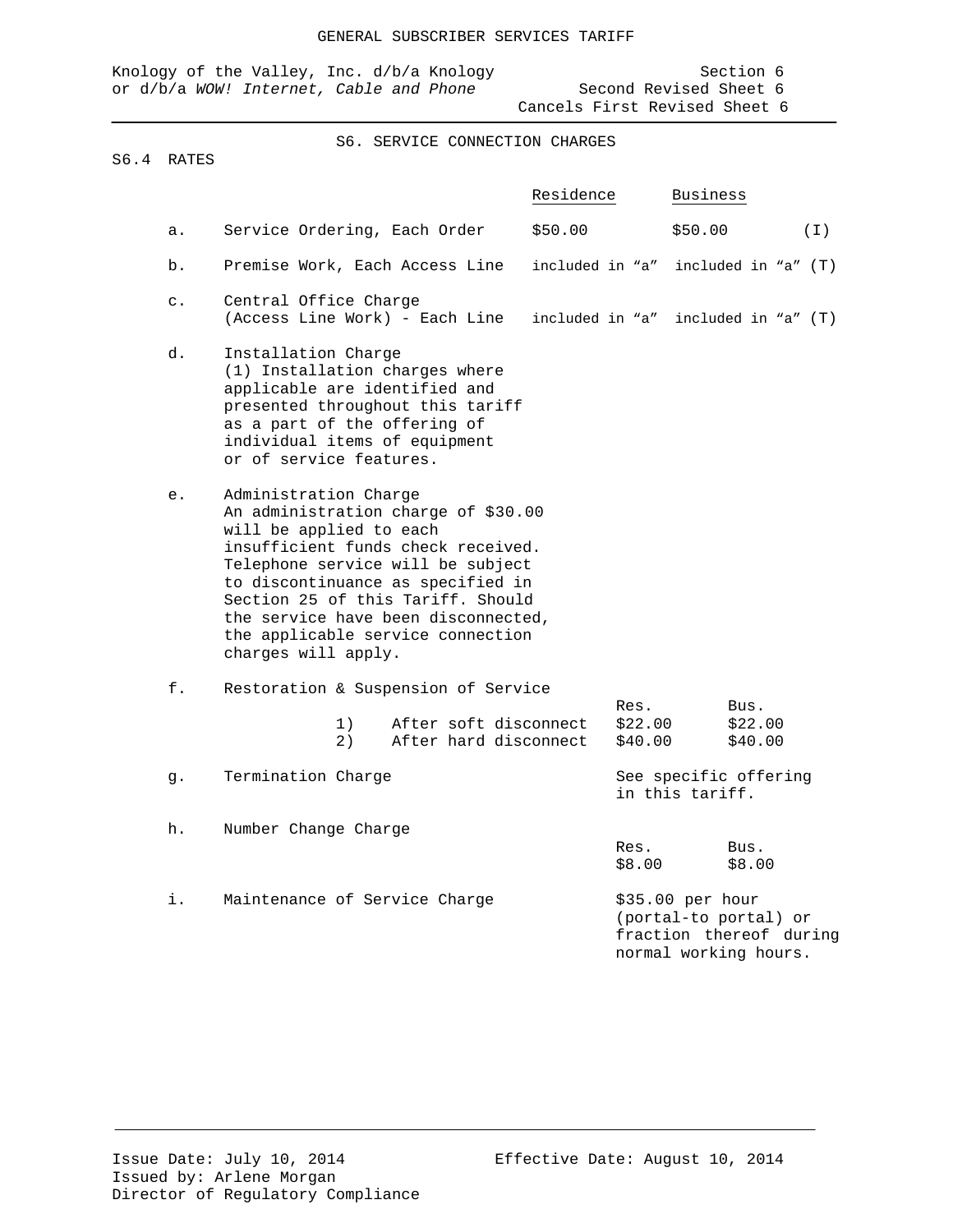# CONTENTS

|--|

| S7.1 | Touchtone Calling Service<br>(Deleted)                                                                                 | $\mathbf{1}$                                                                       |  |  |  |
|------|------------------------------------------------------------------------------------------------------------------------|------------------------------------------------------------------------------------|--|--|--|
| S7.2 | Custom Calling Services<br>Α.<br><b>B</b> .<br>$\mathsf{C}$ .<br>Nonrecurring Charge<br>$D$ .                          | $\mathbf{1}$<br>$\mathbf{1}$<br>$\overline{a}$<br>$\overline{2}$<br>$\overline{2}$ |  |  |  |
|      | S7.2.1 Custom Local Area Signaling Service - CLASS<br>Α.<br><b>B</b> .<br>$\mathcal{C}$ .<br>Nonrecurring Charge<br>D. | $\mathbf{3}$<br>$\overline{3}$<br>$\epsilon$<br>7<br>8                             |  |  |  |
| S7.3 | Telephone Numbers in Rotary (Trunk Hunting)                                                                            | 8                                                                                  |  |  |  |
| S7.4 | Α.                                                                                                                     | 8<br>8                                                                             |  |  |  |
| S7.5 | Customized Number Service (N/A)                                                                                        | 8                                                                                  |  |  |  |
| S7.6 | Remote Call Forwarding<br>8<br>(See Section S7.2)                                                                      |                                                                                    |  |  |  |
| S7.7 | Off Premises Station Services (N/A)                                                                                    | 8                                                                                  |  |  |  |
| S7.8 | Direct - Inward Dialing (DID) Service                                                                                  | 8                                                                                  |  |  |  |
| S7.9 | Seasonal And Vacation Service $(N/A)$                                                                                  | 8                                                                                  |  |  |  |
|      | S7.10 Special Billing Number Service (N/A)                                                                             | 8                                                                                  |  |  |  |
|      | $S7.11$ Joint Use Of Service $(N/A)$                                                                                   | 8                                                                                  |  |  |  |
|      | S7.12 Miscellaneous Services (N/A)                                                                                     | 8                                                                                  |  |  |  |
|      | S7.13 Wonder Ring Service                                                                                              | 9                                                                                  |  |  |  |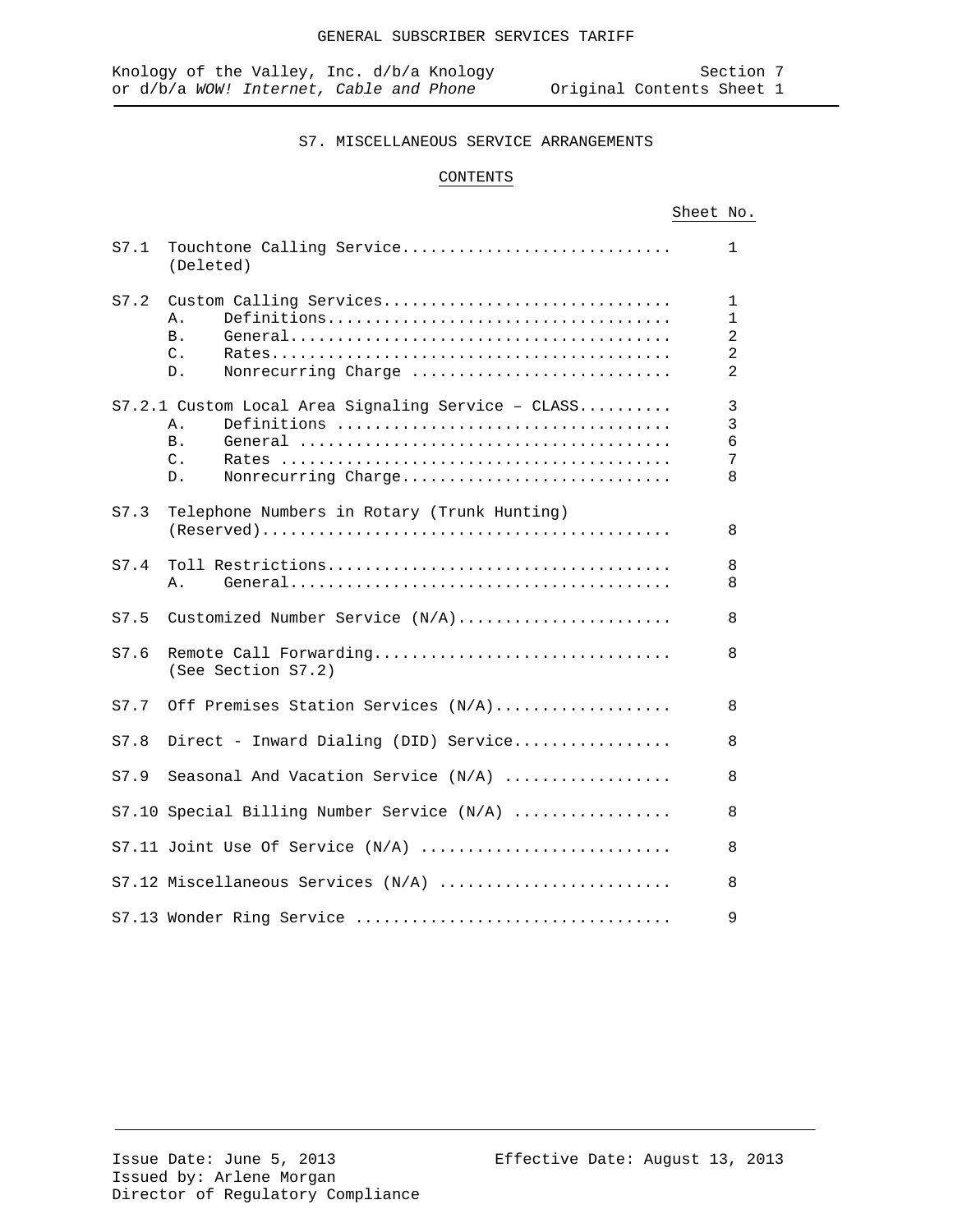#### S7.1 TOUCHTONE CALLING SERVICE – Deleted

### S7.2 CUSTOM CALLING SERVICES

- A. Definitions
	- 1. Call Forwarding: This provides an arrangement for transferring incoming calls to another telephone number within the local area by dialing a code and the number of the service to which calls are to be transferred.
	- 2. Remote Call Forwarding (RCF) Fixed: This is a service whereby a call placed from a station (the originating station) to a customer's (the RCF customer) telephone number (the call forwarding location) is automatically forwarded by Company central office equipment to another station designated by the RCF customer (the terminating station). The RCF customer is billed for the forwarded portion of the call.
	- 3. Remote Call Forwarding (RCF) Variable: This service allows the RCF customer to activate the call forwarding feature from locations other than their base telephone and make forwarding changes without central office personnel assistance.
	- 4. Three-Way Calling: This permits an existing call to be held, and by dialing, a second telephone call can be established and added to the connection. Normal transmission performance quality cannot be guaranteed on all calls.
	- 5. Call Waiting: By means of a tone signal a customer who is using their telephone is alerted when another caller is trying to reach that station. Permits putting first call on hold so that second call can be answered.
	- 6. Call Waiting Display: This feature allows the number and/or name identification of the call waiting party to display on the called party's caller identification equipment.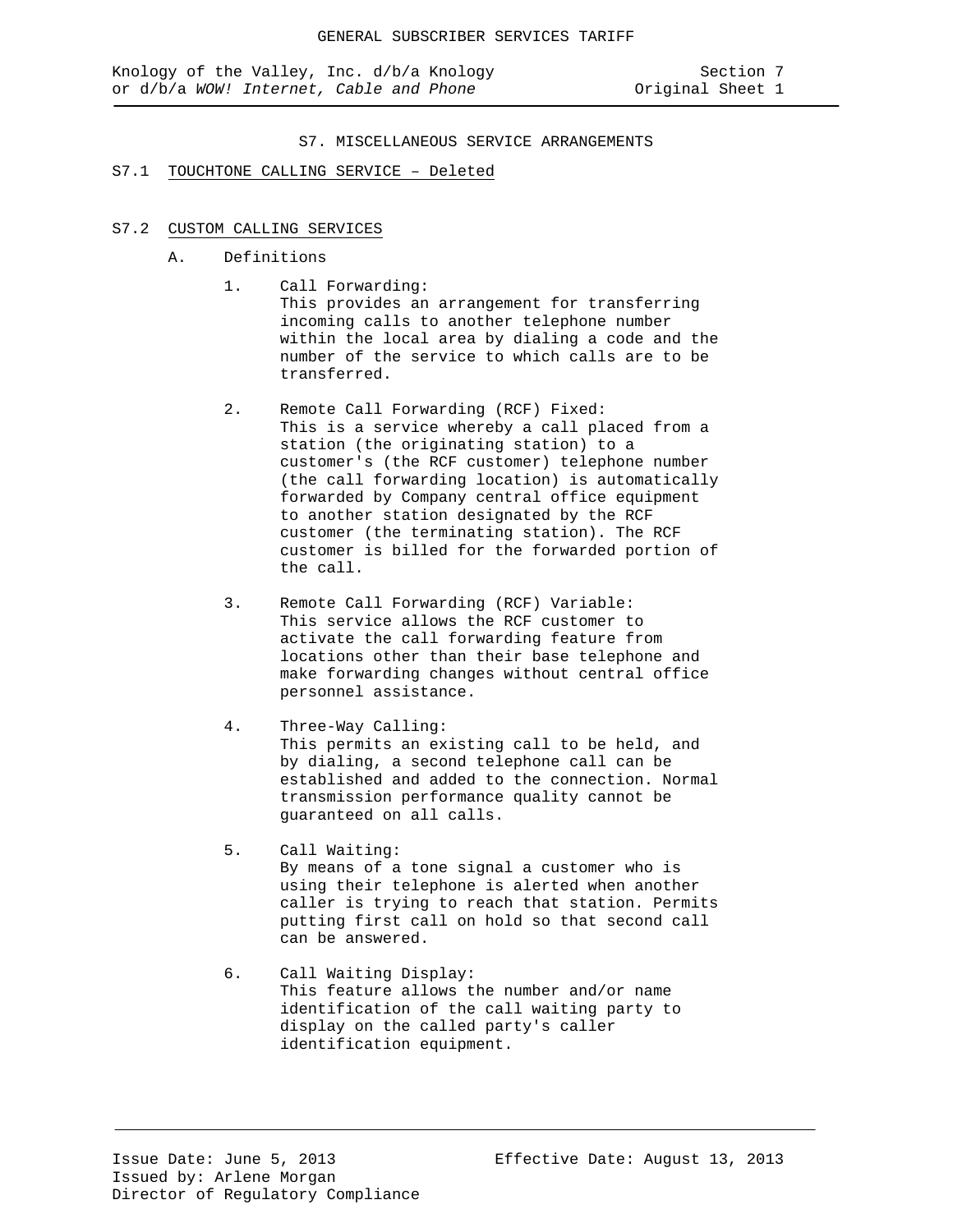#### S7.2 CUSTOM CALLING SERVICES (Cont'd)

- A. Definitions
	- 7. Speed Calling: This provides for the calling of a 7- or 10 digit telephone number by dialing an abbreviated code. This arrangement is available in an eight-number capacity. (8-code).
- B. General
	- 1. Custom Calling Services are furnished subject to the availability of special central office facilities.
	- 2. Custom Calling Services are available to residence and business customers with one party telephone service only.
	- 3. No assurance can be given that transmission will be fully satisfactory during conference and call forwarding calls.
- C. Rates
	- 1. The following rates and charges are in addition to all other applicable rates and charges for service furnished.

Monthly Rate Per C.O. Line Equipped

|                |                                            | <b>Business</b> | Residence |
|----------------|--------------------------------------------|-----------------|-----------|
| а.             | Call Forwarding                            | \$4.46          | \$3.15    |
| b.             | Remote Call Forwarding (RCF) Fixed         | 2.63            | 2.63      |
| $\mathsf{C}$ . | Remote Call Forwarding (RCF) Variable 3.15 |                 | 3.15      |
| d.             | Three-Way Calling                          | 2.10            | 2.10      |
| e.             | Call Waiting                               | 4.20            | 3.68      |
| f.             | Call Waiting Display                       | 2.10            | 2.10      |
| q.             | Speed Calling                              | 4.73            | 3.94      |

D. Nonrecurring Charge – Service Ordering and Central Office Charge.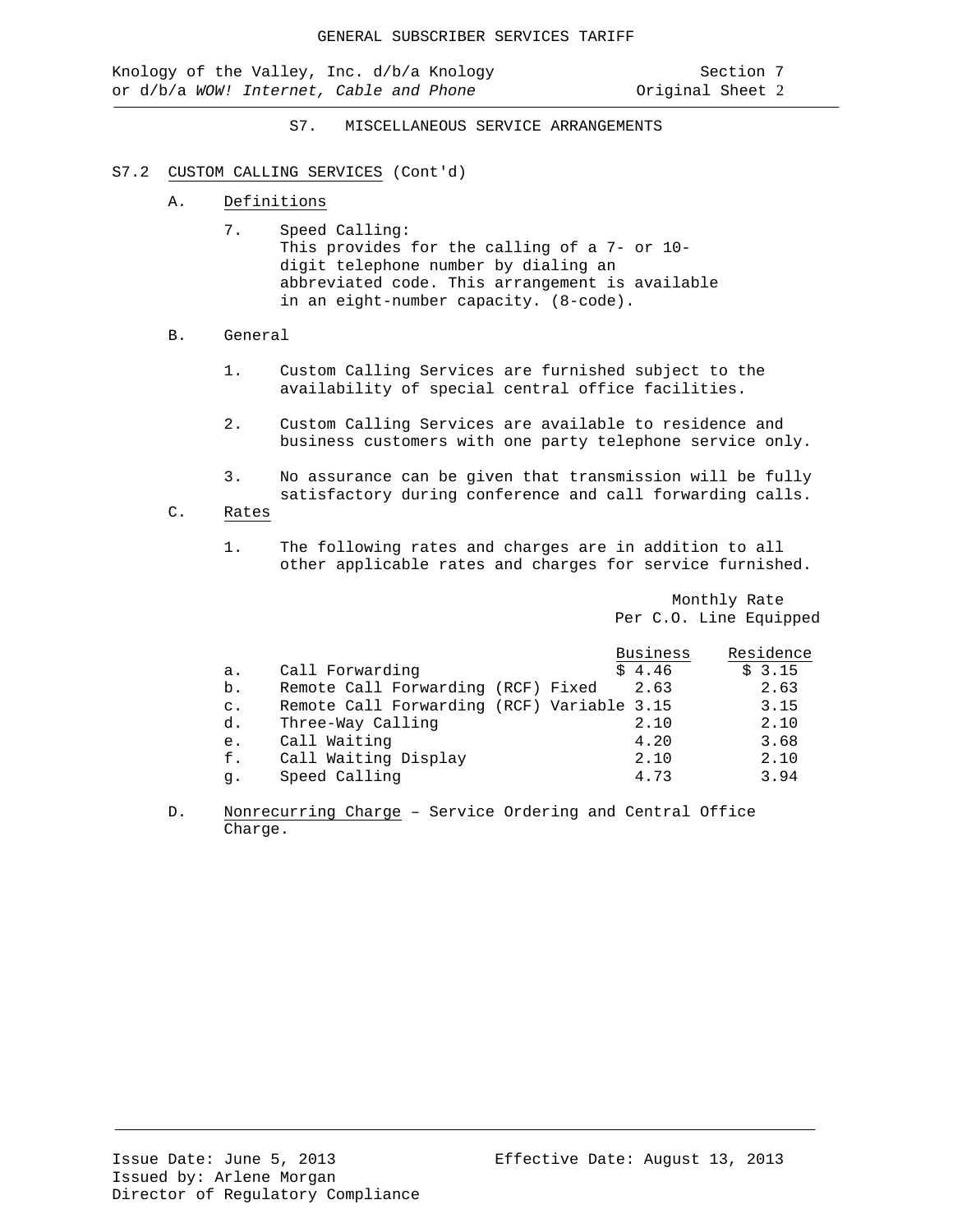Knology of the Valley, Inc. d/b/a Knology Section 7 or d/b/a *WOW!* Internet, Cable and Phone **business** Original Sheet 3

S7. MISCELLANEOUS SERVICE ARRANGEMENTS

#### S7.2.1 CUSTOM LOCAL AREA SIGNALING SERVICE – CLASS

- A. Definitions
	- 1. Anonymous Call Rejection A feature that allows subscribers to refuse calls from callers who block delivery of their numbers.
	- 2. Automatic Callback This service allows a subscriber to automatically re-originate a call to the last-dialed number without having to radial the number regardless of whether the call was answered, unanswered or busy. If the called number is busy, automatic processing of the call continues until the number is idle. When both lines idle, the calling party hears a special ring. When the caller picks up the set, the called party's line rings.
	- 3. Automatic Recall This service allows the subscriber to recall the last incoming call without having to know the number of that call. If the called number is busy, automatic processing of the call continues until both lines are idle. The subscriber can continue to originate and receive calls without affecting the Automatic Recall request. Automatic Recall can be canceled by dialing a deactivation code. The service provides an optional twolevel activation capability that, following activation, announces the number of the last incoming call. The subscriber then has the choice of continuing the recall or aborting the recall sequence.
	- 4. Calling Number Delivery This service identifies the 10 digit number of the calling party and allows the subscriber to choose whether or not to answer the call. The calling number is displayed after the first ringing cycle.
	- 4.1 Calling Number & Name Delivery This service is the same as Calling Number Delivery also, displays directory listed name up to 15 characters.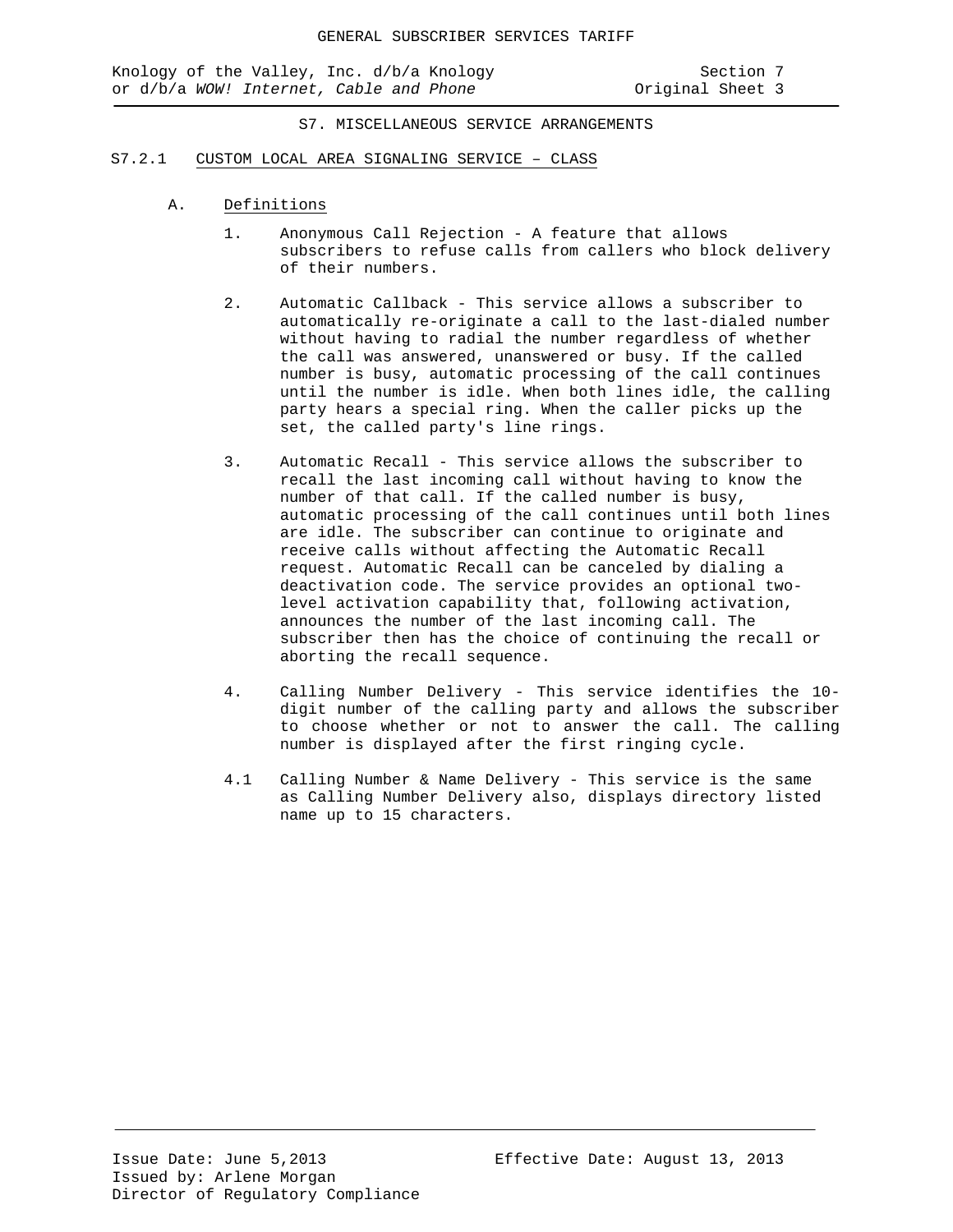- S7.2.1 CUSTOM LOCAL AREA SIGNALING SERVICE CLASS (Cont'd)
	- A. Definitions (Cont'd)
		- 4. (Cont'd)

Any subscriber to Calling Number Delivery or Calling Number & Name Delivery will be responsible for the provision of a display device which will be located on the customer's premises. The installation, repair, and technical capability of that equipment to function in conjunction with the feature specified herein will be the responsibility of the customer. The Company assumes no liability and will be held harmless for any incompatibility of this equipment to perform satisfactorily with the features described herein.

5. Calling Number Delivery Blocking - This service enables customers to prevent the transmission of their telephone numbers, on outgoing calls, to subscribers of the CLASS features, Calling Number Delivery.

The service is available either on a per call basis or permanent basis.

Per Call - Allows customers to temporarily prevent the transmission of their telephone numbers on an as needed basis by dialing a preassigned access code prior to making the call. This action must be repeated each time a call is made to prevent the transmission of the customer's telephone number.

Permanent - Allows customers to prevent the transmission of their telephone numbers on all outgoing calls placed from the customer's line. Permanent Call number Delivery Blocking is established and/or removed from the customer's line via a service order. This feature is in operation on a continuous basis. This feature does not prevent transmission of the calling party number on services such as E-911 that utilize Automatic Number Identification (AN]) for delivery of the calling number. If the preassigned access code for Calling Number Delivery, Unblocking is dialed on a line that is provisioned with Calling Number Delivery Blocking - Permanent, the customer's telephone number will be delivered.

The Company assumes no liability and will be held harmless from any incompatibility of the subscriber's customer premises equipment to perform satisfactorily with this feature.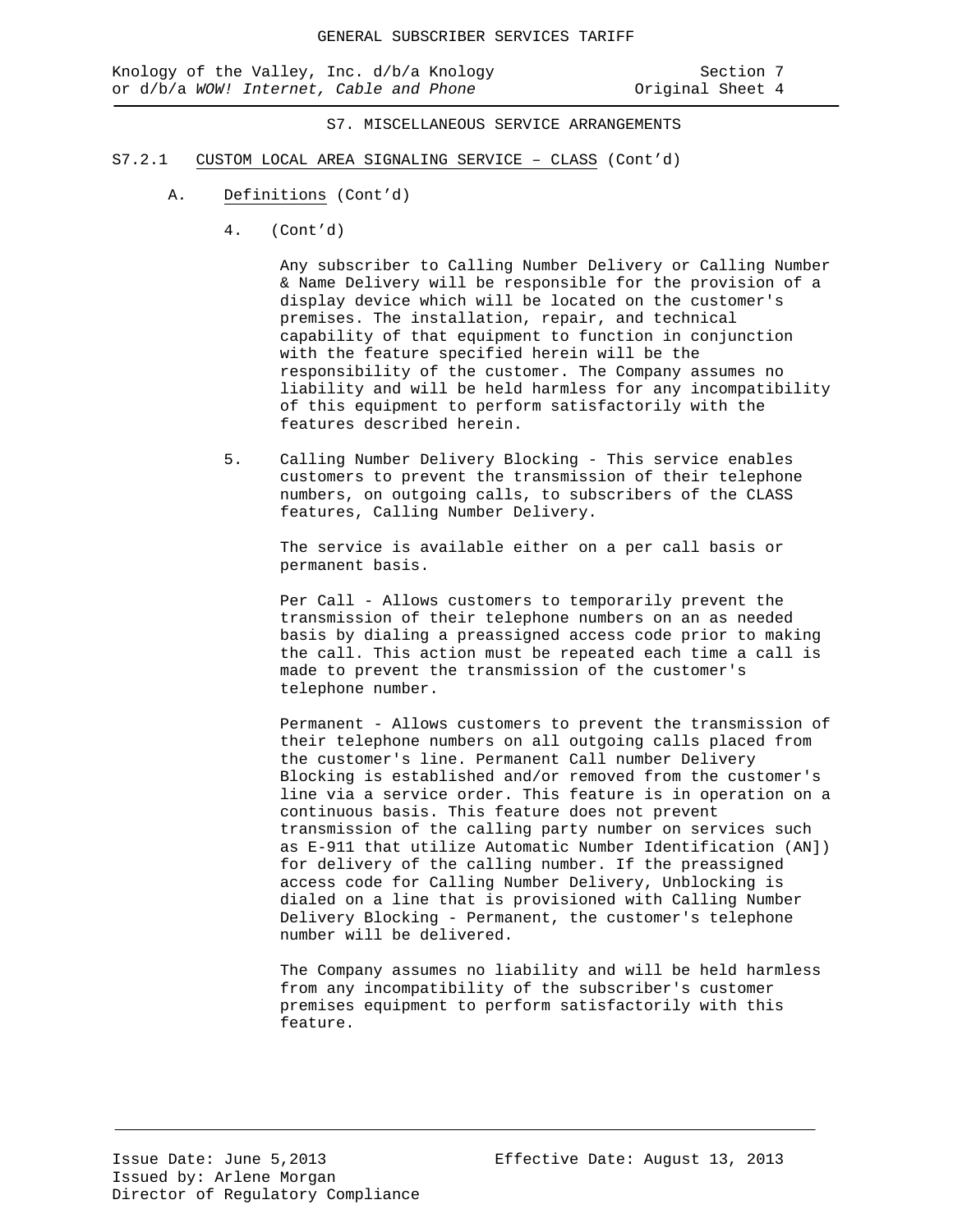## S.7 MISCELLANEOUS SERVICE ARRANGEMENTS

#### S7.2.1 CUSTOM LOCAL AREA SIGNALING SERVICE – CLASS (Cont'd)

- A. Definitions
	- 6. Customer Originated Trace This feature allows the subscriber to activate an immediate trace of the last incoming call. After the call is terminated, a subscriber who wishes to trace the call goes off-hook, receives dial tone, and then dials the Customer Originated Trace activation code. When the trace has been completed, the subscriber receives an announcement stating that the trace was successful and to contact the local telephone operating company for further assistance.

By activating the Customer Originated Trace feature, the subscriber automatically authorizes Valley Telephone to store the results of any and all traces initiated by the customer in the Telephone Company's switching office, and to release the results of such traces directly to the subscriber's serving law enforcement agency upon a further request by the subscriber. The results of such traces will be released to the appropriate law enforcement agency only upon such a further request by the subscriber. The trace record will provide only the incoming telephone number and in no way identifies the person(s) actually placing the call(s). The subscriber must contact the telephone company within ten (10) days after originating a call trace or the trace record will automatically be deleted from the system.

- 7. Selective Call Acceptance This feature allows a subscriber to select up to 31 numbers from which calls are to be received. All other calls are intercepted and routed to a recorded announcement that informs the caller the customer is not accepting calls. Calls from numbers outside the specified exchanges will ring normally.
- 8. Selective Call Rejection This feature allows a subscriber to block incoming calls from a maximum of 31 telephone numbers. The subscriber can also block incoming calls placed from the last calling number even if the number is unknown to the customer. Blocked calls are routed to a recorded announcement which specifies that the called party is not accepting calls.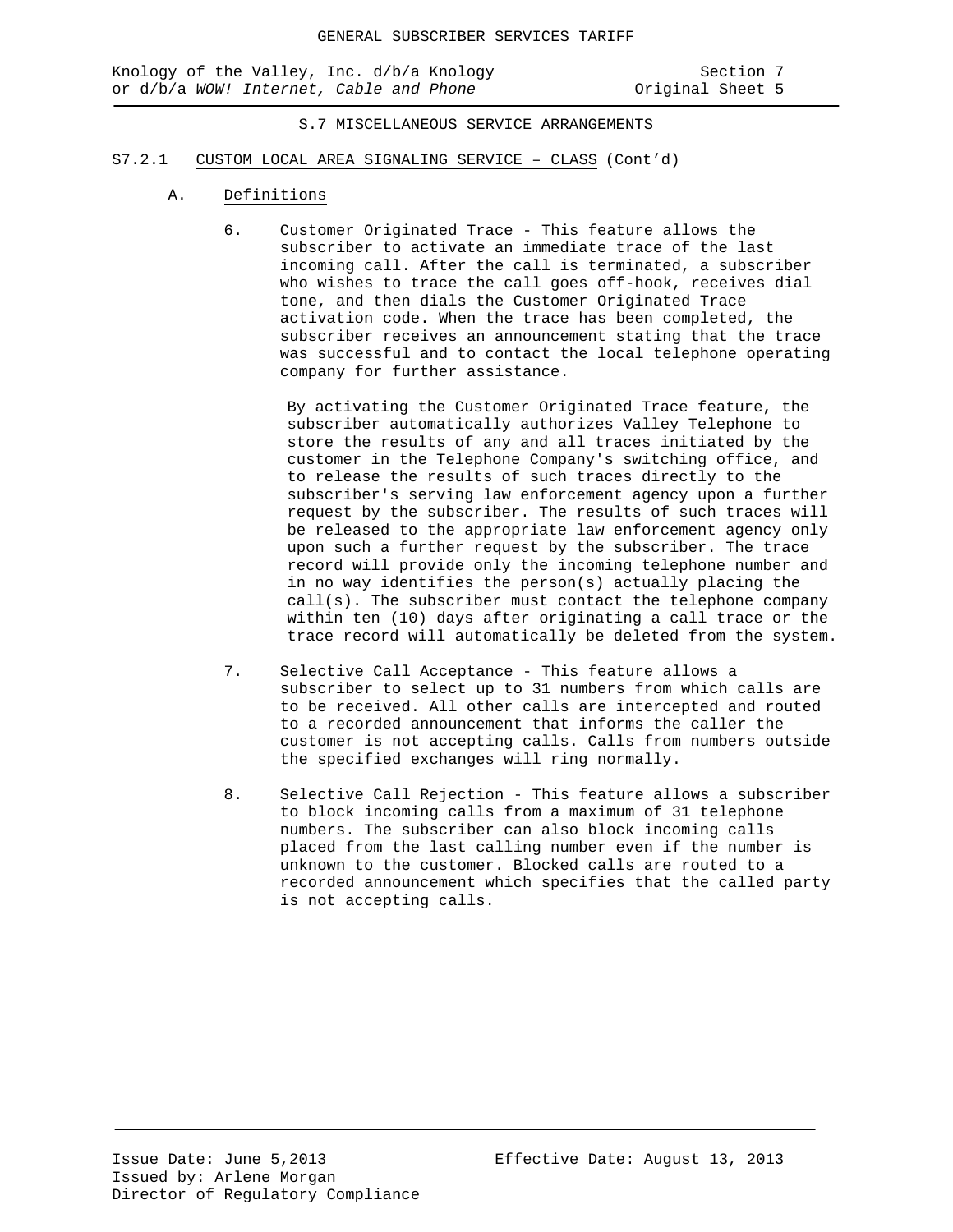Knology of the Valley, Inc. d/b/a Knology Section 7 or d/b/a *WOW!* Internet, Cable and Phone **business** Original Sheet 6

S7. MISCELLANEOUS SERVICE ARRANGEMENTS

- S7.2.1 CUSTOM LOCAL AREA SIGNALING SERVICE CLASS (Cont'd)
	- A. Definitions (Cont'd)
		- 9. Selective Call Forwarding This feature allows the subscriber to prespecify telephone numbers (maximum of 31) from which incoming calls are to be forwarded. During the period that Selective Call Forwarding is activated, only calls from the prespecified numbers will be forwarded.
		- 10. Distinctive Ringing/Call Waiting With this feature, incoming calls from up to 31 numbers can be automatically identified by distinctive ringing. A distinctive ringing pattern accompanies incoming calls from the designated numbers. If -a subscriber is engaged in conversation and a call from one of the designated numbers arrives, a distinctive call-waiting tone accompanies the incoming call. Calls from all other numbers are rung normally.
	- B. General
		- 1. Custom Calling Local Area Signaling Service (CLASS) is a group of custom calling features offered to residential and business customers subscribing to one party local exchange service.
		- 2. The service is subject to available facilities and limited to central offices specifically equipped to provide such service. CLASS features are applicable only to local calls placed to/from compatible central offices within the same local calling area offering the service.
		- 3. Operator assisted calls are designed to override the feature calls for emergency purposes.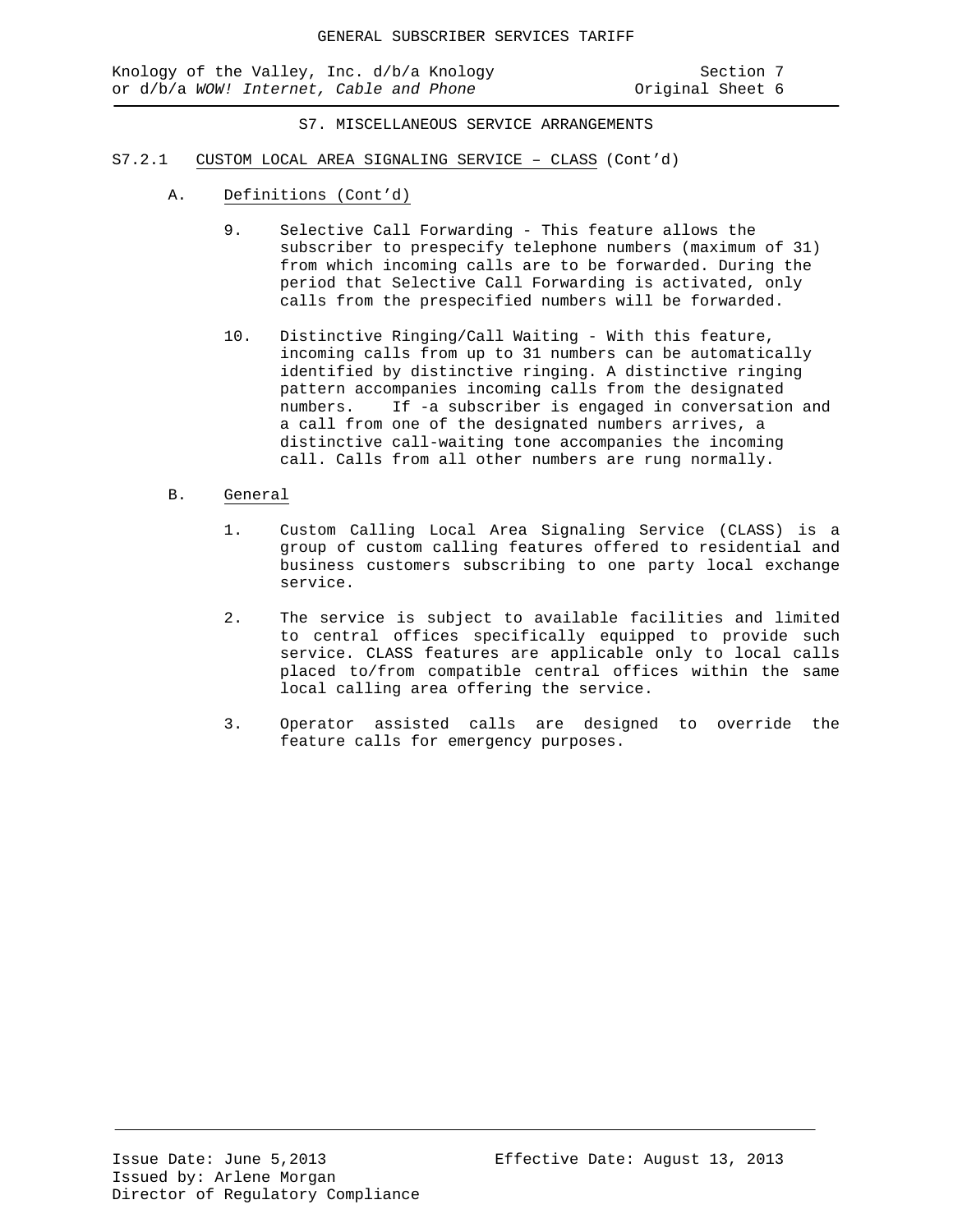Knology of the Valley, Inc. d/b/a Knology (Section 7 or d/b/a Wow! Internet, Cable and Phone (Section 7 or iginal Sheet 7 or d/b/a WOW! Internet, Cable and Phone

S7. MISCELLANEOUS SERVICE ARRANGEMENTS

- S7.2.1 CUSTOM LOCAL AREA SIGNALING SERVICE- CLASS (Cont'd)
	- B. General (Cont'd)
		- 4. Coin phones will not be enabled with CLASS features, just as they are not enabled with other custom calling features. However, coin phones will operate with the CLASS system and interaction with all the features will be permitted.
		- 5. Some CLASS services, such as Calling Number Delivery, require customer premises equipment with the capability to receive and display the incoming call information.
	- C. Rates
		- 1. The following charges are for the features only and are in addition to applicable charges for service. Service charges apply as set forth in Section 6.2 of this tariff, except as shown herein.

| $2$ .<br>Feature Rates:        |               | Monthly Rate |  |
|--------------------------------|---------------|--------------|--|
|                                | Per C.O. Line |              |  |
|                                |               |              |  |
|                                | Res.          | Bus.         |  |
|                                |               |              |  |
| Anonymous Call Rejection       | \$3.15        | \$3.15       |  |
| Automatic Callback             | \$3.15        | \$3.15       |  |
| Automatic Recall               | \$3.15        | \$3.15       |  |
| Calling Number Delivery        | \$3.94        | \$3.94       |  |
| Calling Number & Name Delivery | \$6.83        | \$6.83       |  |
| Blocking                       | \$0.00        | \$0.00       |  |
| Customer Originated Trace      | \$1.05        | \$1.05       |  |
| Selective Call Acceptance      | \$4.20        | \$4.20       |  |
| Selective Call Rejection       | \$4.20        | \$4.20       |  |
| Selective Call Forwarding,     | \$3.15        | \$3.15       |  |
| Distinctive Ringing            | \$2.10        | \$2.10       |  |
| /Call Waiting                  |               |              |  |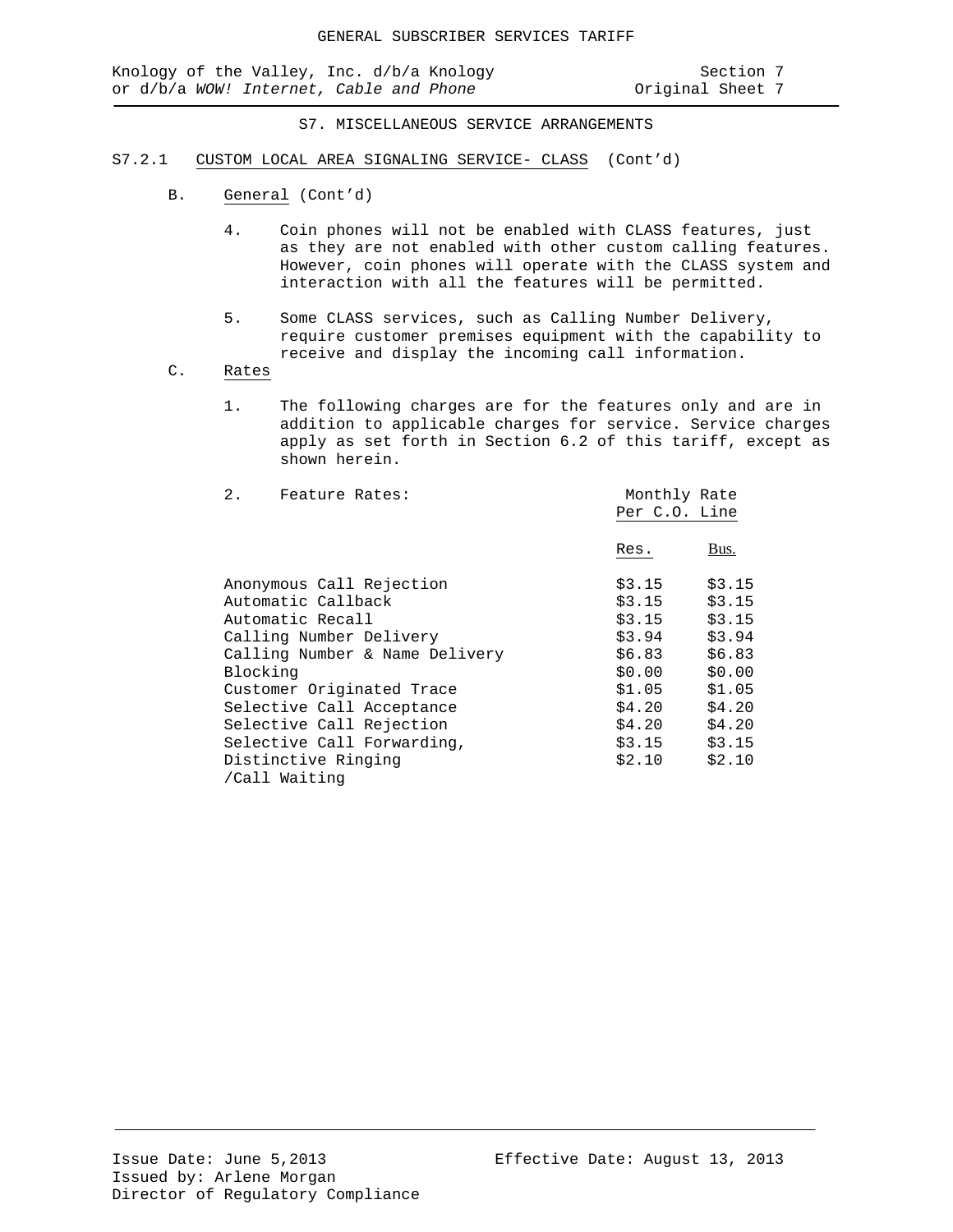Knology of the Valley, Inc. d/b/a Knology Section 7<br>or d/b/a WOW! Internet, Cable and Phone Section 1 or d/b/a WOW! Internet, Cable and Phone

S7. MISCELLANEOUS SERVICE ARRANGEMENTS

S7.2.1 Custom Local Area Signaling Service – CLASS (Cont'd)

| Nonrecurring | Service ordering and   |  |
|--------------|------------------------|--|
|              | central office charge. |  |

RES. BUS.

- 1. Customer Originated Trace, per trace placed  $$5.00$  \$5.00
	- a. Service charges are not applicable when CLASS features are provided at the same time as the business or residence individual line service is established.
	- b. When features are added or rearranged on an existing line, the appropriate service charges listed in Section 6.5 of this tariff will apply.

### S7.3 TELEPHONE NUMBERS IN ROTARY (TRUNK HUNTING)

#### S7.4 TOLL RESTRICTION

A. General

Universal blocking of 900/976 numbers unless the subscriber (C) request 900/976 access. No initial recurring or nonrecurring charges will apply to first request to block or unblock. However, any subsequent request will incur the applicable charges.

- S7.5 CUSTOMIZED NUMBER SERVICE (N/A)
- S7.6 REMOTE CALL FORWARDING (See Section 7.2)
- S7.7 OFF PREMISES STATION SERVICES (N/A)
- S7.8 DIRECT-INWARD DIALING (DID) SERVICE (N/A)
- S7.9 SEASONAL AND VACATION SERVICE (N/A)
- S7.10 SPECIAL BILLING NUMBER SERVICE (N/A)
- S7.11 JOINT USE OF SERVICE (N/A)
- S7.12 MISCELLANEOUS SERVICES (N/A)
- S7.12.1 SHORT TERM SERVICE (N/A)
- S7.12.2 SPECIAL LINE CONDITIONING (N/A)
- S7.12.3 DATA SERVICE (N/A)
- S7.12.4 DATAPATH SERVICE (N/A)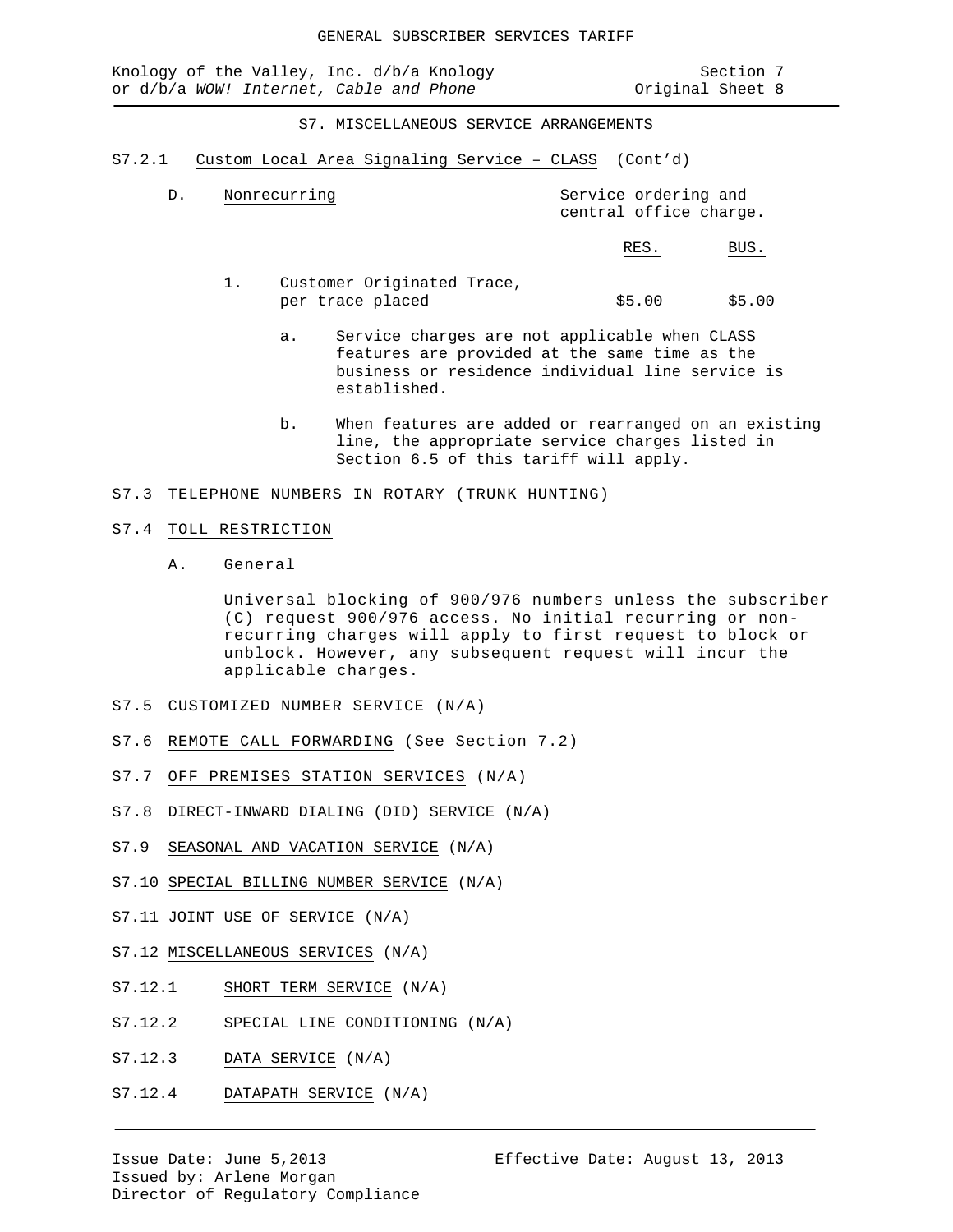S7. MISCELLANEOUS SERVICE ARRANGEMENTS

#### S7.13 WONDER RING SERVICE

- A. General
	- 1. Wonder Ring Service will enable a subscriber to have up to four telephone numbers associated with a single line. Customers subscribing to this service will be able to receive calls dialed to two, three or four separate telephone numbers without having a second, third or fourth line. A distinctive ringing pattern will be provided for each of the additional telephone numbers to facilitate identification of incoming calls. A distinctive Call Waiting tone for each additional telephone number will be provided, where facilities permit, to customers subscribing to Call Waiting service.
	- 2. Wonder Ring Service is offered in the following format. Wonder Ring I consists of one additional telephone number associated with a single line. Wonder Ring II consists of two additional telephone numbers associated with a single line. Wonder Ring III consists of three additional telephone numbers associated with a single line.

## B. Rates

- 1. Residence **Monthly Rate** 
	- a. Wonder Ring I \$3.50

One additional telephone number with distinctive ringing, per line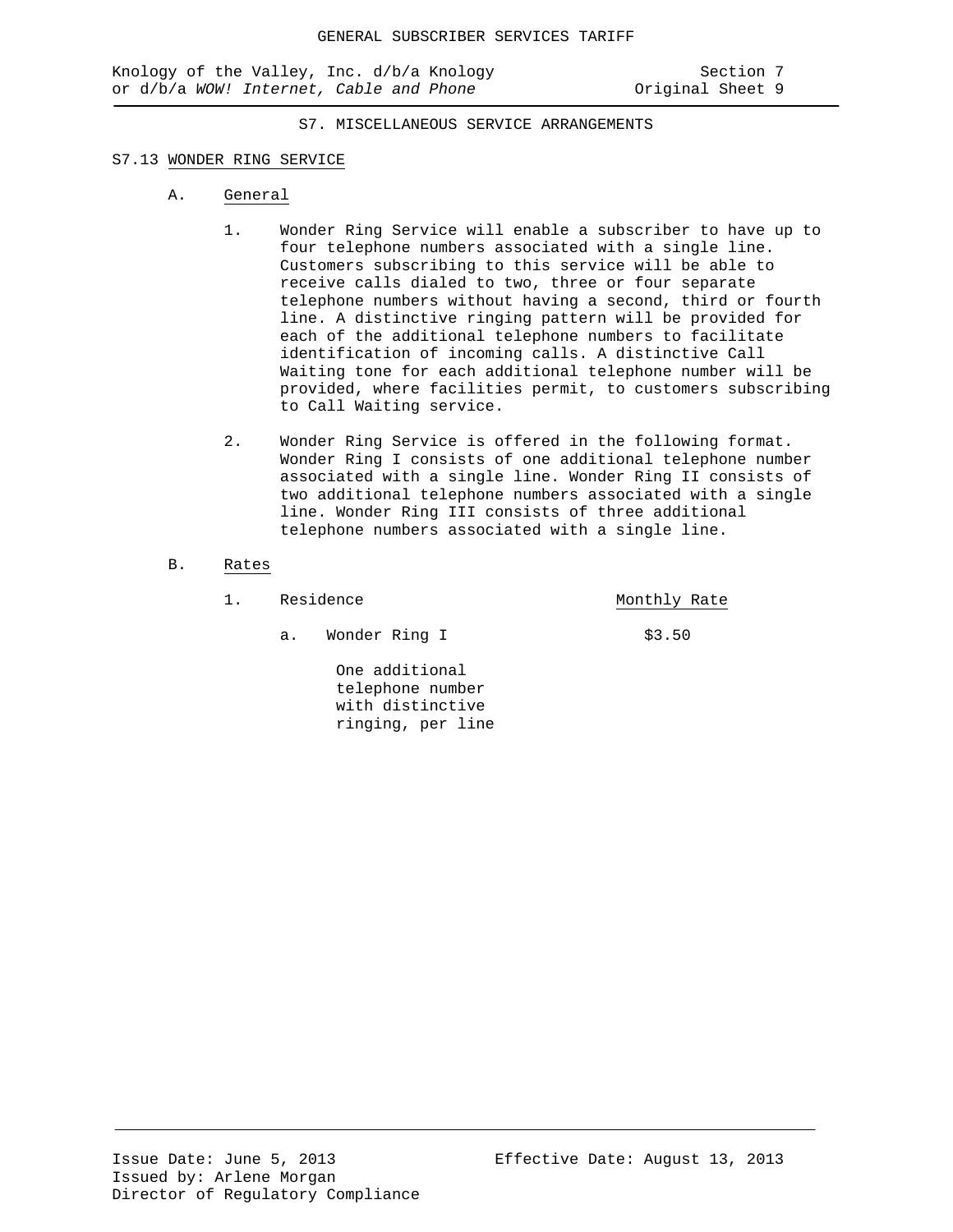| Knology of the Valley, Inc. d/b/a Knology<br>or d/b/a WOW! Internet, Cable and Phone |    |                | Section 7<br>Original Sheet 10                                                  |               |
|--------------------------------------------------------------------------------------|----|----------------|---------------------------------------------------------------------------------|---------------|
|                                                                                      |    |                | S7. MISCELLANEOUS SERVICE ARRANGEMENTS                                          |               |
| S7.13                                                                                |    |                | WONDER RING SERVICE (cont'd)                                                    |               |
| <b>B</b> .                                                                           |    | Rates (cont'd) |                                                                                 |               |
|                                                                                      | 1. |                | Residence (cont'd)                                                              |               |
|                                                                                      |    | b.             | Wonder Ring II                                                                  | Monthly Rates |
|                                                                                      |    | (1)            | First additional telephone<br>number with distinctive<br>ringing, per line      | \$4.50        |
|                                                                                      |    | (2)            | Second additional<br>telephone number with<br>distinctive ringing,<br>per line* |               |
|                                                                                      |    | $\circ$ .      | Wonder Ring III                                                                 |               |
|                                                                                      |    | (1)            | First additional telephone<br>number with distinctive<br>ringing, per line      | \$5.50        |
|                                                                                      |    | (2)            | Second additional telephone<br>number with distinctive<br>ringing, per line*    |               |
|                                                                                      |    | (3)            | Third additional telephone<br>number with distinctive<br>ringing, per line*     |               |

\*Must be ordered with first additional telephone number.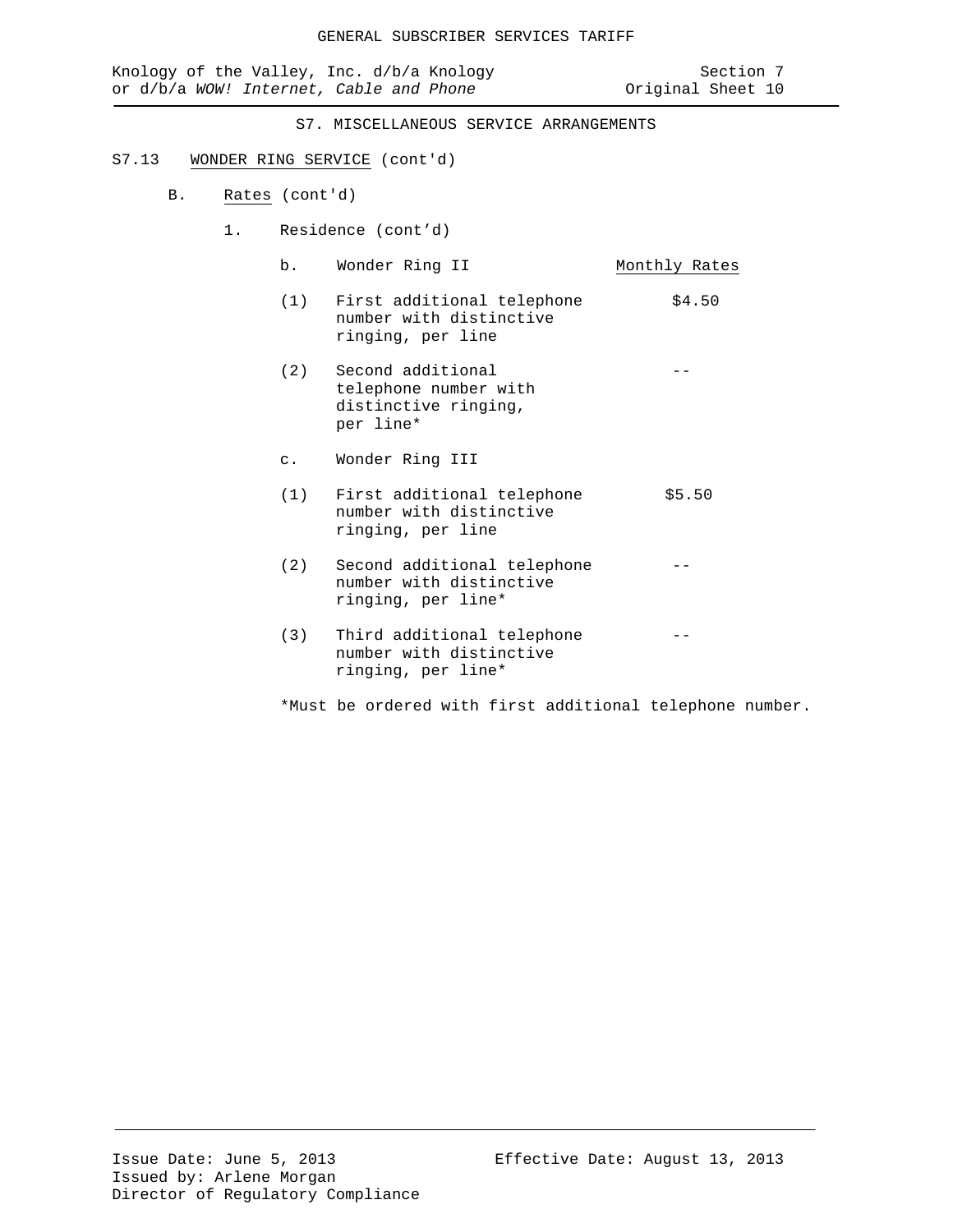|                      | Knology of the Valley, Inc. d/b/a Knology<br>or d/b/a WOW! Internet, Cable and Phone | Section 7<br>Original Sheet 11 |
|----------------------|--------------------------------------------------------------------------------------|--------------------------------|
|                      | S7. MISCELLANEOUS SERVICE ARRANGEMENTS                                               |                                |
| S7.13                | WONDER RING SERVICE (cont'd)                                                         |                                |
| Β.<br>Rates (cont'd) |                                                                                      |                                |
| 2.                   | <b>Business</b>                                                                      |                                |
| $a$ .                | Wonder Ring I                                                                        |                                |
|                      | One additional telephone<br>number with distinctive<br>ringing, per line             | \$3.50                         |
| $b$ .                | Wonder Ring II                                                                       | Monthly Rates                  |
| (1)                  | One additional telephone<br>number with distinctive<br>ringing, per line             | \$4.50                         |
| (2)                  | Second additional<br>telephone number with<br>distinctive ringing,<br>per line*      |                                |
|                      | * Must be ordered with first additional telephone number.                            |                                |
| $\mathsf{C}$ .       | Wonder Ring III                                                                      |                                |
| (1)                  | First additional telephone<br>number with distinctive ringing,<br>per line           | \$5.50                         |
| (2)                  | Second additional telephone<br>number with distinctive<br>ringing, per line*         |                                |
| (3)                  | Third additional telephone<br>number with distinctive<br>ringing, per line*          |                                |
|                      | *Must be ordered with first additional telephone number.                             |                                |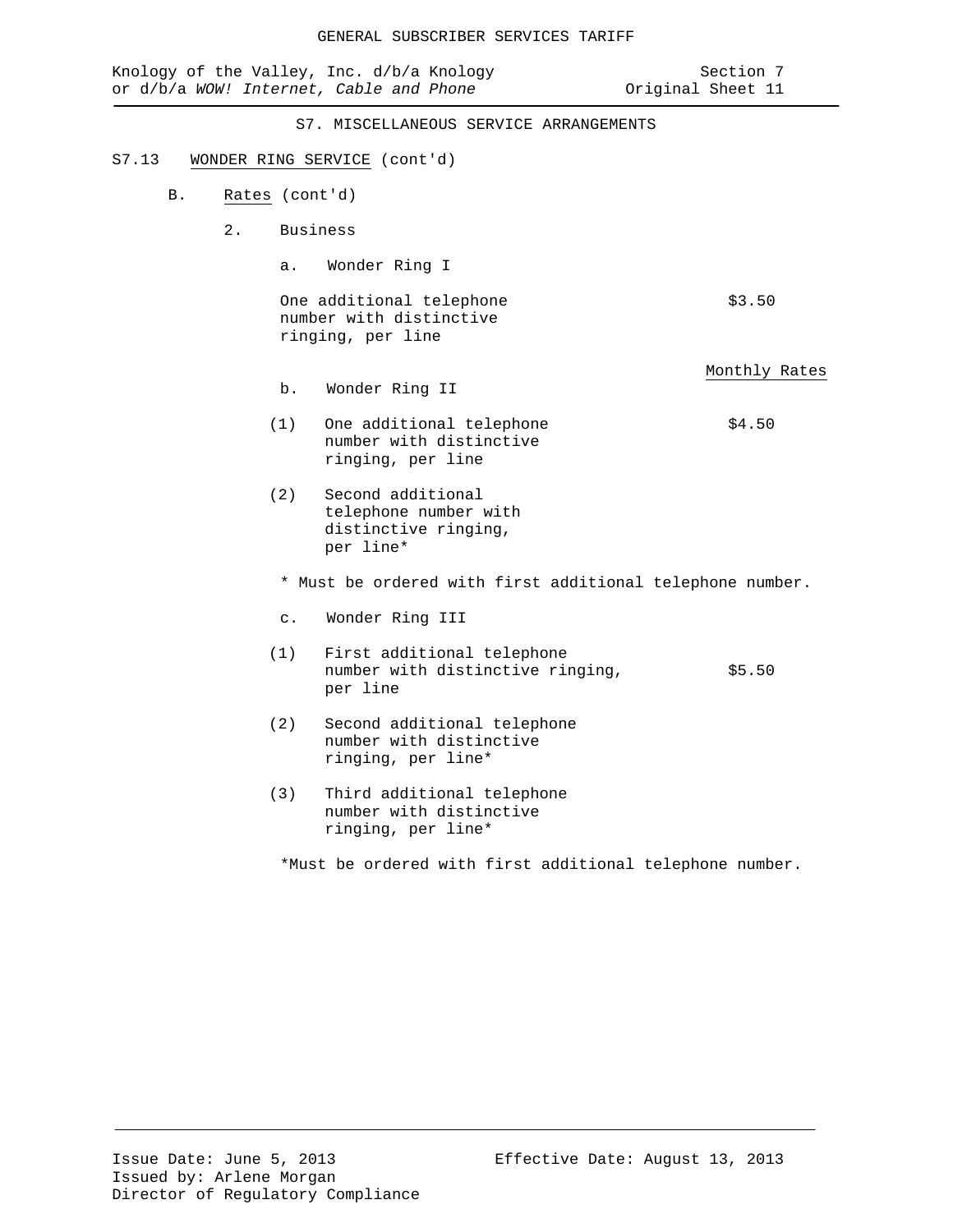S7. MISCELLANEOUS SERVICE ARRANGEMENTS

#### S7.13 WONDER RING SERVICE (cont'd)

- C. Conditions
	- 1. This service is available to individual line residence and business customers.
	- 2. The service is not compatible with Centrex service, PBX trunk service, Personal Paging service, Company or customer provided public telephone service, foreign exchange service, or with access lines terminating in customer premises switching or key equipment. Wonder Ring service may not be compatible with all types of customer provided telephone equipment.
	- 3. Wonder Ring Service is provided subject to the availability of facilities. Additionally, Wonder Ring Service II and Wonder Ring Service III may not be available in all central offices equipped to provide Wonder Ring Service I.
	- 4. Listings for Wonder Ring Service are subject to the regulations specified in Section 27 for directory listings. Other listings will also be provided under the terms and conditions described in Section 27 of this tariff.
	- 5. All telephone numbers associated with a line equipped with Wonder Ring Service must originate from the same central office switching machine.
	- 6. When establishing Wonder Ring Service, Call Forwarding service subscribers must choose one of the following options. When Call Forwarding service is activated:
		- a. All telephone numbers associated with one line will be forwarded to a single number when Call Forwarding service is activated.
		- b. The main telephone number only will be forwarded when Call Forwarding service is activated. The additional Wonder Ring numbers will continue to ring and be answered at the subscriber's premises.
	- 7. Appropriate nonrecurring charges will apply when changing from one option to the other subsequent to the establishment of Wonder Ring Service.
	- 8. When a subscriber establishes Wonder Ring Service, the appropriate service charges will apply.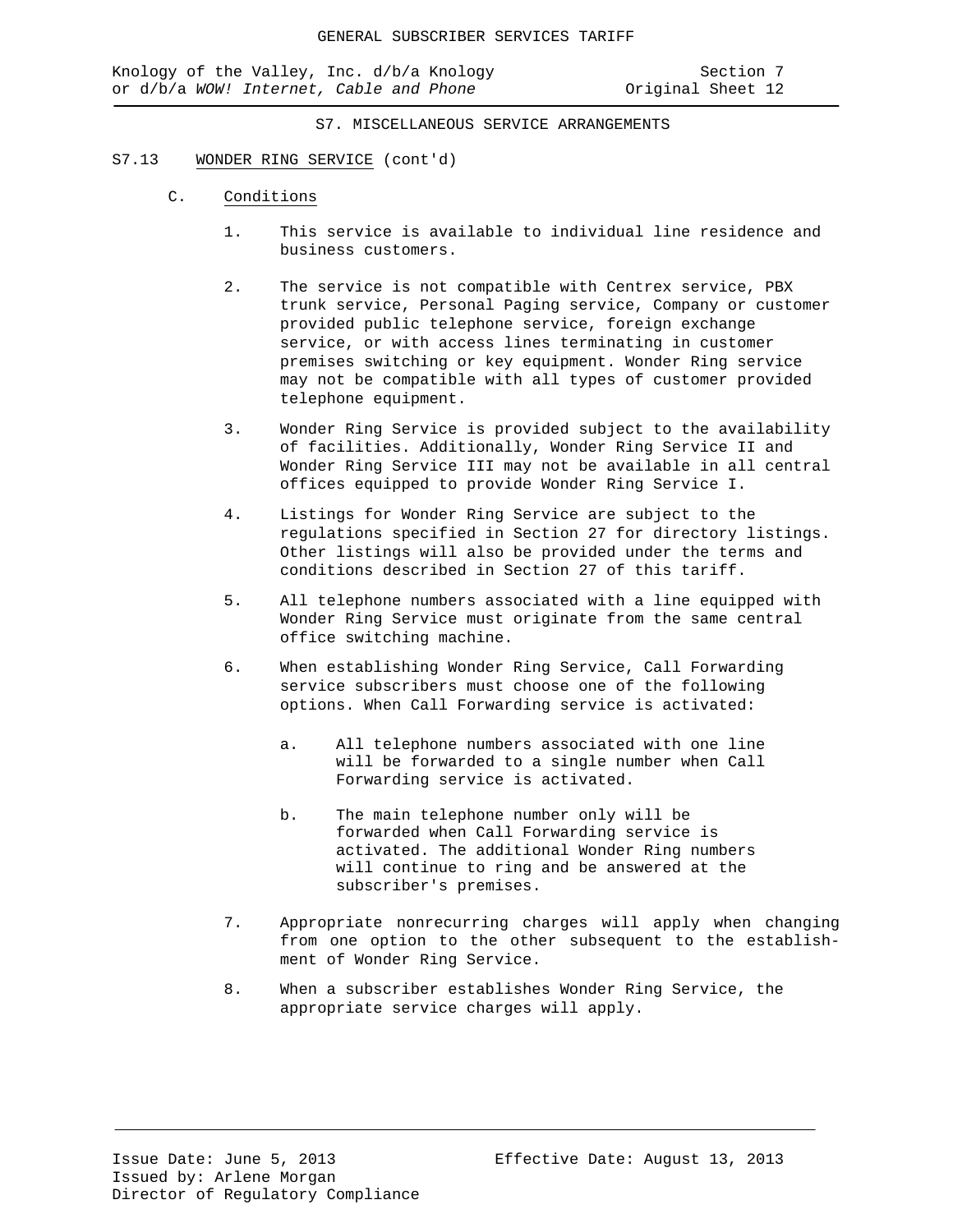S12. CHARGES APPLICABLE UNDER SPECIAL CIRCUMSTANCES

## CONTENTS

# Sheet No.

| S12.1             | Line Extension Charges                    |                |
|-------------------|-------------------------------------------|----------------|
|                   | A. General<br>B. Private Right-of-Way     |                |
| S12.2             | Temporary Service                         |                |
| S12.3             | Moves or Changes of Existing Construction |                |
| S12.4             | Special Type Construction                 |                |
| S12.5             | Cancellation Charges                      |                |
| S12.6             | Customer Responsibility                   | $\mathcal{L}$  |
| S <sub>12.7</sub> |                                           | $\mathfrak{D}$ |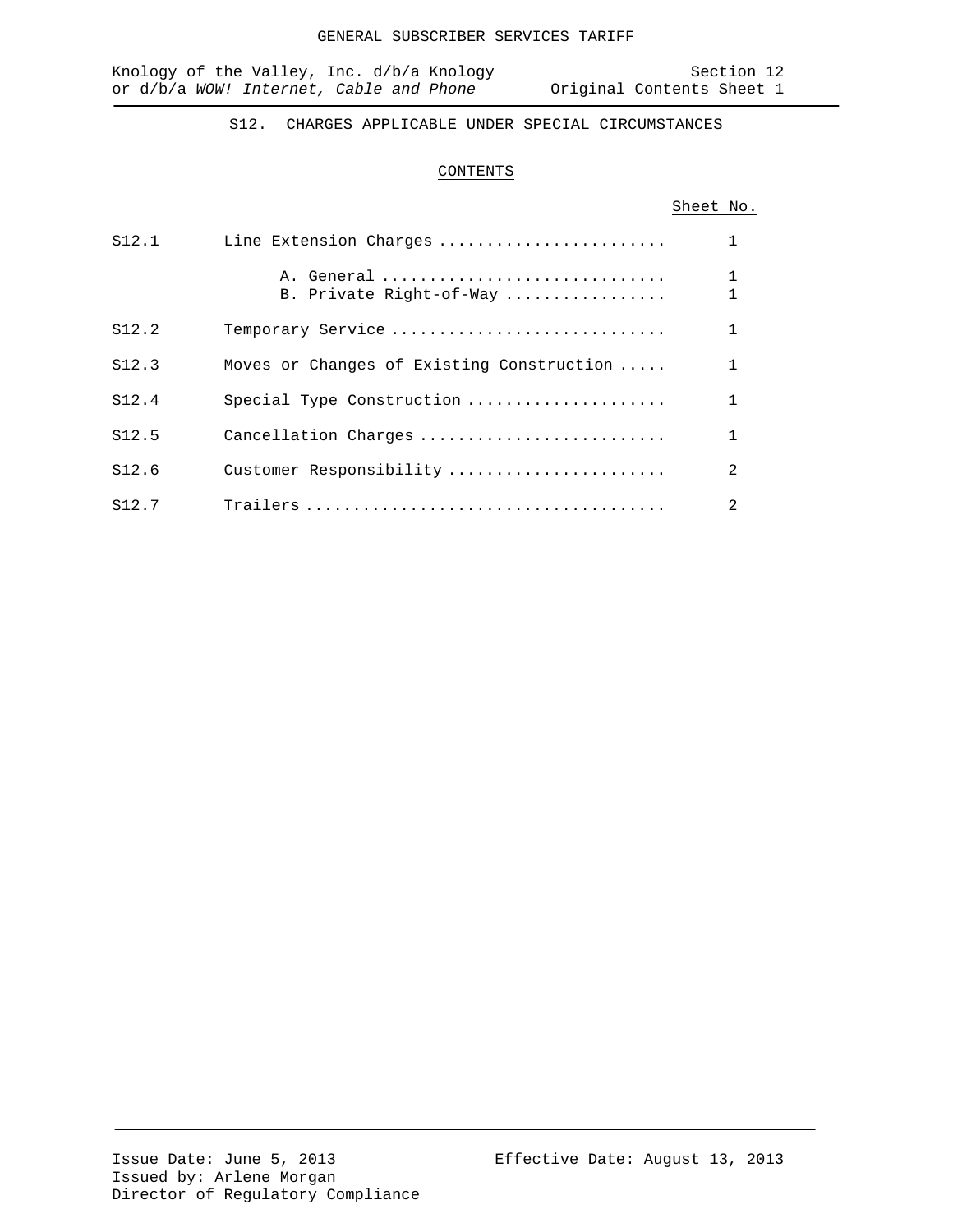S12. CHARGES APPLICABLE UNDER SPECIAL CONDITIONS

#### S12.1 LINE EXTENSION CHARGES

- A. General
	- 1. The Company shall provide tariffed basic telephone service to the premises of a permanent residence within its franchised service territory, if the costs, including, but not limited to costs of facilities, rights-of-way and equipment, of providing basic telephone service to the requiring party does not exceed eight thousand dollars(\$8,000). This requirement applies only to residential service.
	- 2. Should cost of a new service installation for a permanent residence or business in the Company's franchised service territory exceed eight thousand dollars (\$8,000) a customer may request that the Company allocate any unused universal service funds received by the Company which may have been set aside for this purpose. A determination of whether such funds exist shall be made at the sole discretion of the Company. A customer may be required to pay such excess costs pending a final determination of the availability of such funds.
	- 3. Customers who are receiving or who are requesting service shall be deemed to have consented to the reasonable use of their real property to construct, operate, maintain, replace, or enlarge telephone and/or communication lines, overhead or underground, including all conduit, cables, wires, surface testing terminals, markers and other appurtenances under, through, across, and upon any real property or interest therein owned or leased or controlled by said member for the furnishing of telephone or communications service to said customer, or any other customer. Upon request, the customer agrees to execute any easement or right-of-way contract on a form to be furnished by the Company.
	- 4. In all cases of construction on public highway or on private property to serve customers in general, ownership of the poles, conduit, and other plant must be vested either in the Company or some other company with which the Company has joint use arrangement. All plant is maintained and replaced at the expense of the Company.

### S12.2 TEMPORARY SERVICE

When construction is required for temporary service and there is no immediate prospect of reusing the plant provided, the subscriber is required to bear the total cost of such construction and installation and the cost of removal.

S12.3 MOVES OR CHANGES OF EXISTING CONSTRUCTION (N/A)

S12.4 SPECIAL TYPE CONSTRUCTION (N/A)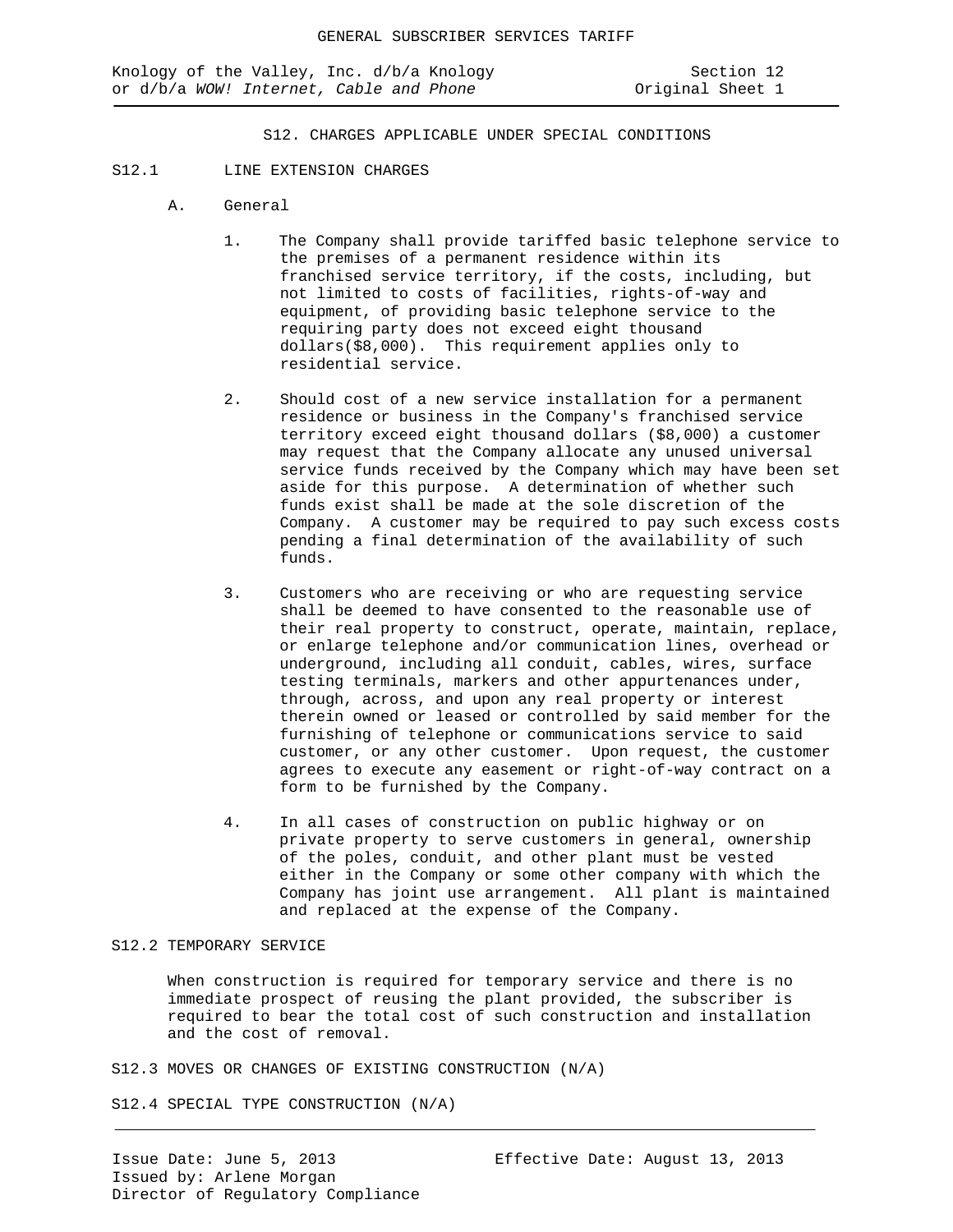S12. CHARGES APPLICABLE UNDER SPECIAL CONDITIONS

### S12.5 CANCELLATION CHARGES (N/A)

S12.6 CUSTOMER RESPONSIBILITY (N/A)

## S12.7 TRAILERS

A. General

Most trailer occupants in our area are transient, often not remaining long enough to recover installation cost.

B. Rates – Residential and Business

Nonrecurring installation charge (in addition to applicable<br>service charges) \$25.00 service charges)

- C. Conditions
	- 1. Due to specifications prescribed for installation of telephone service, all service drops for trailers will be buried.
	- 2. The trench necessary for running a service drop will be provided by the customer at his expense.
	- 3. The service drop trench will be constructed according to the company rules and regulations pertaining to buried service.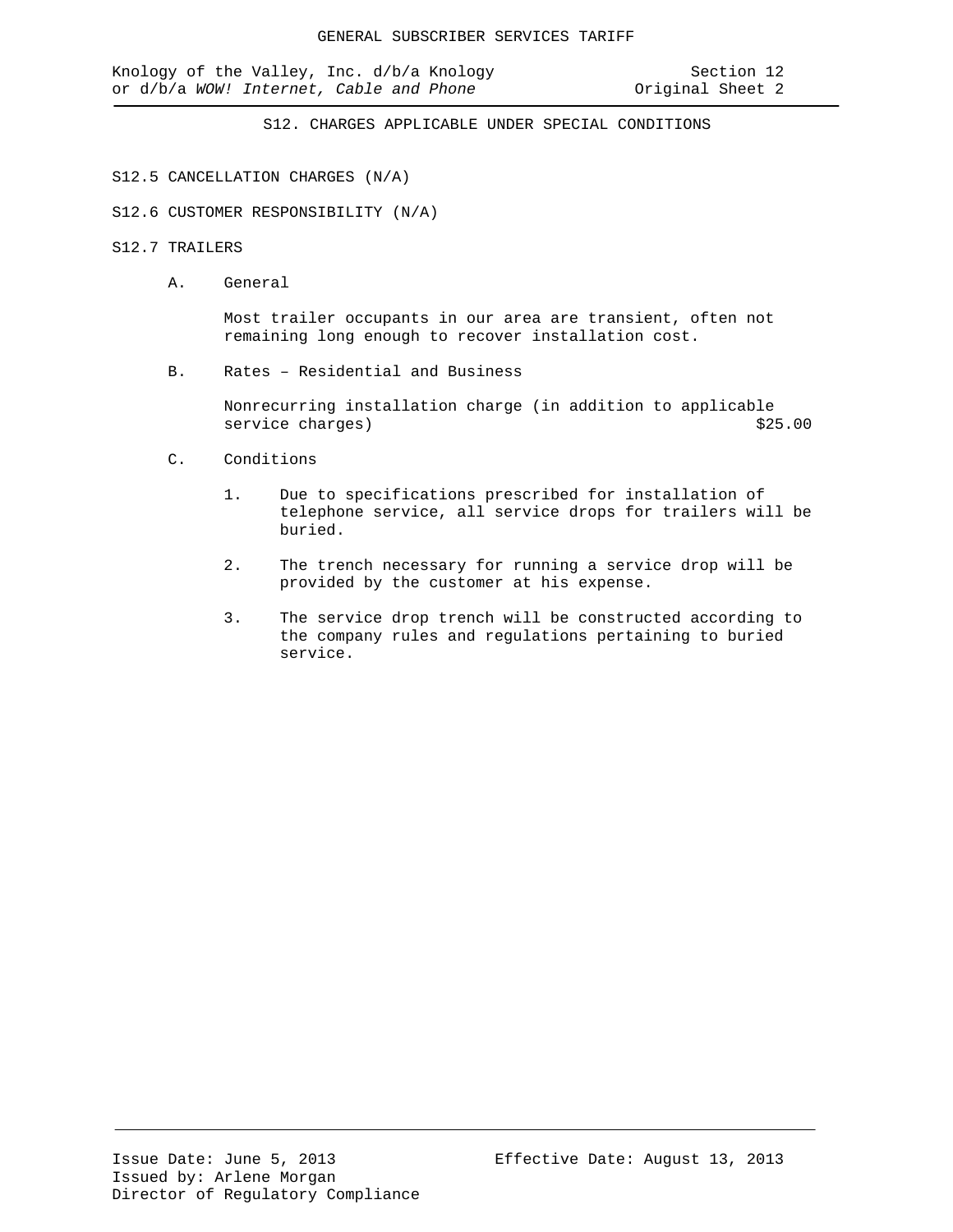# S13. INTERCONNECTION WITH COMMUNICATIONS EQUIPMENT AND SYSTEMS PROVIDED BY THE CUSTOMER

### CONTENTS

# Sheet No.

| S13.1 | General Requlations                                 | 1            |
|-------|-----------------------------------------------------|--------------|
|       | General<br>Α.                                       | $\mathbf 1$  |
|       | Responsibility of the Customer<br><b>B</b> .        | $\mathbf{1}$ |
|       | $C$ .<br>Responsibility of the Telephone<br>Company | 3            |
|       | Violation of Regulations<br>D.                      | 5            |
|       | Hazardous or Inaccessible<br>Ε.                     |              |
|       | Locations                                           | 6            |
|       | Provisions of Channels and<br>$F$ .<br>Equipment    | 6            |
|       | Recording, Producing, and Automatic<br>G.           |              |
|       | Answering and Recording Equipment                   | 6            |
| S13.2 | Connections of Register Terminal Equipment          |              |
|       |                                                     | 7            |
| S13.3 | Connections of Grandfather Terminal Equipment       |              |
|       | And Grandfather Communications Systems (N/A)        | 9            |
| S13.4 | Acoustic or Inductive (Reserved)                    | 9            |
| S13.5 | Connections of Customer-Provided Communications     |              |
|       | Systems not Subject to Part 68 of FCC Rules and     |              |
|       | Regulations (Reserved)                              | 9            |
| S13.6 | Connections of Customer-Provided Terminal           |              |
|       | Equipment Specifically Excluded from the            |              |
|       | FCC Registration Program                            | 10           |
| S13.7 | Customer Premises Inside Wire                       | 10           |
|       | General Regulations<br>Α.                           | 11           |
|       | Responsibility of the Customer<br><b>B</b> .        | 12           |
|       | $\mathsf{C}$ .<br>Responsibility of the Company     | 13           |
|       | Violation of Regulations<br>D.                      | 13           |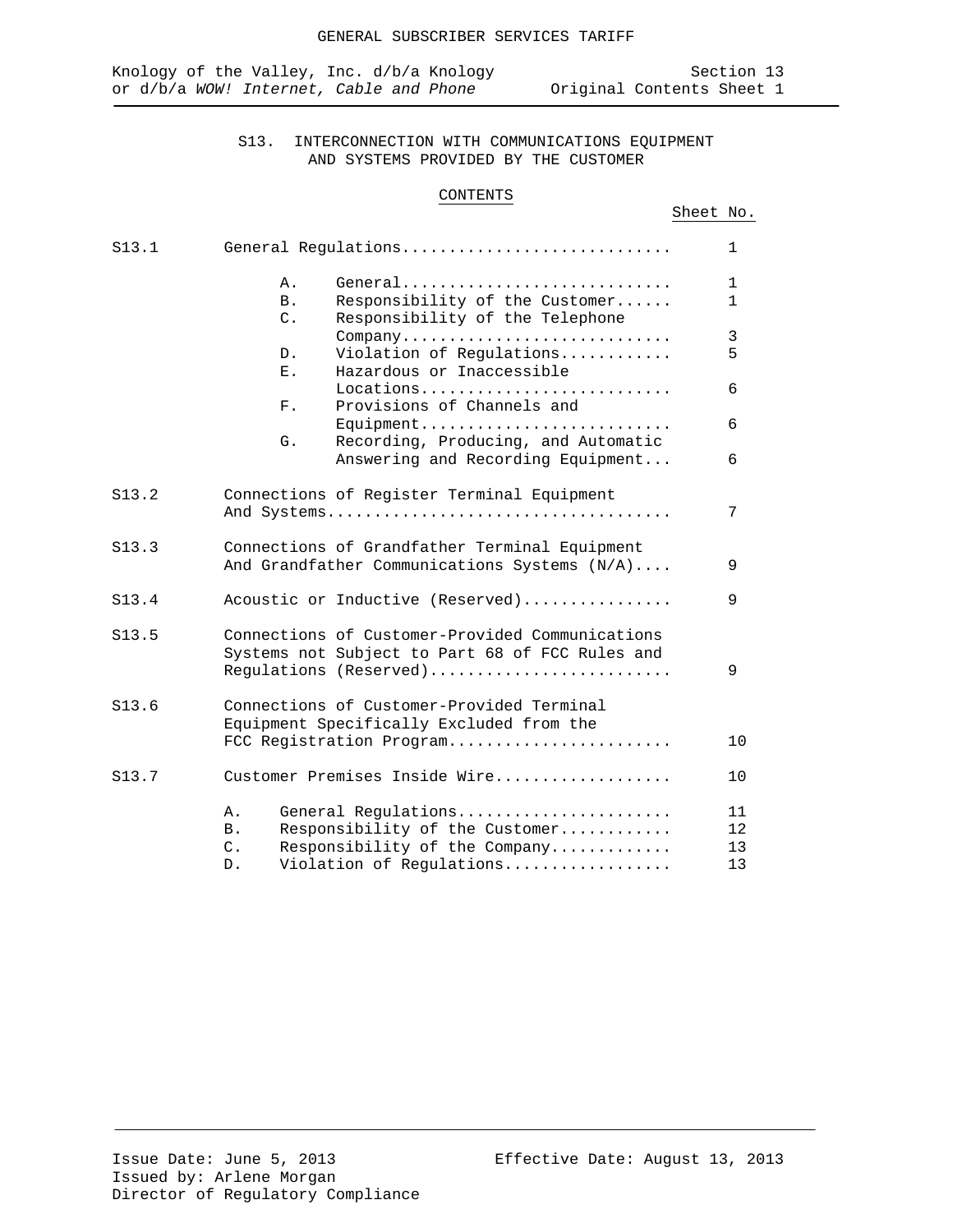## S13. INTERCONNECTION WITH COMMUNICATIONS EQUIPMENT AND SYSTEMS PROVIDED BY THE CUSTOMER

### S13.1 GENERAL REGULATIONS

#### A. General

This section addresses the responsibilities and liabilities of the customer and company where customer provided terminal equipment and communication systems interconnect with the regulated services of the Telephone Company. Customer provided refers to any equipment purchased by the customer or leased by the customer from the deregulated operations of the Telephone Company or from any other provider of such equipment.

### B. Responsibility of the Customer

Customer-provided communications equipment may be used with the facilities furnished by the Telephone Company for telecommunications services as provided in this Tariff. In all such cases the customer-provided communications equipment will be constructed, maintained and operated as to work satisfactorily with the facilities of the Telephone Company.

Where telecommunications service is available under this Tariff for use in connection with customer-provided communications systems, the operating characteristics of such equipment or system shall be such as not to interfere with any of the services offered by the Telephone Company.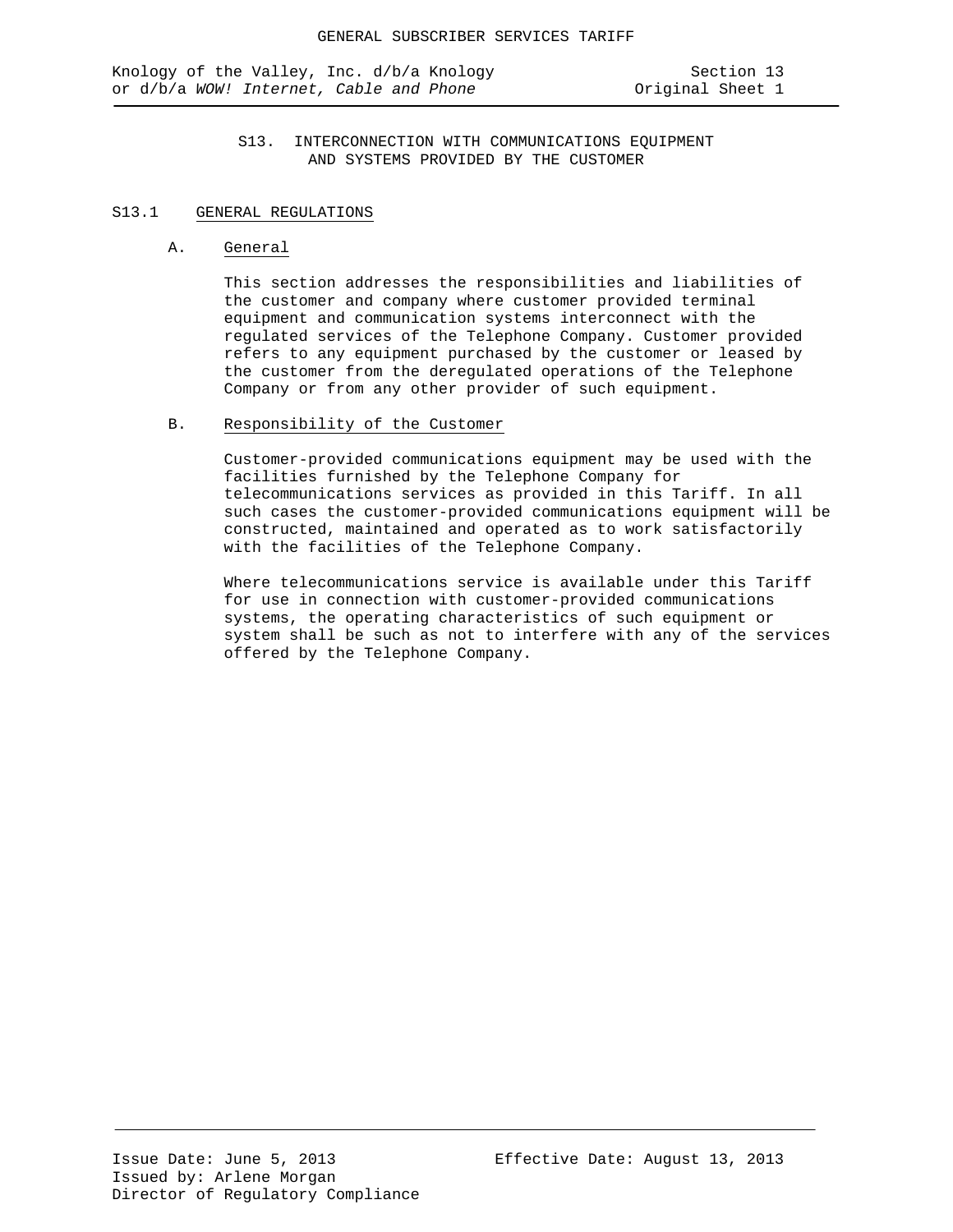Knology of the Valley, Inc. d/b/a Knology Section 13 or d/b/a *WOW!* Internet, Cable and Phone **Original** Sheet 2

S13. INTERCONNECTION WITH COMMUNICATIONS EQUIPMENT AND SYSTEMS PROVIDED BY THE CUSTOMER

### S13.1 GENERAL REGULATIONS (Cont'd)

B. Responsibility of the Customer (Cont'd)

Such is subject to the further provisions that the customerprovided equipment or system does not endanger the safety of Telephone Company employees or the public; damage, require change in or alteration of, the equipment or other facilities of the Telephone Company; interfere with the proper functioning of such equipment or facilities; impair the operation of the Telephone Company's service. Upon notice from the Telephone Company that the customer-provided equipment or system is causing or is likely to cause such hazard or interference, the customer shall make such change as shall be necessary to remove or prevent such hazard or interference. The customer indemnifies and saves the Telephone Company harmless against claims for infringement of patents arising from combining such equipment or system with, or using it in connection with, facilities of the Telephone Company; and against all other claims arising out of any act or omission of the customer in connection with facilities provided by the Telephone Company.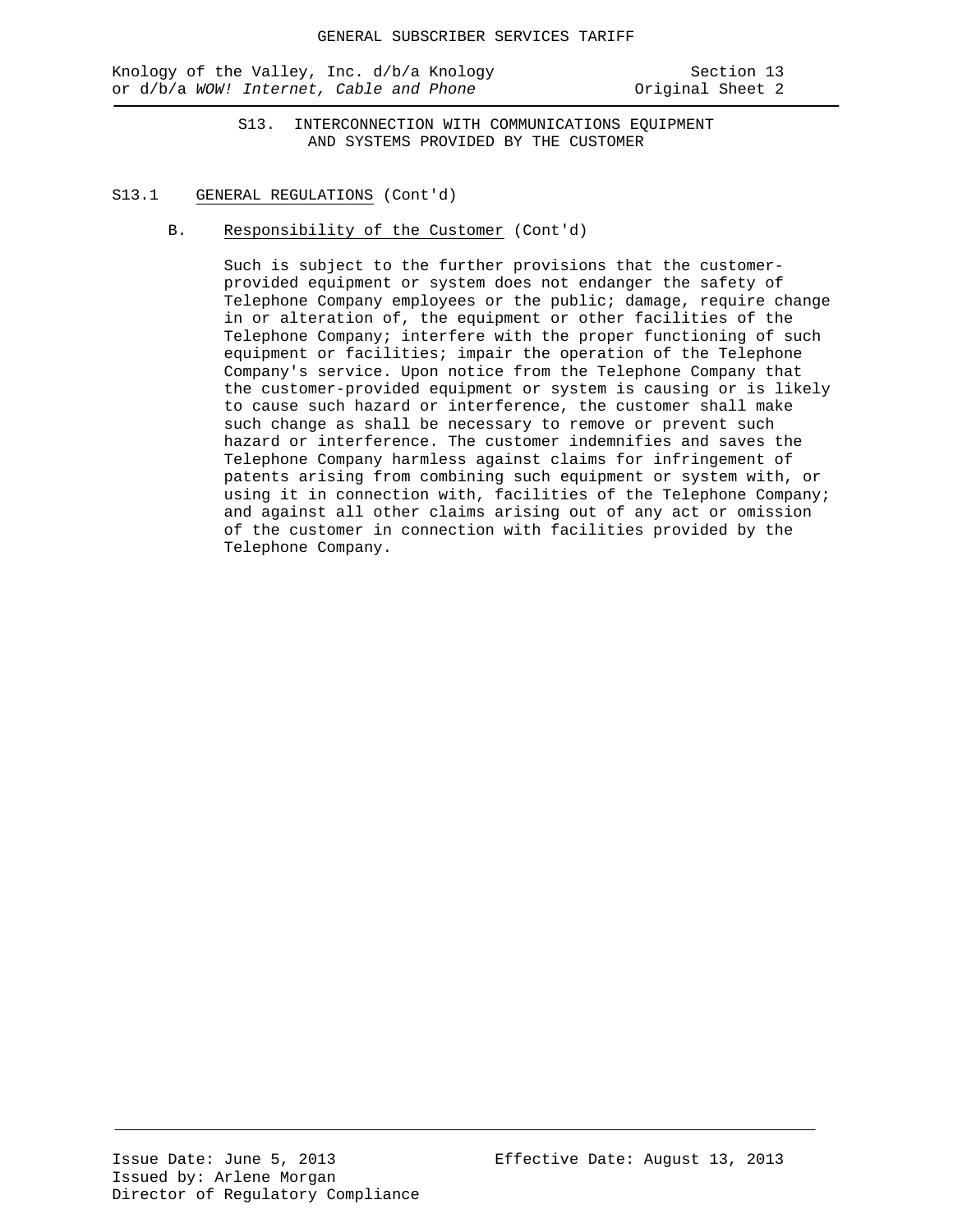Knology of the Valley, Inc. d/b/a Knology Section 13 or d/b/a *WOW!* Internet, Cable and Phone **business** Original Sheet 3

S13. INTERCONNECTION WITH COMMUNICATIONS EQUIPMENT AND SYSTEMS PROVIDED BY THE CUSTOMER

### S13.1 GENERAL REGULATIONS (Cont'd)

C. Responsibility of the Telephone Company

The Company shall not be responsible for the installation, operation or maintenance of any customer-provided terminal equipment or communications system. Telecommunications service is not represented as adapted to the use of customer-provided equipment or systems and where such are connected to the Company facilities the responsibility of the Company shall be limited to the furnishing of facilities suitable for telecommunications service and to the maintenance and operation of such facilities in a manner proper for such telecommunications service. Subject to this responsibility, the Company shall not be responsible for (1) the through transmission of signals generated by the customer-provided equipment or systems or for the quality of, or defects in, such transmission, or (2) the reception of signals by customer-provided equipment or systems, or address signaling where such signaling is performed by customer-provided signaling equipment.

The Telephone Company will, at a subscriber's request, provide information concerning interface parameters, including the number of ringers which may be connected to a particular telephone line needed to permit customer-provided terminal equipment to operate in a manner compatible with telecommunications service.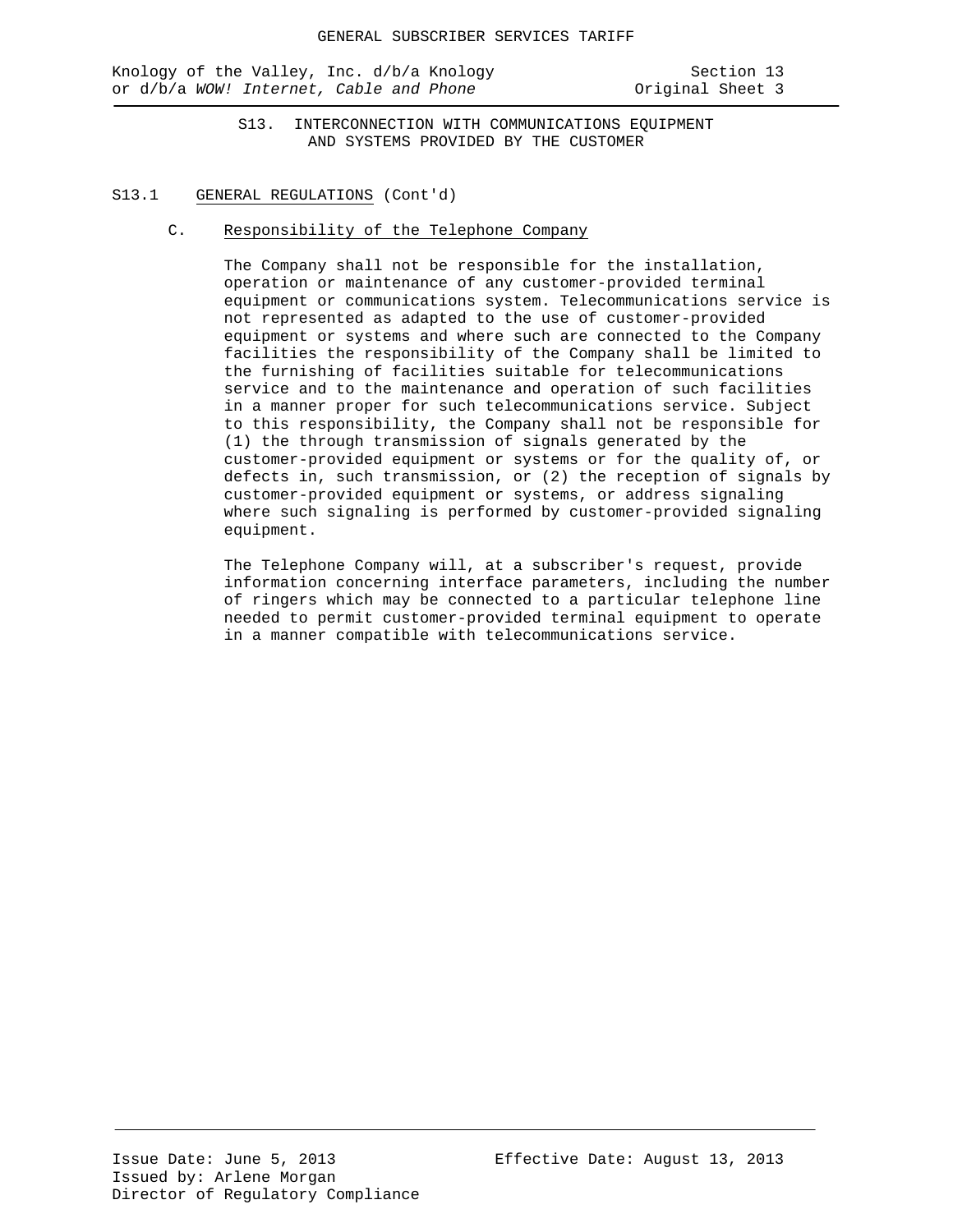Knology of the Valley, Inc. d/b/a Knology Section 13 or d/b/a *WOW!* Internet, Cable and Phone **business** Original Sheet 4

S13. INTERCONNECTION WITH COMMUNICATIONS EQUIPMENT AND SYSTEMS PROVIDED BY THE CUSTOMER

### S13.1 GENERAL REGULATIONS (Cont'd)

C. Responsibility of the Telephone Company (Cont'd)

The Telephone Company may make changes in its telecommunications services, equipment, operations or procedures.

If such changes can be reasonably expected to require modification or alteration of customer-provided terminal equipment or communications systems or materially affect its performance, the Company will make a reasonable effort to notify the customer in advance, to allow the customer an opportunity to maintain uninterrupted service.

The Telephone Company will not be responsible for any loss or damage, nor for any impairment or failure of the service, arising from or in connection with the use of facilities of customer and not caused solely by the negligence of the Telephone Company.

Subscribers may not disconnect or remove or permit others to disconnect or remove any apparatus installed by the Company, except upon the written consent of the Company.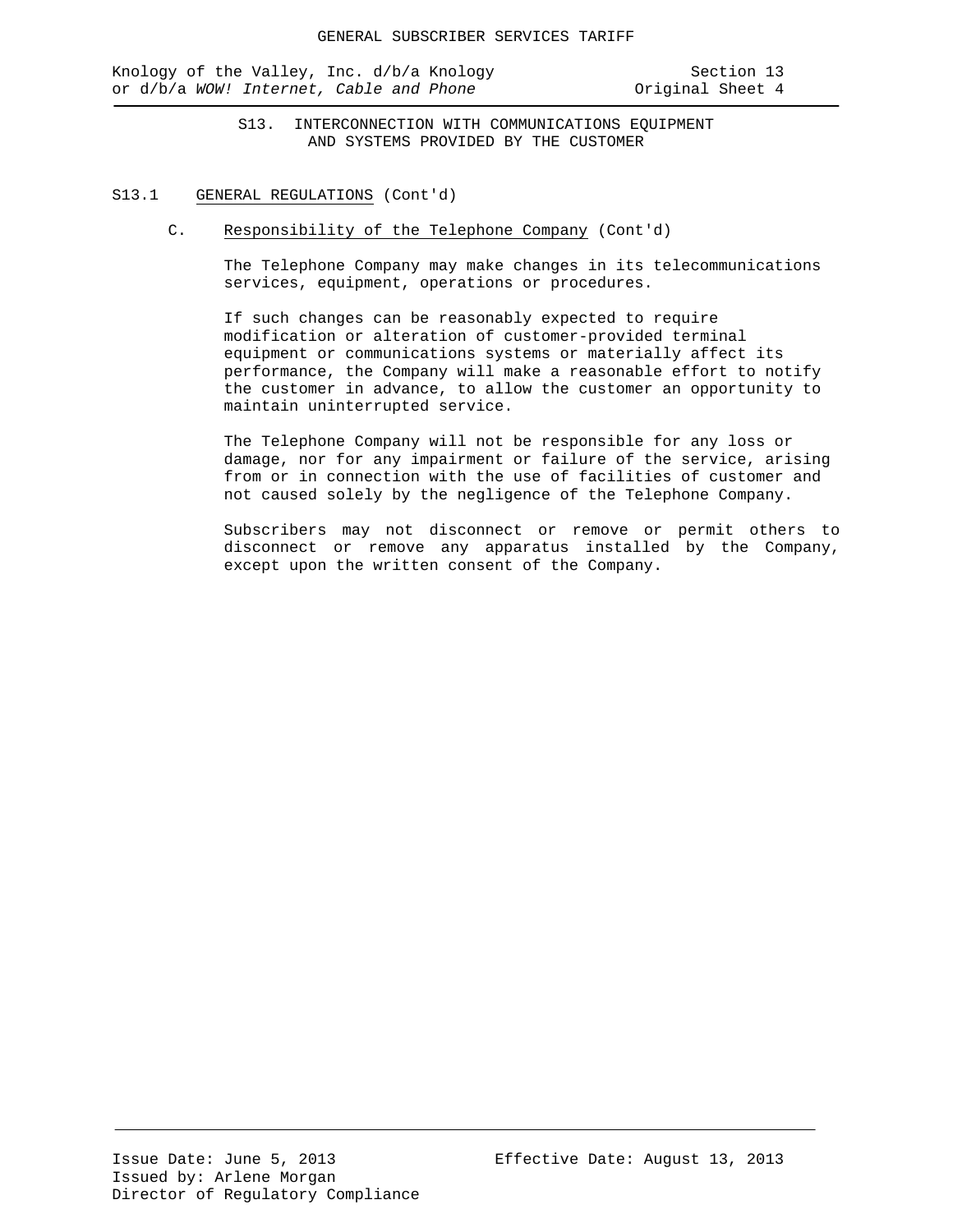Knology of the Valley, Inc. d/b/a Knology Section 13 or d/b/a *WOW! Internet, Cable and Phone* **Calculary 10** Original Sheet 5

S13. INTERCONNECTION WITH COMMUNICATIONS EQUIPMENT AND SYSTEMS PROVIDED BY THE CUSTOMER

### S13.1 GENERAL REGULATIONS (Cont'd)

D. Violation of Regulations

Where any customer-provided equipment or system or communication system provided to a customer is used with telecommunications service in violation of any of the provisions in this Tariff, the Telephone Company will take such immediate action as necessary for the protection of its services, and will promptly notify the customer of the violation. The customer shall discontinue such use of the equipment or system or correct the violation and shall confirm in writing to the Company within 5 days, following the receipt of written notice from the Company, that such use has ceased or that the violation has been corrected. Failure of the customer to discontinue such use or to correct the violation and to give the required written confirmation to the Telephone Company within the time stated above shall result in termination of the customer's service until such time as the customer complies with the provisions of this Tariff. The right of the Telephone Company to terminate service as provided above, includes the right to suspend the service or to disconnect such customer-provided equipment or communications system.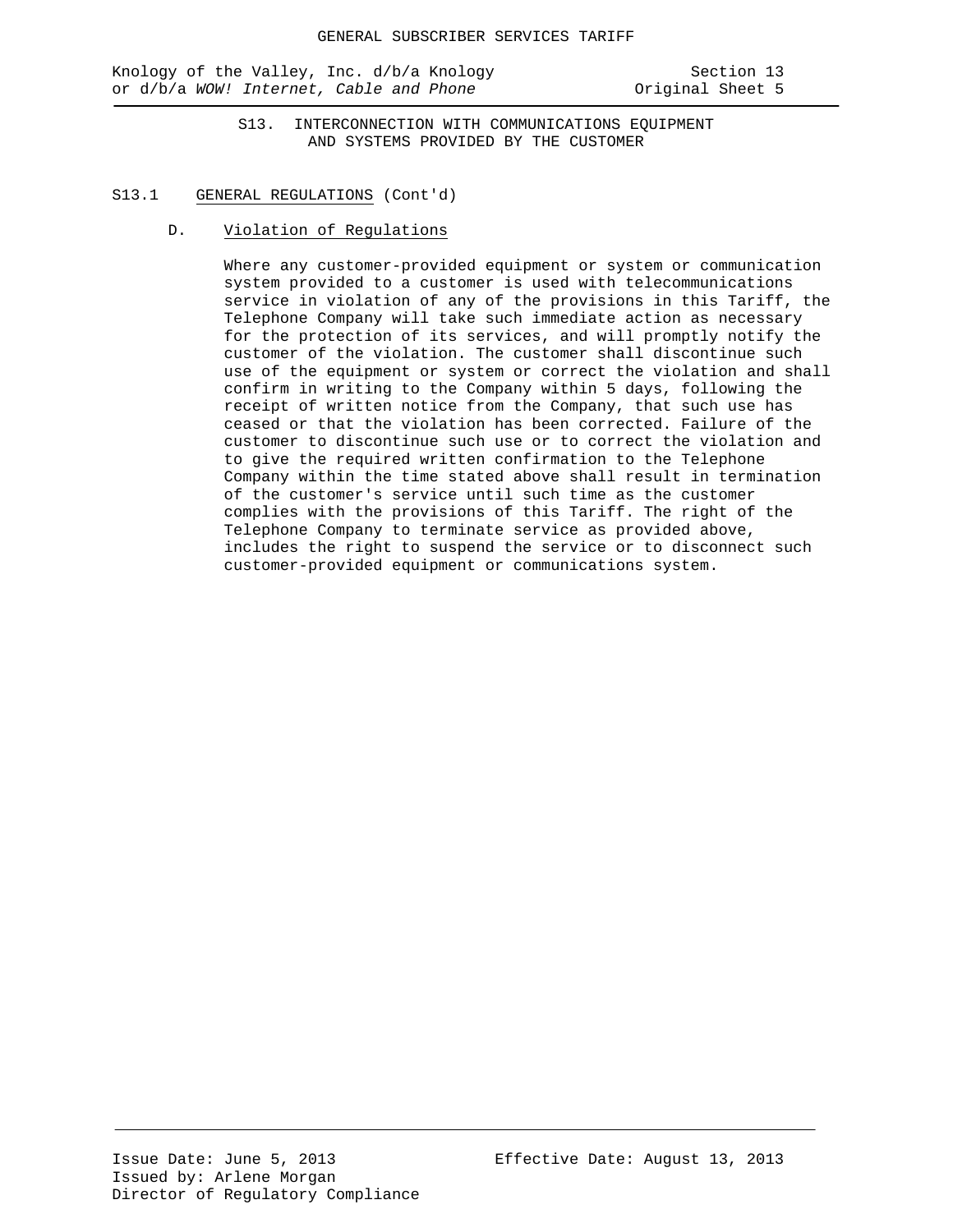Knology of the Valley, Inc. d/b/a Knology Section 13 or d/b/a *WOW!* Internet, Cable and Phone **business** Original Sheet 6

S13. INTERCONNECTION WITH COMMUNICATIONS EQUIPMENT AND SYSTEMS PROVIDED BY THE CUSTOMER

### S13.1 GENERAL REGULATIONS (Cont'd)

E. Hazardous or Inaccessible Locations

Customer-provided equipment which serve a location which the Telephone Company considers impracticable to service because of hazard or inaccessibility may be connected with telecommunications service by means of connecting equipment furnished by the Telephone Company.

F. Provisions of Channels and Equipment

When the customer elects to provide his own communications system, it is contemplated that the customer shall provide all station apparatus and associated channels which are a part of the system and which are located on the same customer's premises as the system.

- G. Recording, Reproducing, and Automatic Answering\_ and Recording Equipment
	- 1. Recording or Two-way Telephone Conversations

In compliance with Federal Communications Commission public notice 60591, in the matter of the use of recording devices in connection with telephone service customer-owned voice recording equipment with the facilities of the Telephone Company shall be made only through recorder-connector equipment which contains a recorder tone device automatically producing a distinctive recorder tone that is repeated at intervals of approximately fifteen seconds when the recorder equipment is in use. Exceptions may be permitted if customer abides by laws of state and federal entities.

Subscriber's Contracts

General

Use of Company facilities or service in connection with automatic announcement service, automatic answering and recording service, recorder-coupler or miscellaneous devices for recorded public announcements are subject to the following conditions:

For purposes of identification, subscribers to telephone service who transmit recorded public announcements over facilities provided by the Company must include in the recorded message the name of the organization or individual responsible for the service; and in addition the address of the organization or individual named in the announcement is shown in the currently distributed telephone directory.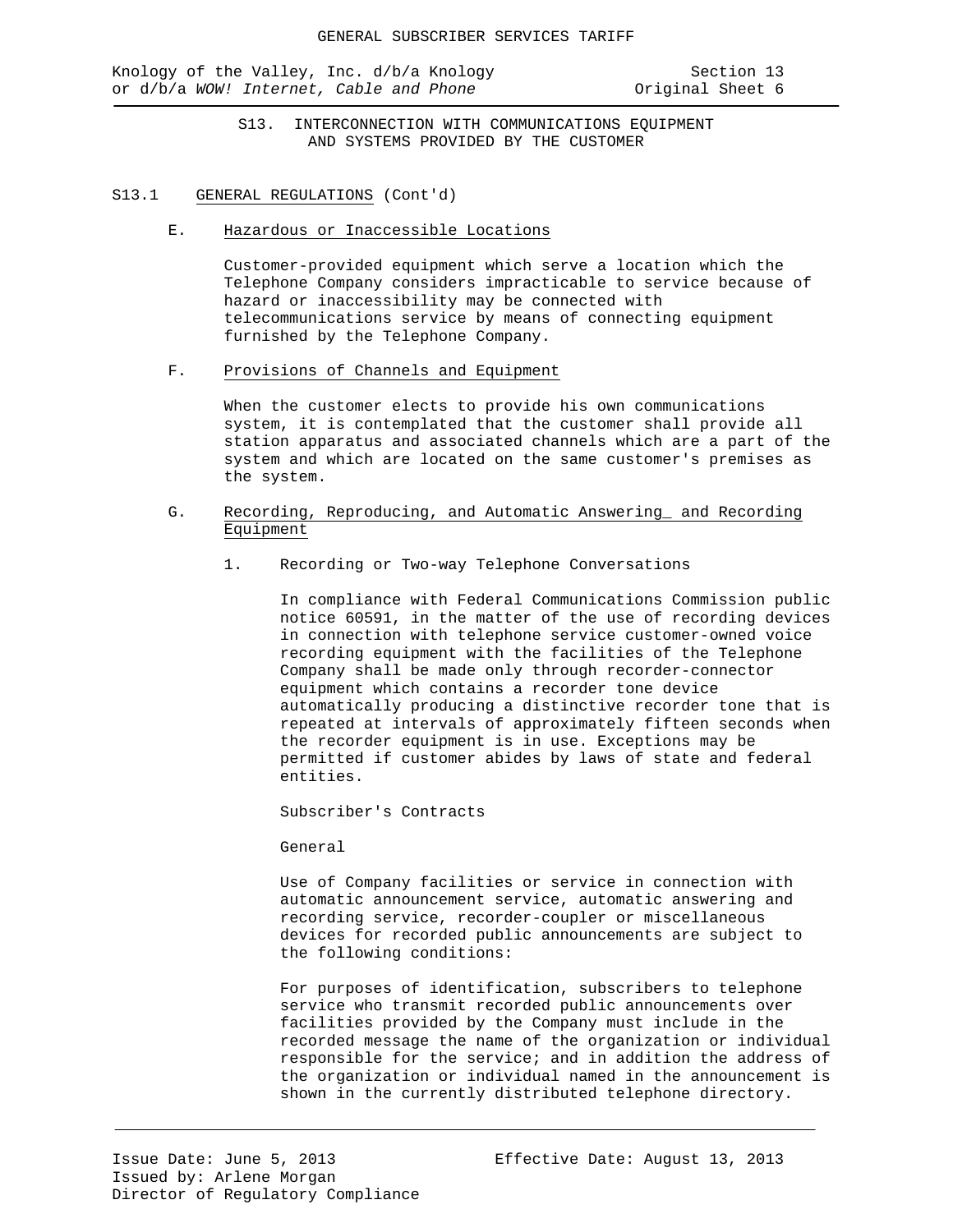Knology of the Valley, Inc. d/b/a Knology Section 13 or d/b/a *WOW!* Internet, Cable and Phone **Original Sheet 7** 

S13. INTERCONNECTION WITH COMMUNICATIONS EQUIPMENT AND SYSTEMS PROVIDED BY THE CUSTOMER

- S13.1 GENERAL REGULATIONS (Cont'd)
	- G. Recording, Reproducing, and Automatic Answering and Recording Equipment (Cont'd)

Private telephone numbers will not be furnished for use with recorded public announcements.

Failure to comply with the provisions of this tariff shall be cause for terminations of the service.

- S13.2 CONNECTIONS OF REGISTERED TERMINAL EQUIPMENT AND SYSTEMS
	- A. Customer-provided equipment may be connected, at a service point of the customer, on voice grade basis with telecommunications service furnished by the Company, either through a network control signaling unit and connecting arrangement or as set forth in S13.2B.
	- B. Customer-Provided Terminal Equipment:

As an alternative to the methods of interconnection specified in the preceding, customer-provided registered terminal equipment or registered protective circuitry may be connected to the telecommunications network in accordance with provision of this tariff and/or the Federal Communications commission's registration program adopted by FCC and are now in effect or may be in effect.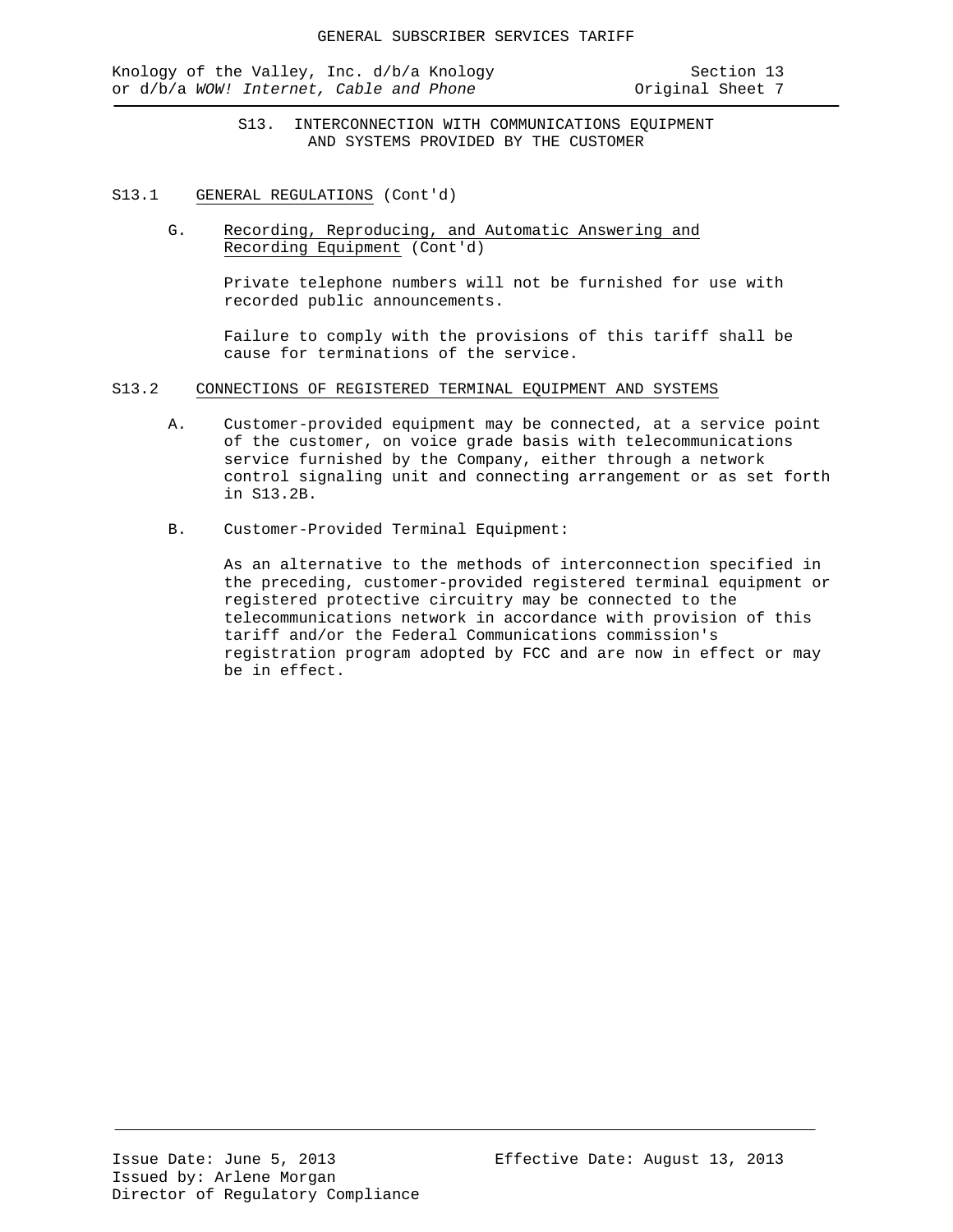Knology of the Valley, Inc. d/b/a Knology Section 13<br>or d/b/a WOW! Internet, Cable and Phone Society Original Sheet 8 or d/b/a WOW! Internet, Cable and Phone

S13. INTERCONNECTION WITH COMMUNICATIONS EQUIPMENT AND SYSTEMS PROVIDED BY THE CUSTOMER

### S13.2 CONNECTIONS OF REGISTERED TERMINAL EQUIPMENT AND SYSTEMS (Cont'd)

- B. Customer-Provided Terminal Equipment: (Cont'd)
	- (1) Direct Electrical Connection

The point of connection (access point) between Company and customer-provided systems and/or terminal equipment shall be as set forth below:

- a. Systems and/or terminal equipment not requiring Protective Connection Arrangements will be at the Company access point or interface device.
- b. Systems and/or terminal equipment requiring Protective Connecting Arrangements:
- 1. Access lines will be at the Protective Connection Arrangement.
- 2. Stations/terminal equipment will be at the Protective Connection Arrangement.
- (2) The Company will not provide systems and/or terminal equipment or station wiring beyond the point of connection (access point) with customer-provided systems and/or terminal equipment.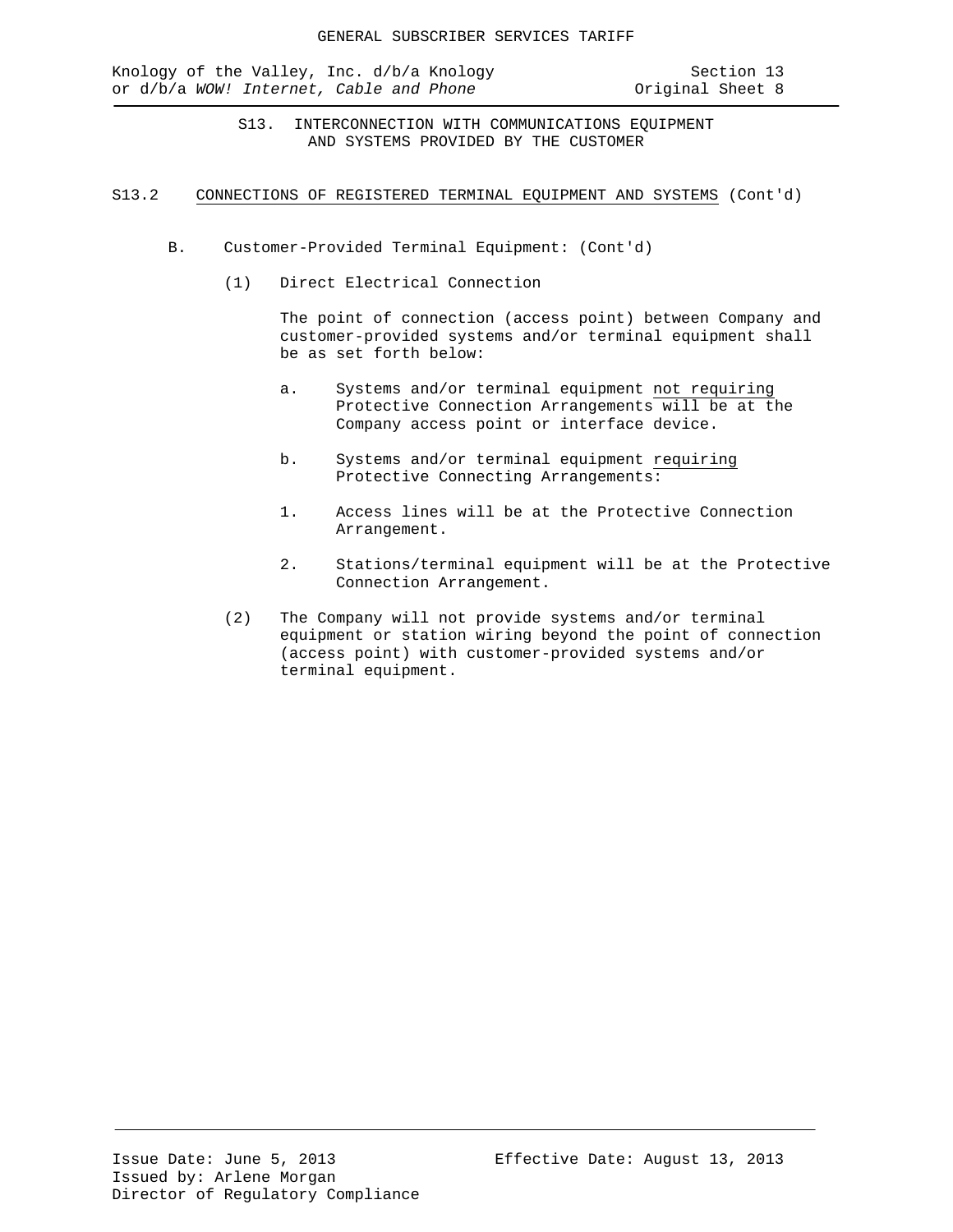Knology of the Valley, Inc. d/b/a Knology Section 13<br>or d/b/a WOW! Internet, Cable and Phone Society Original Sheet 9 or d/b/a WOW! Internet, Cable and Phone

S13. INTERCONNECTION WITH COMMUNICATIONS EQUIPMENT AND SYSTEMS PROVIDED BY THE CUSTOMER

S13.2 CONNECTIONS OF REGISTERED TERMINAL EQUIPMENT AND SYSTEMS (Cont'd)

- B. Customer-Provided Terminal Equipment: (Cont'd)
	- (3) When customer owned equipment no longer requires a Protective Connecting Arrangement in accordance with b. above, the monthly charge for such arrangement will no longer apply.

The Protective Connecting Arrangement will be removed at the option of the Company.

## S13.3 CONNECTIONS OF GRANDFATHERED TERMINAL EQUIPMENT AND GRANDFATHERED COMMUNICATIONS SYSTEMS

N/A

- S13.4 ACOUSTICS OR INDUCTIVE CONNECTIONS (N/A)
- S13.5 CONNECTIONS OF CUSTOMER-PROVIDED COMMUNICATIONS SYSTEMS NOT SUBJECT TO PART 68 OF. FCC RULES AND REGULATIONS

 $(N/A)$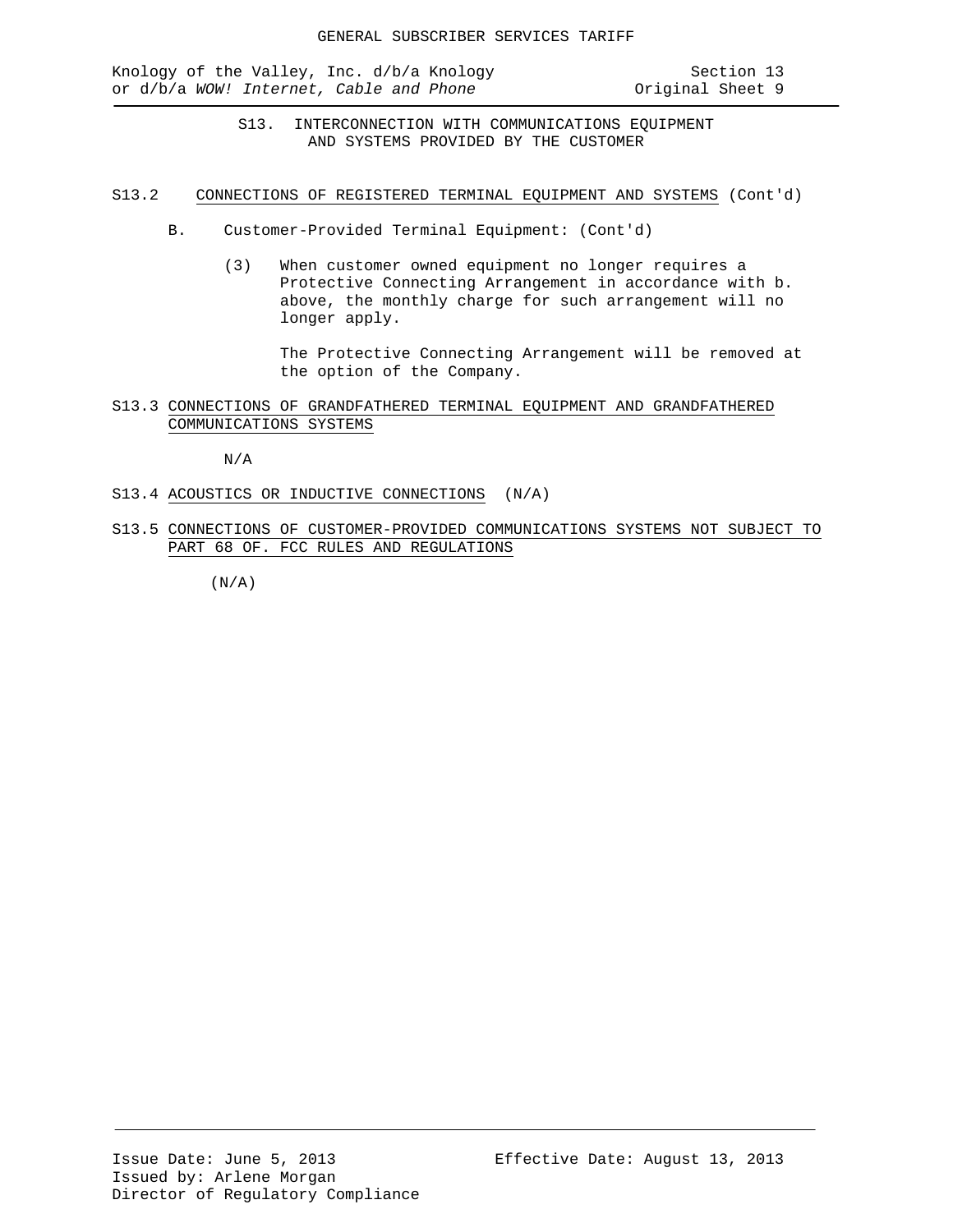Knology of the Valley, Inc. d/b/a Knology Section 13<br>or d/b/a WOW! Internet, Cable and Phone State Coriginal Sheet 10 or d/b/a WOW! Internet, Cable and Phone

S13. INTERCONNECTION WITH COMMUNICATIONS EQUIPMENT AND SYSTEMS PROVIDED BY THE CUSTOMER

## S13.6 CONNECTIONS OF CUSTOMER-PROVIDED TERMINAL EQUIPMENT SPECIFICALLY EXCLUDED FROM THE FCC REGISTRATION PROGRAM

- A. Customer-provided terminal equipment may be connected at the customer's premises to party line and semipublic coin services of the Company in accordance with the following:
	- 1. The connection of customer-provided terminal equipment to services specifically excluded from the Federal Communications Commission's Registration programs shall be through a protective connecting arrangement which must be furnished by the Company.
	- 2. The connection of customer-provided communications equipment must comply with all the criteria contained in Subpart D of Part 68 of the Federal Communications Commission's Rules and Regulations both prior to and after the application of each of the mechanical and electrical stresses specified in that section.

### S13.7 CUSTOMER PREMISES INSIDE WIRE

- A. General Regulations
	- 1. Customer premises inside wire and standard jacks associated with residence and business individual line basic local exchange services, as defined elsewhere in this tariff, may be provided by either the Company on a deregulated basis or the customer.
	- 2. Customer premises inside wire is defined as that wire, including connectors, blocks and jacks, within a customer's premises that extends between the termination of the Exchange Access Line and those standard jack locations within the customer's premises to which terminal equipment can be connected for access to the Network Access Line.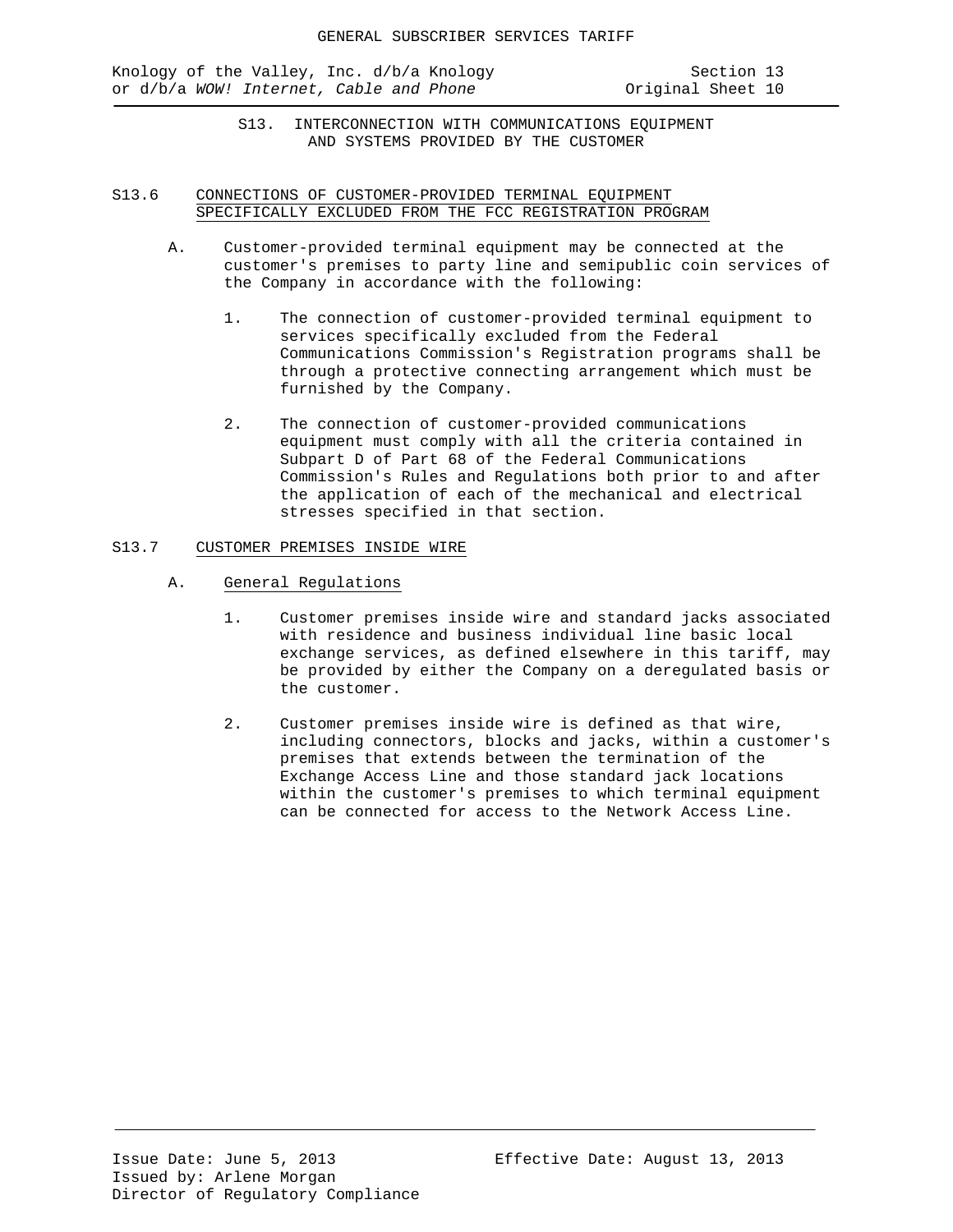Knology of the Valley, Inc. d/b/a Knology Section 13<br>or d/b/a WOW! Internet, Cable and Phone State Straine Criginal Sheet 11 or d/b/a WOW! Internet, Cable and Phone

S13. INTERCONNECTION WITH COMMUNICATIONS EQUIPMENT AND SYSTEMS PROVIDED BY THE CUSTOMER

- S13.7 CUSTOMER PREMISES INSIDE WIRE (Cont'd)
	- A. General Regulations (Cont'd)
		- 3. Customer premises inside wire provided by the customer must be installed in accordance with the technical standards and installation guidelines furnished to the Commission by the Company and must comply with the National Electric Safety Code and applicable local codes.
		- 4. Customer premises inside wire provided by the customer may be connected to residence and business individual line basic local exchange service furnished by the Company at a specified network interface.
		- 5. The network interface for the connection of customer premises inside wire consists of a standard modular jack or appropriate device and is provided as part of the network access line. This will be installed inside or outside the customer's premises at a location determined by the Company which is accessible to the customer. The normal location will be in close proximity to the protector or entrance facility, whenever practicable.
		- 6. The Company is not obligated to connect telephone instruments and standard modular jacks to customer-provided inside wire.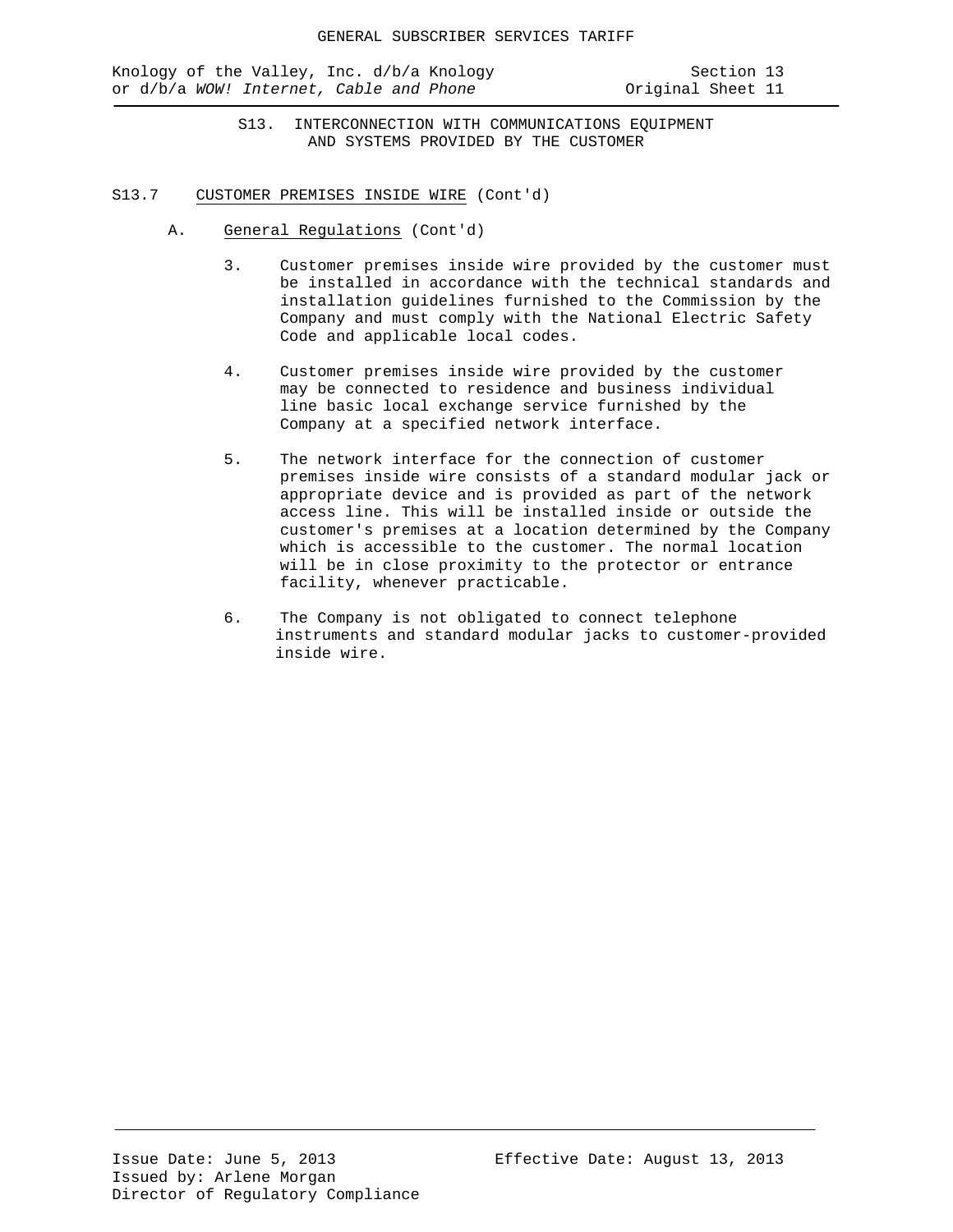Knology of the Valley, Inc. d/b/a Knology Section 13<br>or d/b/a WOW! Internet, Cable and Phone State Scriginal Sheet 12 or d/b/a WOW! Internet, Cable and Phone

S13. INTERCONNECTION WITH COMMUNICATIONS EQUIPMENT AND SYSTEMS PROVIDED BY THE CUSTOMER

- S13.7 CUSTOMER PREMISES INSIDE WIRE (Cont'd)
	- B. Responsibility of the Customer
		- 1. When the customer provides the inside wire and standard jacks, the installation must be in accordance with the technical standards furnished to the commission by the Company.
		- 2. In the event the customer maintains or attempts to maintain inside wire, the customer assumes the risk of loss of service, damage to property, or death to or injury of the customer or the customer's agent. The customer will save the Company harmless from any and all liability claims, or other damage suits arising out of the customer's wire maintenance activity.
		- 3. In those instances where the Company makes a repair visit to the customer's premises and the service difficulty of trouble results from customer-provided inside wire that is not installed in accordance with the technical standards for such wire, the customer is responsible for the payment of an unregulated maintenance of service charge.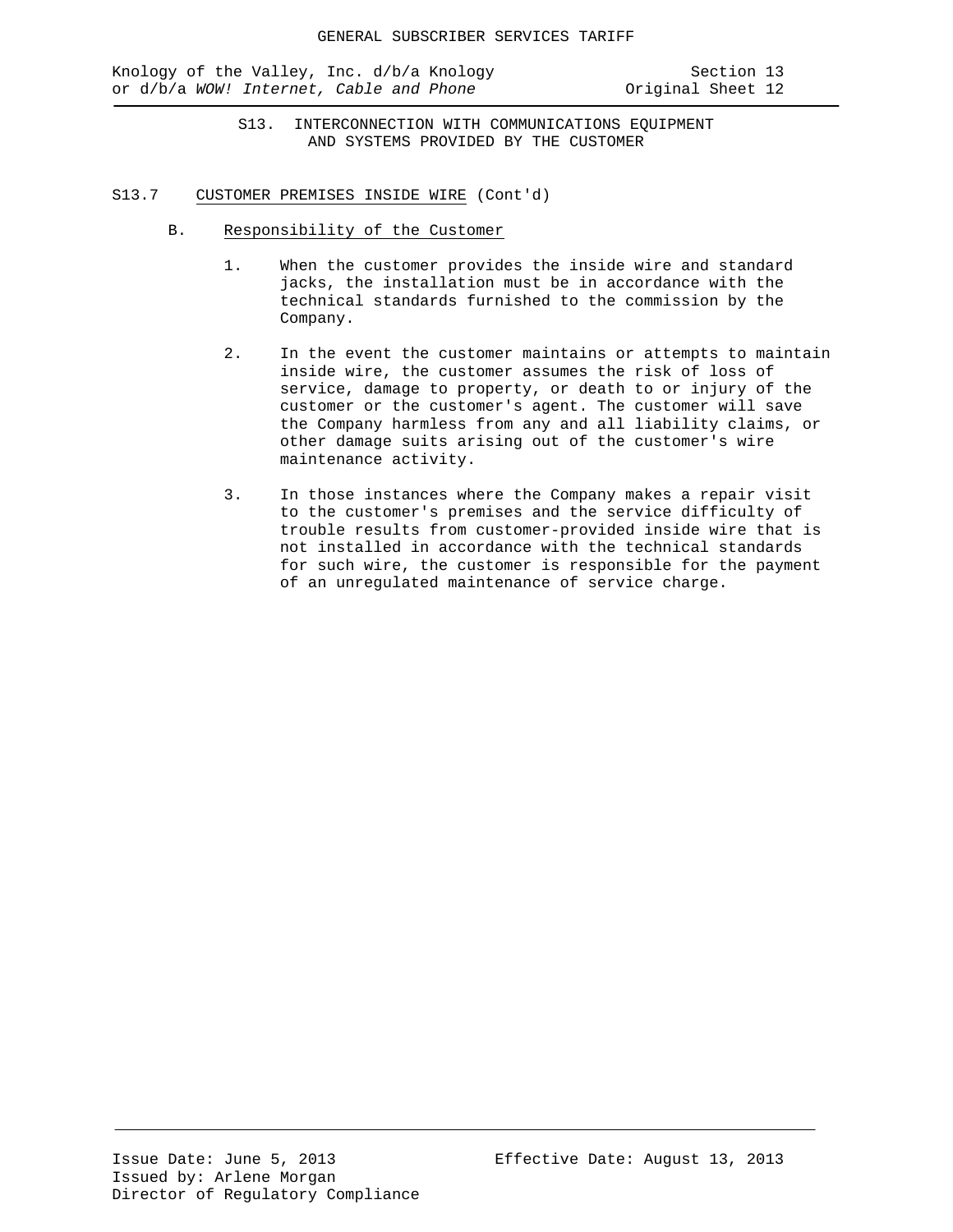Knology of the Valley, Inc. d/b/a Knology Section 13 or d/b/a *WOW!* Internet, Cable and Phone **Original** Sheet 13

S13. INTERCONNECTION WITH COMMUNICATIONS EQUIPMENT AND SYSTEMS PROVIDED BY THE CUSTOMER

- S13.7 CUSTOMER PREMISES INSIDE WIRE (Cont'd)
	- B. Responsibility of the Customer (Cont'd)
		- 4. If the customer elects to have the Company replace such inside wire after determining that the trouble is located therein, the customer will be subject to the appropriate unregulated Service Charges.
	- C. Responsibility of the Company
		- 1. The Company will make the technical standards and installation guidelines for customer provision of inside wire available to customers at Business office or other designated locations.

### D. Violation of Regulations

- 1. Where customer-provided inside wire is a violation of this tariff, the Company will properly notify the customer of the violation and will take such immediate action as is necessary for the protection of the telecommunications network and Company employees.
- 2. The customer shall discontinue use of the customer-provided inside wire or correct the violation and notify the Company in writing that the violation has been corrected within 10 days after receipt of such notice.
- 3. Failure of the customer to discontinue such use or to correct the violation will result in the suspension of the customer's service until such time as the customer complies with the provision of this Tariff.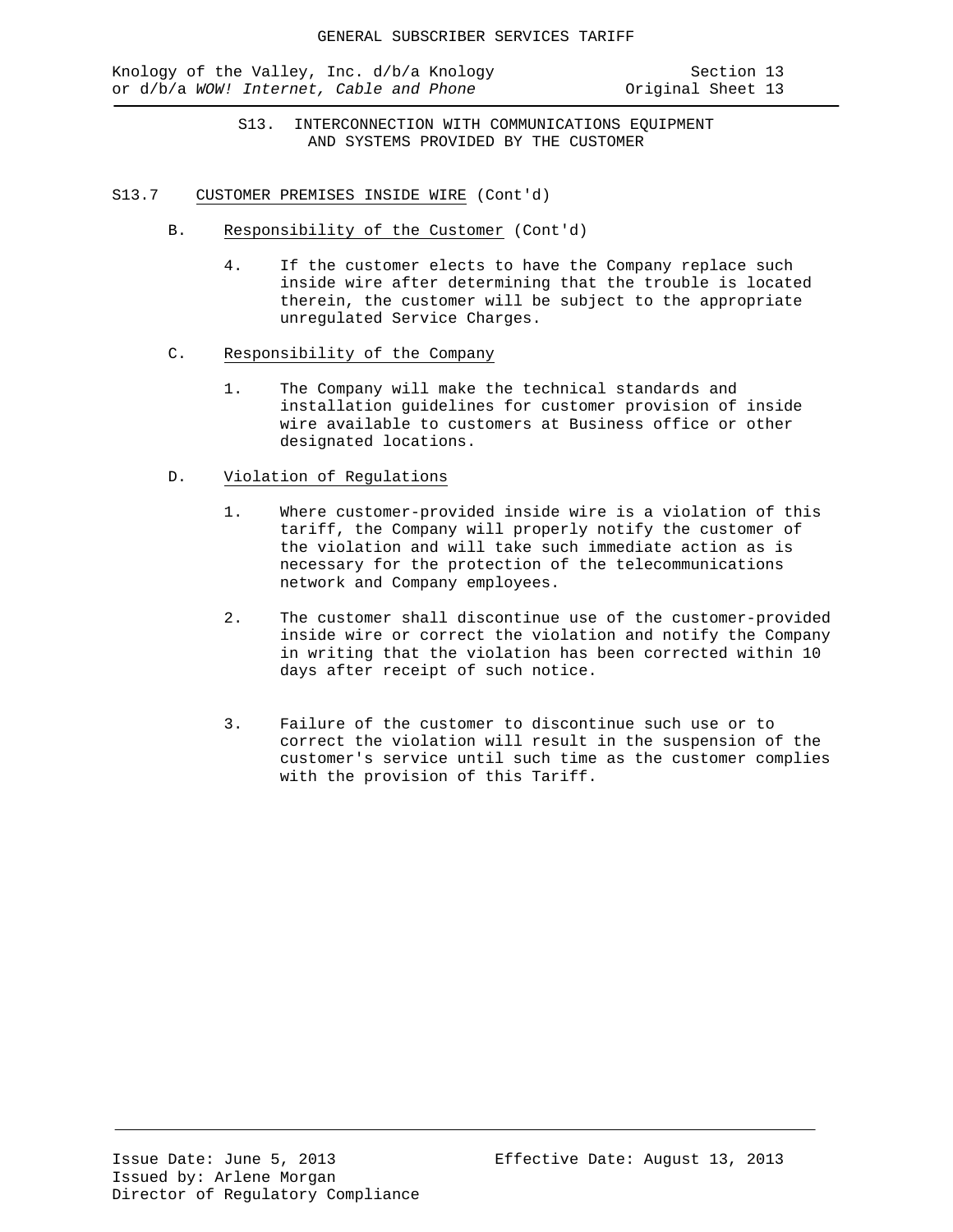# S14. EMERGENCY SERVICE

### CONTENTS

# Sheet No.

| S14.1 |                 | Enhanced Universal Emergency Number Service 1 |                |
|-------|-----------------|-----------------------------------------------|----------------|
|       | A.              |                                               | $\mathbf{1}$   |
|       | $B_{\perp}$     | Definitions                                   |                |
|       | $\mathcal{C}$ . |                                               |                |
|       | $D_{\perp}$     | Service Features                              | $\mathcal{E}$  |
|       | $E_{\rm{max}}$  | Rates and Charges                             | $\overline{4}$ |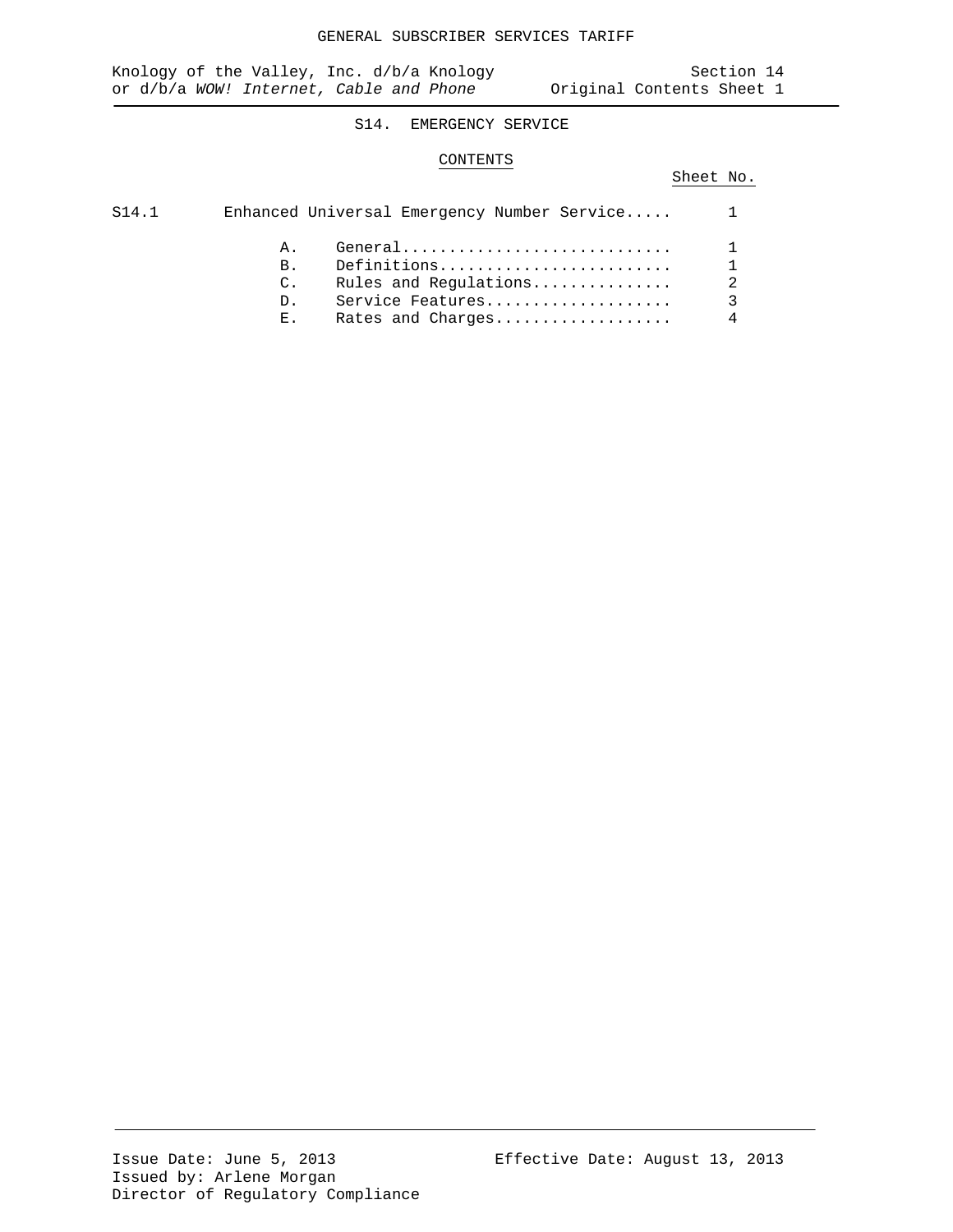### S14. EMERGENCY SERVICE

#### S14.1 ENHANCED UNIVERSAL EMERGENCY NUMBER SERVICE – E-911

- A. General
	- 1. Enhanced Universal Emergency Number Service, also referred to as Enhanced 911 Service or E911, is a telephone exchange communication service whereby a Public Safety Answering Point (PSAP) designated by the customer may receive telephone calls dialed to the telephone number 911.
	- 2. Enhanced 911 Service is offered subject to availability of jointly owned facilities provided by the Company and AT&T of Alabama (ATT). Jointly owned facilities are necessary because the company serving boundaries and political subdivision boundaries may not coincide and because CTC does not provide the equipment necessary to translate and receive Automatic Location Identification.
	- 3. The E911 customer may be a municipality or other state or local governmental unit, or an authorized agent of one or more municipalities or other state or local governmental units to whom authority has been lawfully delegated. The customer must be legally authorized to subscribe to the service and have public safety responsibility by law to respond to telephone calls from the public for emergency police, fire or other emergency services within the telephone central office areas arranged for 911 calling.

### B. Definitions

**Automatic Number Identification (ANI)** is a feature which automatically forwards the telephone number of the calling E911 party to facilities of ATT for processing in accordance with its E911 tariff.

**Class Screening (CS)** is a feature which provides the capability to selectively forward a E911 calling party to jointly provided specific trunk group(s).

**Automatic Location Identification (ALI)** is a feature by which the name (business accounts only) and the primary address associated with the calling party's telephone number (identified by ANI) is forwarded to the PSAP. This feature is not provided by the Company but is available through the tariff or price list of ATT.

**Automatic Location Identification Data Base Maintenance** is a feature that provides an initial list of all subscribers by customer, telephone number, and service address and periodically updates this information.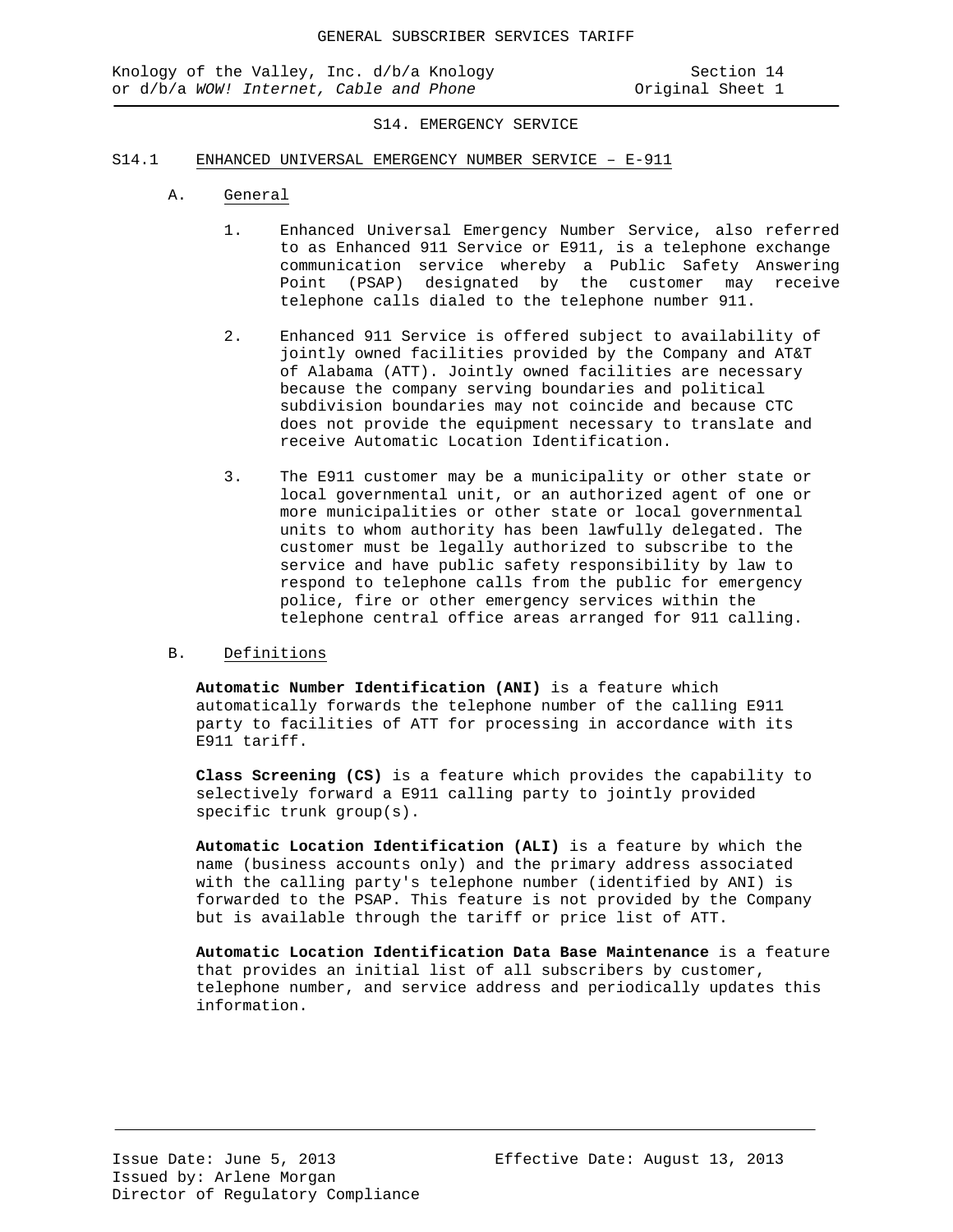Knology of the Valley, Inc. d/b/a Knology Section 14 or d/b/a WOW! Internet, Cable and Phone

S14. EMERGENCY SERVICE

#### S14.1 ENHANCED UNIVERSAL EMERGENCY NUMBER SERVICE – E-911 (Cont'd)

B. Definitions (Cont'd)

**Public Safety Answering Point (PSAP)** is the subscribing customer's predetermined location where the subscribing customers employees answer E911 calls and dispatch to appropriate or combination of agencies responsible for providing emergency service in the E911 servicing area.

**Enhanced 911 Service Area** is the geographical area in which the subscribing customer will respond to all E911 calls and dispatch appropriate emergency assistance.

**Universal Emergency Number Service** is a telephone exchange service for receiving telephone calls placed by persons in need of assistance who dial the number 911. Such calls are answered at PSAPs established and operated by the customer. The lines and the equipment specified in this Tariff section and other exchange carriers' tariffs are associated with the service arrangements for the answering, transferring and dispatching of public emergency telephone calls.

- C. Rules and Regulations
	- 1. This service is limited to the use of central office telephone number 911 as the Universal Emergency Telephone Number. Only one 911 service will be provided within any government agency's locality.
	- 2*.* The 911 emergency telephone number is not intended as a total replacement for the telephone service of the various public safety agencies which participate in the use of this number.
	- 3. The service is furnished to the customer only for the purpose of receiving reports of emergencies by the public.
	- 4. E911 Service, provided under the tariff of other carriers, is provided solely for the benefit of the customer operating a PSAP. The provision of Class Screening, Automatic Number Identification and Location Identification Data Base Maintenance by Company shall not be interpreted, construed, or regarded, either expressly or implied by, as being for the benefit of or creating any Company obligation toward any third person or legal entity other than the subscribing customer.
	- 5. The Company does not undertake to answer and forward E911 calls, but furnishes the use of its facilities which, together with facilities of other carriers, enables the subscribing customer's personnel to respond to such calls on the customer's premises.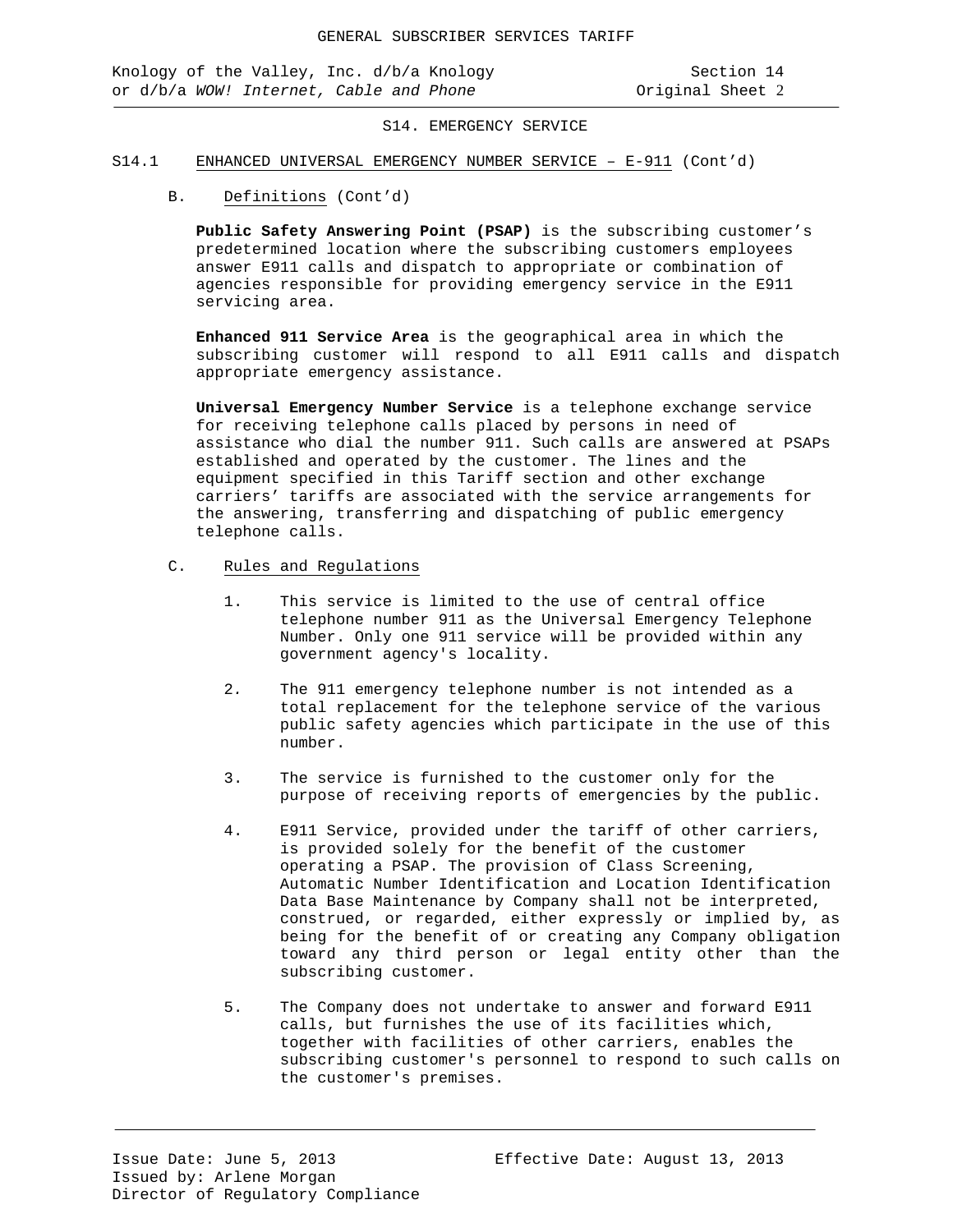### S14. EMERGENCY SERVICE

- S14.1 ENHANCED UNIVERSAL EMERGENCY NUMBER SERVICE E-911 (Cont'd)
	- C. Rules and Regulations (Cont'd)
		- 6. Temporary suspension of service is not provided for any part of the E911 Service.
		- 7. The customer agrees to release, indemnify and hold the Company harmless for any infringement of invasion of the right of privacy of any person or persons, caused or claimed to have been caused, directly or indirectly by the installation, operation, failure to operate, maintenance, removal, presence, condition, occasion or use of E911 Service featured and the equipment associated therewith, or by any services furnished by Company in connection therewith, including, but not limited to, the identification of the telephone number, address or name associated with the telephone used by the party or parties accessing 911 Service hereunder, and which arise out of the negligence or other wrongful act of the Company, the customer, its user, agencies or municipalities, or the employees or agents of any one of them.
		- 8. Application for E911 Service must be executed in writing by each customer. If application for service is made by an agent, the Company must be provided written satisfactory proof of appointment of the agent by the customer. At least one local law enforcement agency must be included among the participating agencies in any 911 offering.
		- 9. The Company's liability for any loss or damage arising from errors, interruptions, defects, failures, or malfunctions of this service or any part thereof, whether caused by the negligence of Company or otherwise, shall not exceed the greater of total charges applicable to the service for one (1) year or the then-current term of the agreement. In the case of service disruption, the Company's liability shall be limited to an amount equivalent to a pro rata credit for the charges applicable for the period of interruption.

## D. Service Features

Enhanced 911 is available in Company's Local Network Area in the form of Automatic Number Identification and Class Screening (ANI/CS). Company will provide its exchange public the ability to access their Enhanced 911 Service Area by Class Screening. Company will also provide Automatic Location Identification Data Base Maintenance. AN1 will be routed to ATT for forwarding to the subscribing customer's predetermined Public Safety Answering Point (PSAP).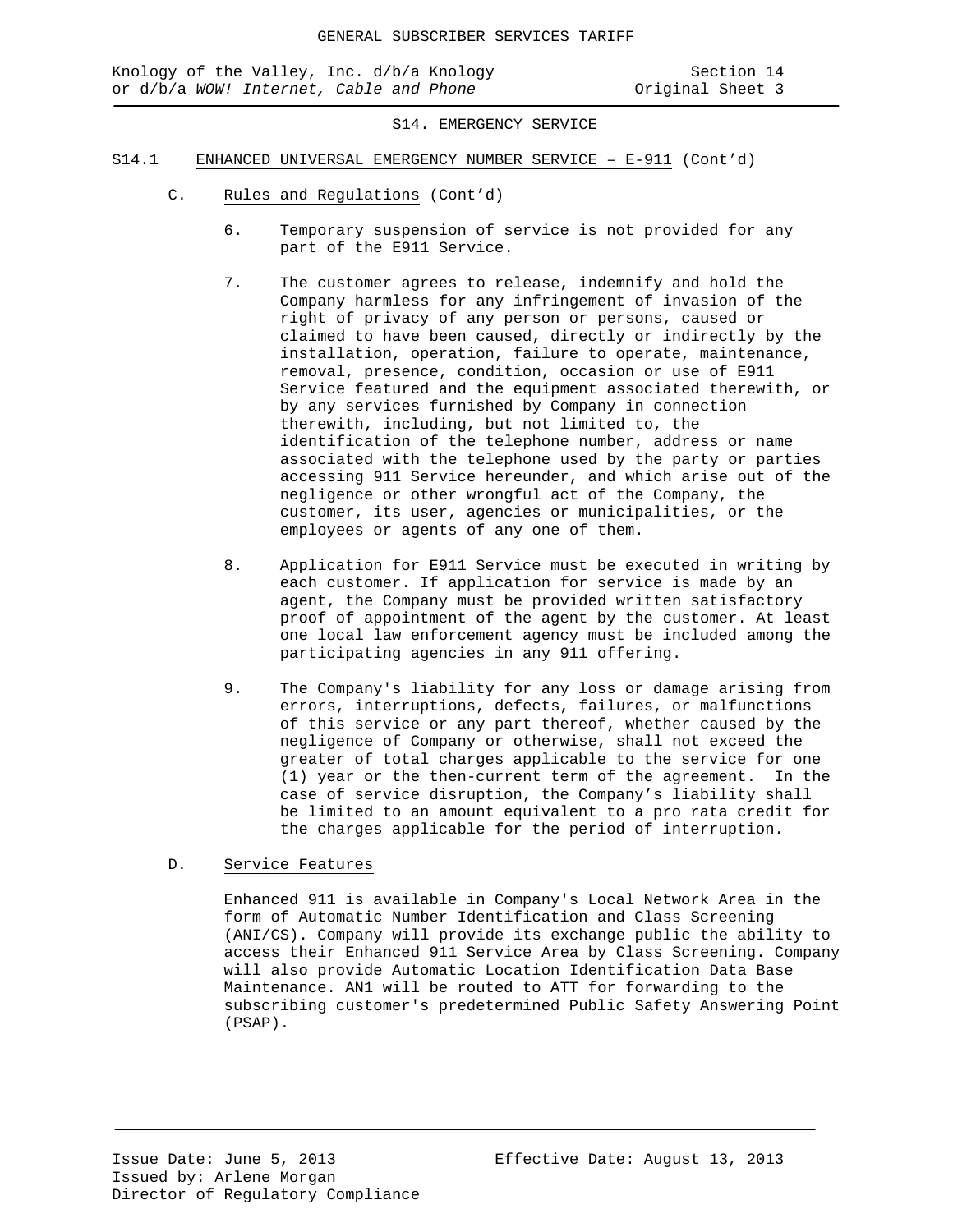Knology of the Valley, Inc. d/b/a Knology Section 14 or d/b/a WOW! Internet, Cable and Phone

S14. EMERGENCY SERVICE

#### S14.1 ENHANCED UNIVERSAL EMERGENCY NUMBER SERVICE – E-911 (Cont'd)

- E. Rates and Charges
	- 1. The calling party is not charged for calls placed to the 911 number.
	- 2. Rates and charges are priced in regards to main and equivalent main stations, rounded upwards to the next nearest 1,000. This count is based upon the maximum number of the stated main stations in service during the most current twelve month period at the time service is established. This count will be adjusted annually to update customer billing with the applicable twelve month period being the twelve months ending with calendar year.

Rate Per 1000 main stations served:

|                                | Nonrecurring | Monthly Charge Rate |
|--------------------------------|--------------|---------------------|
| Automatic Number               |              |                     |
| Identification                 | ICB          | \$60.00             |
| Automatic Location             |              |                     |
| Identification Data            | ICB          | \$30.00             |
| Maintenance                    |              |                     |
| Class Screening                | ICB          | \$28.00             |
| E911 Trunks @ \$125.00 each ** |              | \$250.00            |
| (2 required per exchange)      |              |                     |

3. PSAP Terminal Equipment

Company or customer-provided equipment may be furnished to terminate 911 exchange lines at any PSAP.

- a. When the Company provides PSAP equipment, it will be provided at rates and charges for modification of standard equipment or special equipment for service arrangements for which provision is not otherwise made in the Company's Tariff or Price List. These will be furnished, when practical, by the Company at charges equivalent to the estimated cost of furnishing such equipment and arrangements, if not detrimental to any of the services furnished under the Company's Tariff and Price List. Cost of special assembly may include:
	- (1) cost of maintenance;
	- (2) cost of operation;

**\*\*** Appropriate Service Connection Charges as set forth in Section 6 of this Tariff.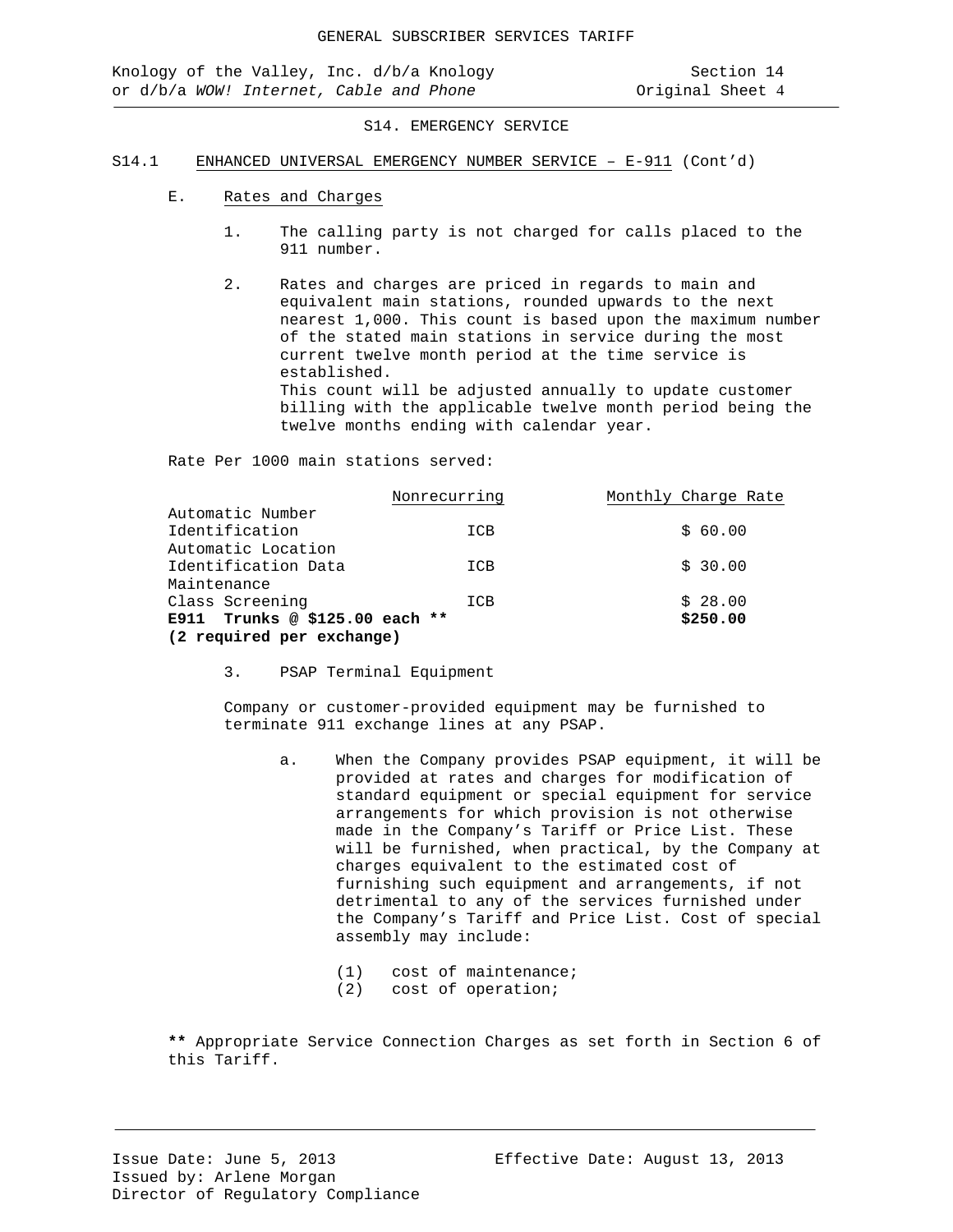S14. EMERGENCY SERVICE

- S14.1 ENHANCED UNIVERSAL EMERGENCY NUMBER SERVICE E-911 (Cont'd)
	- E. Rates and Charges (Cont'd)
		- 3. PSAP Terminal Equipment (Cont'd)
			- a. (Cont'd)
				- (3) depreciation on the estimated cost installed of any facilities used to provide the special assembly, based on the anticipated useful service life of the facilities with an appropriate allowance for the estimated net salvage;
				- (4) general administration expenses, including taxes on the basis of average charges for these items;
				- (5) any other item of expense associated with the particular situation.
				- (6) an amount, computed on the estimated cost installed of the facilities used to provide the special assembly, for return on investment.

Estimated cost installed mentioned above includes cost of equipment, and materials provided or used plus the estimated cost of installing, including engineering, labor, supervision, transportation, rights-of-way and other items which are chargeable to the capital accounts.

b. When customer-provided terminal equipment is employed at a PSAP, it will be furnished in accordance with the general provisions set forth in Section 13, Interconnection with Communications Equipment and Systems Provided by the Customer, of this Tariff.

Tie lines, private lines, extension access lines and other such channels connecting a PSAP to various agencies such as police, fire or ambulance service, are provided at filed tariff rates for such channels and facilities as specified in this and other appropriate tariffs.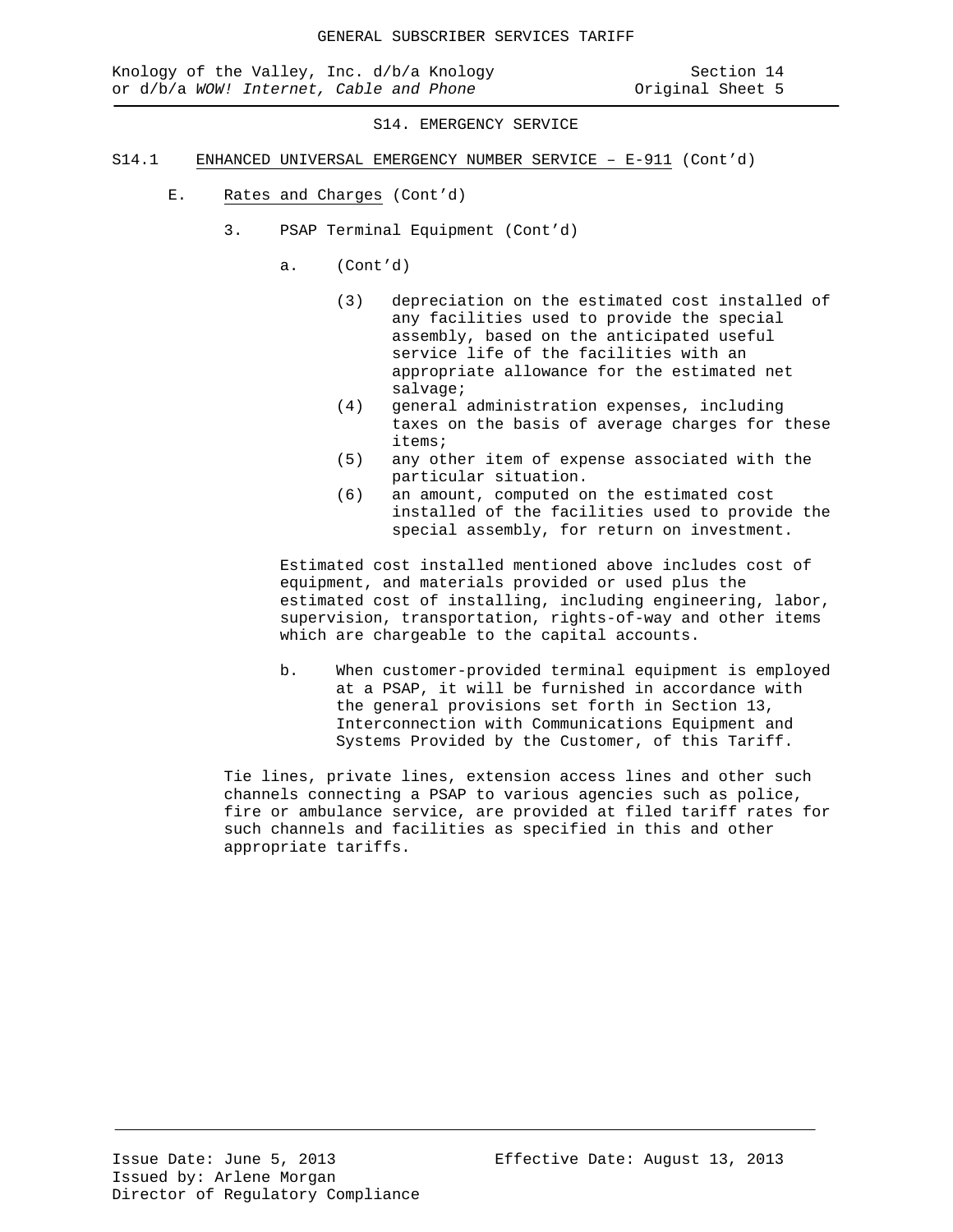## S25. GENERAL RULES AND REGULATIONS

# CONTENTS

|       |                                                                                                                                                                                                                                                                                                                                                                                | Sheet No. |                                                                                                    |
|-------|--------------------------------------------------------------------------------------------------------------------------------------------------------------------------------------------------------------------------------------------------------------------------------------------------------------------------------------------------------------------------------|-----------|----------------------------------------------------------------------------------------------------|
| S25.1 | Applications of Requlations                                                                                                                                                                                                                                                                                                                                                    |           | 1                                                                                                  |
| S25.2 | Use of Service                                                                                                                                                                                                                                                                                                                                                                 |           | 1                                                                                                  |
|       | Abuse or Fraudulent Use of Service<br>Α.<br>Use of Service for Unlawful Purposes<br><b>B</b> .<br>$C$ .<br>Use of Party Line Service<br>Use of Customer Service<br>D.<br>Minimum Contract Period<br>Ε.<br>Termination of Service<br>$F$ .<br>Resale of Service<br>G.<br>Restoration of Service<br>Η.<br>Subscriber Complaints<br>Ι.<br>Alabama Relay Center Restrictions<br>J. |           | 1<br>1<br>$\overline{2}$<br>$\overline{2}$<br>$\overline{2}$<br>$\overline{2}$<br>5<br>6<br>7<br>7 |
| S25.3 | Establishment and Furnishing of Service                                                                                                                                                                                                                                                                                                                                        |           | 9                                                                                                  |
|       | Application for Service<br>Α.<br>Application for Business Rates<br><b>B</b> .<br>$C$ .<br>Application for Residence Rates<br>Advance Payments<br>$D$ .<br>$\mathbf{F}_{\rm{L}}$<br>Customer Billing<br>Telephone Numbers<br>$F$ .<br>Alterations<br>G.<br>Special Construction<br>Η.<br>Special Assemblies of Speculative<br>Ι.                                                |           | 9<br>10<br>12<br>12<br>13<br>15<br>16<br>17<br>19<br>20                                            |
|       | Change of Occupancy<br>J.                                                                                                                                                                                                                                                                                                                                                      |           |                                                                                                    |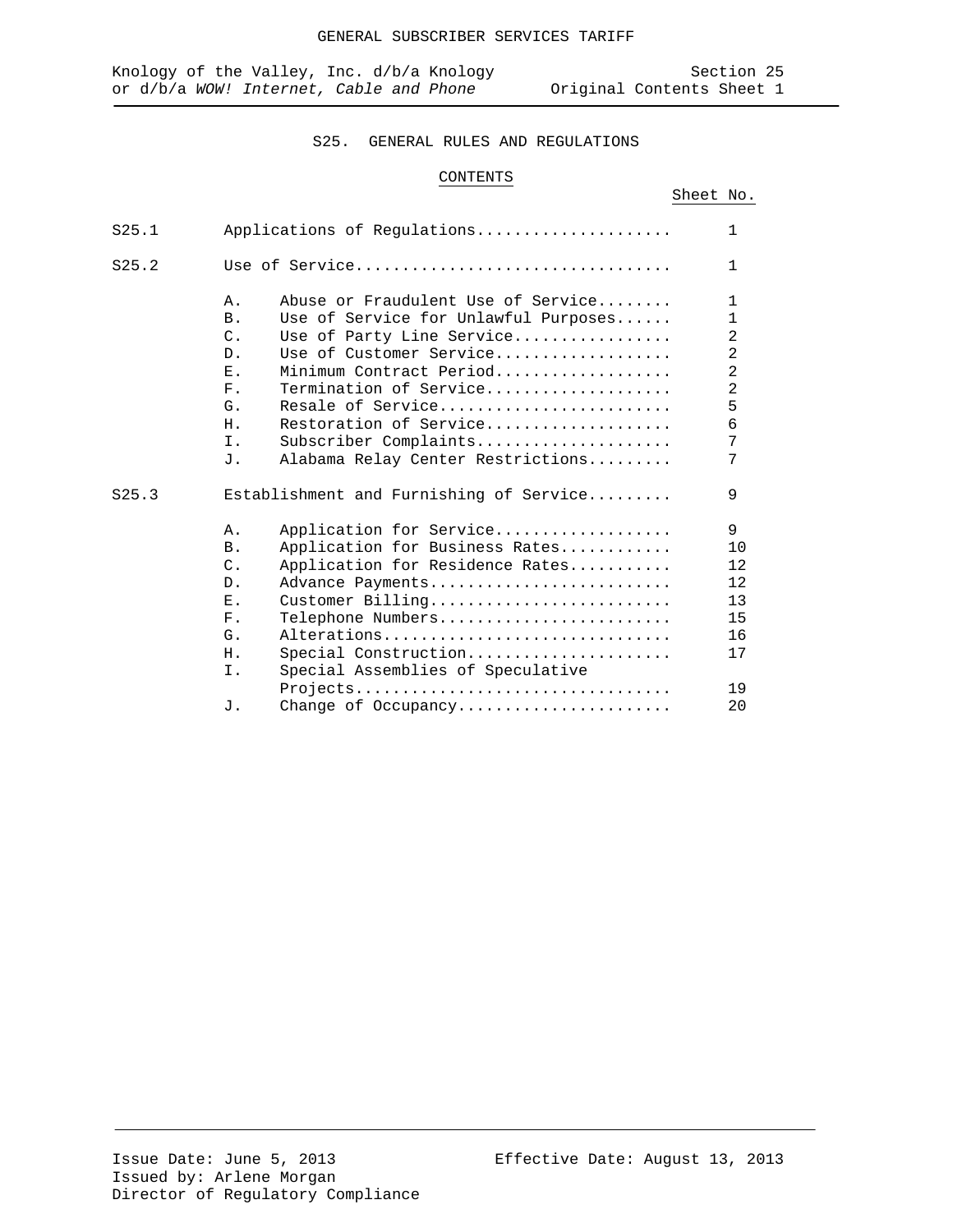Sheet No.

# S25. GENERAL RULES AND REGULATIONS

### CONTENTS

| S25.4 |                 | Establishment of Credit                                | 2.2.     |
|-------|-----------------|--------------------------------------------------------|----------|
|       | $\mathsf{A}$ .  | Establishment of Credit                                | 22       |
|       | B <sub>1</sub>  | Deposits                                               | 23       |
|       | $\mathcal{C}$ . | Discontinuance of Service Failure to                   |          |
|       | D <sub>1</sub>  | Maintain Credit                                        | 24<br>24 |
|       | Ε.              | Restoration Charge<br>Adjustments for Taxing Authority |          |
|       |                 | Payments                                               | 25       |
| S25.5 |                 | Obligation And Liability of The Company                | 26       |
|       | Α.              | Undertaking of the Company                             | 26       |
|       | B <sub>1</sub>  | Provision of Equipment                                 | 2.7      |
|       | $\mathcal{C}$ . | Furnishing of Service                                  | 30       |
|       | $D$ .           | Maintenance and Repair                                 | 30       |
|       | $\mathbf{E}$ .  | Liability                                              | 31       |
|       | $F$ .           | Directories                                            | 34       |
| S25.6 |                 | Limitations And Use of Service                         | 35       |
|       | Α.              | Network Facilities for Use With                        |          |
|       |                 | Automatic Dialing and Announcing Devices               | 35       |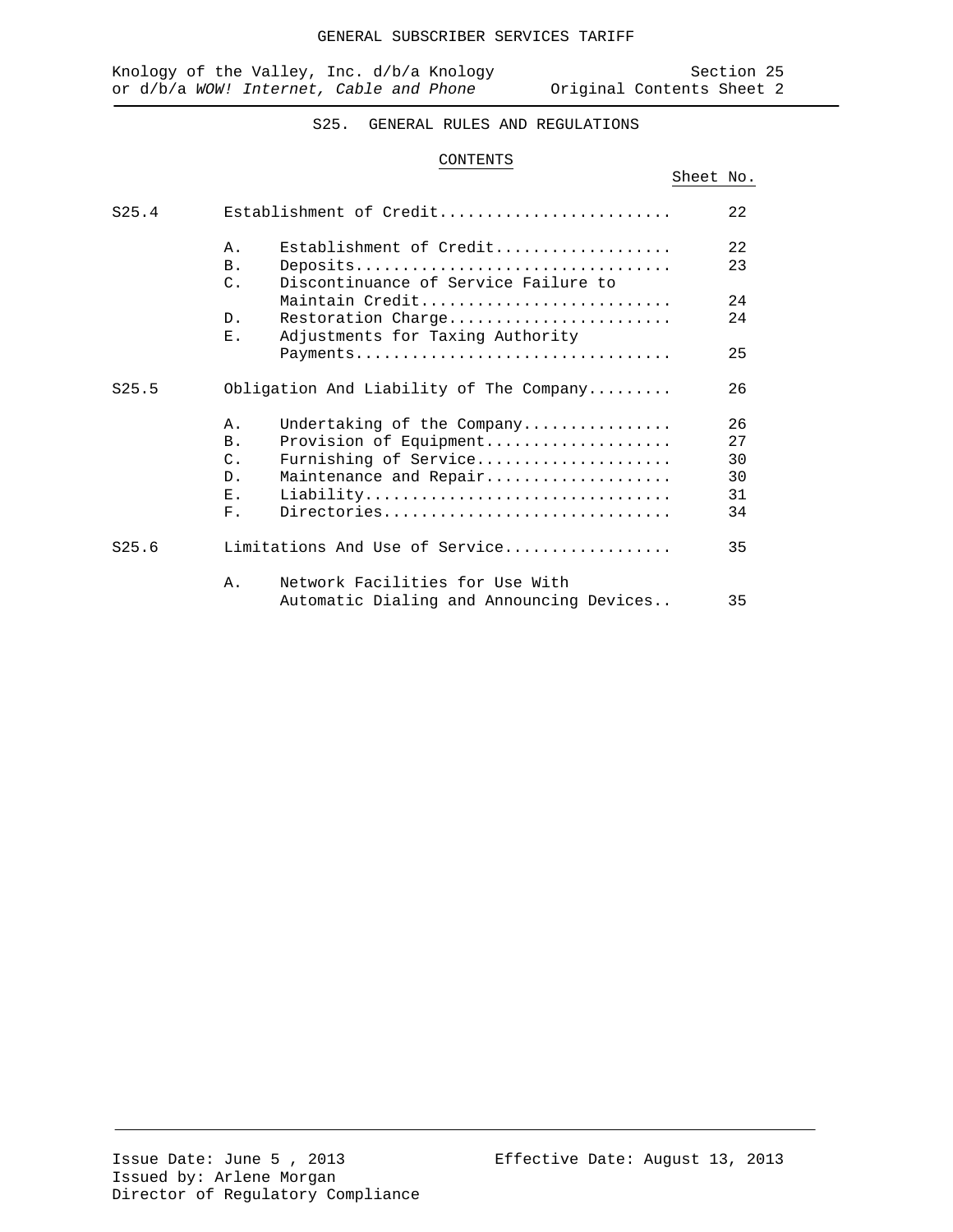Knology of the Valley, Inc. d/b/a Knology Section 25 or d/b/a *WOW!* Internet, Cable and Phone **Original** Sheet 1

S25. GENERAL RULES AND REGULATIONS

#### S25.1 APPLICATION OF REGULATIONS

A. The regulations set forth herein apply to basic local services and facilities furnished by Knology of the Valley, Inc. d/b/a Knology or d/b/a *WOW! Internet, Cable and Phone*, hereinafter referred to as the Company, subject to the jurisdiction of the Alabama Public Service Commission. When services and facilities are provided in part by the Company and in part by other companies, the regulations of the Company apply to that portion of the service or facilities furnished by it.

### S25.2 USE OF SERVICE

- A. Abuse or Fraudulent Use of Service
	- 1. The service is furnished subject to the condition that there will be no abuse or fraudulent use of the service. Abuse or fraudulent use of service includes:
		- a. the use of service or facilities of the Company to transmit a message or to locate a person or otherwise to give or obtain information without payment of the charge applicable for service;
		- b. rearrangement of, tampering with or connection of equipment to the facilities of the Company to obtain, to attempt to obtain or to assist others to obtain service without payment (in total or in part) of regular charges for the service.
		- c. false representation, scheme, trick or device whatsoever intended to avoid payment (in total or in part) or regular charges for the service;
		- d. the use of service or facilities of the Company for a call or calls, anonymous or otherwise, if in a manner reasonably to be expected to frighten, abuse, torment or harass another;
		- e. the use of profane or obscene language;
		- f. the use of the service in such manner as to interfere unreasonably with the use of the service by one or more other customers;
		- g. the impersonation of another.
- B. Use of Service for Unlawful Purposes

The service is furnished subject to the condition that it shall not be used for any unlawful purpose.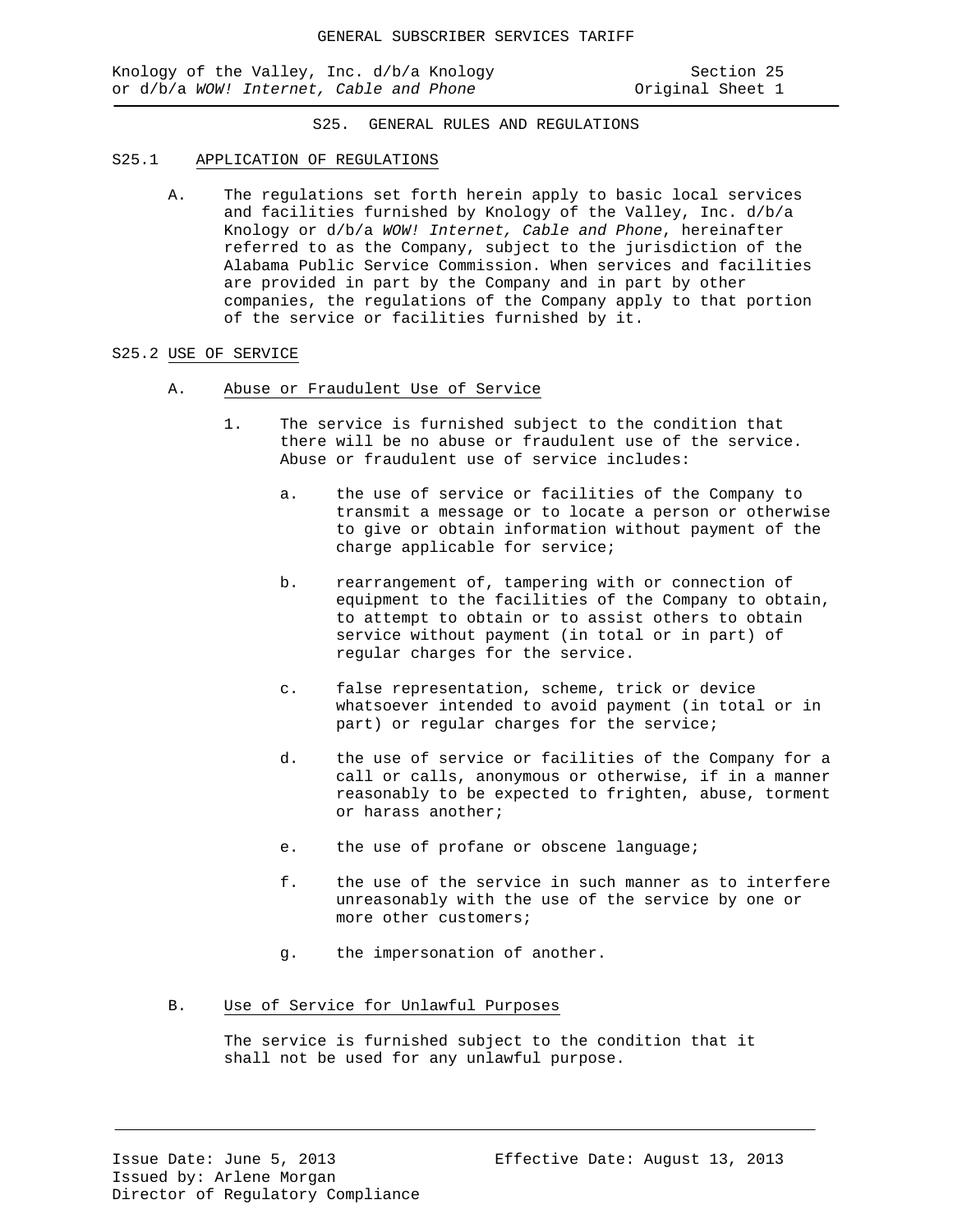Knology of the Valley, Inc. d/b/a Knology Section 25 or d/b/a *WOW!* Internet, Cable and Phone **Original Sheet 2** 

S25. GENERAL RULES AND REGULATIONS

### S25.2 USE OF SERVICE (Cont'd)

- C. Use of Party Line Service (N/A)
- D. Use of Customer Service (N/A)

### E. Minimum Contract Period

- 1. Except as specified elsewhere in this Tariff, the minimum contract period is one month from the date service or additions to service are established and the minimum charge is the authorized rate for one month. For purposes of rate administration each month is considered to have 30 days.
- 2. The Company may require a contract period longer than one month at the same location in connection with special types or arrangements of equipment or for unusual construction necessary to meet specific demands for service.

### F. Termination of Service

- 1. By the Company
	- a. The Company may refuse to furnish, or may terminate the service and remove its equipment under the following circumstances, provided suitable notice has been given to the customer:

The charge for telephone exchange service will be billed, and will be due and payable, monthly. If bills are not paid within 5 days after the bill is delinquent and the Company has served notice of its intent to disconnect the service, service may be suspended on the telephone numbers which accounts are unpaid. The failure to receive bills that have been rendered, will not alter the Company's practice as outlined.

In its discretion, the Telephone Company may restore or re-establish service which has been suspended or discontinued for non-payment of charges due. Such restoration or re-establishment shall not be construed as a waiver of any rights to suspend or discontinue service for non-payment of any such or other charges due and unpaid or for the violation of the provisions of the Tariff, nor shall the failure to suspend accounts operate as a waiver or stoppage to suspend or discontinue service for non-payment of such account or of any other past-due regulated account: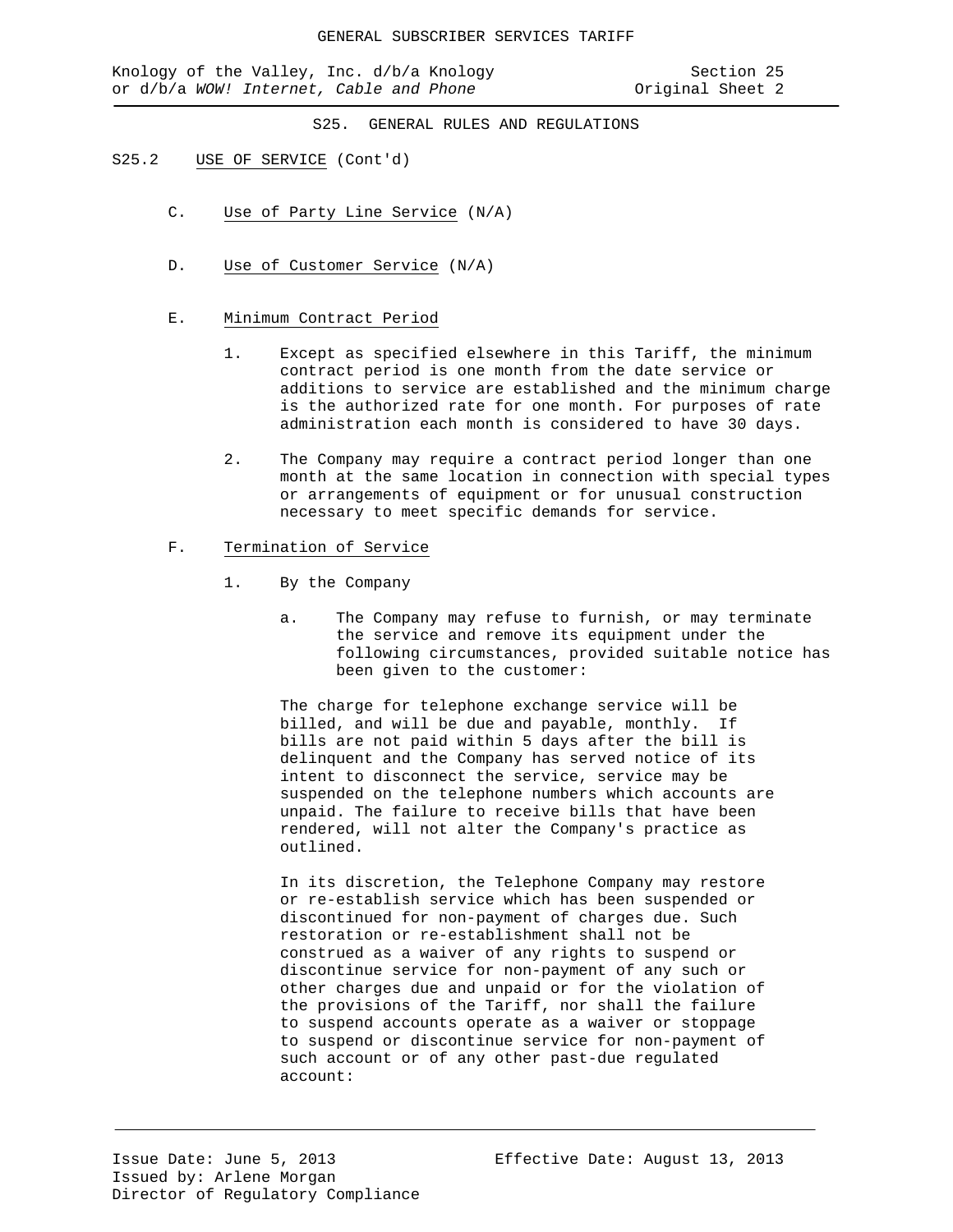S25. GENERAL RULES AND REGULATIONS

### S25.2 USE OF SERVICE (Cont'd)

- F. Termination of Service (Cont'd)
	- 1. By the Company (Cont'd)
		- a. (Cont'd)
			- (1) upon the continuance of any regulated unpaid amount due for a period of 5 days following temporary suspension;
			- (2) Upon the continuance of any unauthorized attachment or connection of customer owned facilities with facilities provided by the Company;
			- (3) Upon objection to the furnishing of a service made in writing by or on behalf of any government law enforcement agency acting within its jurisdiction, on the grounds that such service is, or will be, used for an illegal purpose;
			- (4) Upon the use of a service in such a manner that, in the opinion of the Company, constitutes abuse or fraud or may tend to injuriously affect the efficiency of the Company's plant, property, or service;
			- (5) Upon a violation of any of the regulations governing the furnishing of a service.
			- (6) At various times during the operation of the business the Company may recognize that a customer's current charges are excessive or are in excess of deposits on hand by the Company. In such cases, the Company may deem it necessary to render an immediate bill for these charges and has the right if the bill is not paid upon five days written notice to terminate the service or at the discretion of the Company to require an additional deposit amount.
			- (7) For violation of and/or non-compliance with the General Rules and Telephone Rules of applicable Regulatory Body.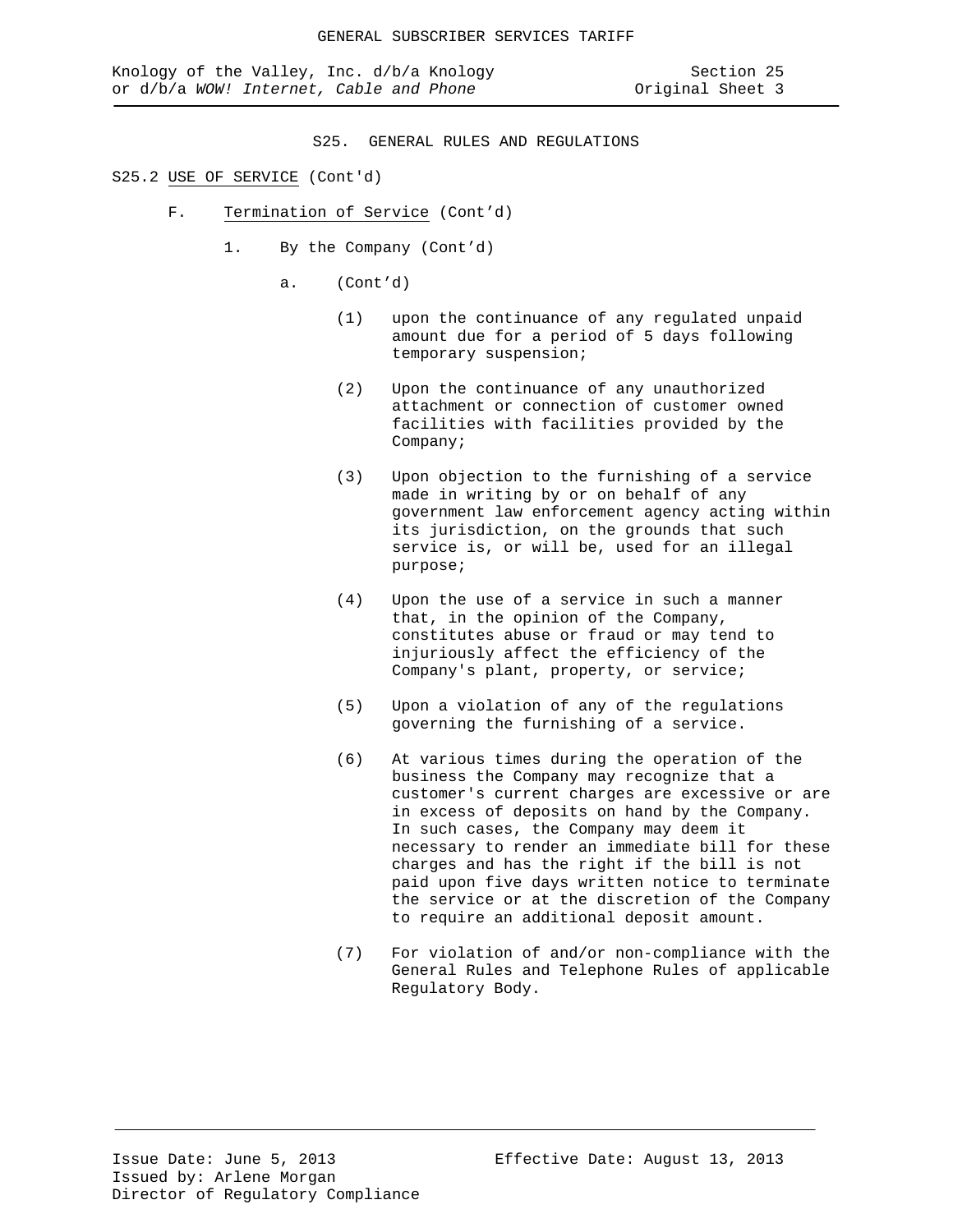- S25.2 USE OF SERVICE (Cont'd)
	- F. Termination of Service (Cont'd)
		- 2. At customer's request
			- a. Contracts for service may be terminated prior to the expiration of the contract period provided advance notice is given to the Company and upon agreement to pay all charges due for the service furnished, plus any termination charges which might be applicable.
			- b. Where a contract for service with one month minimum period is cancelled before establishment of the service is completed, a charge not to exceed the service charge specified, is applied if all or a portion of the facilities have been installed.
			- c. Where a new customer takes over the service of the former customer provided the service is to be furnished at the same location without interruption and that the new customer assumes all unpaid charges on the original contract. Minimum and termination charges will apply for any service furnished under the original contract which is not retained by the new customer.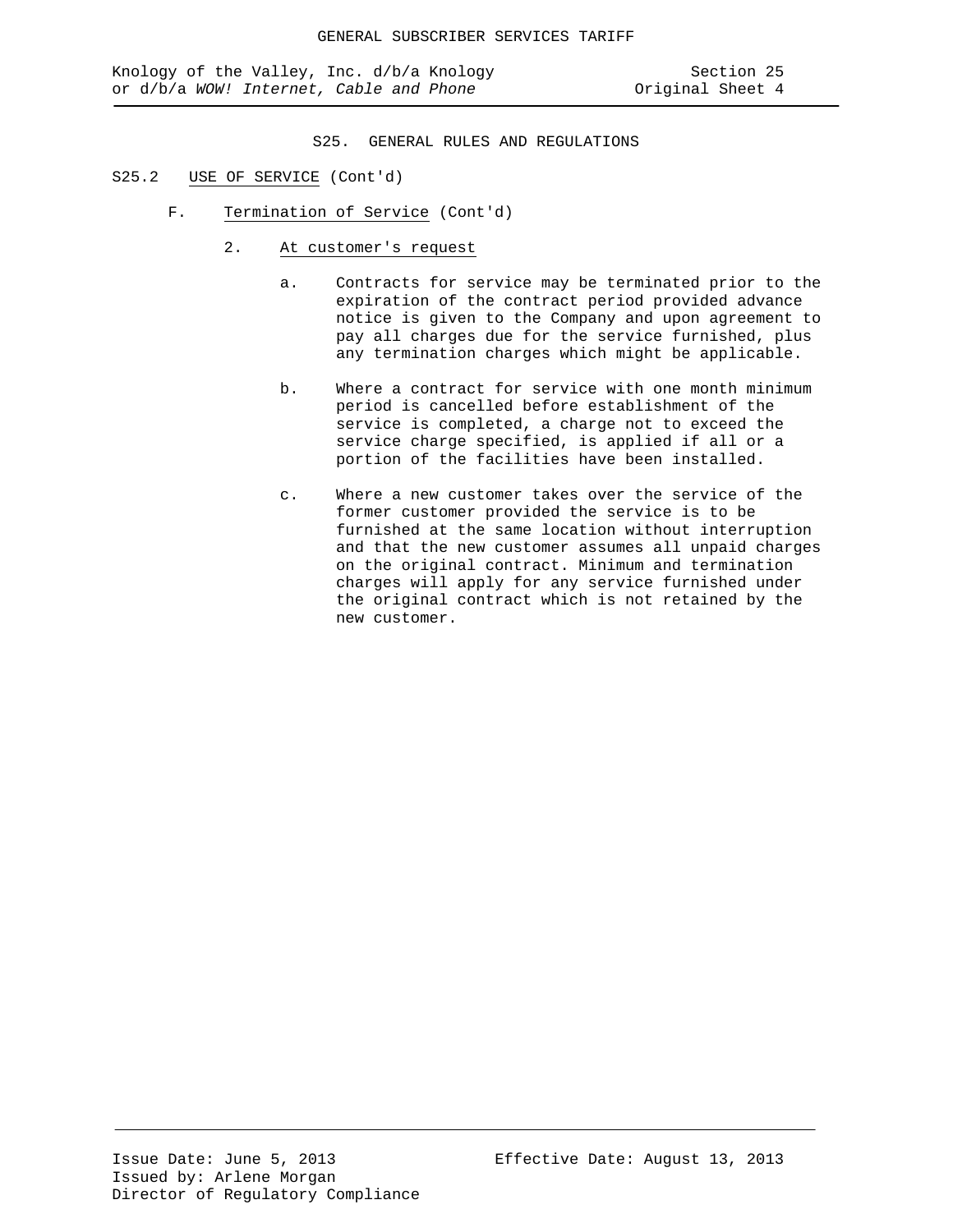## S25.2 USE OF SERVICE (Cont'd)

- G. Resale of Service
	- l. The Company offers for resale at wholesale rates, consistent with the provisions of 47 U.S.C. 251(C)(4)(A) and (B) and subject to applicable Commission orders, rules and regulations, any telecommunications service that the incumbent local exchange carrier provides at retail to subscribers who are not telecommunications carriers. Such service may be resold only by telecommunications companies authorized to provide resold service in Alabama pursuant to commission approved contract agreements with the Company and effective tariffs.
	- 2. Upon request, an avoided cost discount shall be applied to all qualifying resold services. Such discount shall be established or approved by the Public Service Commission.
	- 3. Telecommunications Services may be resold only for their intended or disclosed use, under the same terms and conditions applicable to Company end users, and only to the same class of customers. The reseller, as the customer-ofrecord, is the person or entity responsible for placing the application for service, requesting additions, rearrangements, maintenance, or discontinuance of service, payment in full of charges incurred such as toll, directory assistance, etc. In addition, the reseller must provide the necessary security to the Company to adequately secure their account.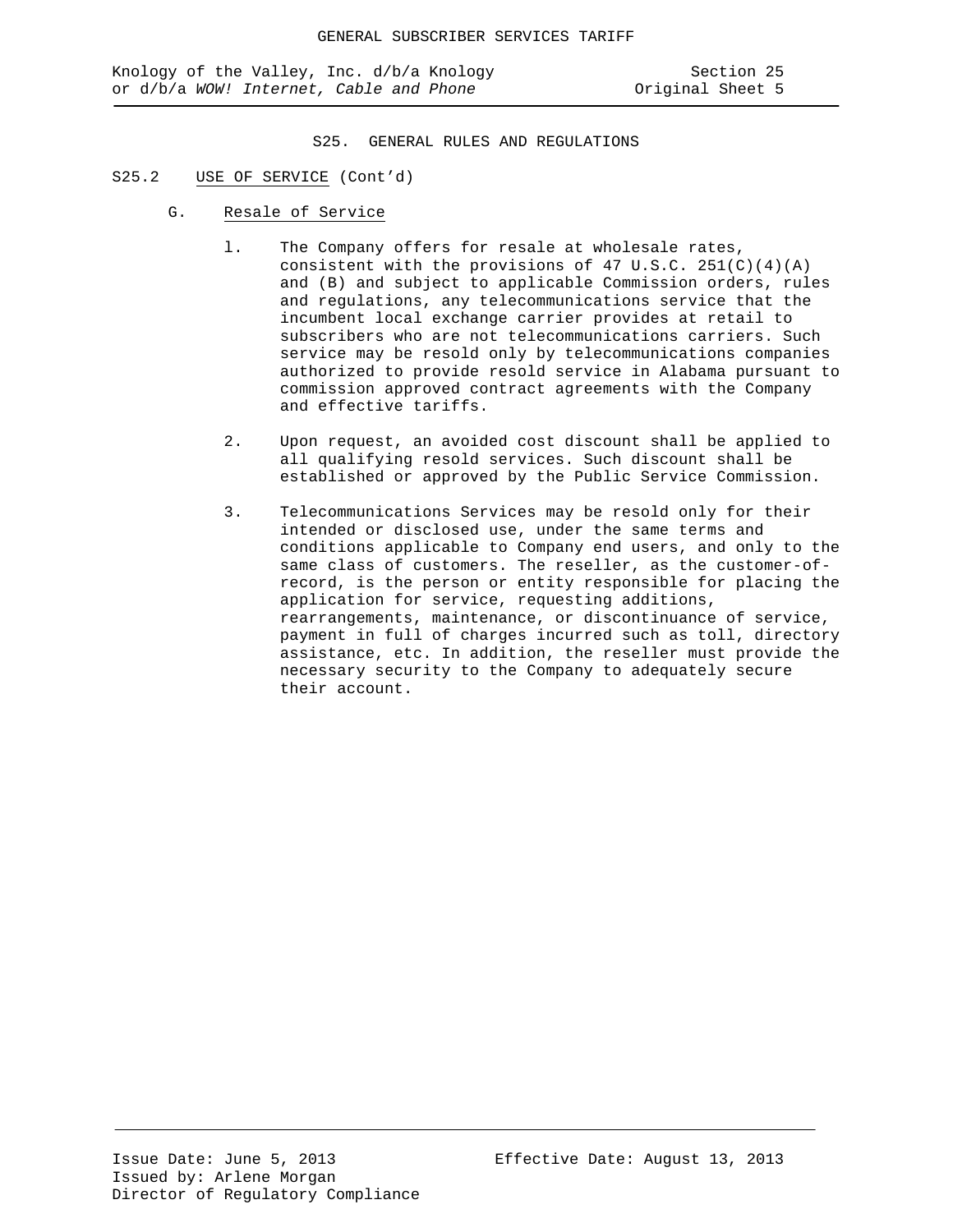- S25.2 USE OF SERVICE (Cont'd)
	- H. Restoration of Service
		- 1. In its discretion, the Telephone Company may restore, or re-establish, service which has been suspended or discontinued, for non-payment of charges without payment of all charges due. Such restoration, or re-establishment, shall not be construed as a waiver of any rights to suspend, or discontinue, service for non-payment of any such, or other, charges due and unpaid or for the violation of the provisions of the Tariff; nor shall the failure to suspend or discontinue service for non-payment of any past due accounts operate as a waiver to suspend, or discontinue, service for non-payment of such account or any other past due account.
		- 2. Should service be suspended for non-payment of charges, restoration of service will be made as specified under S6. of this Tariff.
		- 3. A customer who fails to pay his bill by the time specified by the regulations of the Telephone Company regarding the prompt payment of bills, and who further fails to pay such bill within a reasonable period (regardless of whether or not service is discontinued for such non-payment, e.g., when disconnected for noncompliance, on wiring or equipment, etc.) may be required to pay such bill together with the applicable reconnection charge.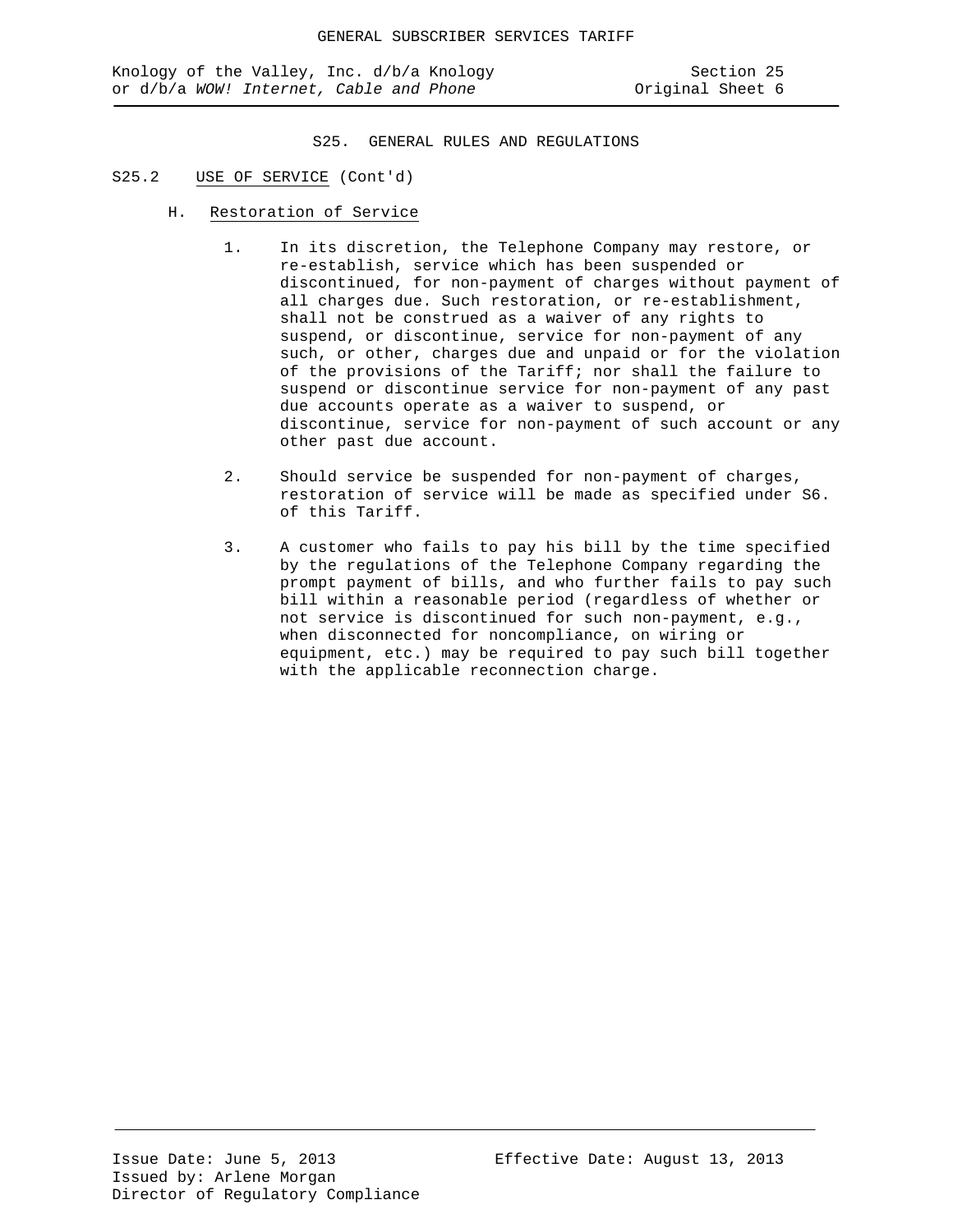## S25.2 USE OF SERVICE (Cont'd)

- I. Subscriber Complaints
	- 1. Informal complaints against the Telephone Company shall be made first directly to the Telephone Company. If the complainant is not satisfied with the disposition of the complaint, the subscriber or authorized representative then may file a complaint with the Commission.
	- 2. A formal complaint or protest shall be in writing and submitted to the Telephone Company and the Commission.
- J. Alabama Relay Center Restrictions
	- 1. The following calls may not be placed through the Alabama Relay Center:
		- Calls to 976, 900, or 700 numbers.
		- Calls to time or weather recorded messages.
		- Calls to other informational recordings.
		- Station sent paid calls from coin telephones.
		- Operator handled conference service and other teleconference calls.
		- All calls billed to Cards (i.e., Credit Cards and Calling Cards) other than those issued by AT&T or the LEC's.
	- 2. The Company will not transmit messages, but offers the use of its facilities when available, and will not be liable for errors in transmission or for failure to establish connections. Employees of the Company are forbidden to accept either oral or written messages to transmitted over the facilities of the Company, except where the Company transmits messages for Telecommunications Devices for the Deaf (TDD).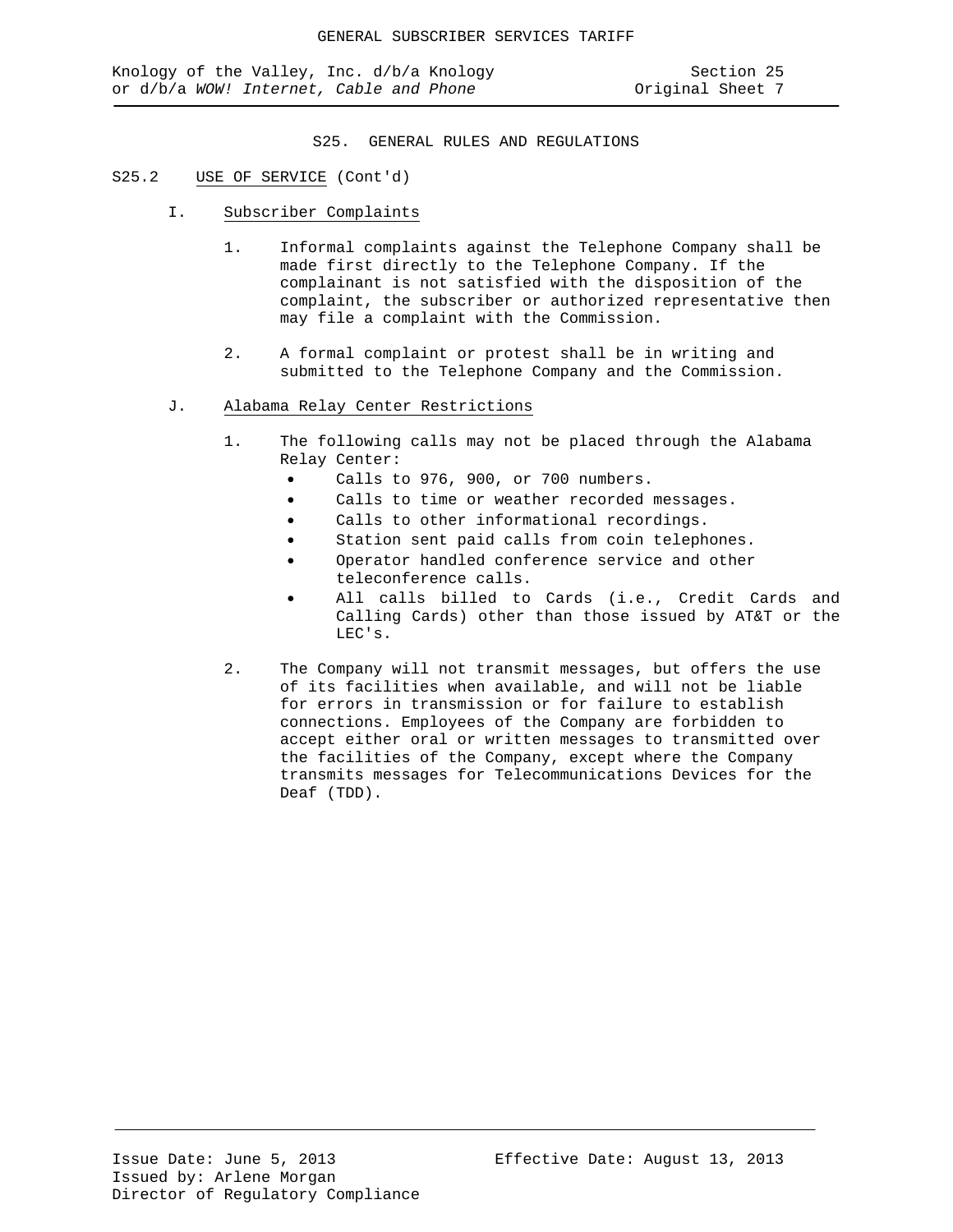- S25.2 USE OF SERVICE (Cont'd)
	- J. Alabama Relay Center Restrictions (Cont'd)
		- 3. Where the Company transmits messages through the Alabama Relay Center, the Company shall not be liable for errors in translating, transmitting, receiving or delivering messages by telephone, TDD or any other instrumentality over the facilities of the Company, connecting utilities or through the Alabama Relay Center, in the absence of gross negligence or willful misconduct.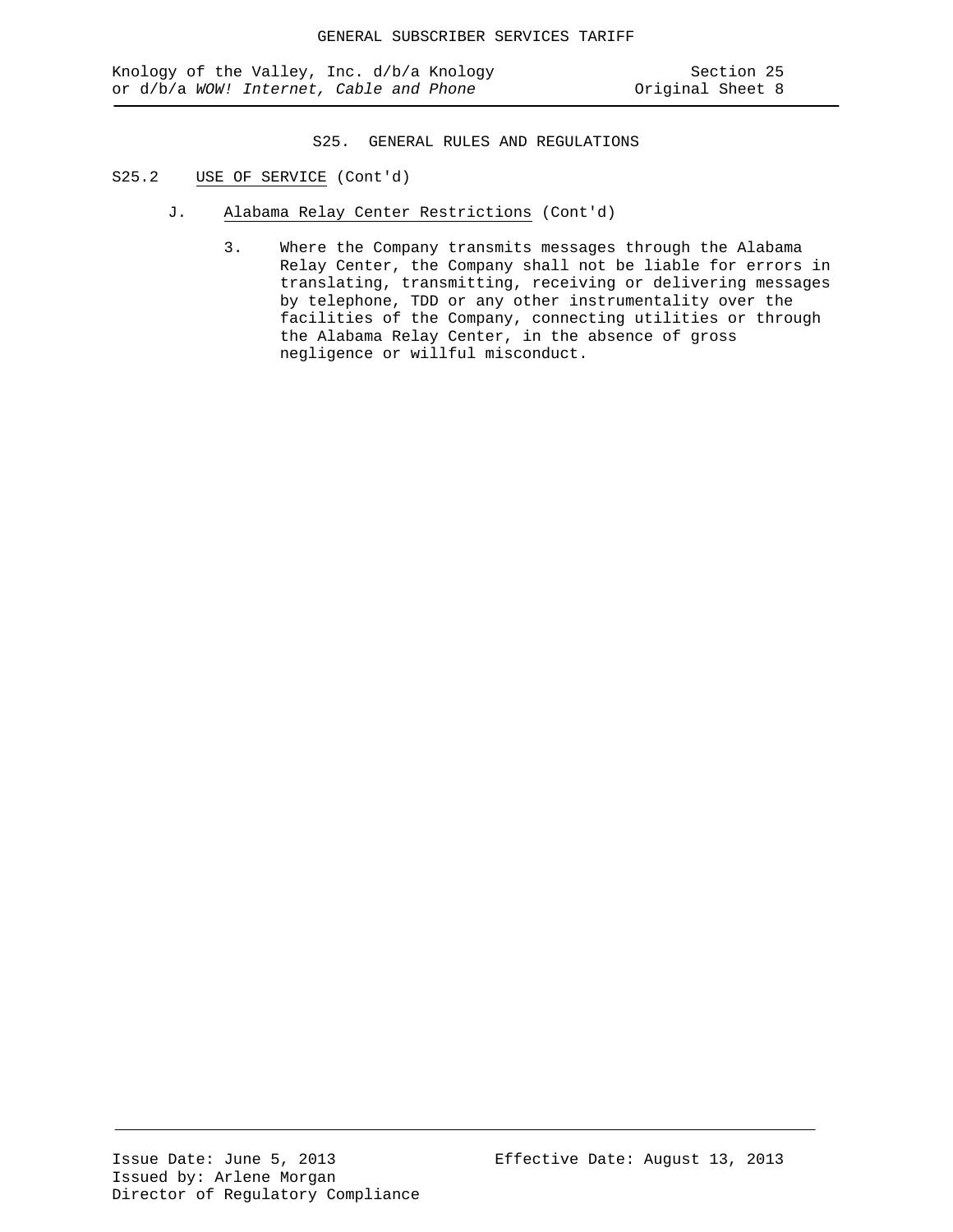#### S25.3 ESTABLISHMENT AND FURNISHING OF SERVICE

- A. Application for Service
	- 1. Applications for telephone service must be made on the Company's prescribed contract or application form. Subsequent service requests may be made orally or in writing to the Company's local business office.
	- 2. Any change in rates or regulations prescribed by the applicable regulatory body modifies the terms and regulations of contracts to the extent of such change.
	- 3. The Company reserves the right to refuse service to any applicant who is found to be indebted to the Company for service previously furnished until satisfactory arrangements have been made for the payment of all such indebtedness. This right to refuse service is subject to compliance with the Commission's General Rule 12 (I) and Telephone Rule T-7. The Company may also refuse to furnish service to any applicant desiring to establish service for former subscribers of the Company who are indebted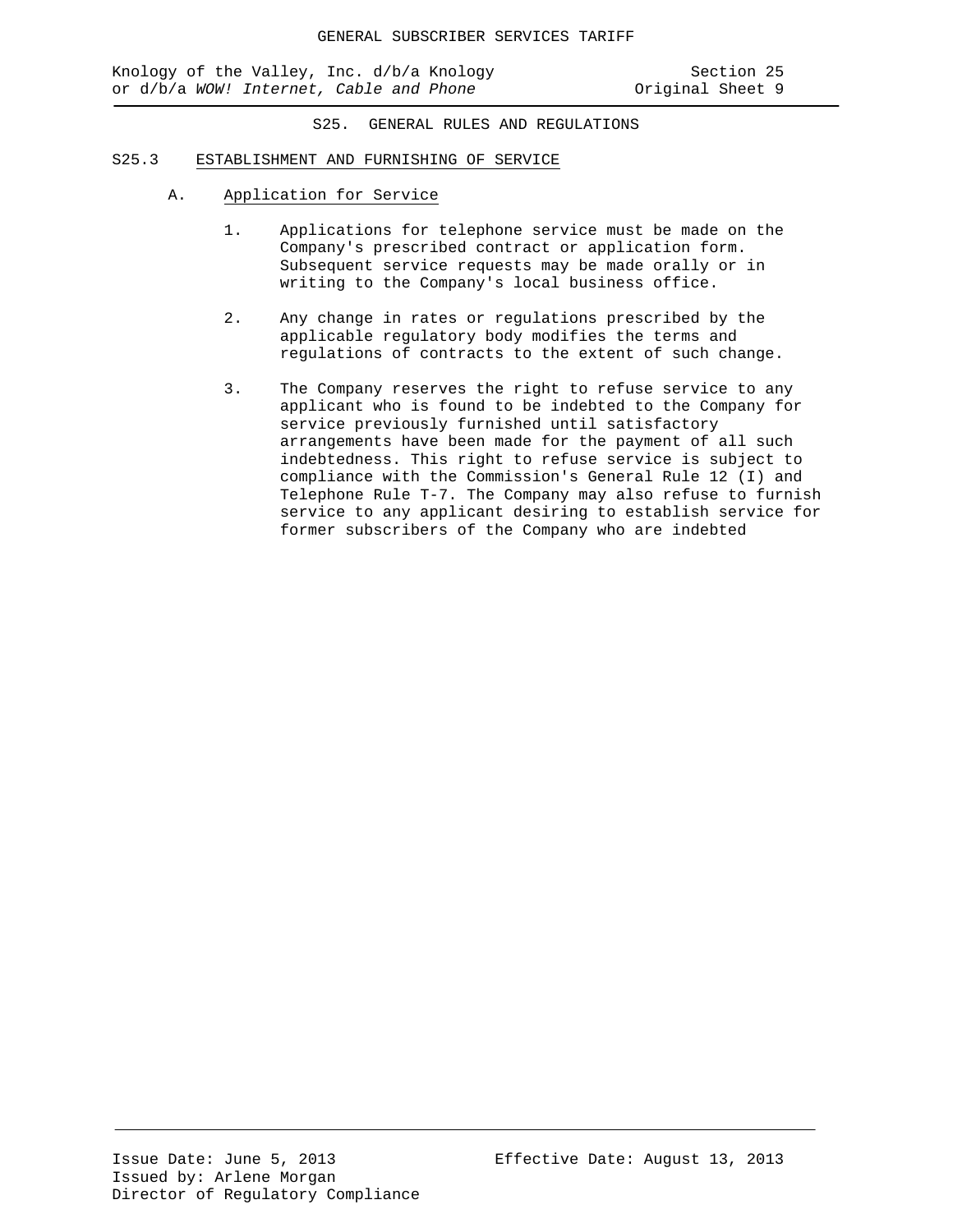- S25.3 ESTABLISHMENT AND FURNISHING OF SERVICE (Cont'd)
	- A. Application for Service (Cont'd)
		- 3. (Cont'd)

for previous service, regardless of the listing requested for such service, until satisfactory arrangements have been made for the payment of such indebtedness This is to include applicants from the same household, who are related, even though service is requested in a different name from that of the former subscriber.

4. If telephone service is established and it is subsequently determined that either condition in 3. above exists, the Company may suspend or disconnect such service until satisfactory arrangements have been made for the payment of the prior indebtedness.

### B. Application for Business Rates

- 1. Business rates apply in offices, stores, factories, and all other places of a strictly business nature.
- 2. In boarding houses (except as noted elsewhere), offices of hotels, halls and offices of apartment buildings, quarters occupied by clubs or lodges, public, private, or parochial schools, or colleges, hospitals, libraries, churches, college fraternity houses, and other similar institutions (but excluding dormitory rooms at such schools or colleges).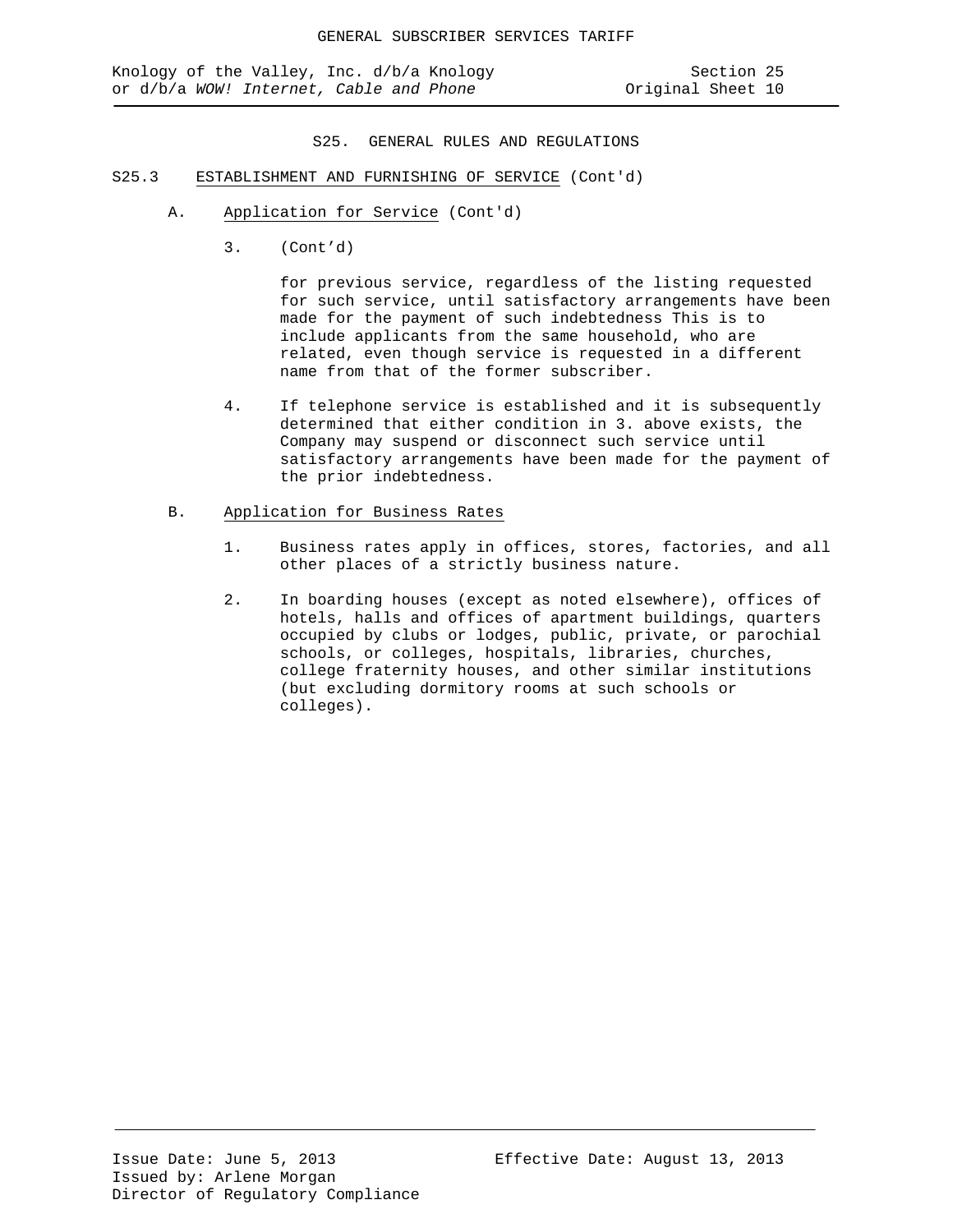Knology of the Valley, Inc. d/b/a Knology Section 25<br>or d/b/a WOW! Internet, Cable and Phone States Scriginal Sheet 11 or d/b/a WOW! Internet, Cable and Phone

- S25.3 ESTABLISHMENT AND FURNISHING OF SERVICE (Cont'd)
	- B. Application of Business Rates (Cont'd)
		- 3. At residence locations when the customer has no regular business telephone and the use of the service either by himself, members of his household, or his guests, or parties calling him can be considered as more of a business than of a residence nature, which fact might be indicated by advertising, either by business cards, newspapers, hand bills, billboards, circulars, motion picture screens, or other advertising matter, such as on vehicles, etc.
		- 4. Where the place of business and residence of a customer are in the same premises and no telephone is installed in the place of business, the business rate shall be charged for the telephone installed in the residence.
		- 5. At residence locations, when a telephone station or extension bell is located in a shop, office, or other place of business.
		- 6. At any location where the listing of service at that location indicates a business, trade, or profession, except as specified below.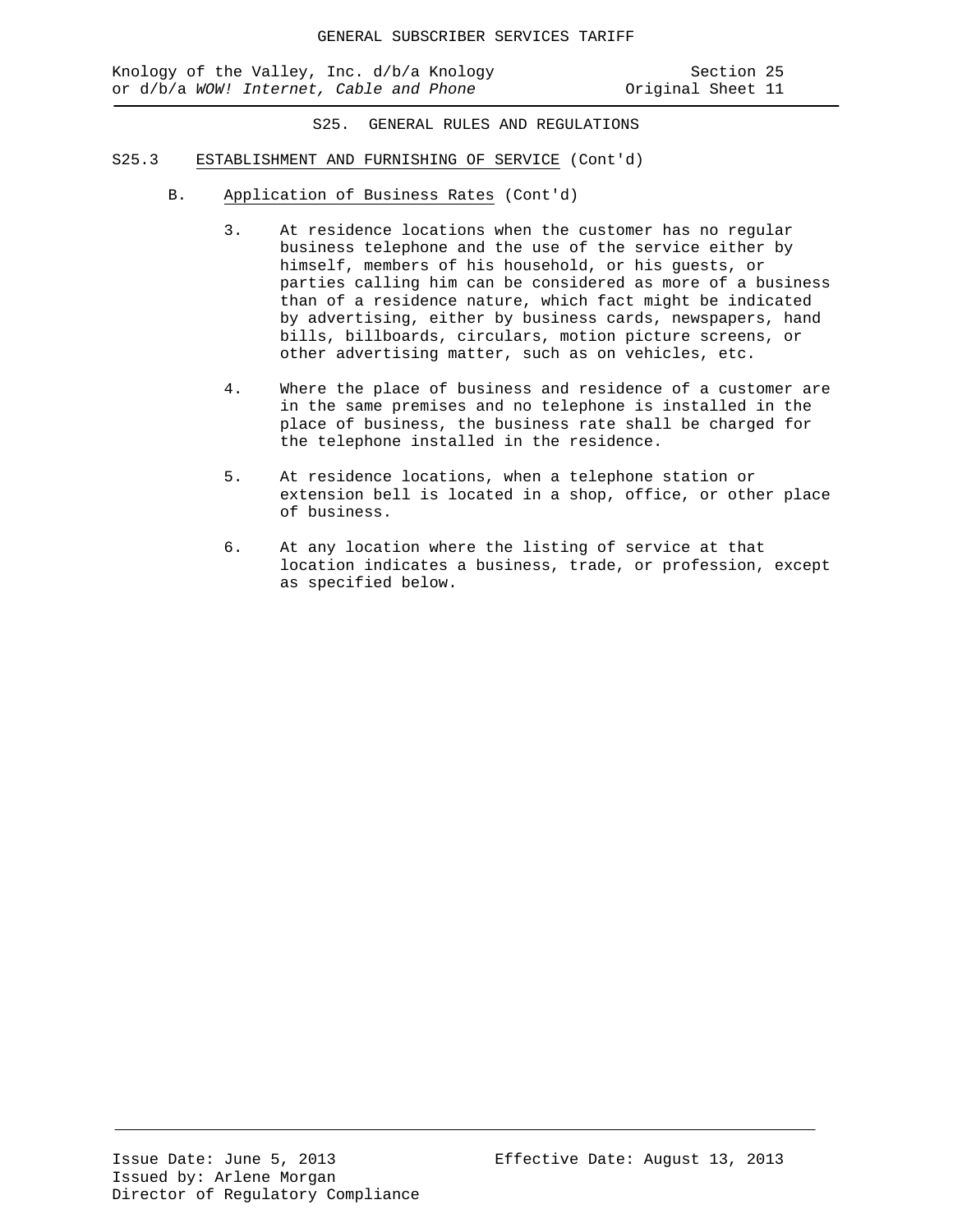Knology of the Valley, Inc. d/b/a Knology Section 25<br>or d/b/a WOW! Internet, Cable and Phone States Scriginal Sheet 12 or d/b/a WOW! Internet, Cable and Phone

- S25.3 ESTABLISHMENT AND FURNISHING OF SERVICE (Cont'd)
	- C. Application of Residence Rates
		- 1. Residence rates apply in private residences where business alphabetical or classified telephone directory listings are not provided.
		- 2. In private apartments of hotels, rooming houses, or boarding houses where service is confined to the customer's use, and elsewhere in rooming houses which are not advertised as a place of business or which have less than five rooms for roomers or which furnish meals to less than ten boarders, provided business telephone directory listings are not furnished.
		- 3. Where the place of business and residence of a customer are in the same premises and no telephone is installed in the place of business, the business rate shall be charged for the telephone installed in the residence.
	- D. Advance Payments
		- 1. At the time an application for service is made, an applicant may be required to pay an amount equal to at least one months' service, since billed one month in advance, in addition to such special construction charges, installation charges, service connection charges, and a deposit specified in this Tariff, and any other applicable charges. The amount of the advance payment is credited to the customer's account on the first bill rendered.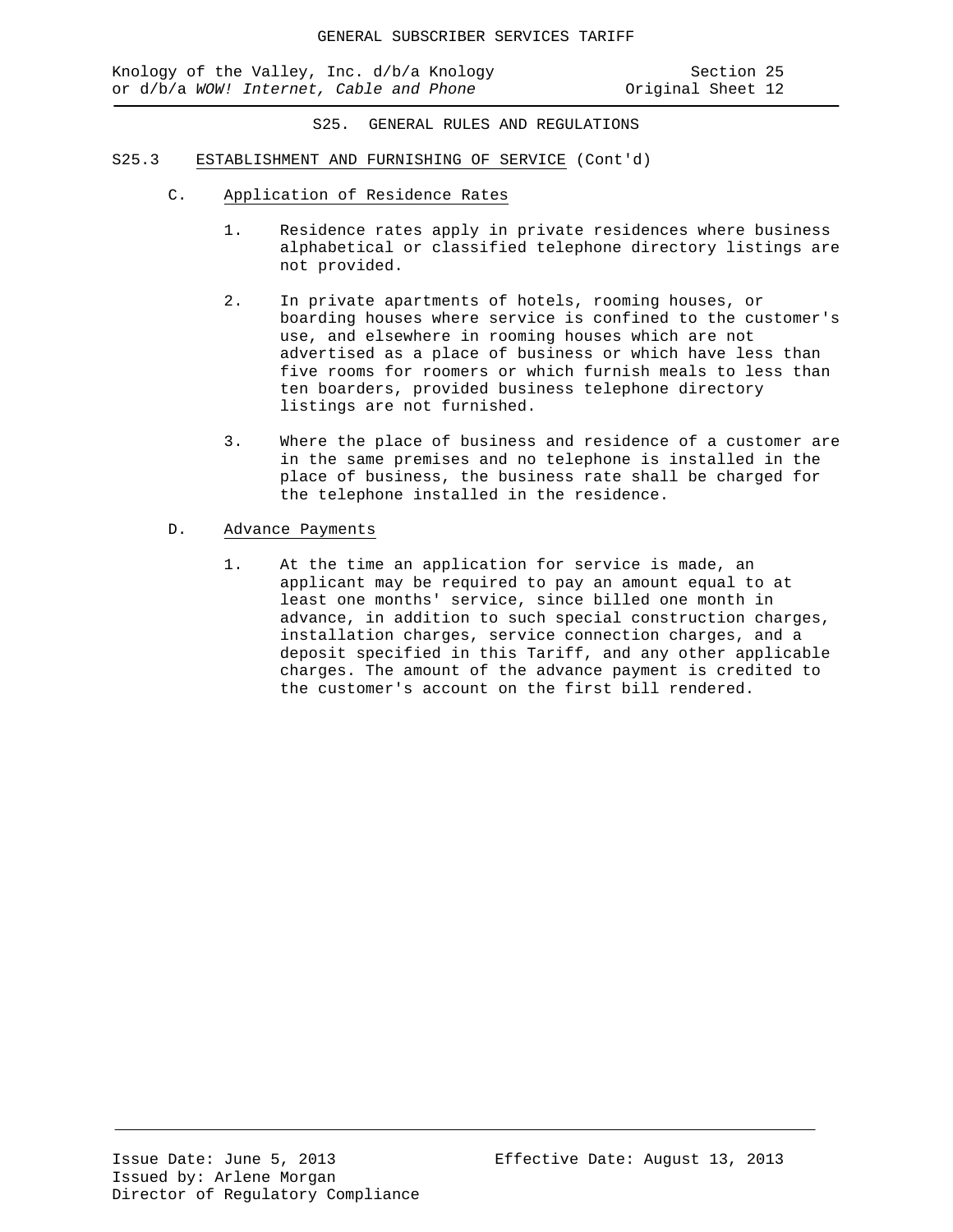- S25.3 ESTABLISHMENT AND FURNISHING OF SERVICE (Cont'd)
	- D. Advance Payments (Cont'd)
		- 2. Federal, State or Municipal governmental agencies may not be required to make advance payments.
		- 3. Short Term Service (See 57.12)
	- E. Customer Billing
		- 1. The subscriber shall pay monthly in advance or on demand all charges for exchange service.
		- 2. Monthly recurring charges are billed in advance. Special billing arrangements may be established for service provided to governmental agencies.
		- 3. Bills are due when rendered unless otherwise specified on the bill and may be paid at any business office of the Company or at any agency authorized to receive such payments.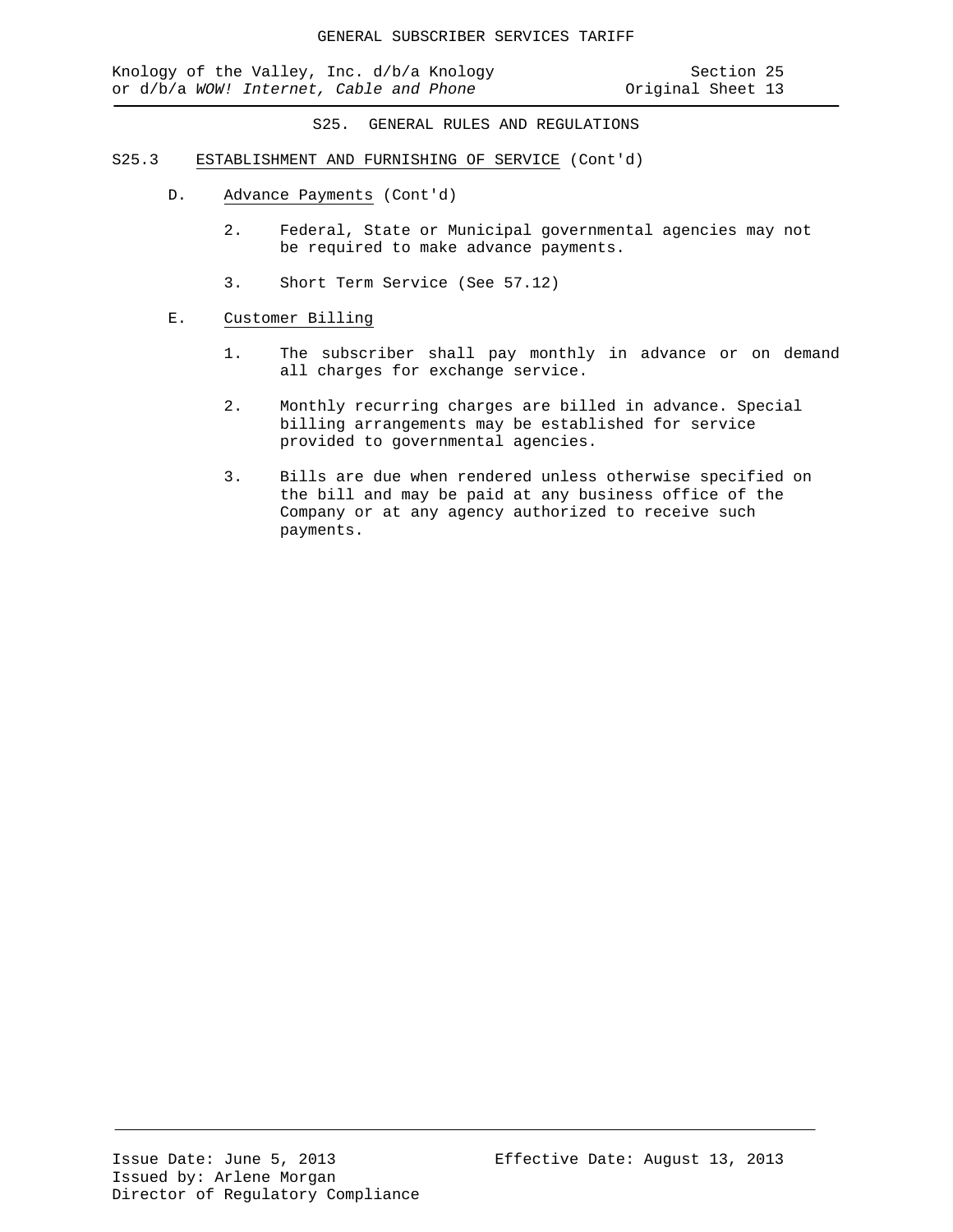Knology of the Valley, Inc. d/b/a Knology Section 25 or d/b/a WOW! Internet, Cable and Phone

- S25.3 ESTABLISHMENT AND FURNISHING OF SERVICE (Cont'd)
	- E. Customer Billing (Cont'd)
		- 4. All charges due by the subscriber are payable by the subscriber at the Telephone Company's Business Office or at other agency duly authorized to receive such payments. Adjustments due to billing inaccuracies shall be limited to the most recent 36 month period according to Rule T5 (5) and (6).
		- 5. For billing purposes each month is presumed to have thirty days.
		- 6. Retroactive billing adjustments will not be made for a period exceeding thirty six months per Rule T5 (C) (6) and (7) from the date an objection is filed by the customer.
		- 7. The Company may temporarily suspend service in the event the customer fails to pay any regulated amount due. Such suspension shall not be made until at least five days following written notification to the customer of the intention to suspend service.
		- 8. A late payment charge of \$10.00 applies to each subscriber's bill (including amounts billed in accordance with Company's billing and Collection Services) when any undisputed portion of a previous month's bill has not been paid in full by the subsequent billing date. The charge is applied to the total amount carried forward and is included in the total amount due on the subscriber's current bill. The charge is only applied if the subscriber's previous month's outstanding balance is at least \$20.00.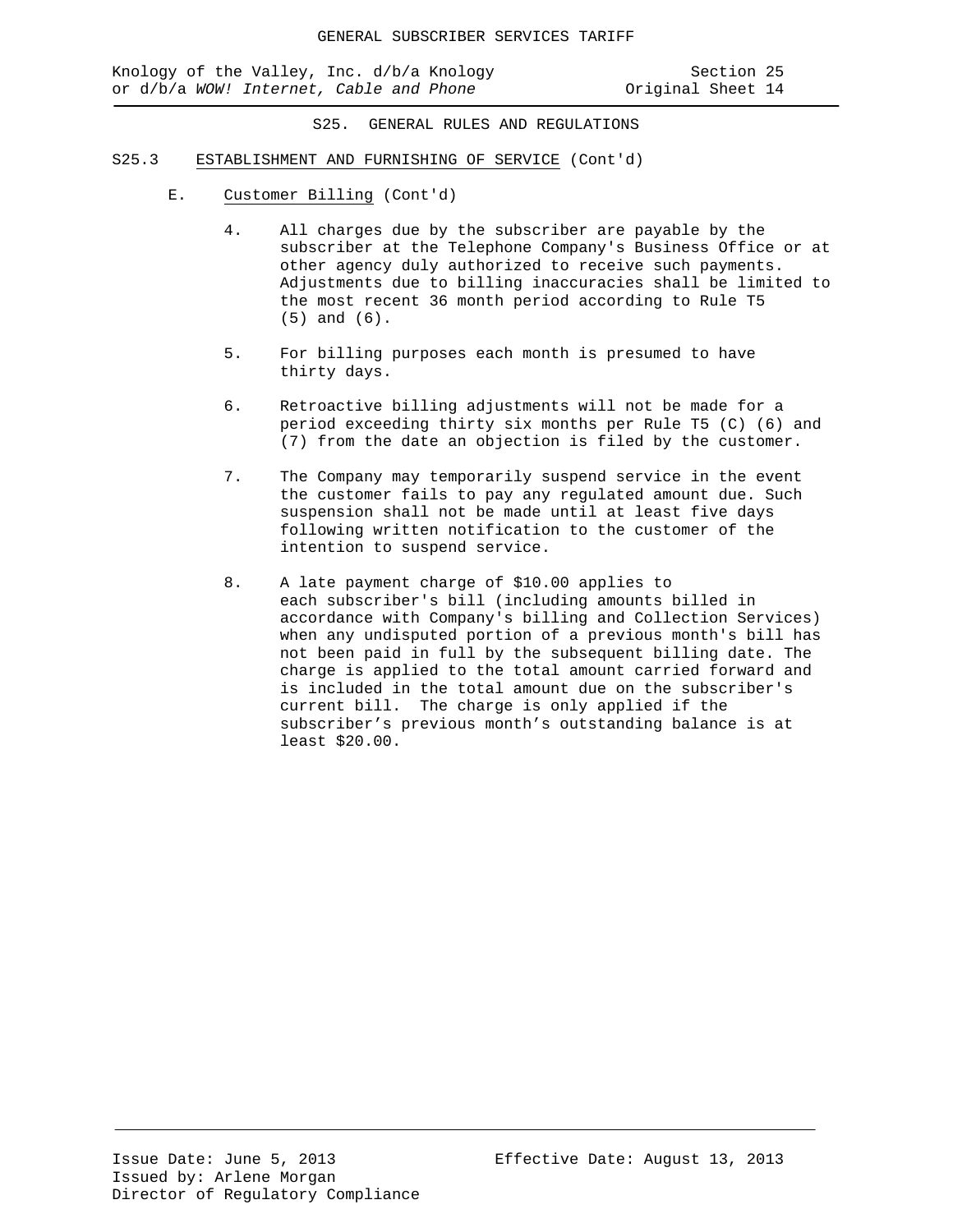Knology of the Valley, Inc. d/b/a Knology Section 25<br>or d/b/a WOW! Internet, Cable and Phone States Coriginal Sheet 15 or d/b/a WOW! Internet, Cable and Phone

- S25.3 ESTABLISHMENT AND FURNISHING OF SERVICE (Cont'd)
	- E. Customer Billing (Cont'd)
		- 9. The Company will endeavor to send subscribers' bill for telephone service, but the Company does not obligate itself to send itemized bills with each statement. If the bill is not received on the first, the amount may be ascertained by calling the bookkeeper.
	- F. Telephone Numbers
		- 1. The customer has no property right to the telephone number nor any right to continuance of service through any particular central office.
		- 2. The Company reserves the right to change the customer's telephone number or the central office associated with such number, or both, as may be required for the proper conduct of its business.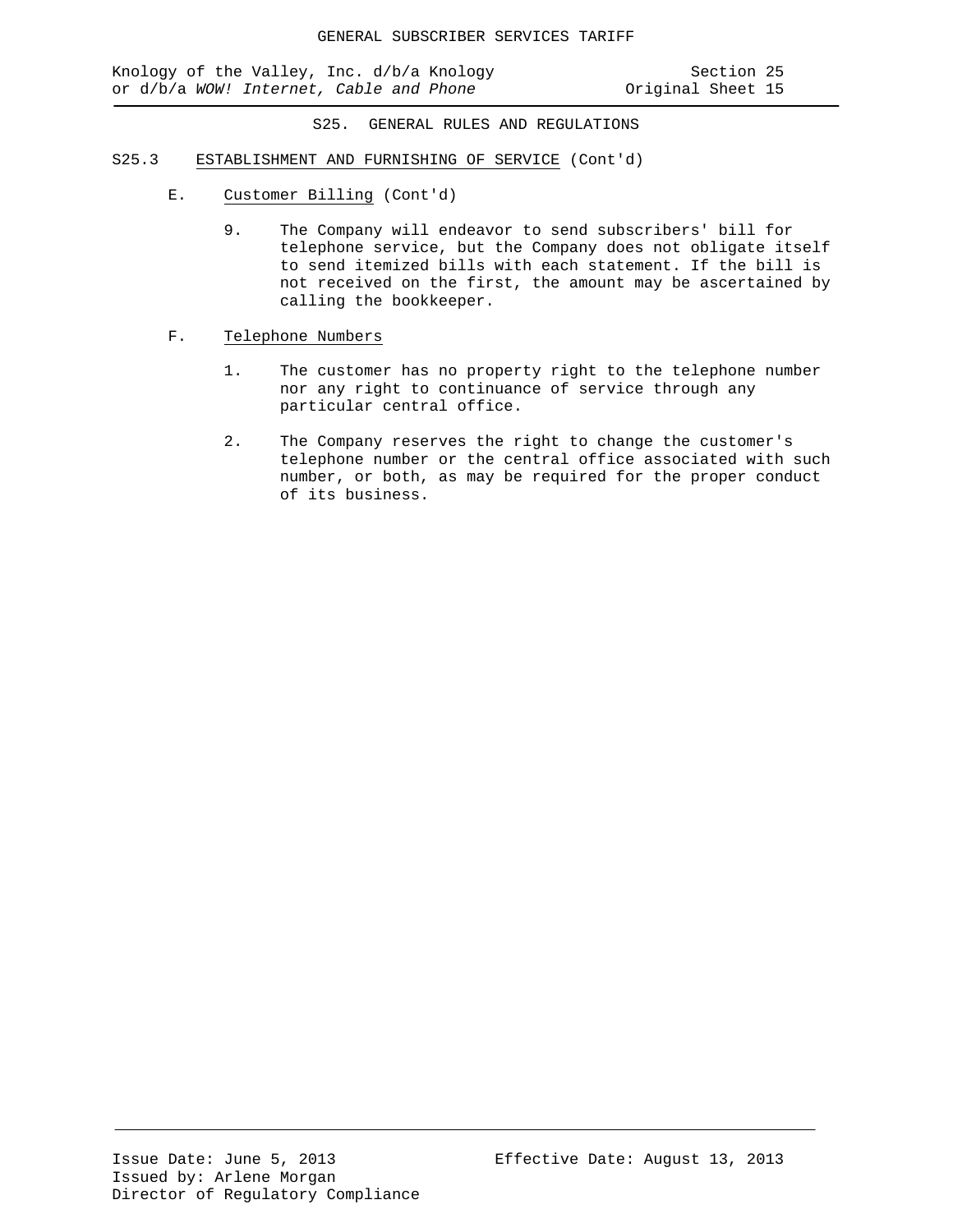#### S25.3 ESTABLISHMENT AND FURNISHING OF SERVICE (Cont'd)

# G. Alterations

The customer agrees to notify the Company promptly whenever alterations or new construction on premises owned or leased by him necessitate changes in the Company's equipment; and the customer agrees to pay the Company's current charges for such changes.

The rates and charges specified in this Tariff contemplate that work in connection with furnishing or rearranging service be performed during regular working hours. Whenever a customer requests that work necessarily required in the furnishing or rearranging of his service be performed outside the Company's regular working hours or that once begun be interrupted, so that the Company incurs costs that would not otherwise have been incurred, the customer may be required to pay, in addition to the other rates and charges specified in this Tariff, the amount of additional "costs" incurred the Company as a result of the customer's special requirements.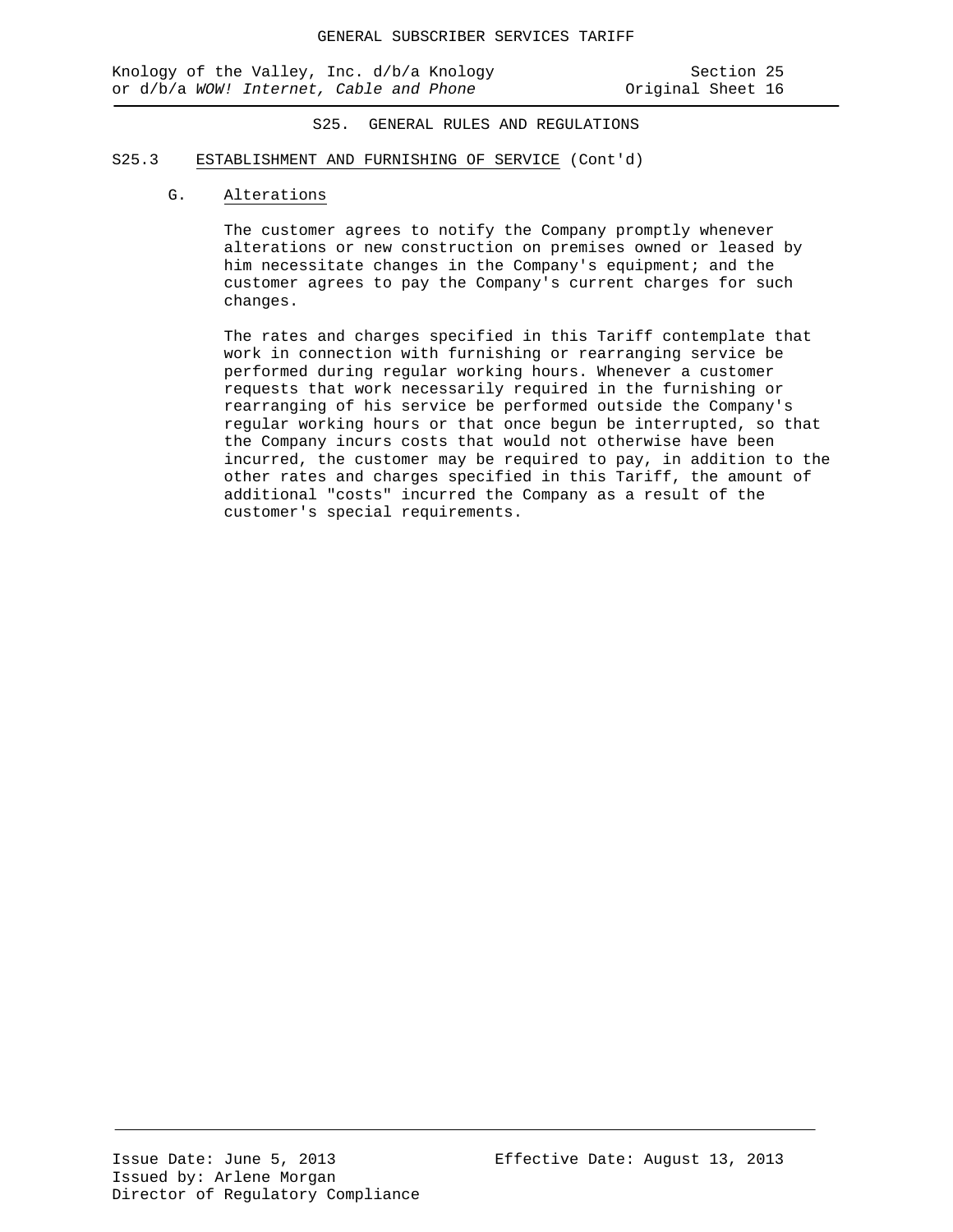- S25.3 ESTABLISHMENT AND FURNISHING OF SERVICE (Cont'd)
	- H. Special Construction
		- 1. Private Property (See also Section 12, Charges Applicable Under Special Conditions)
			- a. An average amount of entrance and distribution facilities may be furnished by the Company provided the facilities are of the standard type normally furnished for the particular location or kind of service.
			- b. If additional entrance or distribution facilities are required; if the conditions are such as to require special equipment, maintenance or methods of construction; if the stability of the customer has not been established; if the installation is for a temporary or semi-permanent purpose or if for any other reason the construction costs are excessive as compared with the revenue to be derived, the applicant shall be required to pay the costs over and above those applicable for a normal installation.
			- c. The customer will provide the company without charge written permission for the placing of the Company's facilities on the property.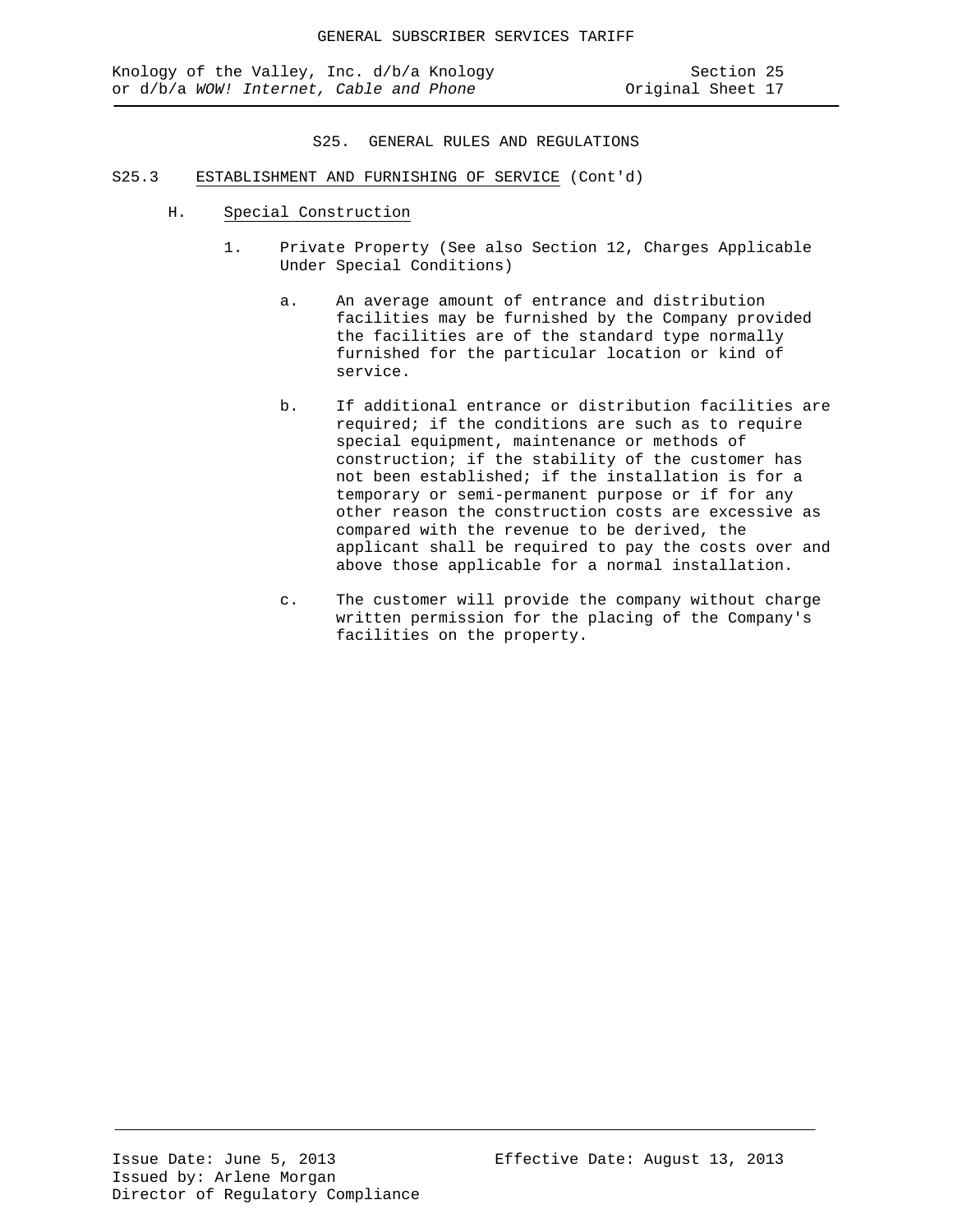- S25.3 ESTABLISHMENT AND FURNISHING OF SERVICE (Cont'd)
	- H. Special Construction (Cont'd)
		- 2. Underground
			- a. When feasible conduit will be furnished by the Company at cost, or conduit may be provided by the applicant subject to the Company's specifications. Conduit used for telephone company facilities may not be used for any other purpose without the consent of the Company. The distance between the conduit and any Electric Light or Power Conduit or Conductor shall be in accordance with the Company's specifications.

The customer shall be required to pay the entire cost of maintenance of conduit including subsequent excavations and replacements necessary because of damage resulting from negligence on the part of the customer of his representatives or from freezing or improper drainage.

- b. The cost of relocating underground entrance facilities at the customer's request will be borne by the customer.
- 3. Facilities in Underground Conduit
	- a. The customer will be required to bear the cost of installation of such wiring unless specified or agreed to by the Company.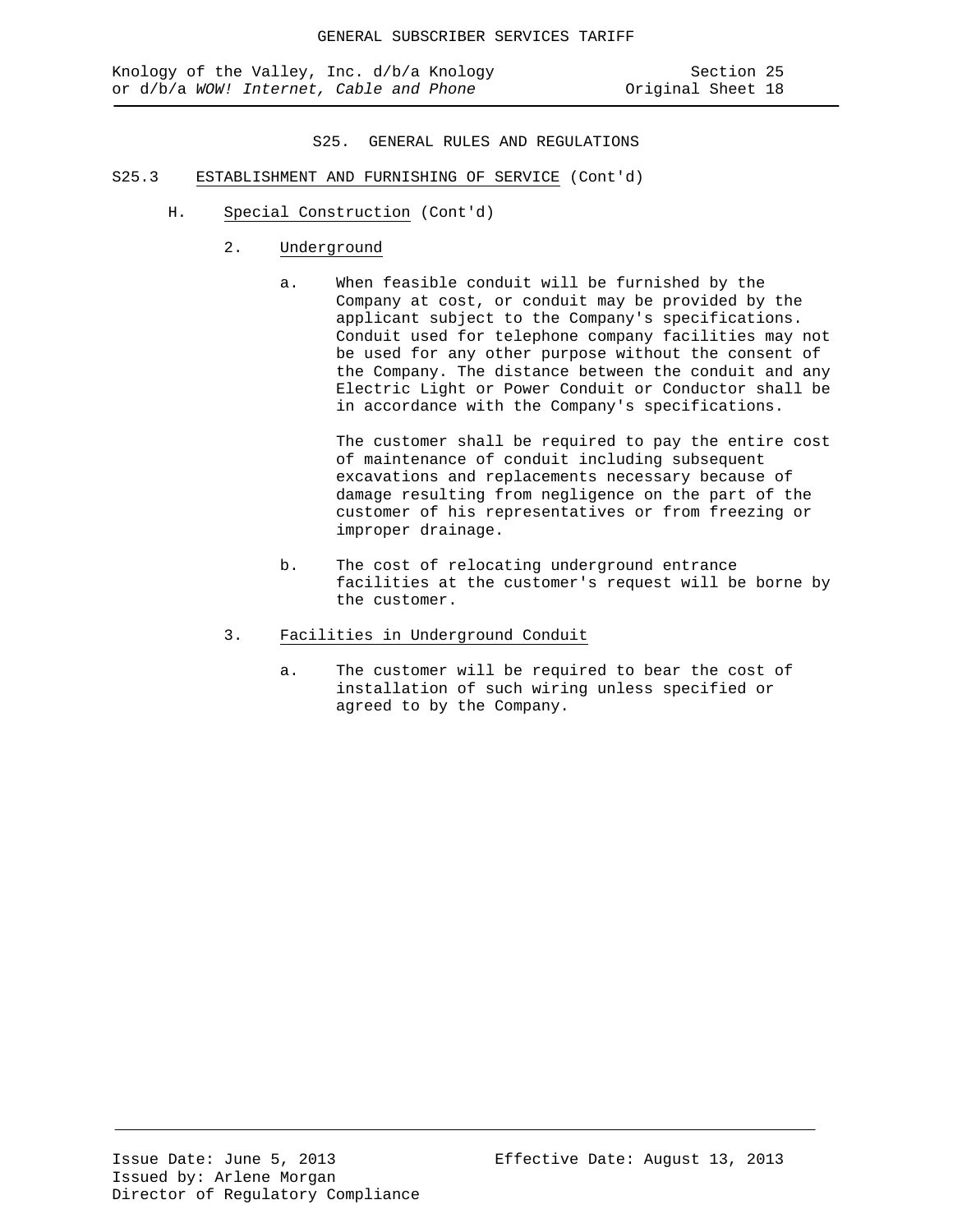- S25.3 ESTABLISHMENT AND FURNISHING OF SERVICE (Cont'd)
	- I. Special Assemblies of Speculative Projects
		- 1. Special assemblies of speculative projects for which provision is not otherwise made in this tariff may be provided where practicable, if not detrimental to any of the services furnished by the Company.
			- a. The charge for such facilities may be in the form of an installation charge, a monthly charge, a termination charge or any combination thereof and will include, when applicable, one or more of the following estimated expense items associated with the special service provided:
				- (1) maintenance expense<br>(2) depreciation expense
				- depreciation expense including reusable and non-recoverable items
				- (3) administration expense<br>(4) taxes including Fede:
				- (4) taxes including Federal Income Tax
				- any other specific items of expense that may be associated with the facility provided
				- (6) a reasonable return on investment
			- b. The estimated installation cost used in the derivation of the various expense items shall include the following:
				-
				- (1) material (2) material overhead
				- (3) installation labor
				- installation labor overhead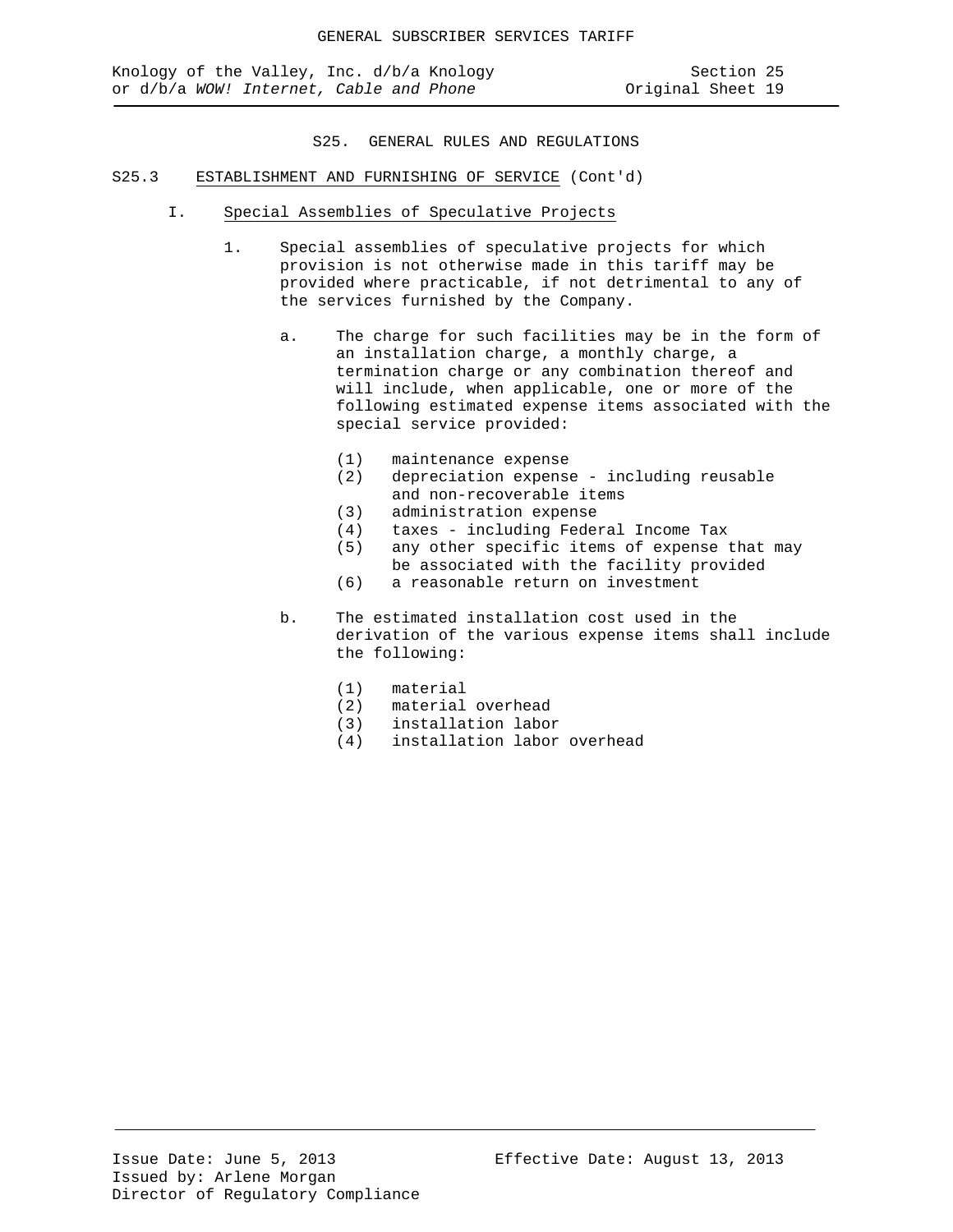Knology of the Valley, Inc. d/b/a Knology Section 25<br>or d/b/a WOW! Internet, Cable and Phone States Coriginal Sheet 20 or d/b/a WOW! Internet, Cable and Phone

- S25.3 ESTABLISHMENT AND FURNISHING OF SERVICE (Cont'd)
	- I. Special Assemblies of Speculative Projects (Cont'd)
		- 2. In connection with Marketing and Sales studies and/or Marketing and Sales programs, the Company reserves the right to waive service charges within specified areas for such periods of time as designated by the Company. In the absence of a Tariff concerning a requested service or a new product offered, the company may provide the service under a mutually agreed contract between company and customer.
	- J. Change of Occupancy
		- 1. When a change of occupancy or legal responsibility takes place on any premise served by the Telephone Company, notice shall be given within a reasonable time prior to change. The outgoing subscriber is responsible for all service charges until such notice has been properly transmitted, received and processed by the Telephone Company. If the incoming subscriber desires to continue the existing service and keep the same telephone number of the previous subscriber, he must make timely application to do so and assumes full responsibility for all billings received from the date of the change of occupancy. When the date of change of occupancy does not coincide with the billing cycle date, it is the responsibility of the involved customers to split the billing between themselves. No service under this section shall be provided for the incoming subscriber until all his prior indebtedness has been resolved to the satisfaction of the Telephone Company.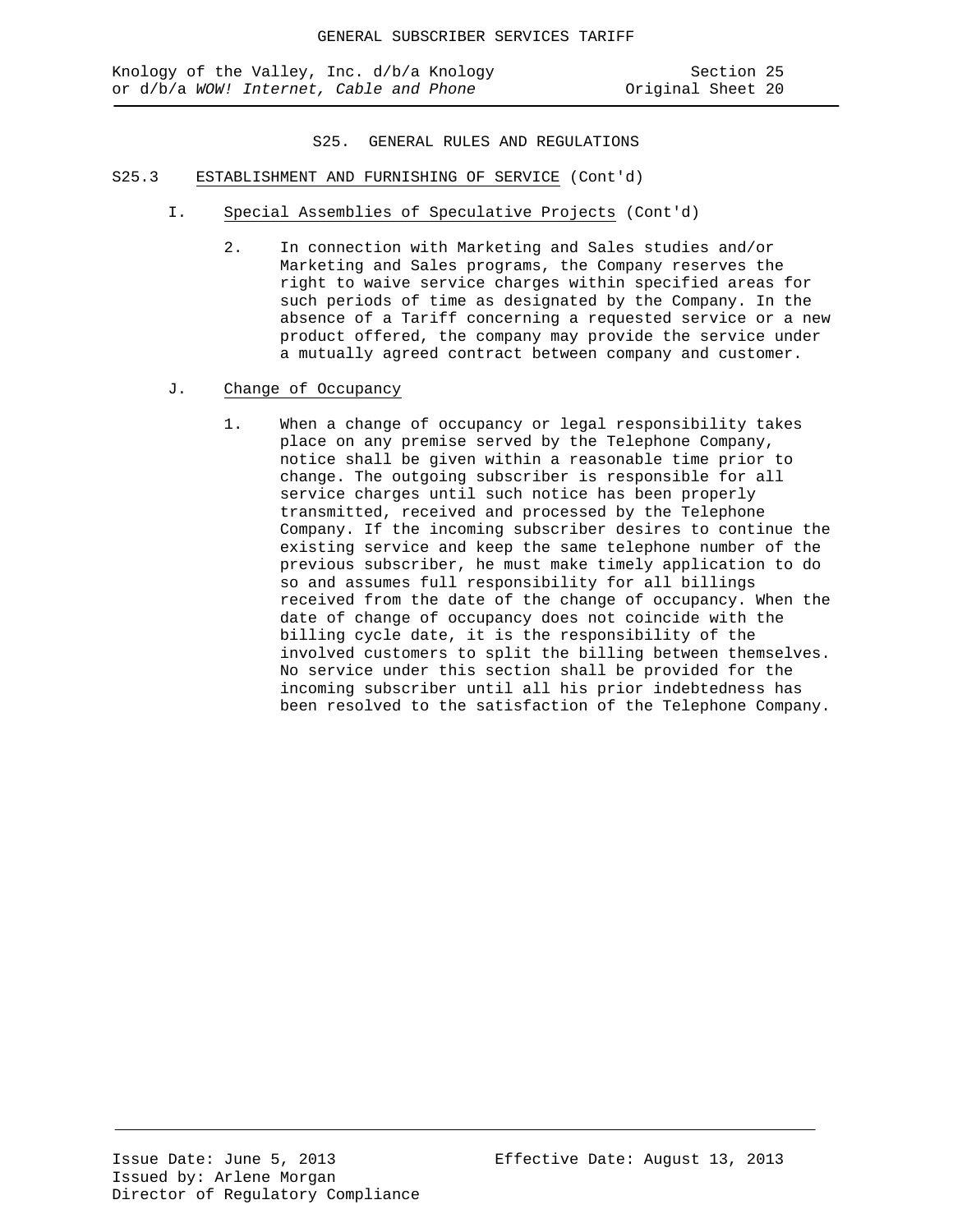Knology of the Valley, Inc. d/b/a Knology Section 25<br>or d/b/a WOW! Internet, Cable and Phone State States (21 or d/b/a WOW! Internet, Cable and Phone

- S25.3 ESTABLISHMENT AND FURNISHING OF SERVICE (Cont'd)
	- J. Change of Occupancy (Cont'd)
		- 2. In the event a home or business changes ownership during the period and a special contract or unpaid construction charges remain, the present owner must arrange to satisfy the present agreement with the Telephone Company or make arrangements satisfactorily to the Telephone Company for a new owner to assume the obligation for the balance of the obligation.
		- 3. All such notices shall be made in person or in writing. Telephone communications shall not be considered proper notice. The Telephone Company is not responsible for errors, delays or expense resulting from procedures other than those defined in this Tariff.
		- 4. Continuance of existing service is conditioned upon the acceptance of the present arrangement of services, including directory advertising.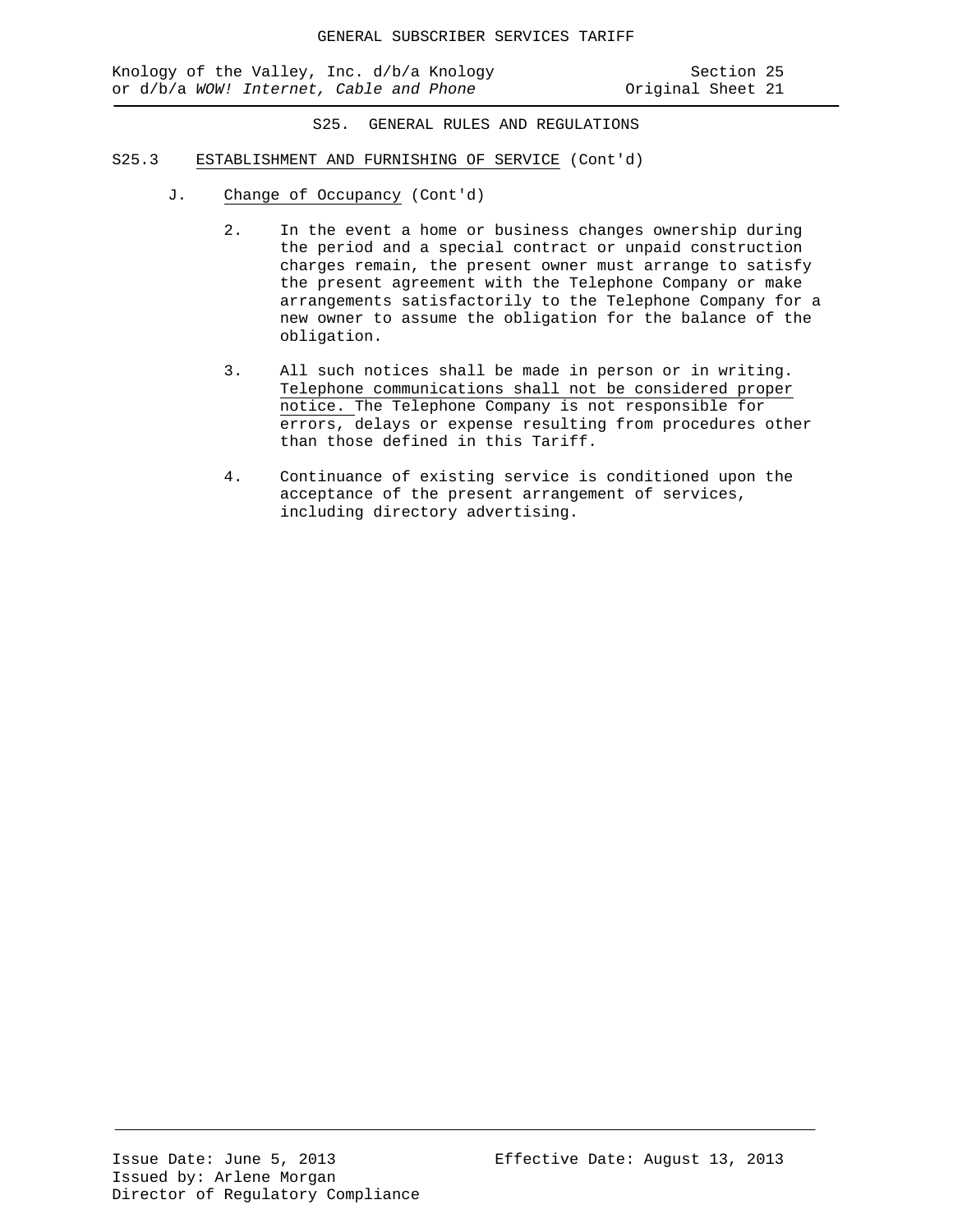### S25.4 ESTABLISHMENT AND MAINTENANCE OF CREDIT

- A. Establishment of Credit
	- 1. The Company is not obligated to establish, furnish or continue to furnish service to any individual or firm that owes for service previously rendered at the same or a different address, until arrangements have been made to liquidate such previous indebtedness to the Company. This refusal of service is subject to compliance with the commissions General Rule 12 (I) and Telephone Rule T-7. In order to insure the payment of all charges due for its service, the Company may require any customer to establish and maintain his credit in one of the following ways:
		- a. By furnishing acceptable credit references to the Company.
		- b. By providing a suitable guarantee in writing, in a form prescribed by the Company.
		- c. By means of a cash deposit.
	- 2. The Company shall be the sole judge as to whether or not the references or guarantee in writing are acceptable.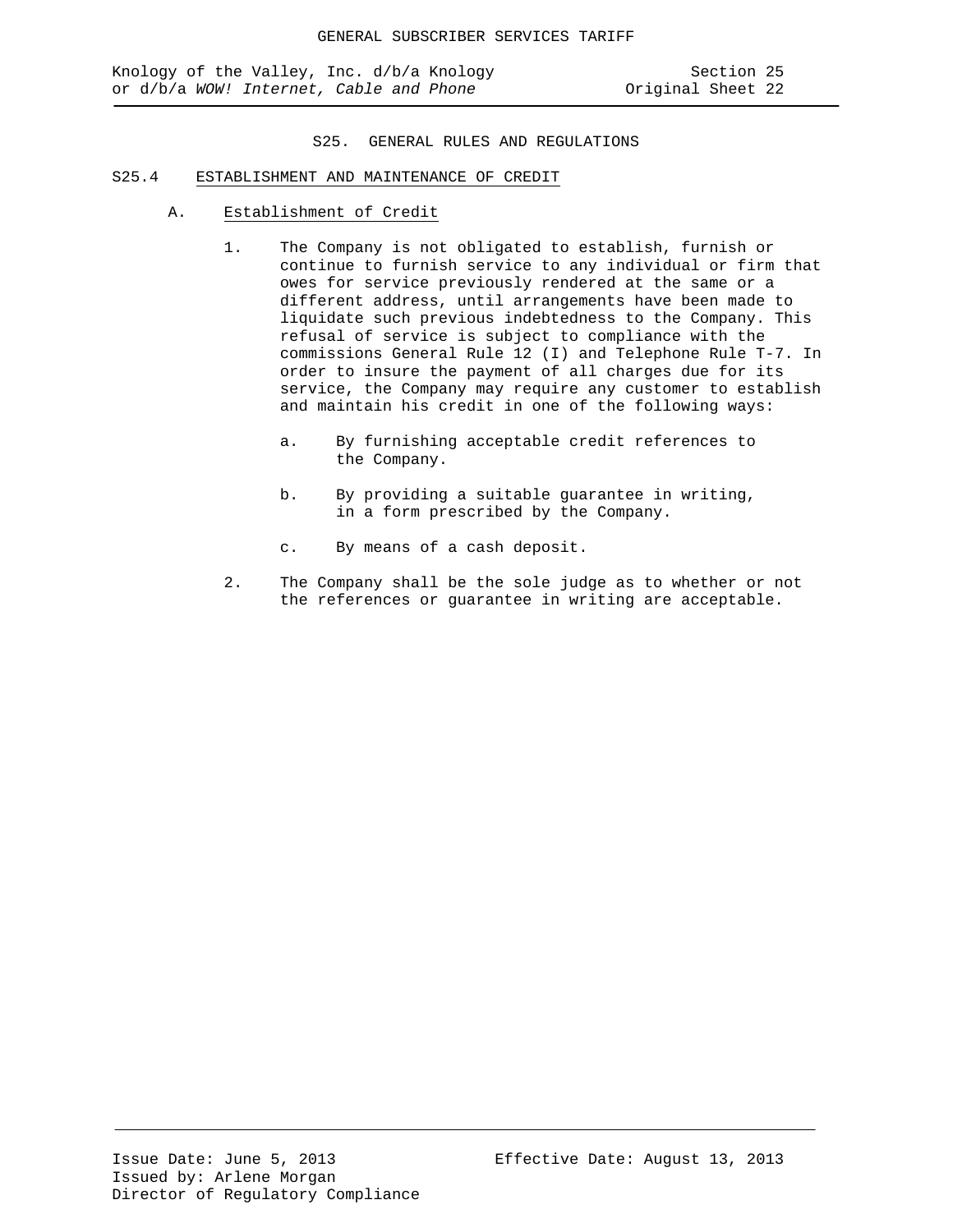- S25.4 ESTABLISHMENT AND MAINTENANCE OF CREDIT (Cont'd)
	- B. Deposits
		- 1. The Company may, when in its judgment such deposit is necessary, require at any time, from an applicant, or subscriber, a cash deposit intended to guarantee payment of the current bills for telephone service. Such deposit shall not exceed the monthly amount for local exchange service and other monthly charges added to twice the estimated monthly toll charges. Interest shall be paid by the Company upon such deposit at the rate prescribed by the Public Service Commission. Interest shall be payable for the time such deposit was held by the Company and the customer was served by the Company, unless such period be less than 30 days.
		- 2. The fact that a deposit has been made in no way relieves the applicant or subscriber from complying with the Company's regulations as to advance payments and the prompt payment of the bills upon presentation by the Company, and providing for the discontinuance of service for nonpayment of any regulated sum due the Company for telephone service.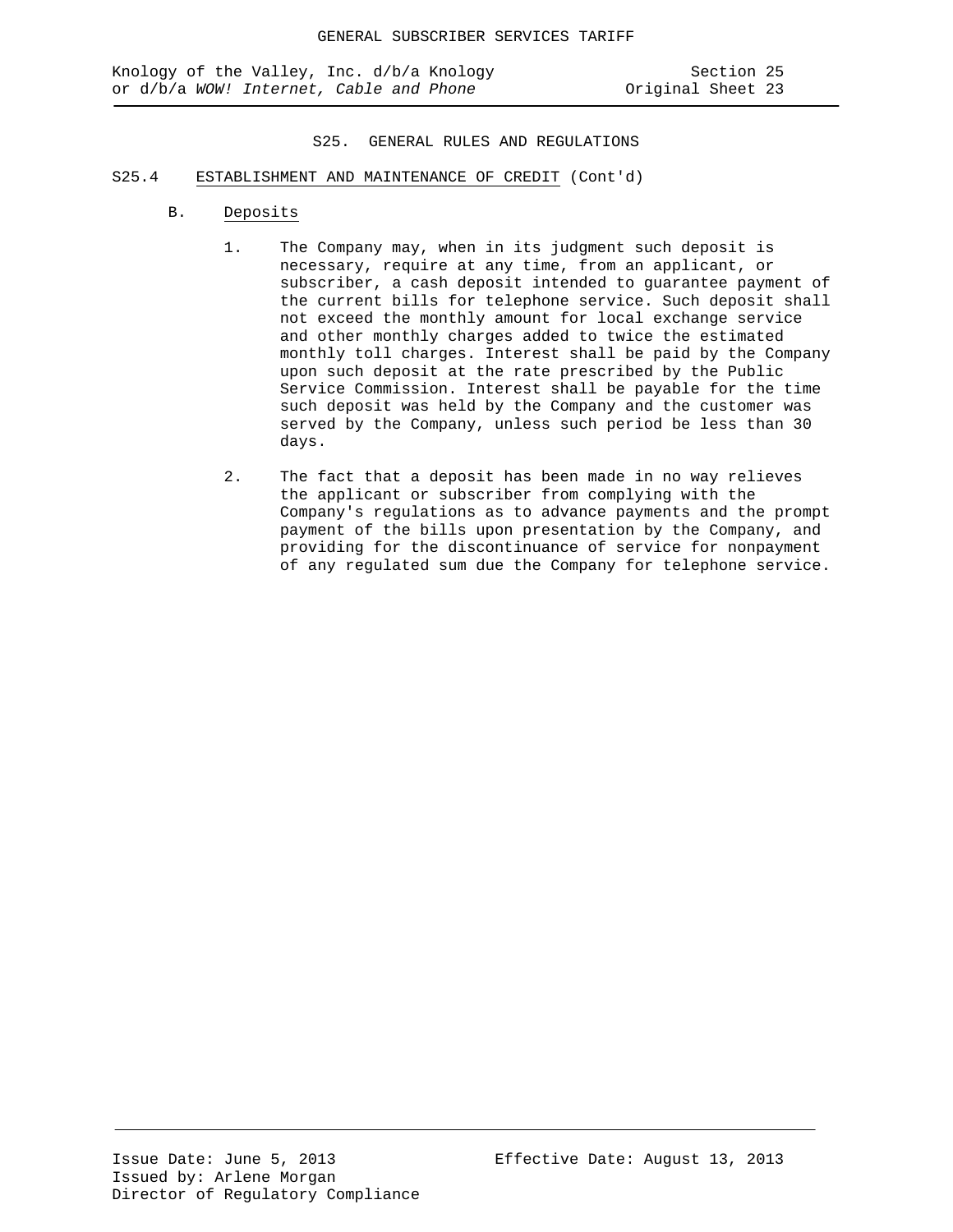- S25.4 ESTABLISHMENT AND MAINTENANCE OF CREDIT (Cont'd)
	- B. Deposits (Cont'd)
		- 3. Refer to General Rules of P.S.C. on deposits.
	- C. Discontinuance of Service for Failure to Maintain Credit

Service may be discontinued for failure to maintain credit, as specified above, following five days after the Company has served or mailed notice requiring the customer to do so.

D. Restoration Charge

Where service has been discontinued for failure to maintain credit as specified above, appropriate service charges will be made and collected by the Company.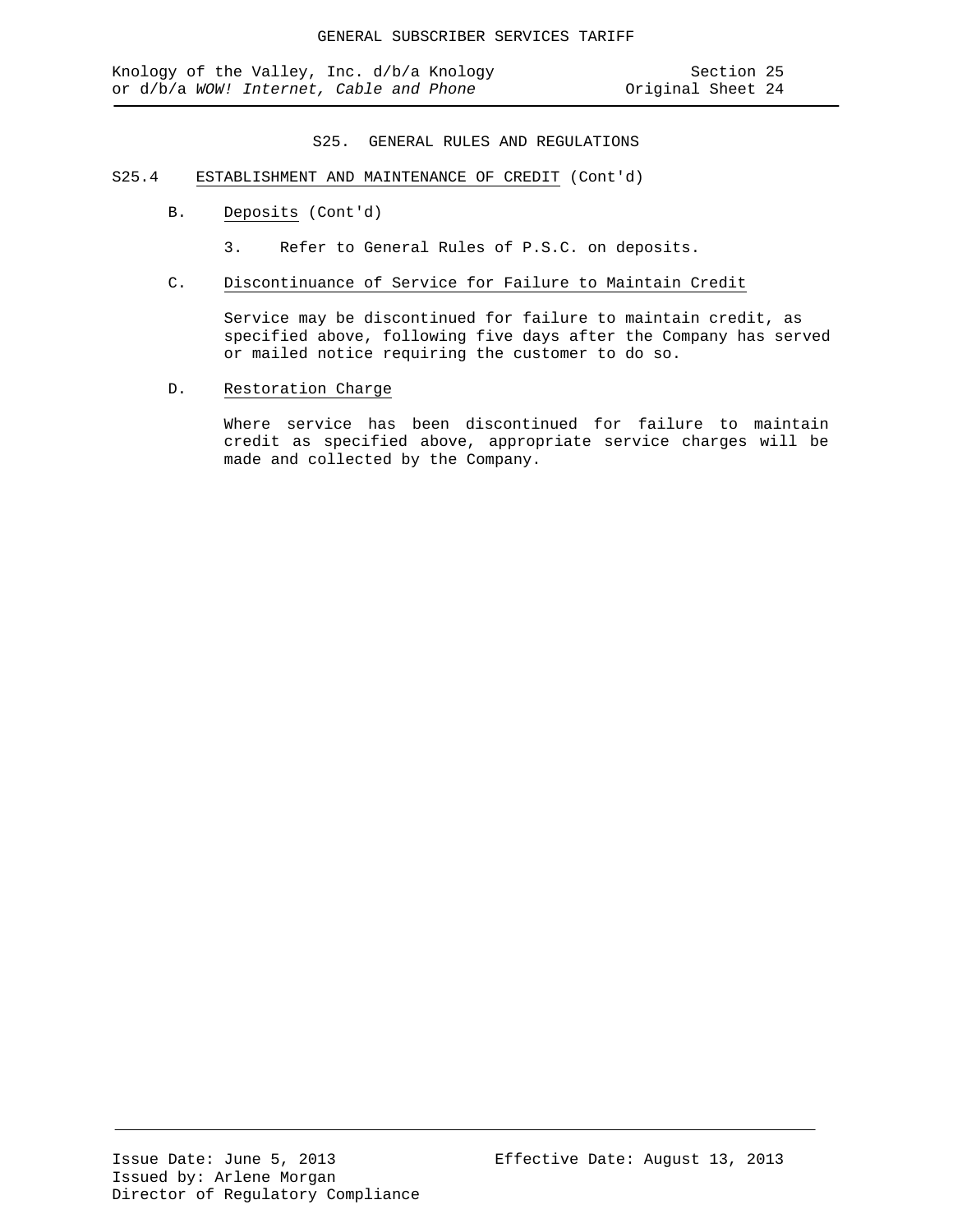Knology of the Valley, Inc. d/b/a Knology Section 25<br>or d/b/a WOW! Internet, Cable and Phone States Coriginal Sheet 25 or d/b/a WOW! Internet, Cable and Phone

S25. GENERAL RULES AND REGULATIONS

## S25.4 ESTABLISHMENT AND MAINTENANCE OF CREDIT (Cont'd)

# E. Adjustments for Taxing Authority Payments

Rates and charges quoted in this Tariff do not include any excise, sales, use, franchise, based on receipts, license, occupational, privilege, inspection, pole line rental or similar taxes or fees whether such charges be lump sum or flat rate, that may be assessed against the Company.

Any taxes or fees referred to above levied or assessed by any municipality, county, state, or governmental agency against the Company, shall be prorated among the customers receiving the service so levied or assessed and shall be added to the rates and charges quoted herein.

"The charges billed by the Company pursuant to these Tariff provisions will be listed individually on the bill and identified as follows: (type of license, fee, tax or charge) required by action of (name of governmental entity)."

Note: Nothing in this Tariff shall prohibit the billing to customers of the amount of any tax or fee imposed by a county or other local taxing authority at the time of the filing of this Tariff.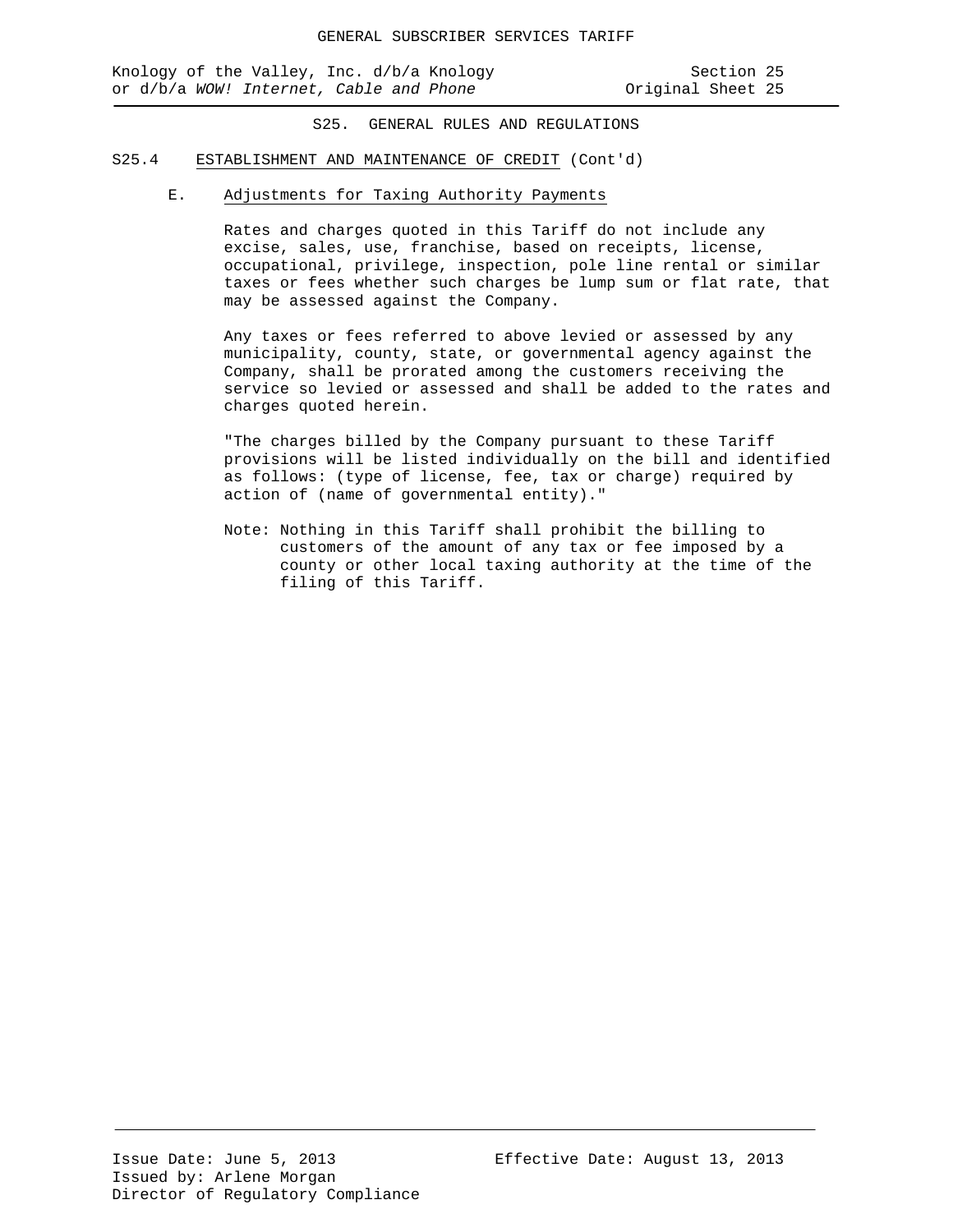# S25.5 OBLIGATION AND LIABILITY OF THE COMPANY

A. Undertaking of the Company

The Company does not transmit messages but offers the use of its facilities for communications between customer. If because of transmission difficulties, the operator, in order to accommodate the customer, repeats messages, she is deemed to be acting as the agent of the persons involved and no liability shall attach to the Company because of any errors made by the operator or misunderstandings that may arise between customers because of the errors.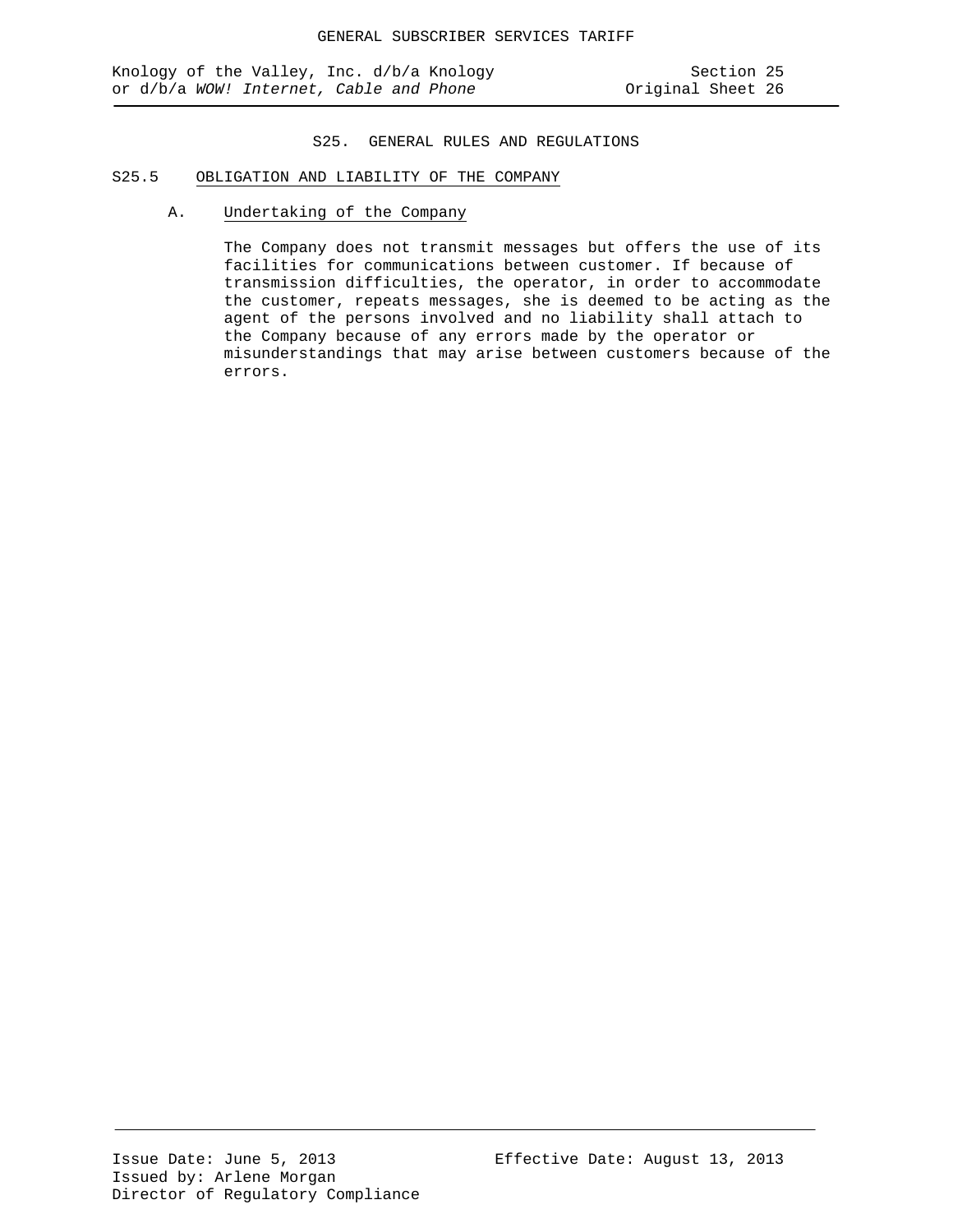Knology of the Valley, Inc. d/b/a Knology Section 25<br>or d/b/a WOW! Internet, Cable and Phone States Coriginal Sheet 27 or d/b/a WOW! Internet, Cable and Phone

S25. GENERAL RULES AND REGULATIONS

#### S25.5 OBLIGATION AND LIABILITY OF THE COMPANY (Cont'd)

- B. Provision of Equipment
	- 1. All equipment necessary for the provision of a given service will be furnished by the Company on a deregulated basis or by the customer except as provided elsewhere in this tariff. The customer may be required to provide suitable housing or other protective measures where equipment is to be installed in locations exposed to weather or other hazards. Commercial power will be furnished by the customer on his premises in suitable outlets when required.
	- 2. No equipment, apparatus, circuit or device not furnished by the Company shall be attached to or connected with the facilities furnished by the Company; whether physically, by induction, acoustically or other; except as provided in this Tariff or as otherwise authorized in writing by the Company. In case any such authorized attachment or connection is made, the Company shall have the right to remove or disconnect the same or to terminate the service.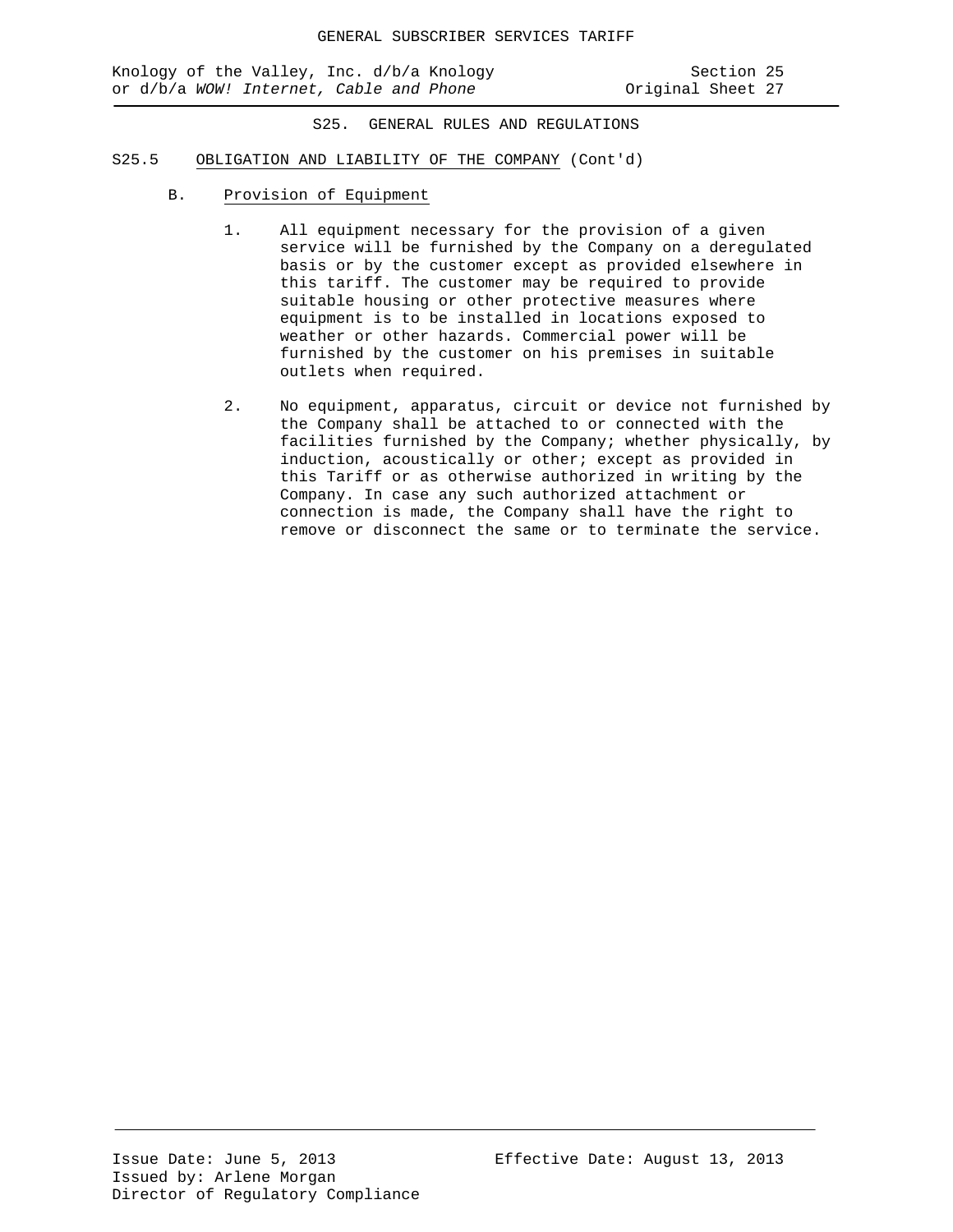- S25.5 OBLIGATION AND LIABILITY OF THE COMPANY (Cont'd)
	- B. Provision of Equipment (Cont'd)
		- 3. The provisions of the preceding shall not be construed or applied to bar a customer from using devices which serve his convenience in his use of the facilities of the Company provided any such device so used does not:
			- a. endanger the safety of Company employees or the public;
			- b. damage, disconnect or remove or permit others to disconnect or remove any apparatus installed by the Telephone Company, except upon the written consent of the Company, require change in or alteration of, or involve direct electrical connection to, the equipment or other facilities of the Company, unless as provided for elsewhere in this Tariff.
			- c. interfere with the proper functioning of such equipment or facilities;
			- d. impair the operation of the communication system;
			- e. otherwise injure the public in its use of the Company's services.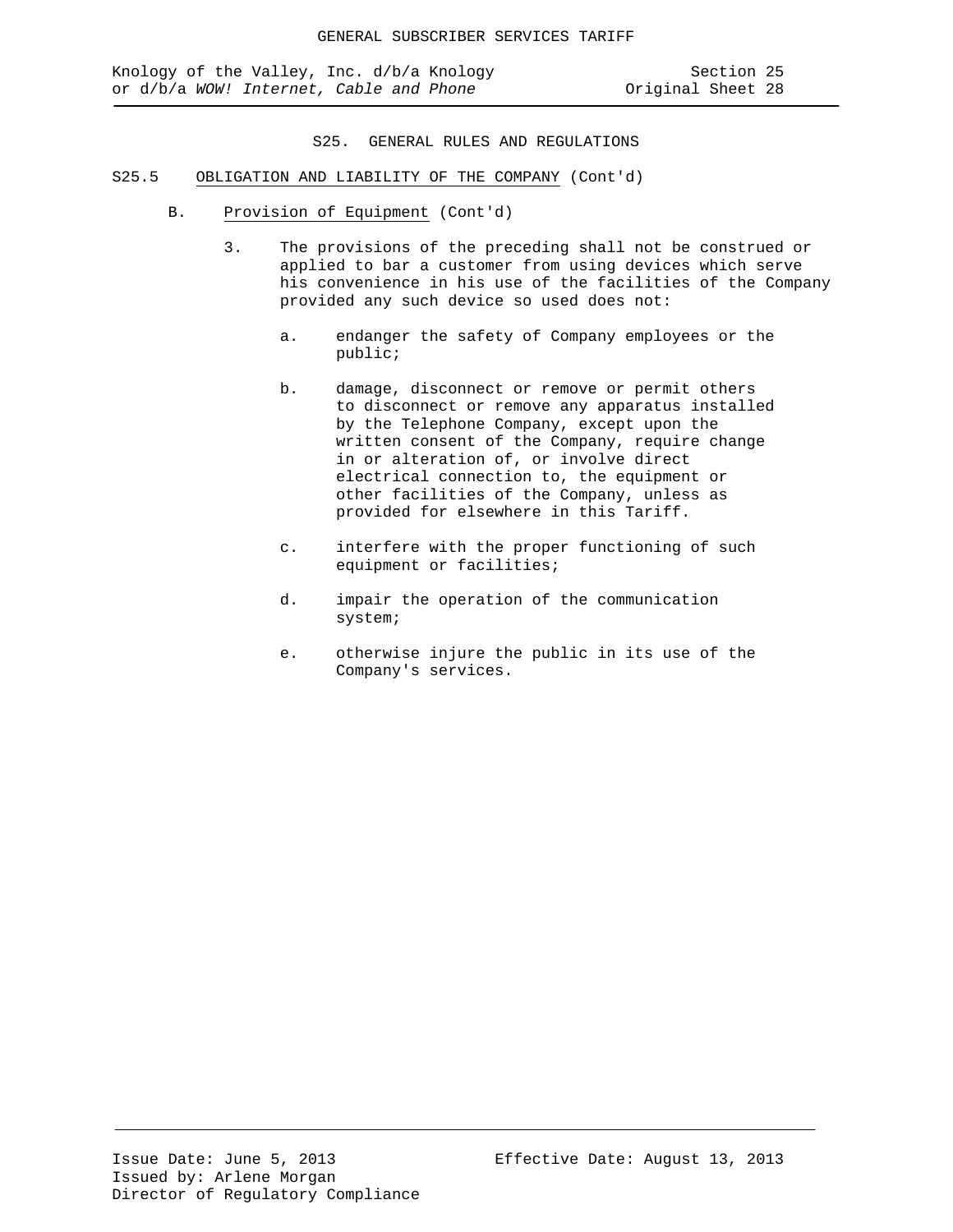- S25.5 OBLIGATION AND LIABILITY OF THE COMPANY (Cont'd)
	- B. Provision of Equipment (Cont'd)
		- 4. Except as otherwise provided in this Tariff, nothing herein shall be construed to permit the use of a recording device or of a device to interconnect any line or channel of the Company with any other communication line or channel of the Company or of any other person.
		- 5. Normally the nature of telephone service requires the Telephone Company to own, control, and maintain the apparatus and equipment used in furnishing the service. However, at the option of the Telephone Company, and in order to accommodate variety in public taste and demand, certain equipment may be supplied by the Company or leased from vendors and offered subject to contracts to customers.
			- a. Termination Contract Applicable.
		- 6. Floor Space, Electric Power and Other Facilities at the Customer's Premises

The customer is responsible for the provision and maintenance, at his expense, of all suitable space and floor arrangements, including but not limited to adequate lighting, proper relative humidity and temperature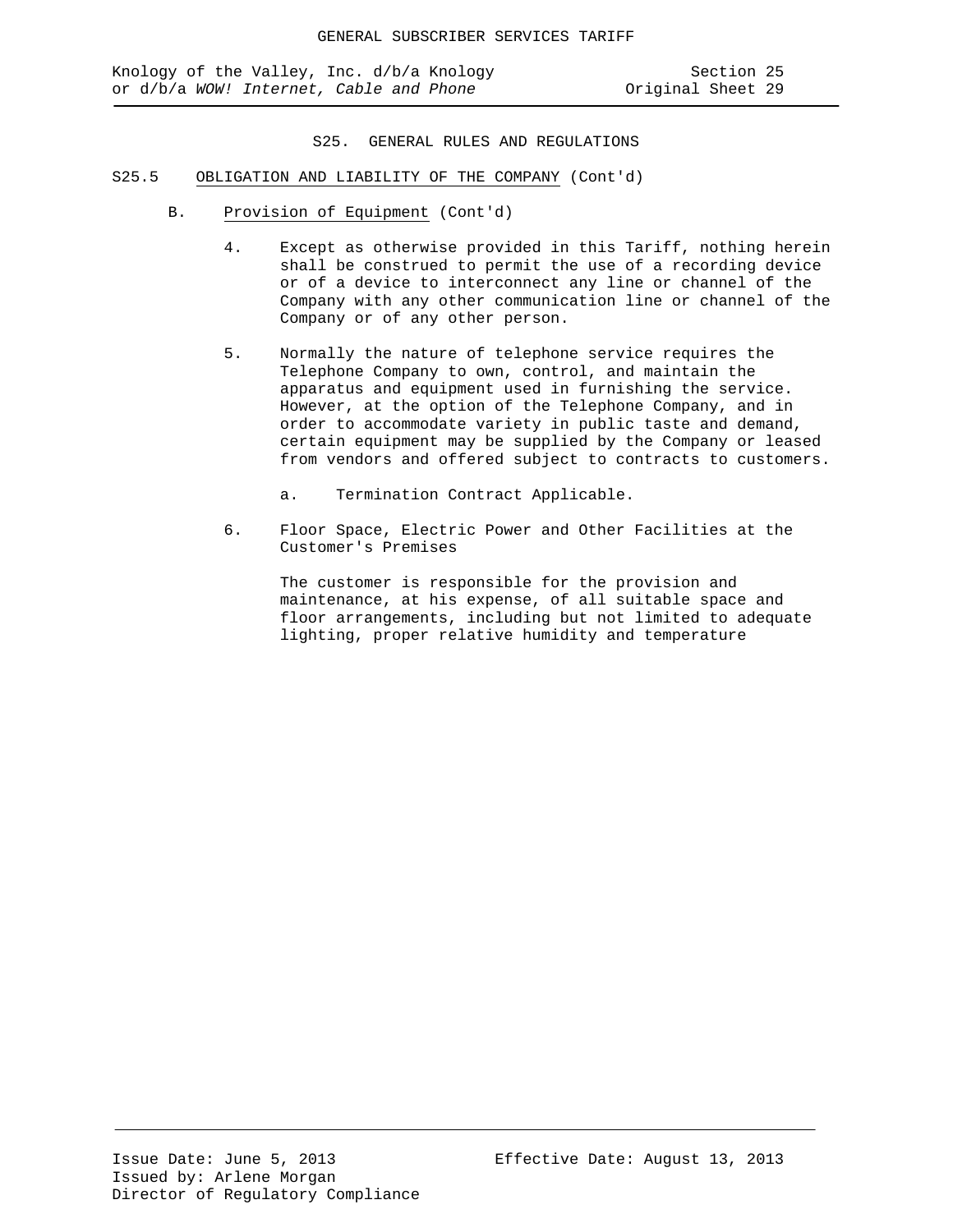- S25.5 OBLIGATION AND LIABILITY OF THE COMPANY (Cont'd)
	- B. (Cont'd)
		- 6. (Cont'd)

control, required on his premises for communication facilities provided by the Company in connection with services furnished to the customer by the Company. Any power outlets and commercial power required for the operation of such facilities shall be provided by, and at the expense of, the customer. All operations required for the use of communications facilities provided by the Company at the customer's premises will be performed at the expense of the customer, and must conform with the operating practices and procedures of the Company to maintain a proper standard of service.

C. Furnishing of Service

The Company's obligation to furnish service is dependent upon its ability to secure and retain, without unreasonable expense, suitable facilities and rights for the construction and maintenance of the necessary circuits and equipment.

- D. Maintenance and Repair
	- 1. All costs associated with the maintenance and repair of regulated services furnished by the Company will be borne by the Company, except as specified elsewhere in this Tariff.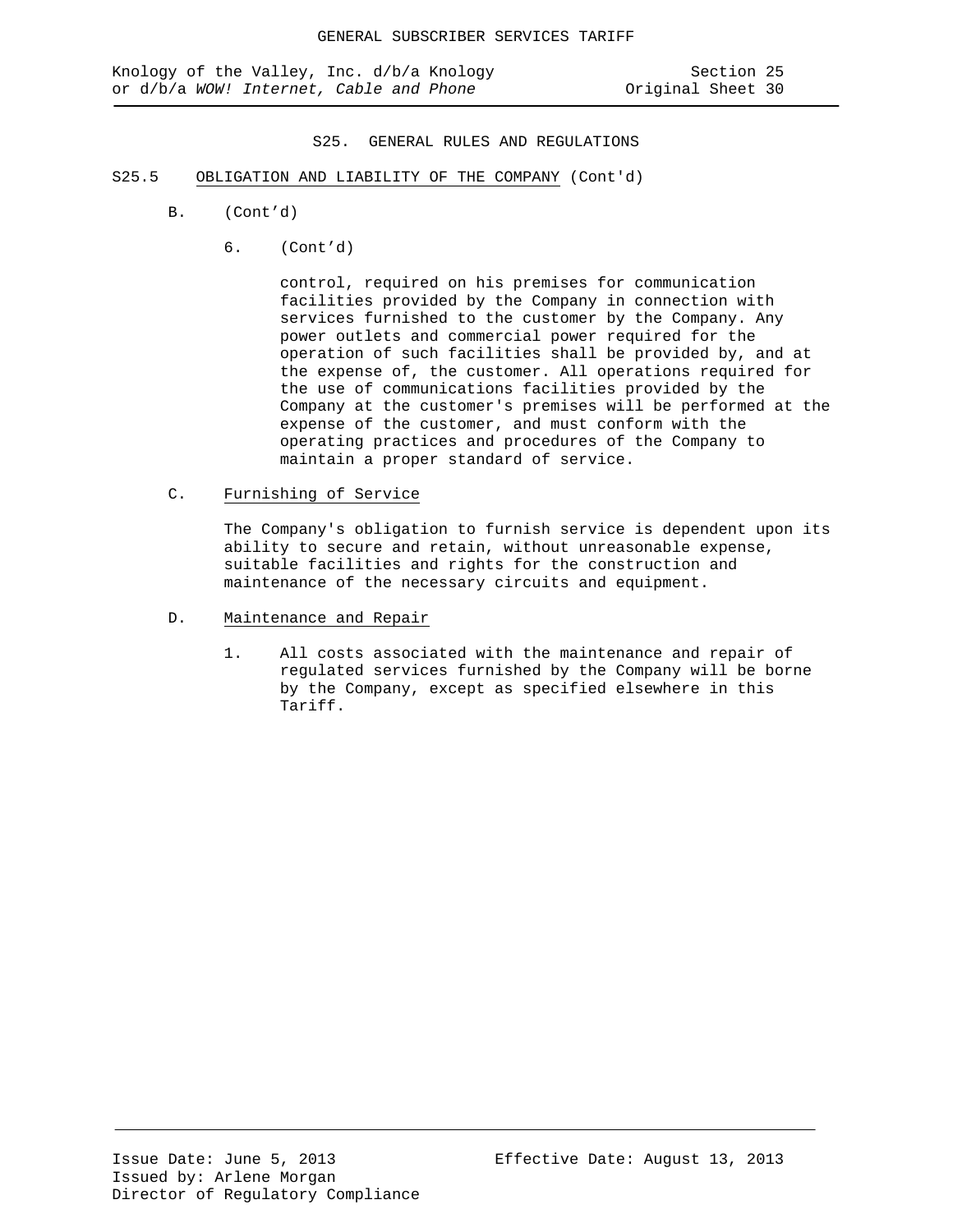Knology of the Valley, Inc. d/b/a Knology Section 25<br>or d/b/a WOW! Internet, Cable and Phone Show Criginal Sheet 31 or d/b/a WOW! Internet, Cable and Phone

- S25.5 OBLIGATION AND LIABILITY OF THE COMPANY (Cont'd)
	- D. Maintenance and Repair (Cont'd)
		- 2. The Company will be reimbursed for any loss or damage to its facilities on the customer's premise resulting from intentional destruction or any other cause. (Charges for damages will be replacement cost of materials plus labor.)
		- 3. Access to customer's premises, at any reasonable hour, will be given to representatives of the Company for the purpose of inspecting, repairing, testing or removing any part of the Company's facilities.
	- E. Liability
		- 1. The liability of the Company for damages arising out of mistakes, omissions, interruptions, delays or errors or defects in transmission occurring in the course of furnishing service and not caused by negligence o£ the customer shall in no event exceed an amount equivalent to the proportionate charge to the customer for the period of service during which such mistakes, omissions, interruptions, delays or errors or defects in transmission occurs.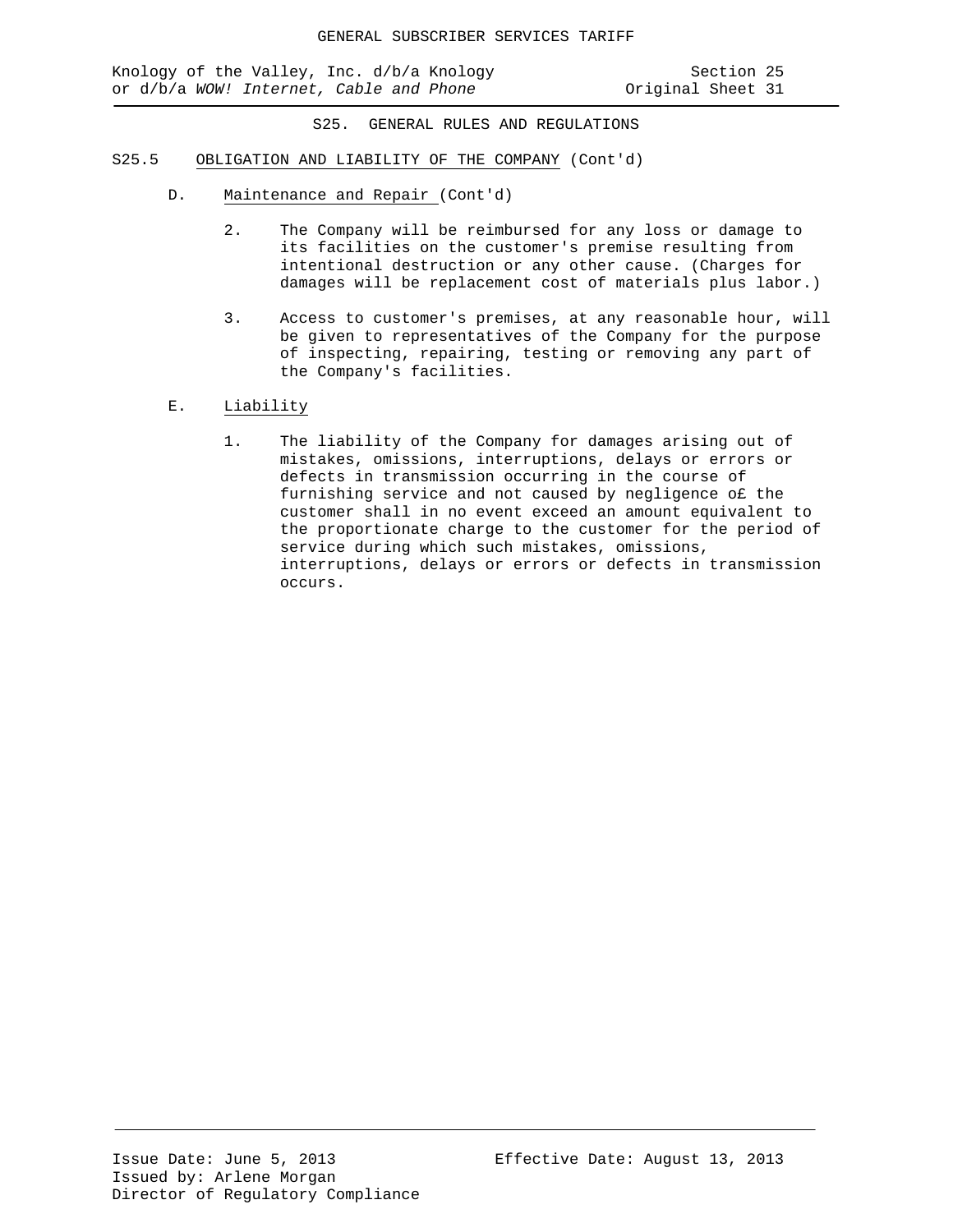- S25.5 OBLIGATION AND LIABILITY OF THE COMPANY (Cont'd)
	- E. Liability (Cont'd)
		- 2. The customer indemnifies and saves the Company harmless against the following:
			- a. Acts or omissions of other companies when their facilities are used in connection with the Company's facilities to provide service.
			- b. Any accident, injury, or death occasioned by its equipment or facilities, when such is not due to negligence of the Company.
			- c. Claims for libel, slander, or infringement of copyright arising from the material transmitted or recorded over its facilities; claims for infringement of patents arising from combining with, or using in connection with, facilities of the Company, apparatus and systems of the customer; and against all other claims arising out of any act or omission of the customer in connection with facilities provided by the Company.
			- d. Liability for failure to provide service.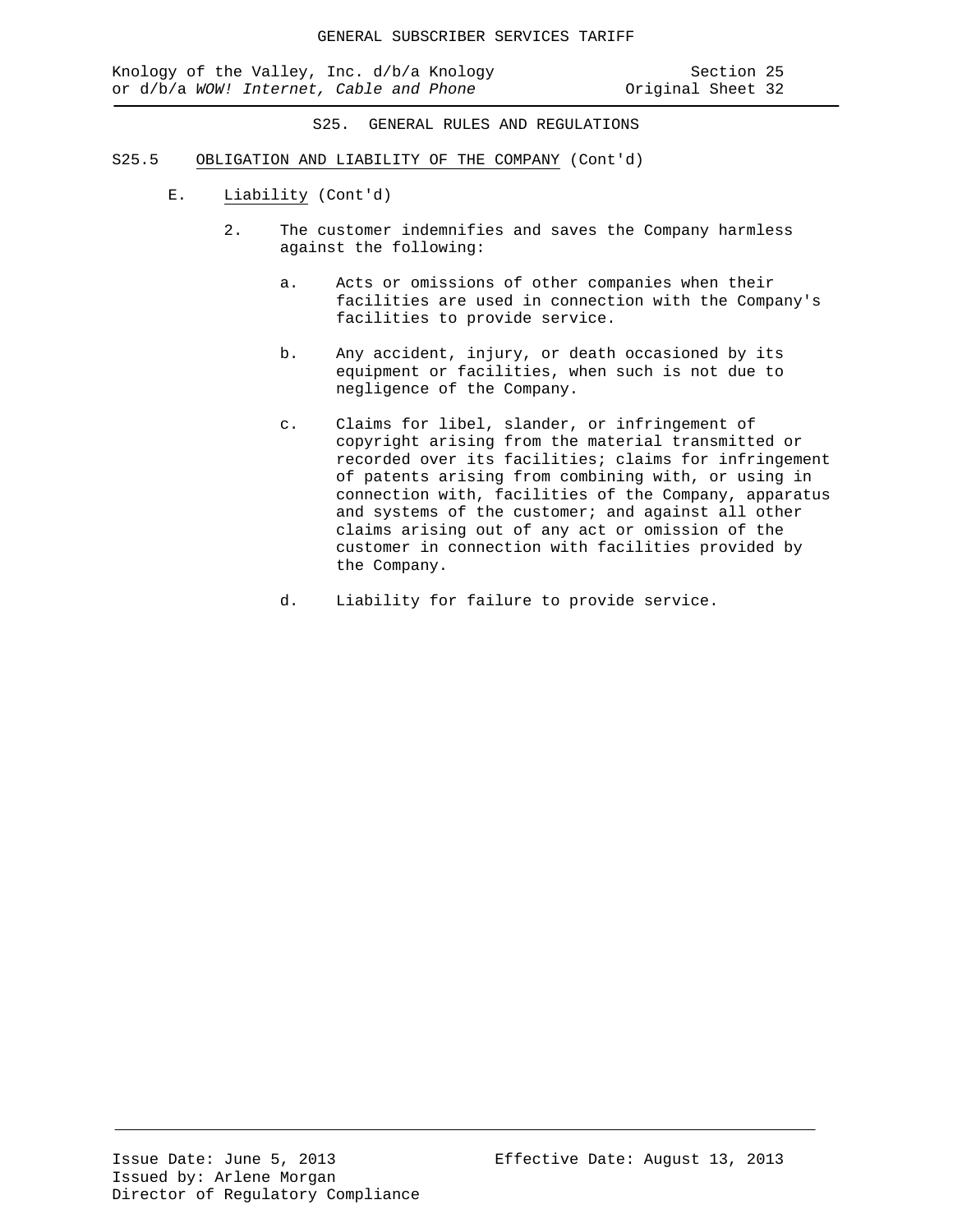- S25.5 OBLIGATION AND LIABILITY OF THE COMPANY (Cont'd)
	- E. Liability (Cont'd)
		- 2. (Cont'd)
			- e. Liability for telephone directories is covered next in this section under Directories.
			- f. Any defacement or damage to the customer's premises resulting from the existence of the Company's instruments, apparatus and associated wire on such premises, or from the installation or removal thereof, when such defacement or damage is not the result of the negligence of the Company, or its employees.
			- g. No liability shall attach to the Company for damages alleged to have arisen from the use of the Company's service and equipment in explosive atmospheres or at outdoor or other locations, which are not suitable for the location of its service and facilities. Protective equipment or special devices as may be available for use in such locations should be subscribed for. The Company will provide such protection equipment, when available, upon the express condition that protection is not guaranteed and that no liability shall be attached to the Company for any damages alleged to have arisen in connection with the use of such equipment.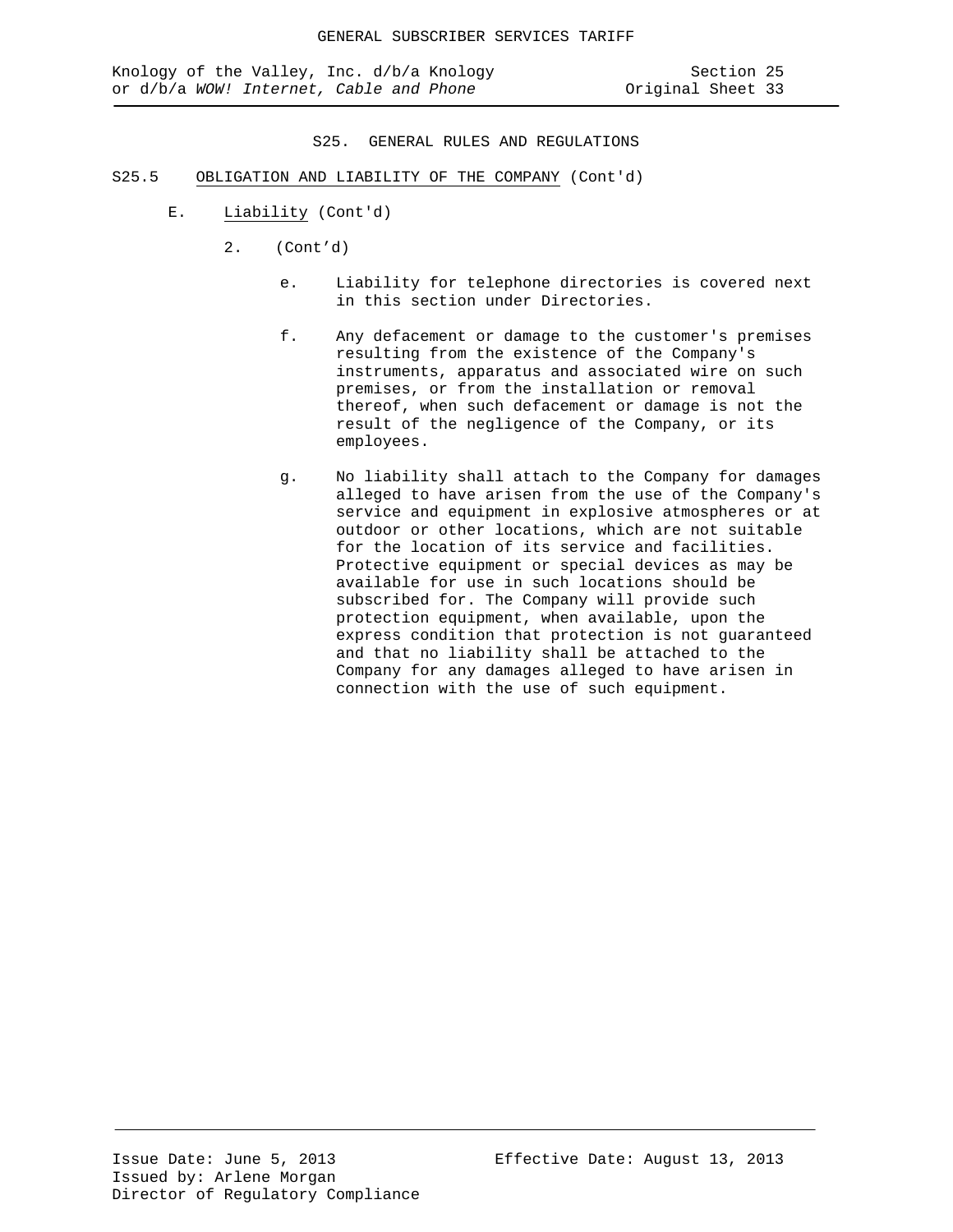- S25.5 OBLIGATION AND LIABILITY OF THE COMPANY (Cont'd)
	- E. Liability (Cont'd)
		- 2. (Cont'd)
			- h. Where service is to be established at a location that would involve undue hazards to employees of the Company, the customer may be required to install and maintain equipment and facilities in a manner satisfactory to the Company, the remuneration to be based on the conditions involved.
	- F. Directories
		- 1. The Company will furnish to its customers, without charge, a directory for each access line. Additional directories will be furnished at the discretion of the Company at a charge. Foreign directories may be provided at a charge.
		- 2. Directories regularly furnished to customers shall remain the property of the Company. No binder, holder, or auxiliary cover, except as provided or authorized by the Company shall be used in conjunction with any directory furnished by the Company.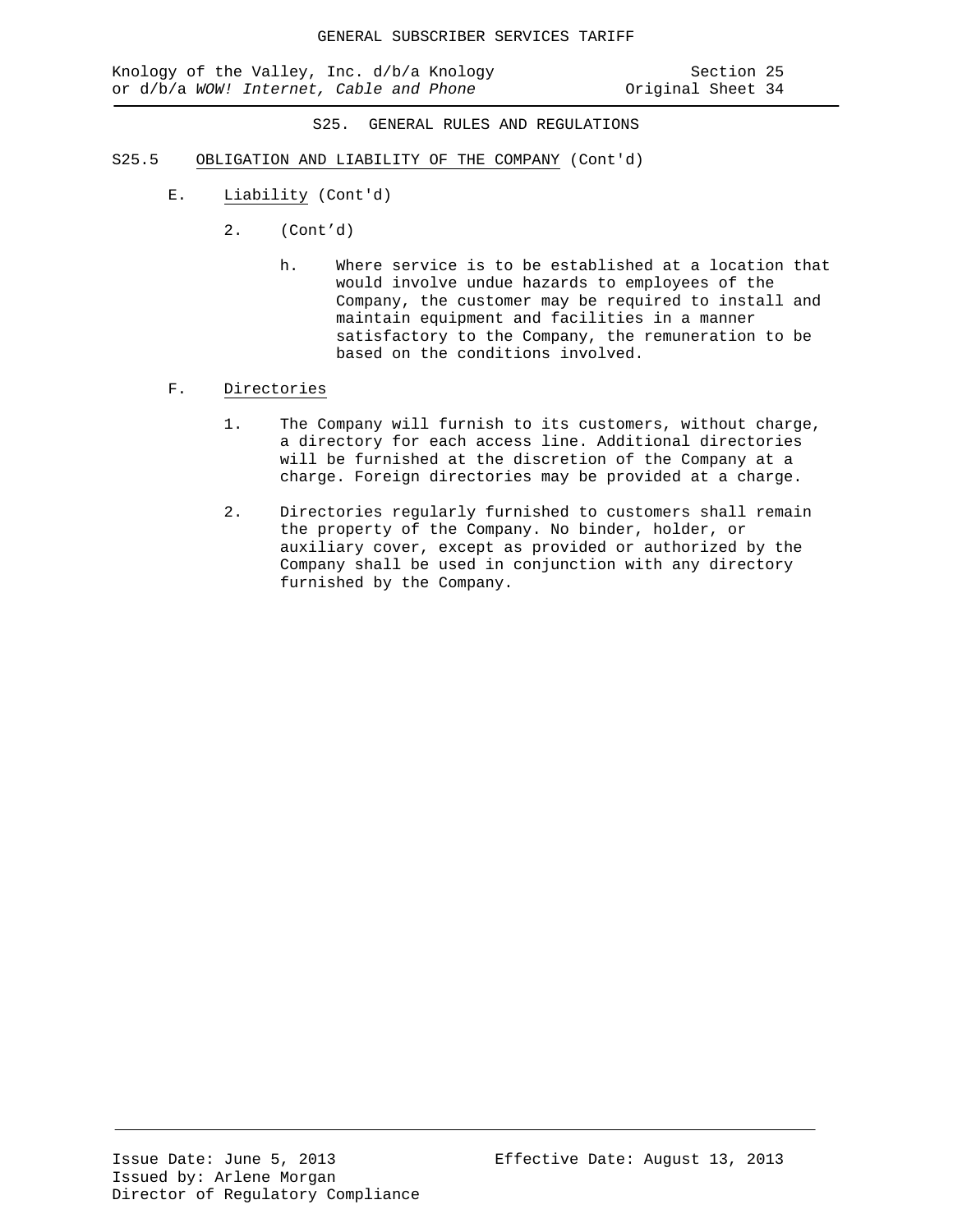- S25.5 OBLIGATION AND LIABILITY OF THE COMPANY (Cont'd)
	- F. Directories (Cont'd)
		- 3. No liability for damages arising from errors in or omissions of directory listings, or listings obtained from the "Information operator" shall attach to the Company. In the case of additional or extra listings for which a charge is made, its liability shall be limited to the monthly rate for each such listing for the charge period during which the error or omission continues.
- S25.6 LIMITATIONS AND USE OF SERVICE
	- A. Network Facilities for Use With Automatic Dialing and Announcing Devices
		- 1. Subscribers who wish to use automatic dialing and announcing devices for solicitation purposes must do so pursuant to the following terms and conditions.
			- a. No numbers will be called in sequential fashion. Sequentially placed calls refer to those calls automatically dialed by successfully increasing or decreasing integers, or similar methods.
			- b. Where facilities permit, the equipment shall be so programmed or utilized in such a manner as to automatically disconnect a called party's line not later than ten seconds after the called party hangs up.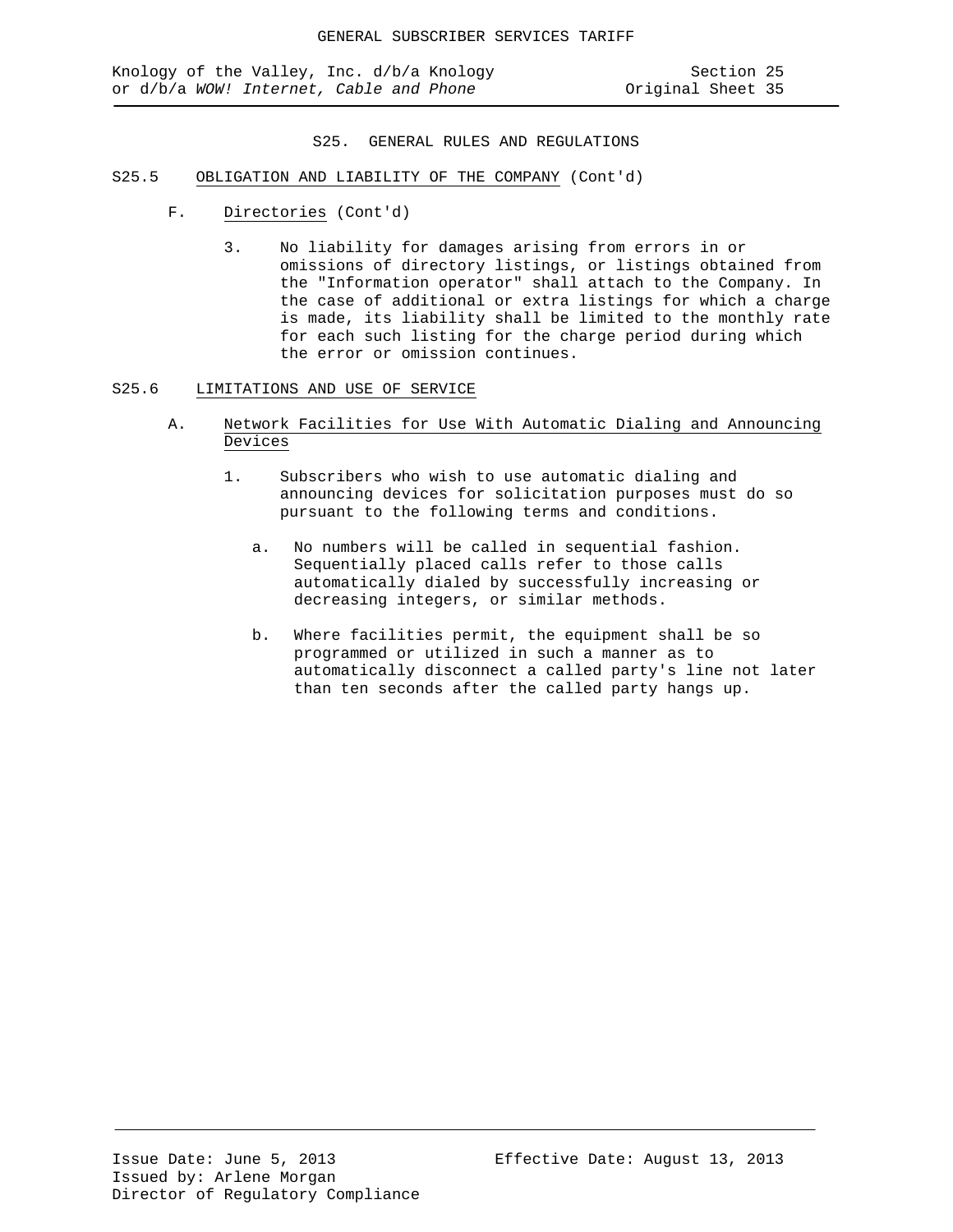- S25.6 LIMITATIONS AND USE OF SERVICE (Cont'd)
	- A. Network Facilities for Use With Automatic Dialing and Announcing Devices (Cont'd)
		- 1. (Cont'd)
			- c. Within 20 seconds after the called party answers, the name and telephone number of the individual or firm making or paying for the call, including but not limited to, the name of the individual whose behalf the call is made, must be stated.
			- d. At the conclusion of the call, the name and telephone number of the individual or firm making or paying for the call, including but not limited to, the name of the individual or firm on whose behalf the call is made, must again be clearly stated.
			- e. If the customer's response is to be recorded, they must be informed of such and permission must be granted.
			- f. If the solicitation call requires a response by the customer and a charge will apply, the customer must be informed that the response is not a free call. The vendor at this time, must give the customer the amount of the charges that will be applied if they respond.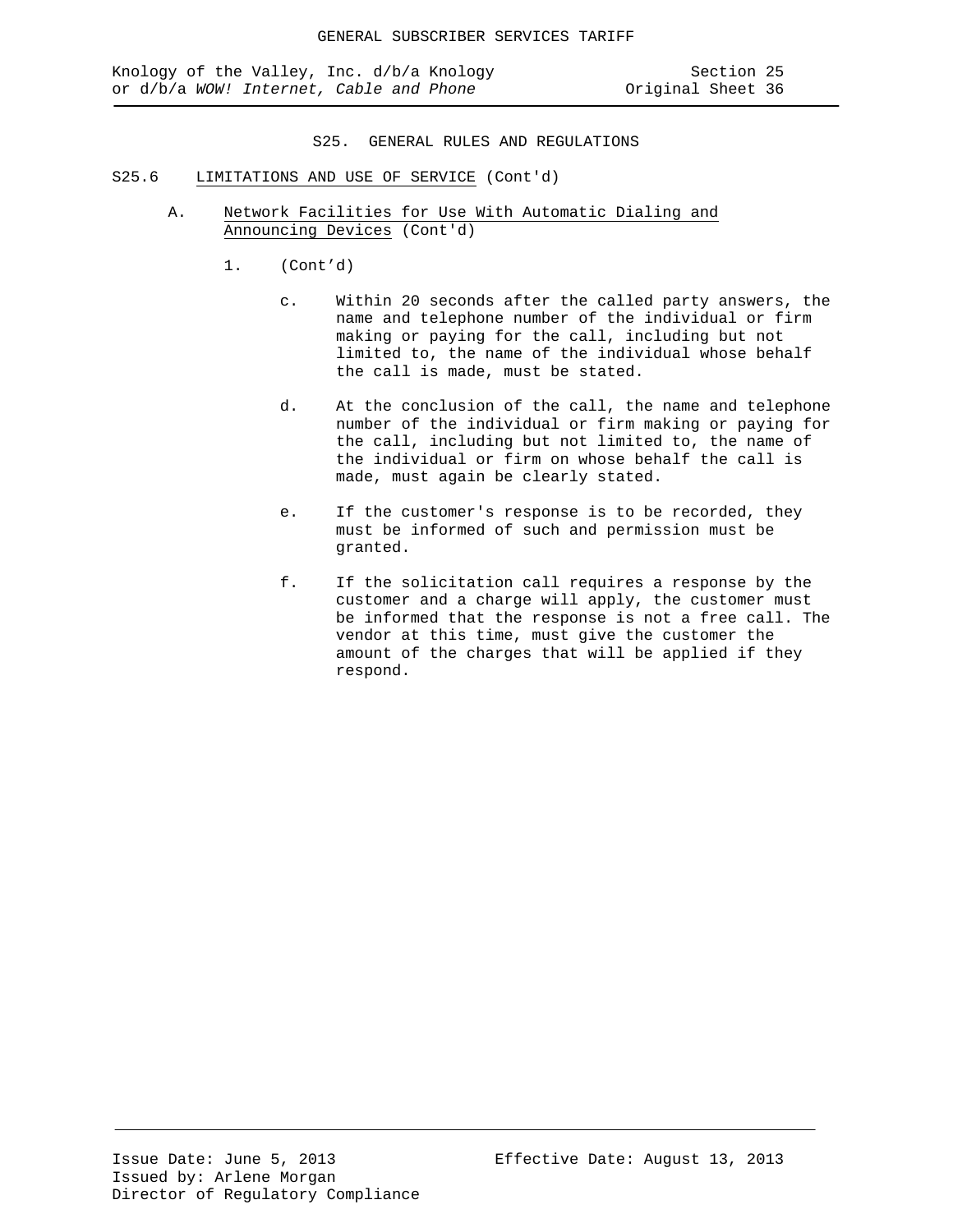- S25.6 LIMITATIONS AND USE OF SERVICE (Cont'd)
	- A. Network Facilities for Use With Automatic Dialing and Announcing Devices (Cont'd)
		- 1. (Cont'd)
			- g. No calls will be placed to organizations providing emergency services, including but not limited to hospitals, nursing homes, fire departments, and law enforcement agencies.
			- h. No calls will be placed on Sundays or Holidays. No calls will be placed between the hours of 8:00 p.m. and 8:00 a.m., Monday through Saturday.
			- i. The Telephone Company is under no obligation to provide lists of telephone numbers or any directory information other than normally issued telephone directories.
			- j. Messages must not contain obscene or profane language.
			- k. Solicitation calls for the sale of pornographic material will not be allowed.
			- l. This type telecommunication service will not be used for any unlawful purpose.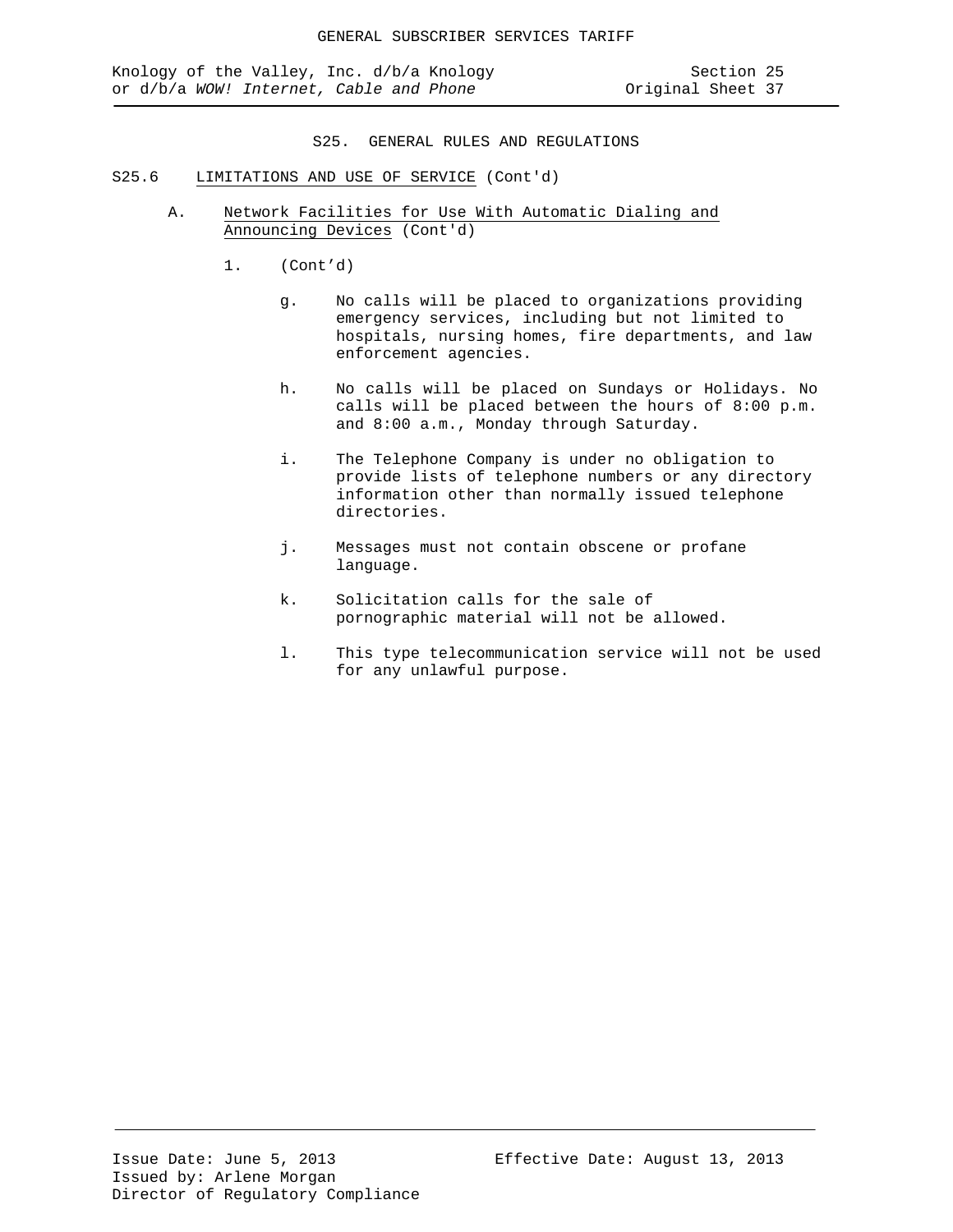Knology of the Valley, Inc. d/b/a Knology Section 25<br>or d/b/a WOW! Internet, Cable and Phone States or d/b/a WOW! Internet, Cable and Phone or d/b/a WOW! Internet, Cable and Phone

- S25.6 LIMITATIONS AND USE OF SERVICE (Cont'd)
	- A. Network Facilities for Use With Automatic Dialing and Announcing Devices (Cont'd)
		- 1. (Cont'd)
			- m. Connection of customer provided communication systems must meet the Telephone Company's requirements as well as Part 68 of the Federal Communications Commission's Rules and Regulations.
			- n. Emergency and unlisted telephone numbers will not be used with recorded solicitation communication.
		- 2. In cases where there is an existing business relationship between the called party and the subscriber and where the subscriber uses the dialing and announcing devices strictly as a follow up device to supply information related to these prior dealings, the preceding terms and conditions will not apply. However, even subscribers who have had prior dealings with the called party will not be allowed to utilize the automatic dialing and announcing devices for solicitation purposes.
		- 3. Any subscriber operating or utilizing automatic dialing equipment who does so in violation of the provisions set forth preceding will be subject to immediate disconnection of telephone service.
		- 4. Refer to Alabama Public Service Commission Telephone Rules.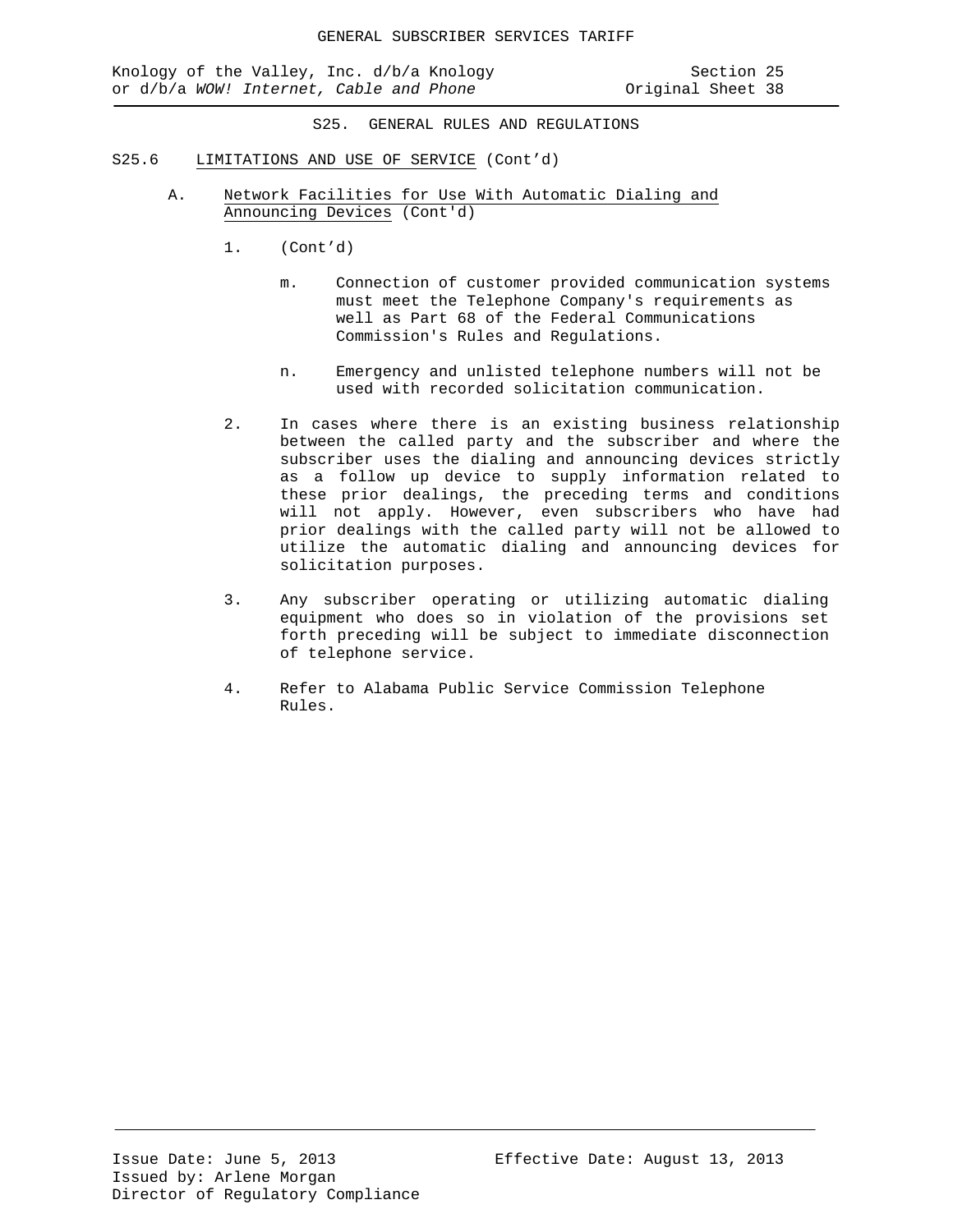# S26. DEFINITIONS

# CONTENTS

# Sheet No.

| S26.2 Acronyms and Abbreviations | 20 |
|----------------------------------|----|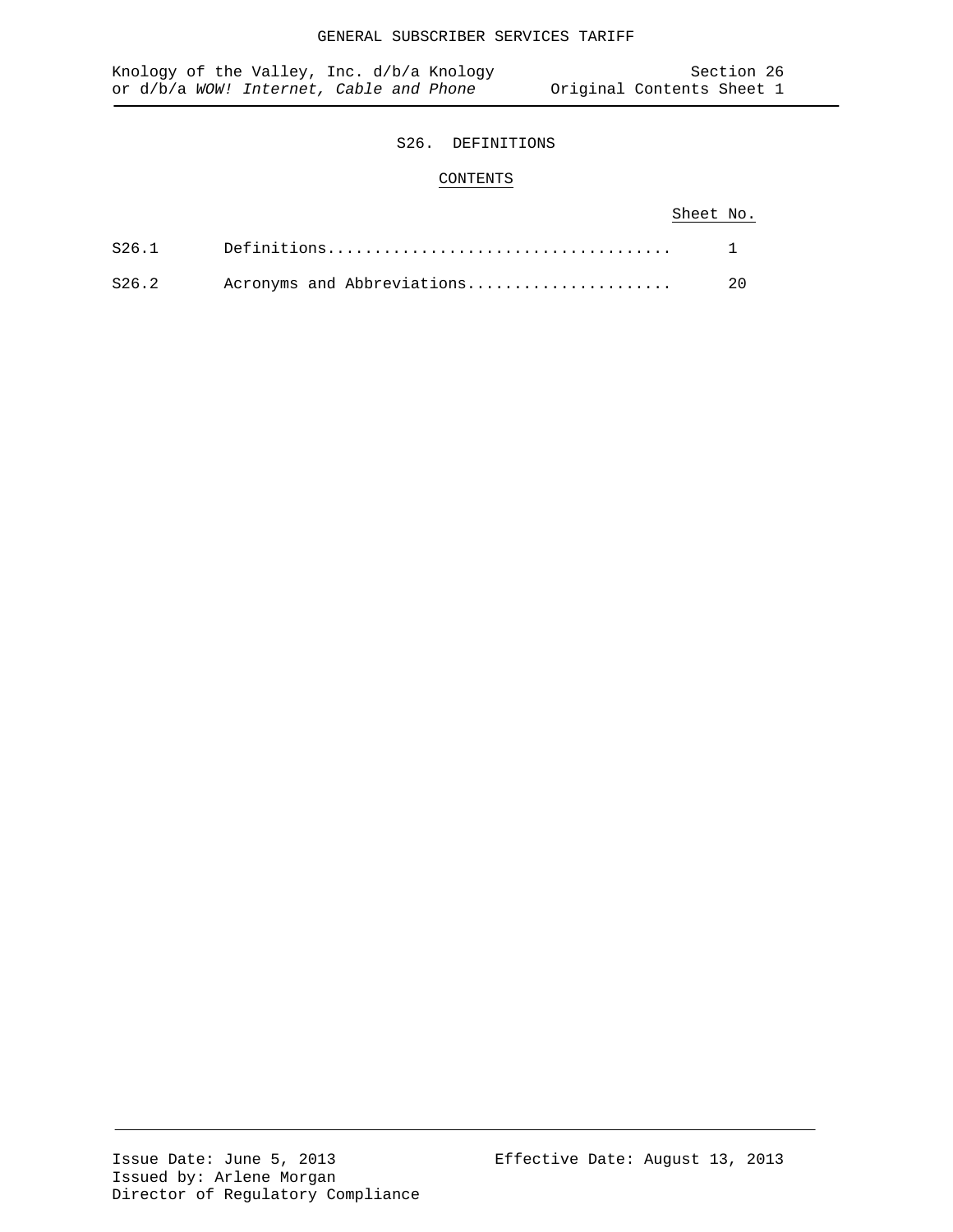## ACCESS LINE

A circuit directly connecting the central office switching equipment with the subscriber's termination point.

## ACCESS POINT

The point where the company's equipment or the equipment of others attaches to the facilities of the Company. Under the conditions of customer-owned equipment, normally this access point is a protector. The particular point to be determined by the Company, depending upon service requested.

## ADDITIONAL LISTING

Any listing of a name or other authorized information in connection with a customer's telephone number in addition to that to which he is entitled in connection with his regular service.

## ALABAMA RELAY CENTER

The Alabama Relay Center permits hearing and speech impaired users of Telecommunications Devices for the Deaf (TDD) to communicate with users of ordinary telephones. Communications take place by relaying conversations (voice to TDD and TDD to voice). These calls are between one party who must communicate by means of a TDD and another who communicates by means of an ordinary telephone. Messages are rated from the rate center of the calling party to the rate center of the called party.

## APPLICANT

A person, firm, partnership, corporation, profit or nonprofit organization, governmental agency, etc., requesting service from the Company.

#### AUTHORIZED USER

A person, firm, or corporation on whose premise a telephone service is located and who may communicate over such channels in accordance with the terms of the tariff.

# BASE RATE AREA

A specific area within an exchange service area as set forth in the telephone utilities' tariffs, maps or descriptions. Local exchange service within this area is furnished at uniform rates without extra mileage charges.

## $CAT.T.$

An attempted or completed communication.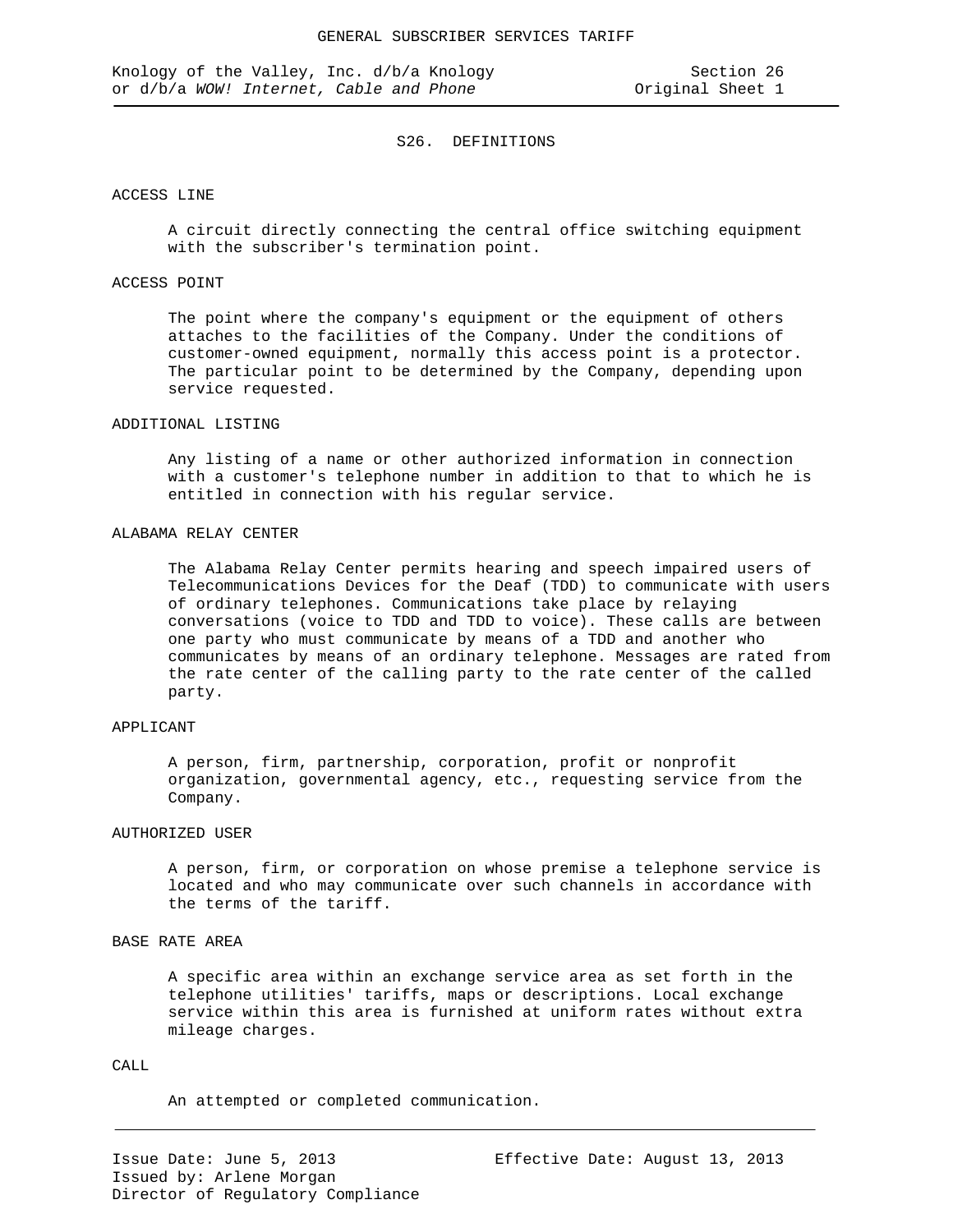## CANCELLATION CHARGE

A charge applicable under certain conditions when an application for service and/or facilities is cancelled in whole or part prior to the completion of the work involved.

### CENTRAL OFFICE

A switching unit in which connections are made and switching is accomplished between telephone access lines and to the toll network.

#### CENTRAL OFFICE EQUIPMENT

Switching, transmission and power equipment located within a central office for the purpose of connecting local, EAS and toll calls.

### CHANNEL

A path for communication between two or more stations, or central offices, furnished in such a manner as the Company may elect, whether by wire, radio or a combination thereof and whether or not by a single physical facility or route.

#### COIN TELEPHONE

A telephone station, either public or semi-public, equipped with a device for collecting money in payment of telephone messages, at locations chosen or accepted by the company.

#### COMMISSION

Alabama Public Service Commission.

## COMPANY

Wherever used in this tariff, refers to Knology of the Valley, Inc. d/b/a Knology or d/b/a *WOW! Internet, Cable and Phone* unless the context clearly indicates otherwise.

### CONNECTING ARRANGEMENT

The equipment provided by the company to accomplish the connection of customer-provided facilities with the facilities of the company, or of facilities of the company with other facilities of the company.

## CONSTRUCTION CHARGE

A separate nonrecurring charge made for the construction of facilities in excess of those contemplated under the rates quoted in the service order schedule.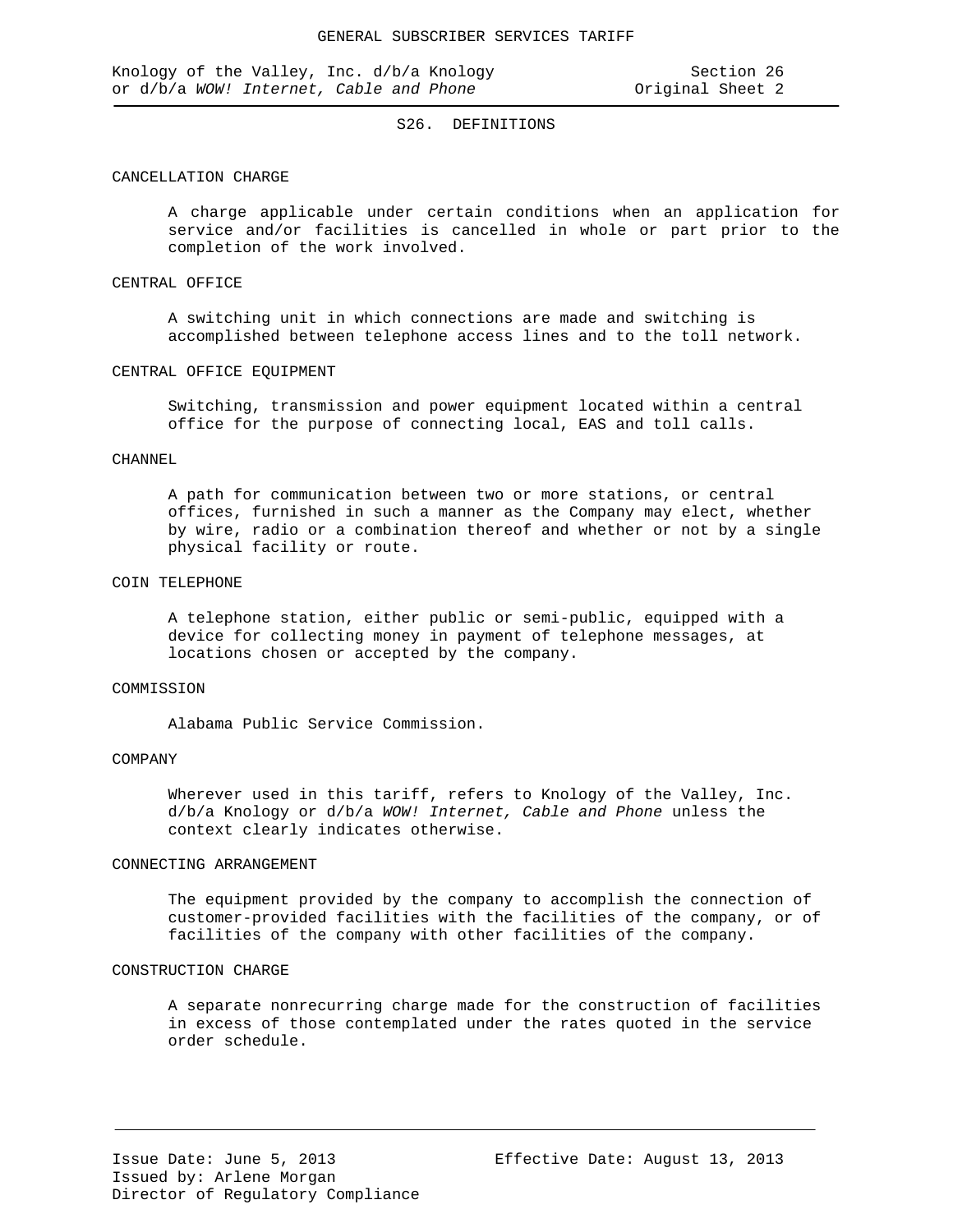## CONTRACT

The arrangement between a customer and the Company under which service and facilities are furnished in accordance with the applicable provisions of the Tariff.

## COST

The word "cost" wherever used in this Tariff, shall mean or include labor, material, overhead, and all other expenses, including a profit.

#### CUSTOMER

Any person, firm, partnership, corporation, municipality, cooperative, organization, governmental agency, etc., provided with service by the company and responsible for the payment of charges and compliance with the rules and regulations of the company.

### CUSTOMER PREMISES EQUIPMENT (CPE)

All telecommunications equipment located at a customer's premises (except pay phones).

### CUSTOMER-PROVIDED TERMINAL EQUIPMENT

Devices or apparatus provided by a customer.

## CREDIT CARD

Denotes a billing arrangement by which a long distance call may be charged to an authorized credit card number.

### DIRECTORY ASSISTANCE CHARGE

A charge made for requests from the Directory Assistance Operators.

## DIRECTORY LISTING

A publication in the Company's alphabetical directory of information relative to a customer's name or other identification and telephone number.

### EXCHANGE

A geographical area established for the administration of telephone service in a specified area, called the "Exchange Area," which usually embraces a city, town, or village, and its environs. It may contain one or more central offices together with the associated plant, equipment, and facilities used in furnishing communication service within that area.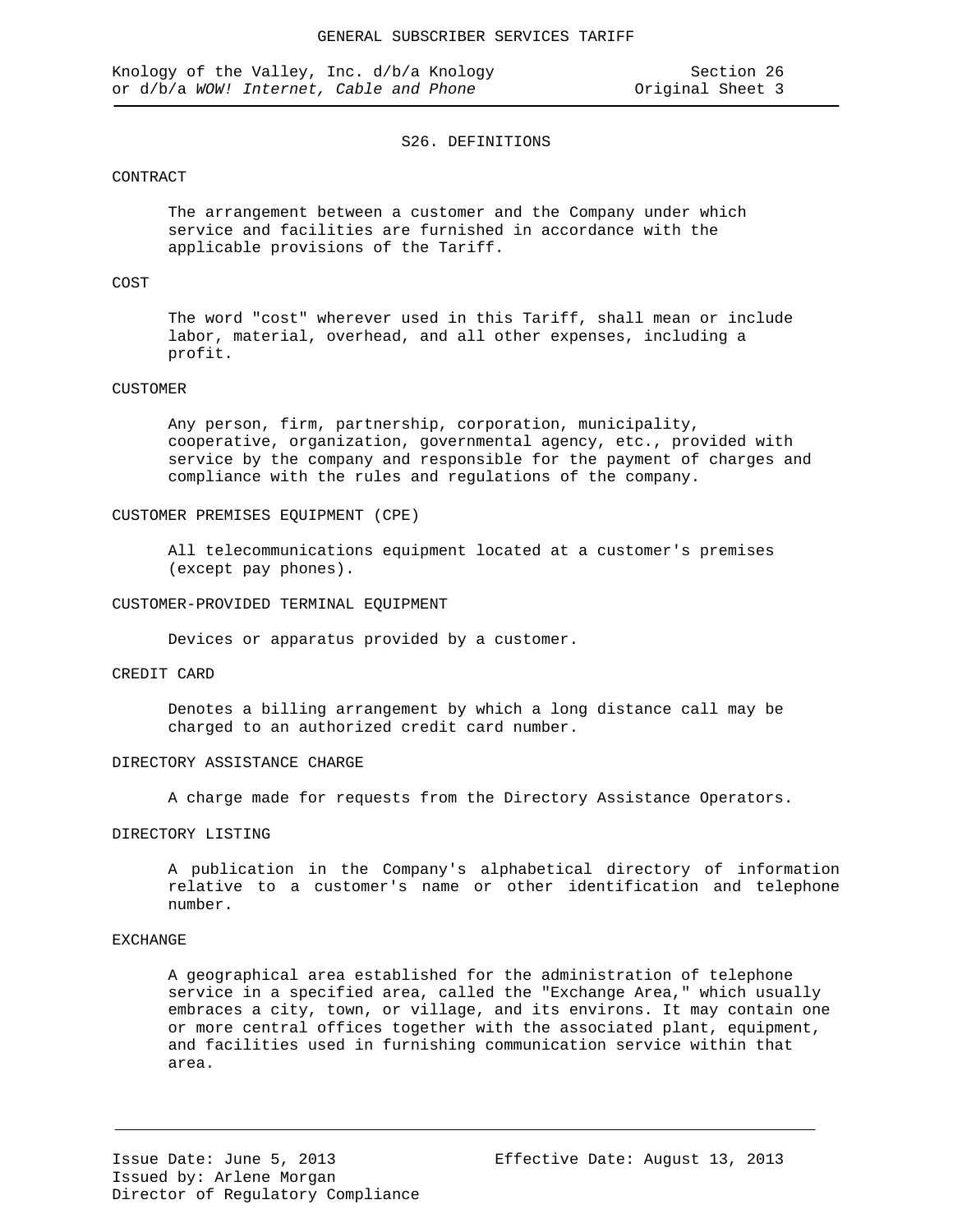## EXCHANGE SERVICE AREA

The territory served by an exchange within which local service is furnished at the exchange rates applicable within that area.

## EXCHANGE SERVICE

The furnishing of facilities within an exchange area, in accordance with the regulation and charges specified in the tariff. Exchange facilities are used to establish and maintain connection between an exchange station and the other telephone plant and facilities in connection with long distance calls, extended area service calls, or other services.

## EXTENDED AREA SERVICE

A type of telephone service furnished under tariff provisions whereby customers of a given exchange may complete calls to and, where provided by the tariff, receive messages from one or more exchanges without the application of long distance message telecommunications charges.

## FACILITIES

All property and means owned, operated, leased, licensed, used, furnished, or supplied for, by or in connection with the rendition of telephone service.

## FOREIGN EXCHANGE

Any other exchange but that in which the customer is located.

## FOREIGN EXCHANGE SERVICE

Telephone exchange service furnished to a customer other than the exchange regularly serving the area in which the customer is located.

#### INSTALLATION CHARGE

An installation charge is nonrecurring charge applying to the provision of certain items of equipment or facilities as distinguished from a Service Connection Charge applicable for establishment o£ basic telephone service and is in addition to applicable service connection charges. The installation charge may sometimes be called an "initial charge".

## LOCAL ACCESS AND TRANSPORT AREA (LATA)

Geographic area established for the purpose of defining the territory within which a Bell operating company may offer its telecommunications services.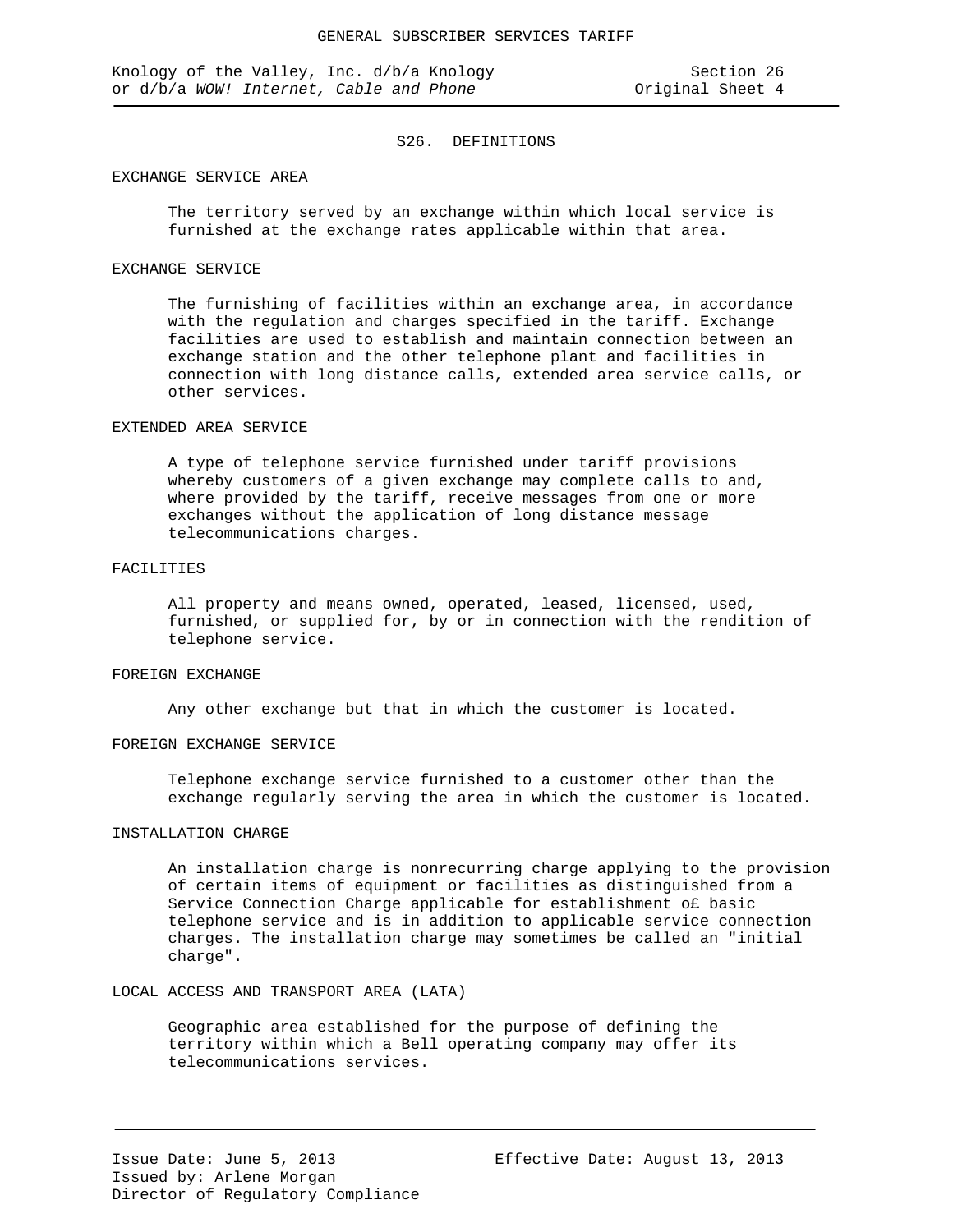Knology of the Valley, Inc. d/b/a Knology Section 26<br>
or d/b/a WOW! Internet, Cable and Phone Society Original Sheet 5 or d/b/a WOW! Internet, Cable and Phone

### S26. DEFINITIONS

### MAINTENANCE OF SERVICE CHARGE

The charge for each visit by the Telephone Company to the premises of the customer, or authorized user, where the report results from the use of equipment provided by the customer, or authorized user.

## MESSAGE

A completed telephone call regardless of length of call or time and distance involved.

#### MESSAGE RATE

Local exchange service billed on a per-message basis.

# MILEAGE

The measurement upon which charges are computed for Foreign Exchange, tie lines and private lines.

#### MINIMUM CONTRACT PERIOD

The minimum length of time for which a customer is obligated to pay for service, facilities and equipment whether or not retained by the customer for such minimum length of time.

#### MISCELLANEOUS SERVICE

Service not regularly furnished with the various classes of exchange service.

# PRIVATE LINE

A circuit provided to furnish communication between two or more instrumentalities directly connected to it. Such instrumentalities do not have access to the general exchange and interexchange networks.

#### PUBLIC TELEPHONE

An exchange station, either attended or equipped with a coin collecting device, designed and placed for use by the public in general at locations chosen or accepted by the Company.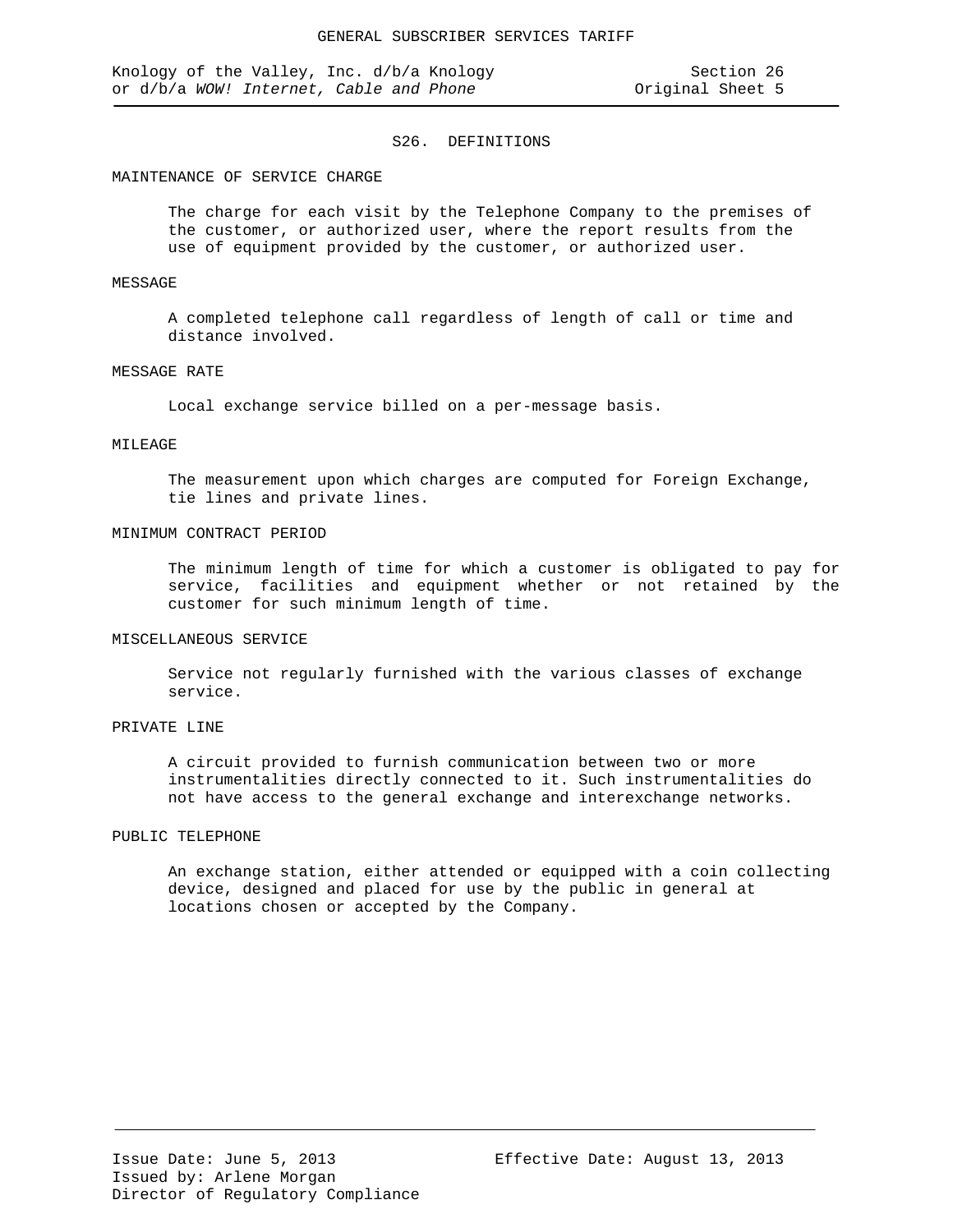#### SEMI-PUBLIC TELEPHONE

An exchange station, equipped with a coin collecting device, designed for a combination of customer and public use at locations more or less public in character. Semi-public telephone service is considered as a form of customer service. Effective November 1, 1987, semi-public telephone equipment will be provided on a deregulated basis.

## SERVICE ORDER CHARGE

The charge for receiving and recording information and/or taking action in connection with a subscriber or applicant and processing the necessary data.

## SUBSCRIBER

A person, firm, partnership, corporation, profit or non-profit organization, governmental agency, etc., receiving service from the company.

## SUSPENSION OF SERVICE

An arrangement made at the request of the customer, or initiated by the company for violation of Tariff regulations by the customer, for temporarily discontinuing service without terminating the service agreement or removing the telephone equipment from the customer's premises, as more specifically defined by the Tariff.

## TARIFF

The rates, charges, rules and regulations adopted and filed by the Company and approved by the Alabama Public Service Commission.

## TOLL CALL

A call to a point outside the local calling area of an exchange for which a long distance charge applies.

#### WIDE AREA TELECOMMUNICATIONS SERVICE

The furnishing of facilities for dial type telephone communications between a wide area service access line and other exchange telephones in the area prescribed in the tariff.

## ZONE

One of a series of specified areas, beyond the base rate area of an exchange in which service is furnished at rates in addition to base rates.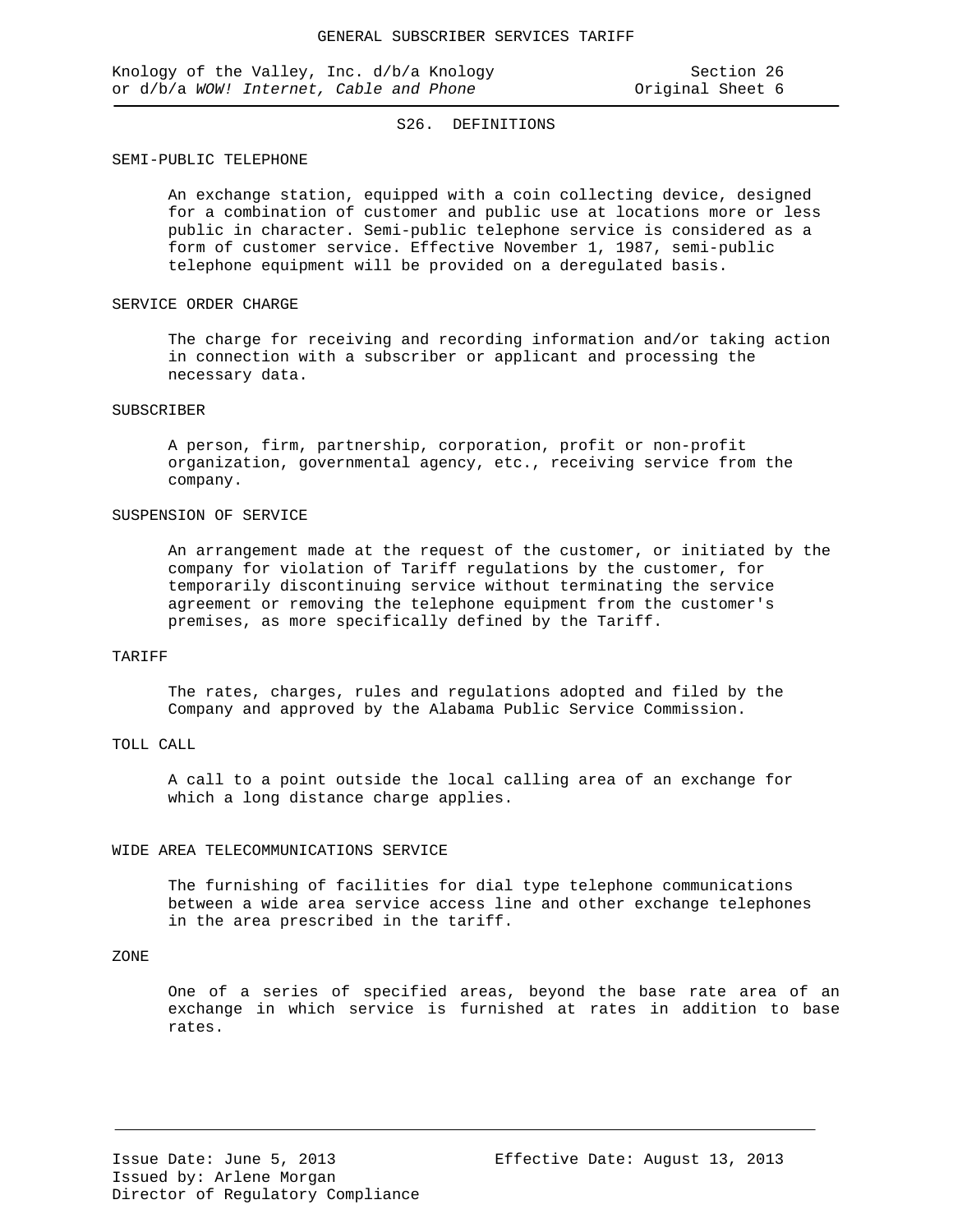## S26.2 ACRONYMS AND ABBREVIATIONS

- AND Automatic Network Dialing
- ATTCOM AT&T Communications
- ATTIS AT&T Information Services
- ATUR Automatic Telephone Using Radio (Cellular System)
- BCR Billing, Collecting, Remitting
- BHC Busy Hour Calls
- BNS Bill Number Screening (TSPS)
- BOC Bell Operating Companies
- BRA Base Rate Area
- BV Busy Verification
- CALC Customer Access Line Charge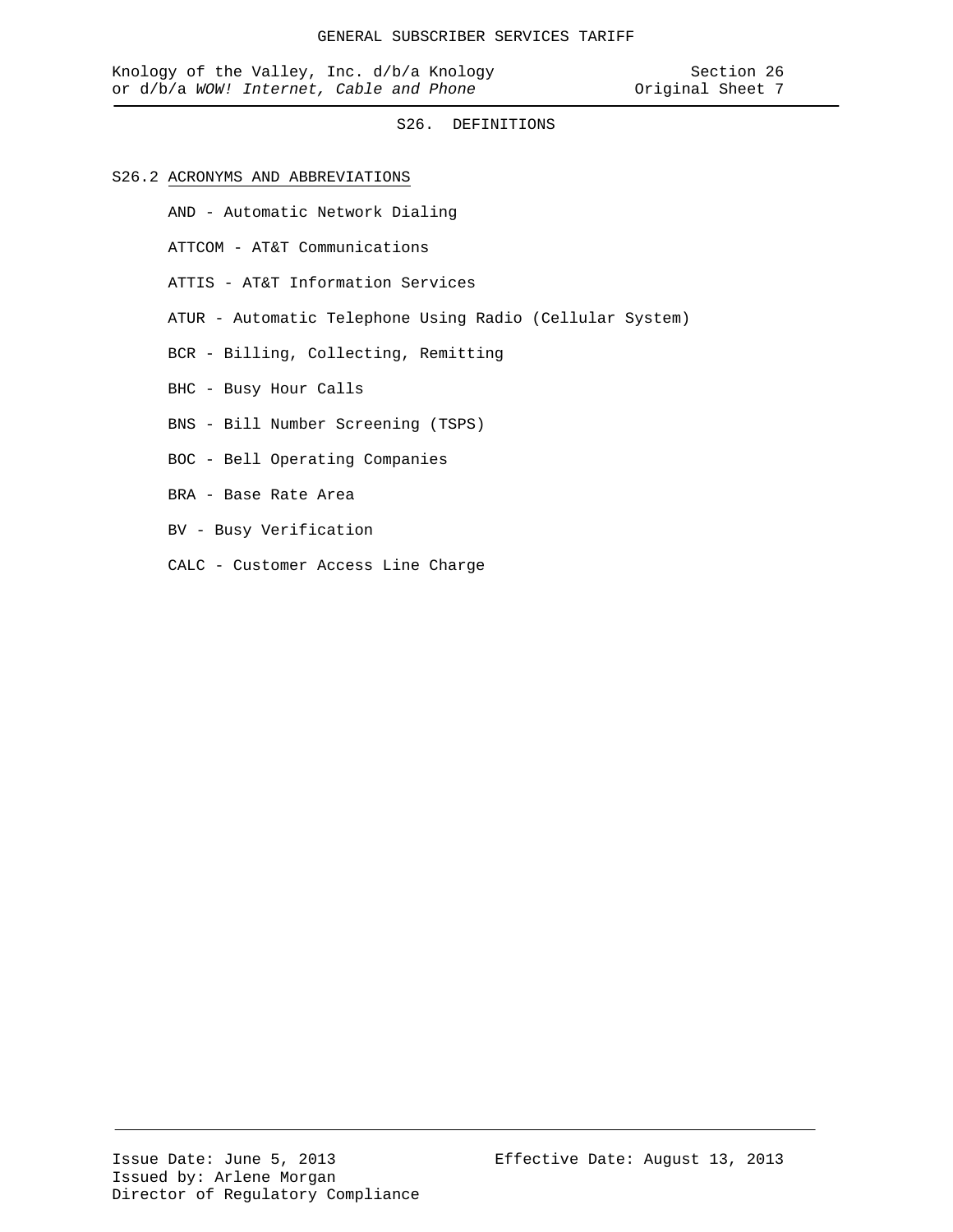- S26.2 ACRONYMS AND ABBREVIATIONS (Cont'd)
	- CCB Coin Collecting Box
	- CCIS Common Channel Inter-Office Signaling
	- CCLC Common Carrier Line Charge
	- CDA Coin Detection and Announcement
	- CDR Call Detail Recording
	- CDRR Call Detail Recording and Reporting
	- CIC Carrier Identification Code
	- CMRS Cellular Mobile Radio Telecommunications Service
	- COCOT Customer Owned Coin Operated Telephone
	- CPE Customer Premises Equipment
	- DDD Direct Distance Dialing
	- DID Direct Inward Dialing
	- DOJ Department of Justice
	- EAS Extended Area Service
	- ECA Exchange Carrier Association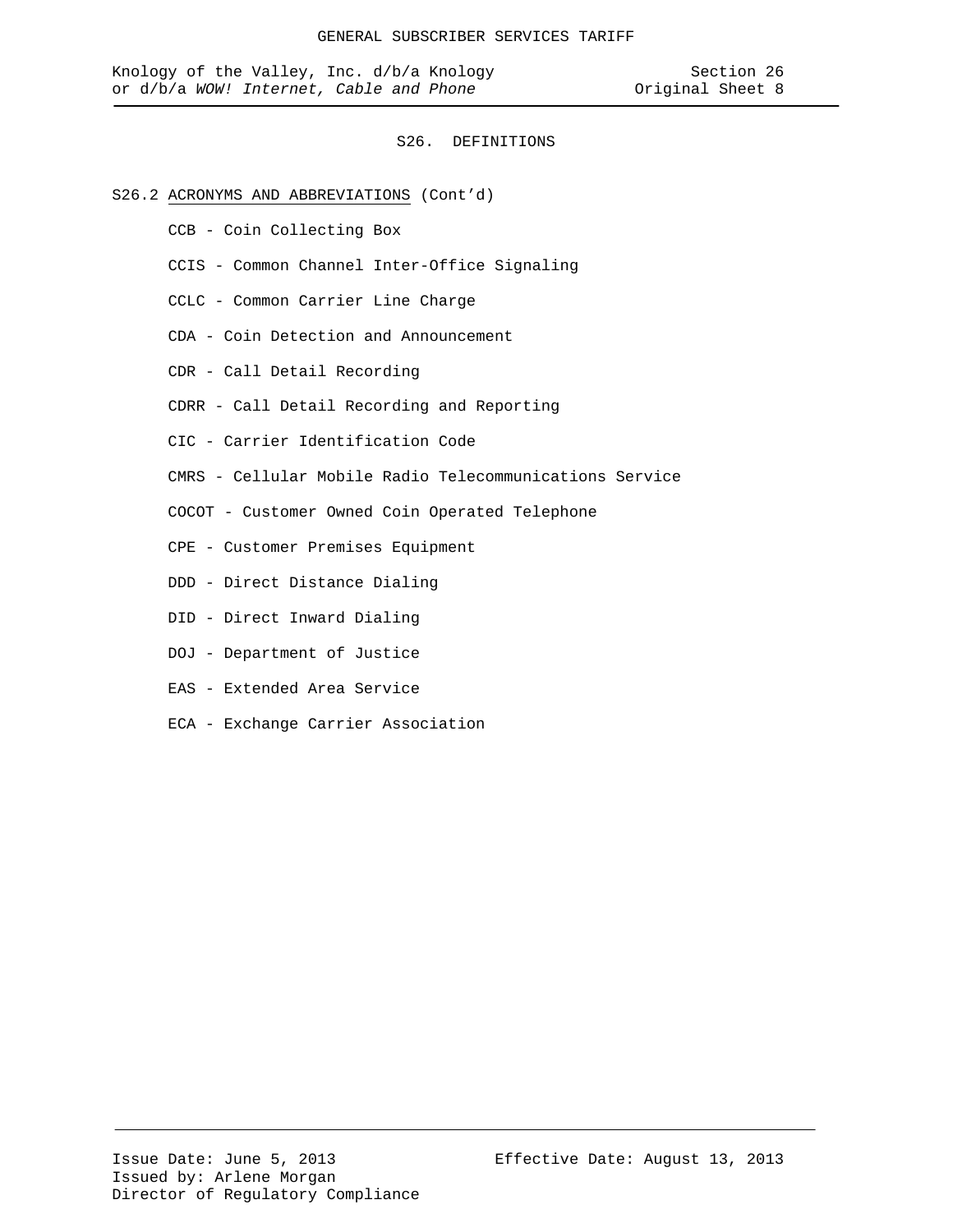## S26.2 ACRONYMS AND ABBREVIATIONS (Cont'd)

- EDA Embedded Direct Analysis
- FCC Federal Communications Commission
- FGA Feature Group A
- FGB Feature Group B
- FGC Feature Group C
- FGD Feature Group D
- FX Foreign Exchange
- IXC Interexchange Carrier
- INWATS Inward Wide Area Telecommunications service (800)
- ISDN Integrated Services Digital Network
- KTS Key Telephone System
- LATA Local Access and Transport Area
- LCR Least Cost Routing
- LEC Local Exchange Company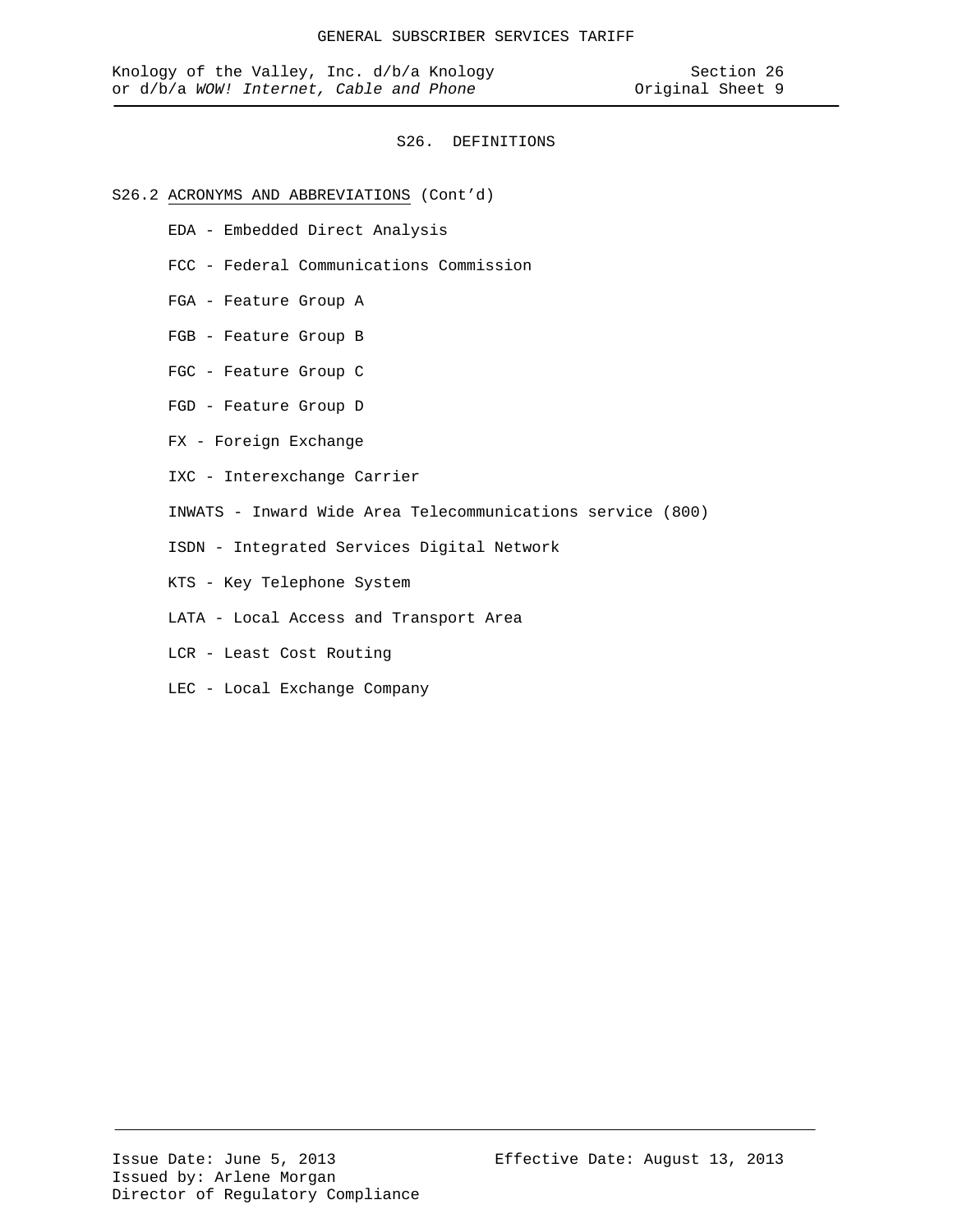## S26.2 ACRONYMS AND ABBREVIATIONS (Cont'd)

LMS - Local Measured Service

- MTS Message Telecommunications Service
- NECA National Exchange Carrier Association
- ONA Open Network Architecture
- OUTWATS Outgoing Wide Area Telecommunications Service
- PBX Private Branch Exchange Service
- PIN Personal Identification Number
- PL Private Line
- POP Point of Presence
- PSN Public Switched Network
- RBOC Regional Bell Operating Company
- RCC Radio Common Carrier
- RCF Remote Call Forwarding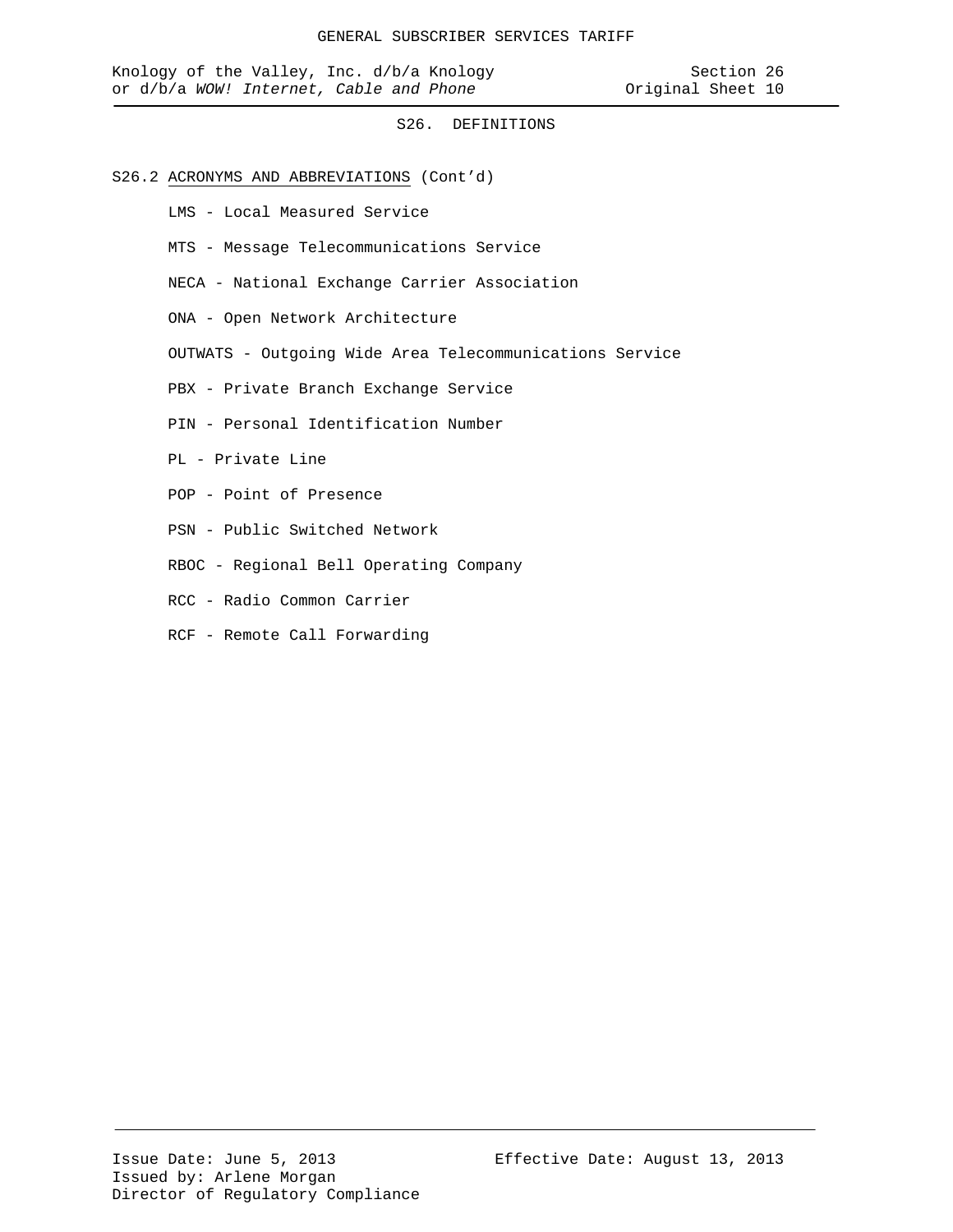# S26.2 ACRONYMS AND ABBREVIATIONS (Cont'd)

SLC- Subscriber Line Charge

WATS- Wide Area Telecommunications Service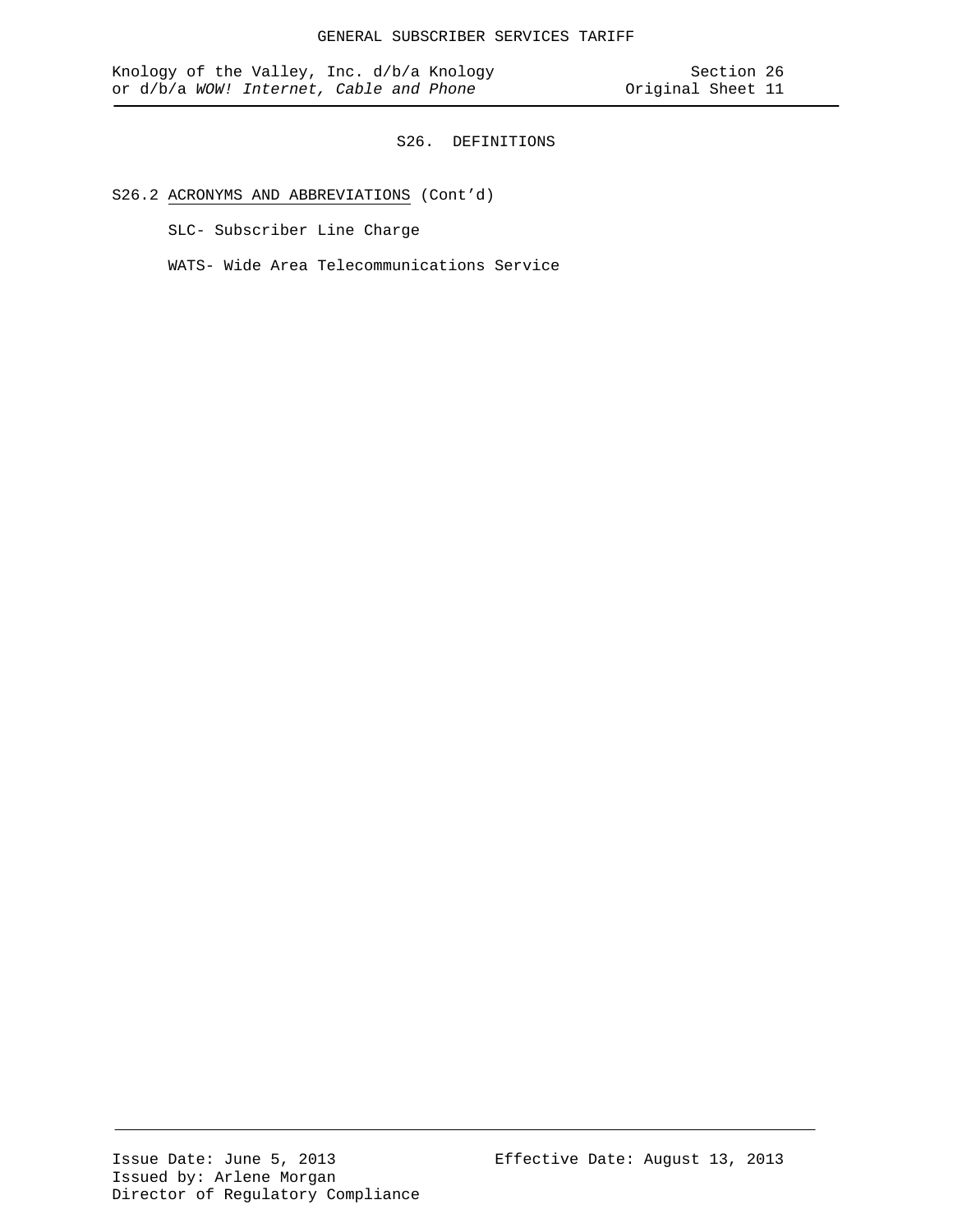# S27. DIRECTORY LISTINGS

## CONTENTS

|  | Sheet No. |  |
|--|-----------|--|
|  |           |  |
|  |           |  |
|  |           |  |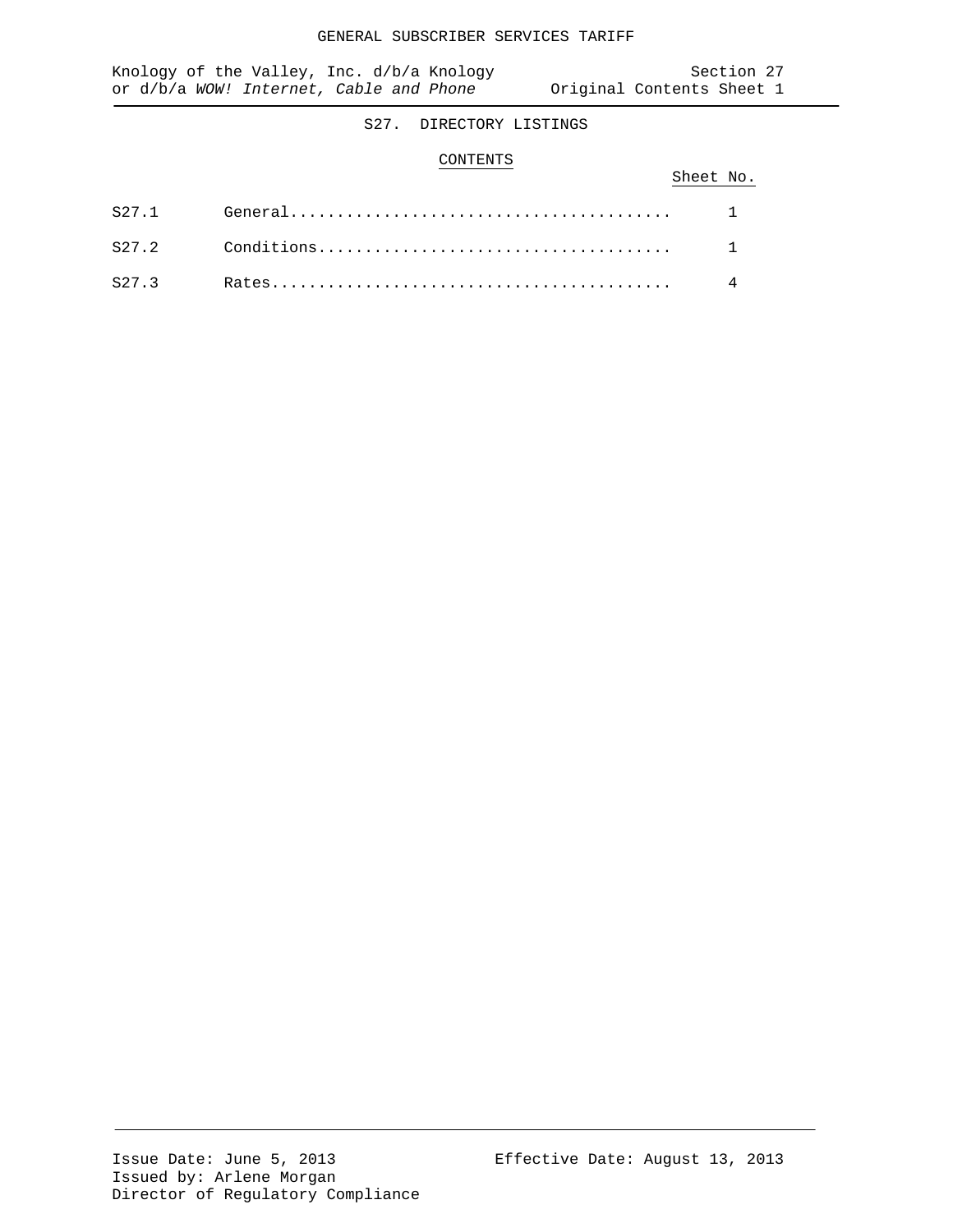### S27. DIRECTORY LISTINGS

## S27.1 GENERAL

A. Directory listings encompassed by this tariff are applicable to listings in the alphabetical section in the telephone directory.

## S27.2 CONDITIONS

- A. Primary listing which may include the name, address and telephone number of the individual, organization, firm or corporation for whom the service has been contracted will be furnished without additional charge.
	- l. Listings will be limited to such information as is necessary for identification to facilitate use of the service.
	- 2. The length of a listing may be limited by the use of abbreviations where the clarity of the listing and the identification of the customer will not be impaired.
	- 3. The Company may refuse to insert any listing, which in its judgment does not facilitate the use of the directory.
	- 4. Only one listing is furnished without charge for each main service. If additional listings are required to properly identify the subscriber, such additional listings will be provided at the appropriate charge as set forth in the Company's Price List.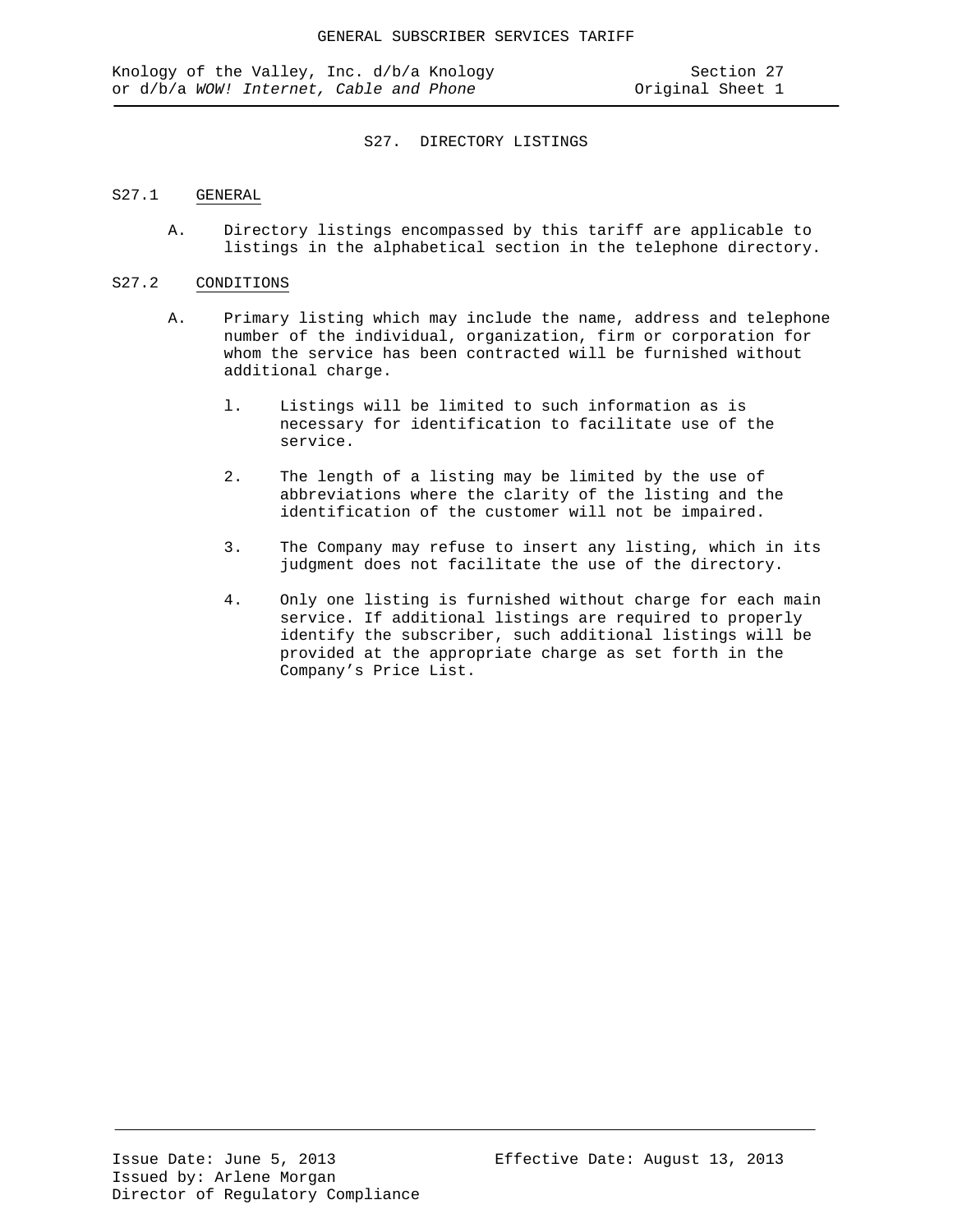## S29. LOCAL EXCHANGE BOUNDARY MAPS

## CONTENTS

# Sheet No.

| S29.1 | Fredonia Exchange |  |
|-------|-------------------|--|
| S29.2 | Huguley Exchange  |  |
| S29.3 |                   |  |
| S29.4 | Shawmut Exchange  |  |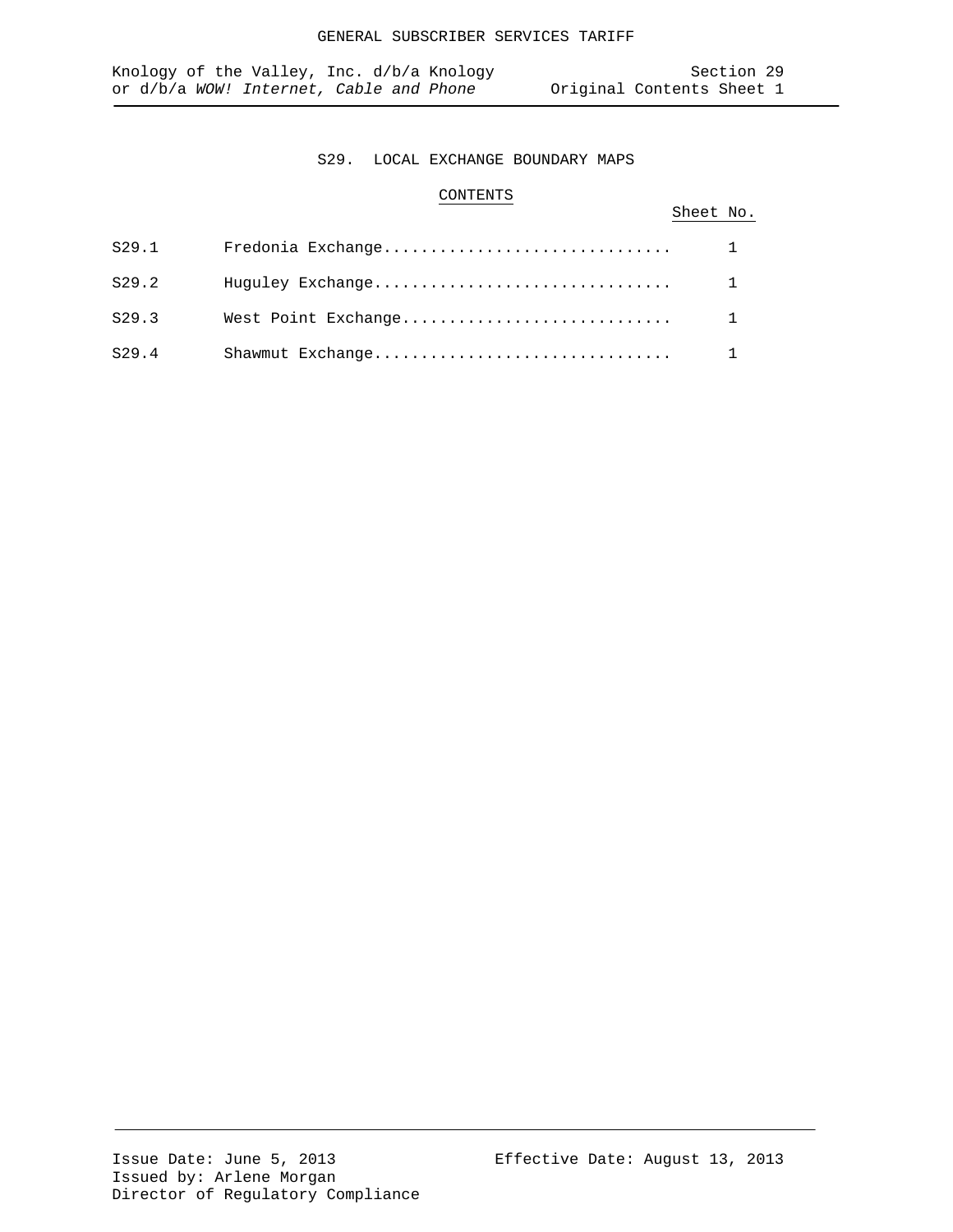S29. LOCAL EXCHANGE BOUNDARY MAPS

S29.1 Fredonia, Huguley, West Point and Shawmut Exchange





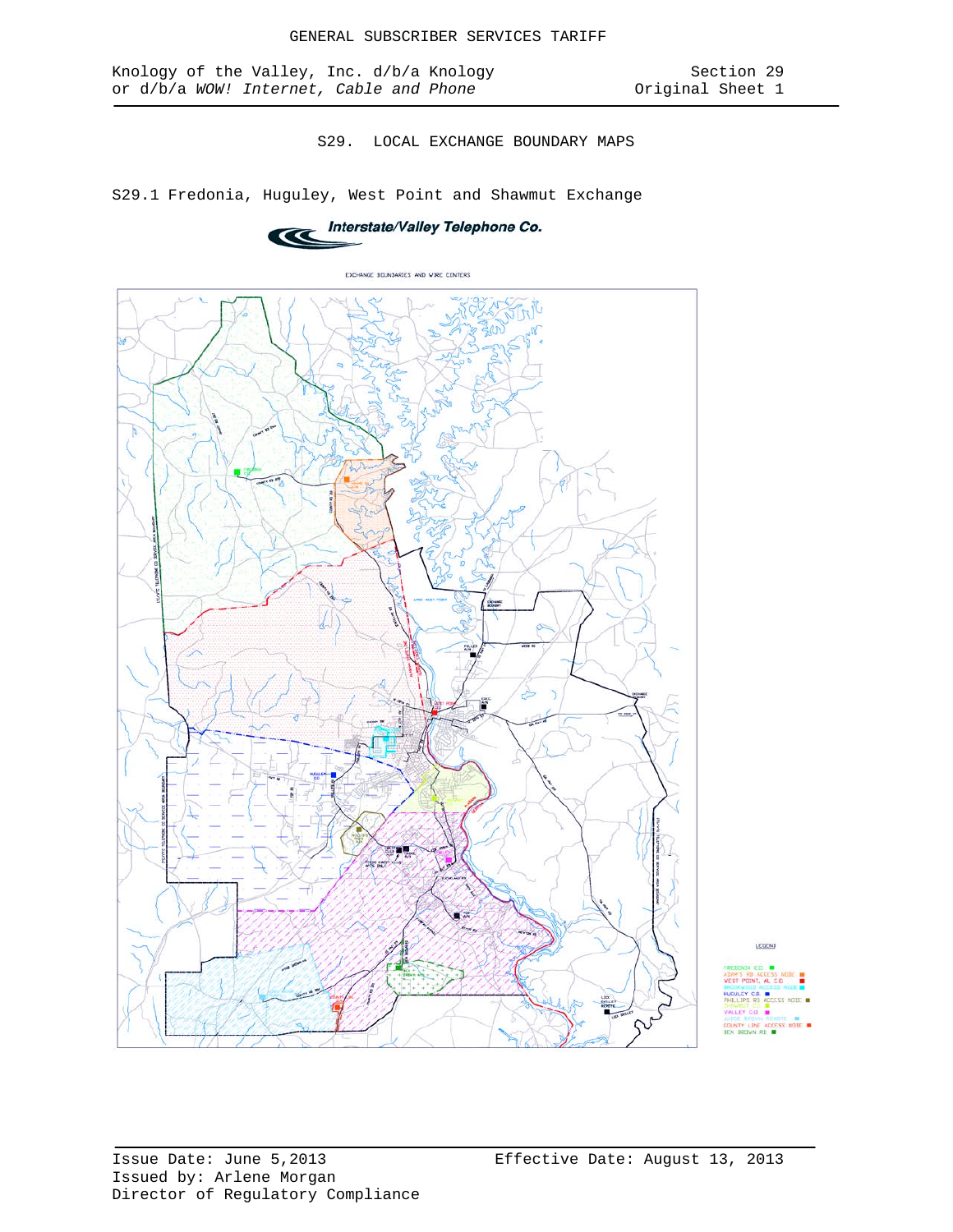# S100. OBSOLETE SERVICE OFFERINGS

CONTENTS

Sheet No.

N/A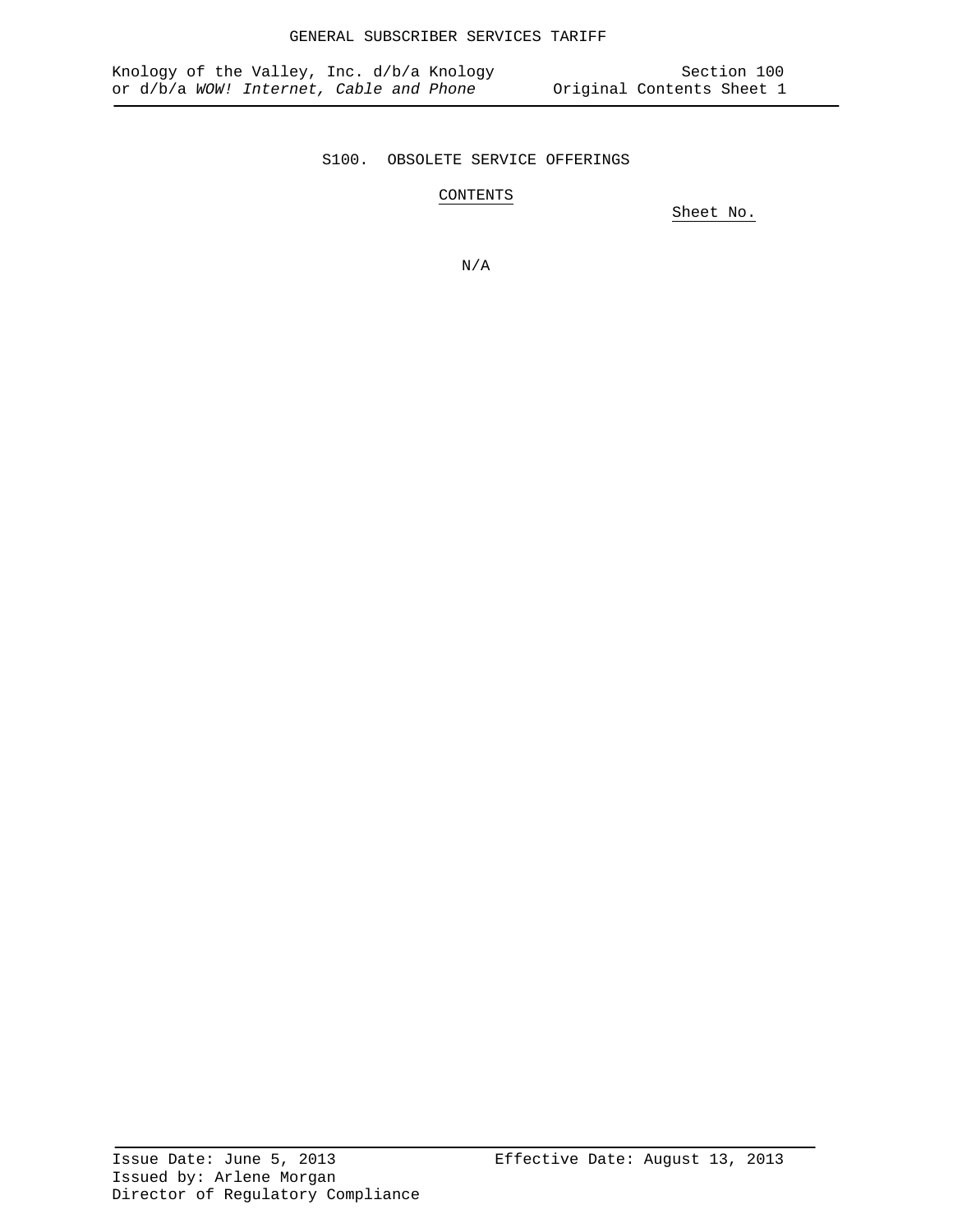# S200. INTRASTATE ACCESS SERVICES TARIFF

# CONTENTS

# Sheet No.

| S200.1 |  | Intrastate Access Services                |   |
|--------|--|-------------------------------------------|---|
| S200.2 |  | Intrastate Billing and Collection Service | 4 |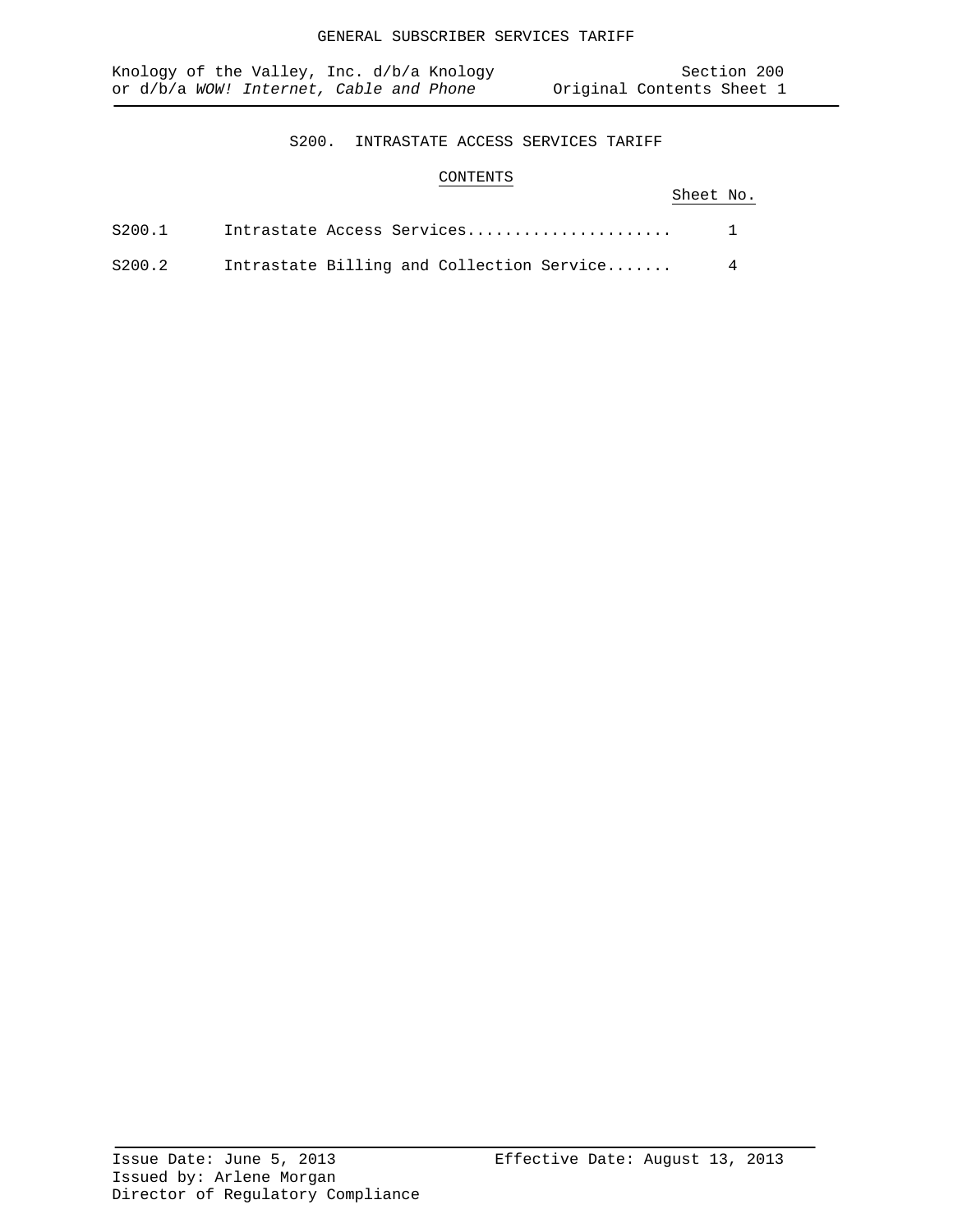Knology of the Valley, Inc. d/b/a Knology (Section 200<br>
or d/b/a WOW! Internet, Cable and Phone (Section 200 or d/b/a WOW! Internet, Cable and Phone

S200. INTRASTATE ACCESS SERVICES TARIFF

#### S200.1 INTRASTATE ACCESS SERVICES

Knology of the Valley, Inc. d/b/a Knology or d/b/a *WOW! Internet, Cable and Phone* adopts the John Staurulakis F.C.C. Tariff No. 1 Interstate Access Charge tariff, including the Company-specific rates designated therein, as found at<http://myjsi.jsitel.com/myjsi/tariff/index.php> and as effective with the FCC for intrastate use. This tariff includes all the rules, regulations, rates and charges under which interstate access services will be offered. Exceptions to this adoption of the tariff schedules are as follows. Unless otherwise stated, these rates, as set forth in paragraph 1 below, apply to originating traffic only:

- 1. Originating Switched Access Rates (Per MOU):
	- (A) Intrastate/Interlata Rates are as follows:

| Carrier Common Line             | \$0.000000 |
|---------------------------------|------------|
| Tandem Switched Facility        | \$0.000116 |
| Tandem Switched Termination     | \$0.000539 |
| Tandem Switching                | \$0.000937 |
| Residual Interconnection Charge | \$0.000000 |
| Local Switching                 | \$0.029635 |
| Information Surcharge           | \$0.000165 |

(B) Intrastate/Intralata Rates are as follows: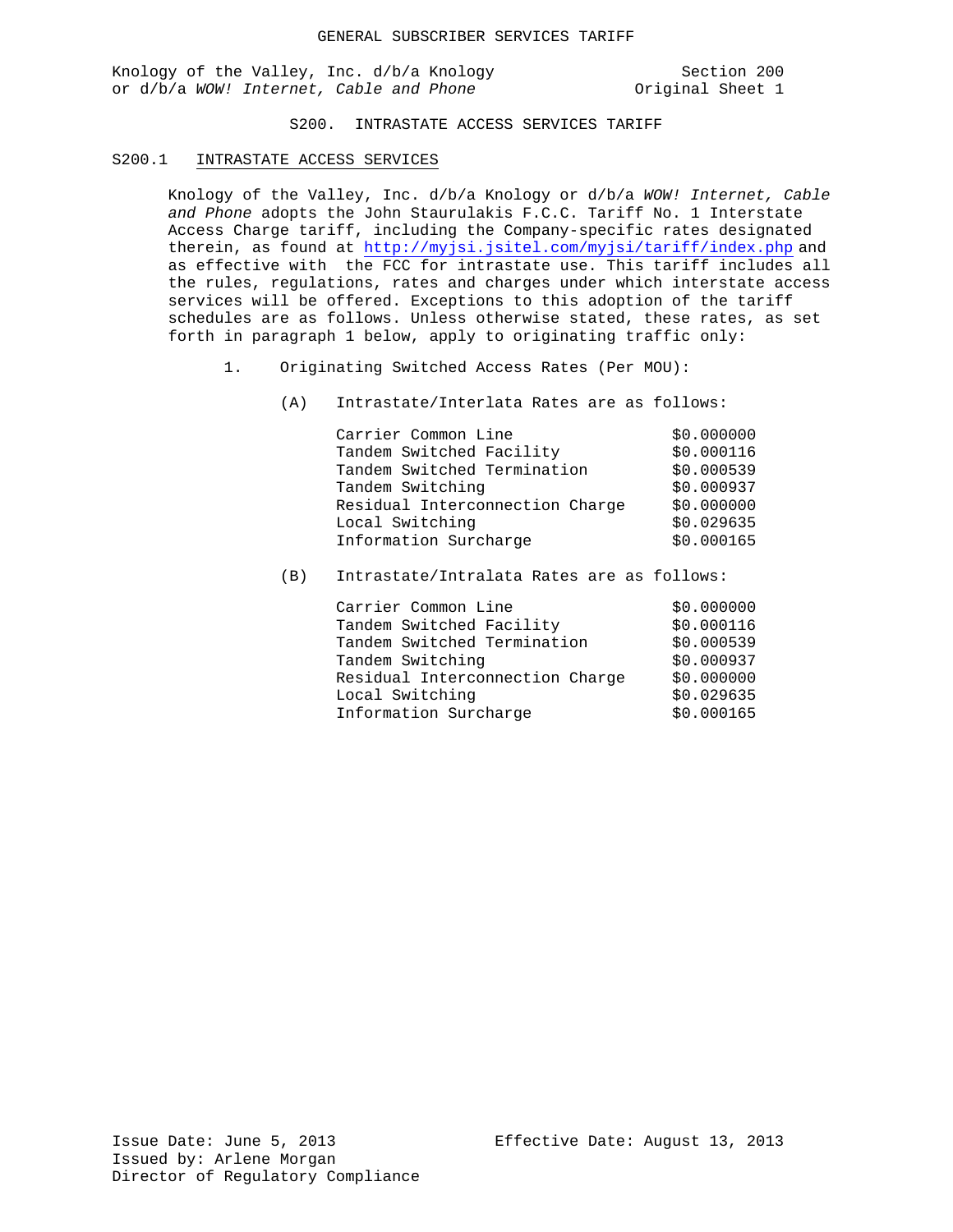S200. INTRASTATE ACCESS SERVICES TARIFF

- S200.1 INTRASTATE ACCESS SERVICES (Cont'd)
	- 2. Unless otherwise specified by contract, the JSI Tariff rates and charges shall apply to terminating traffic transported over BellSouth facilities pursuant to interconnections or resale arrangements between BellSouth and other telecommunications providers.
	- 3. The Company is a participating member in the Transition Service Fund ("TSF"), an access billing mechanism established by the Alabama Public Service Commission ("APSC") in 1996 and described in the APSC's April 17, 2012 and July 10, 2012 Orders in APSC Dockets 28642 and 31816 (collectively, the "APSC Orders") and amended implementing regulations adopted on July 2, 2013 (the "Implementing Regulations"), and which is currently administered by the Telecommunications Association of the Southeast ("TELSE"), by which BellSouth and interexchange carriers/resellers purchasing Intrastate switched access from the company and other participating local exchange carrier ("LEC") TSF members pay the TSF monthly an amount based upon their respective shares of participating TSF LEC's Local Switching minutes. The amount received by the Company from the TSF shall be reduced in accordance with, and subject to, the APSC Orders and Implementing Regulations, and any amendments or clarifications thereto, with a corresponding reduction in the overall size of the TSF on July 3, 2012 and July 2, 2013. (D,N)
	- 4. Identification and Rating of VoIP-PSTN Traffic
		- (A) Scope
			- (1) VoIP-PSTN Traffic is defined as traffic exchanged between the Telephone Company end user and the customer in time division multiplexing ("TDM") format that originates and/or terminates in Internet protocol ("IP") format. This section governs the identification of VoIP-PSTN Traffic that is required to be compensated at interstate access rates by the Federal Communications Commission in its Report and Order in WC Docket No. 10-90, etc., FCC Release No. 11-161 (November 18, 2011) ("FCC Order"). Specifically, this section establishes the method of separating such traffic (referred to in this tariff as "Toll VoIP-PSTN Traffic") from the customer's traditional intrastate access traffic, so that such Toll VoIP-PSTN Traffic can be billed in accordance with the FCC Order. The term "Toll VoIP-PSTN Traffic" denotes a customer's interexchange voice traffic exchanged with the Telephone Company in Time Division Multiplexing format over Public

(T)

 (N) (C)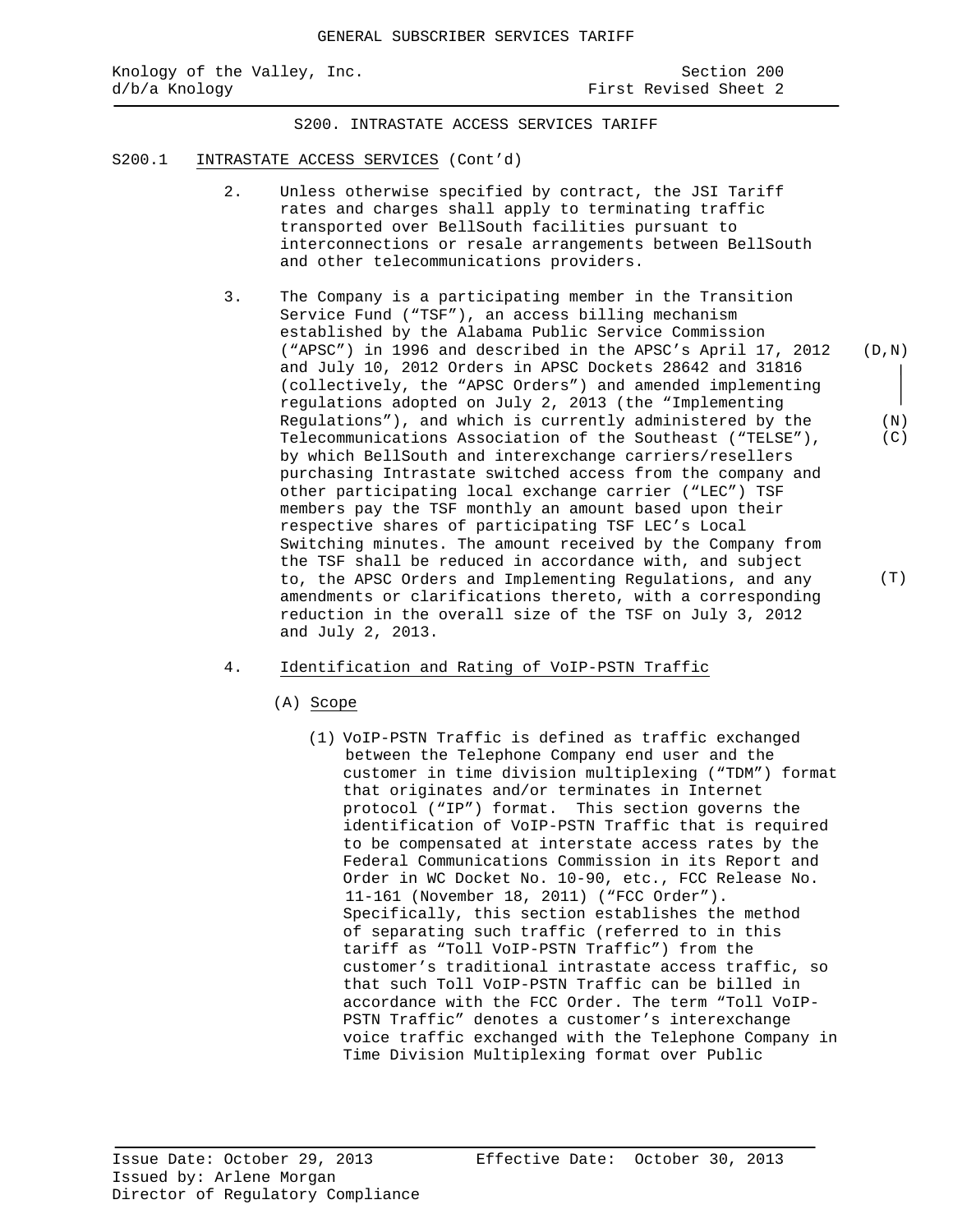S200. INTRASTATE ACCESS SERVICES TARIFF

- S200.1 INTRASTATE ACCESS SERVICES (Cont'd)
	- 4. Identification and Rating of VoIP-PSTN Traffic (Cont'd)
		- (A) Scope (Cont'd)
			- (1)(Cont'd)

Switched Telephone Network (PSTN) facilities, which originates and/or terminates in Internet Protocol(IP) format. "Toll VoIP-PSTN Traffic" originates and/or terminates in IP format when it originates from and/or terminates to an end user customer of a service that requires IP-compatible customer premises equipment.

(B) Rating of VoIP-PSTN Traffic

The Toll VoIP-PSTN Traffic identified in accordance with this tariff section will be billed at rates equal to the Telephone Company's applicable tariffed interstate switched access rates as specified in the Telephone Company's applicable federal access tariff. On April 25, 2012, the FCC released its Second Order on Reconsideration of the FCC Order. Based on this Order, from July 13, 2012, until June 30, 2014, the rates and charges for Intrastate Switched Access Services set forth in S200.1.1 of this Tariff will apply on all originating intrastate Toll VoIP-PSTN Traffic identified in accordance with this Tariff section and billed by the Company.

The remainder of this section sets forth the method for calculating and billing Toll VoIP-PSTN Traffic in accordance with the FCC's Orders and applies solely to terminating Toll VoIP-PSTN Traffic until June 30, 2014, and to both originating and terminating intrastate Toll VoIP-PSTN Traffic effective July 1, 2014.

# (C) Calculation and Application of Percent-VoIP-Usage Factor

The Telephone Company will determine the number of Toll VoIP-PSTN Traffic minutes of use ("MOU") to which interstate rates will be applied under subsection (B), above, by applying a Percent-VoIP-Usage("PVU") factor to the total terminating intrastate access MOU received by the Telephone Company from the customer. The PVU will be derived and applied as follows:

(1) The customer will calculate and furnish to the Telephone Company a factor (the "PVU") representing the percentage of the total intrastate and interstate access MOU that the customer terminates to the Telephone Company in the State that is sent to the Telephone Company and that originated in IP format. This PVU shall be based on information such as traffic studies, actual call detail, or other relevant and verifiable information.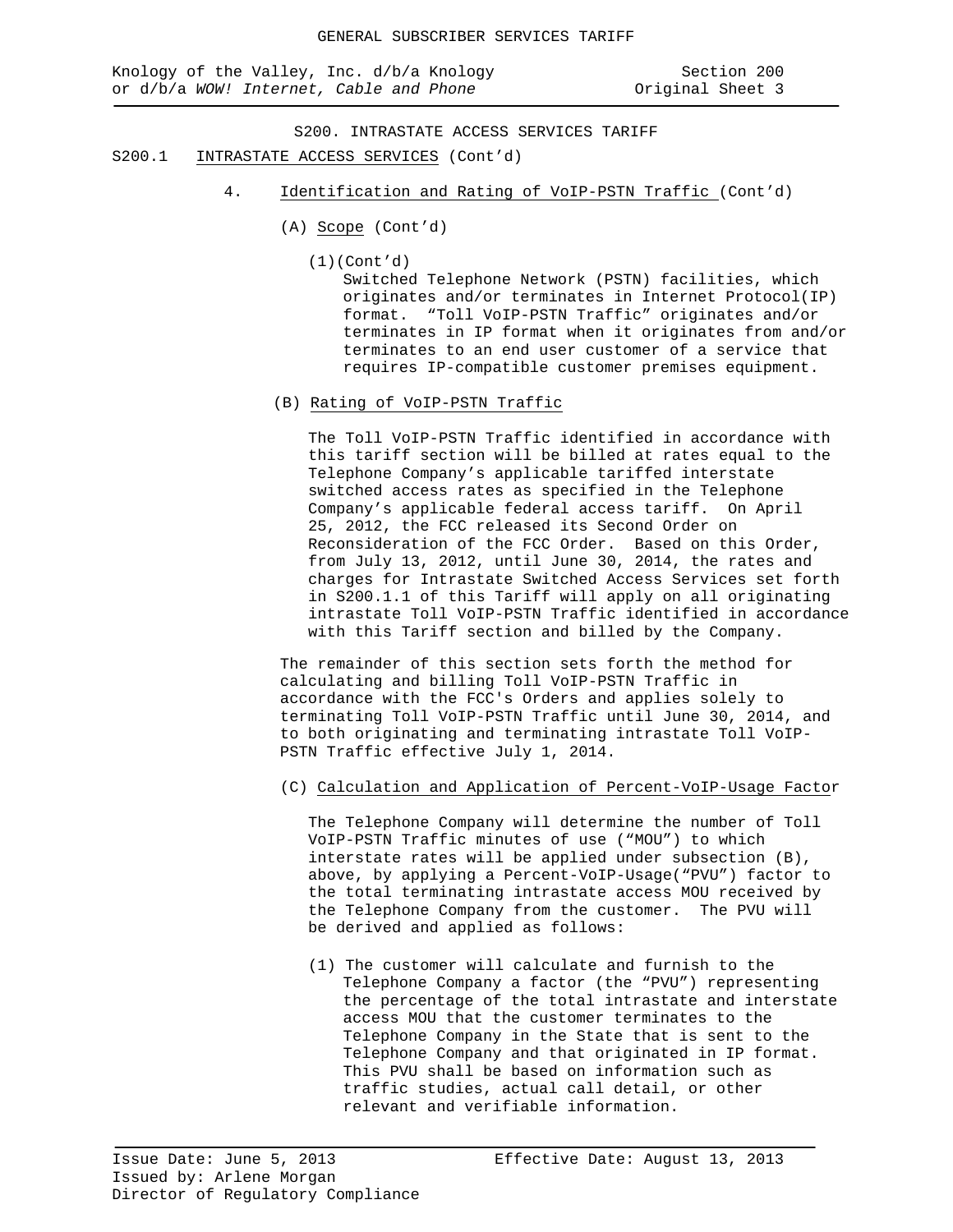Knology of the Valley, Inc. d/b/a Knology Section 200 or d/b/a *WOW!* Internet, Cable and Phone **business** Original Sheet 4

S200. INTRASTATE ACCESS SERVICES TARIFF

- S200.1 INTRASTATE ACCESS SERVICES (Cont'd)
	- 4. Identification and Rating of VoIP-PSTN Traffic (Cont'd)
		- (C) Calculation and Application of Percent-VoIP-Usage Factor (Cont'd)
			- (2) The Telephone Company will apply the PVU factor to the total terminating intrastate access MOU received from the customer to determine the number of Toll VoIP-PSTN Traffic MOUs.
			- (3) If the customer does not furnish the Telephone Company with a PVU pursuant to the preceding paragraph 1, the Telephone Company will utilize a PVU equal to zero.
		- (D) Initial Implementation of PVU Factor

 The Telephone Company will apply the Initial PVU factor on the next bill date provided that the PVU factor and the relevant and verifiable supporting documentation described above are provided to the Telephone Company at least 15 days prior to the next bill date. A factor received less than 15 days before the next bill date, will be applied on the bill date following the next bill date unless otherwise agreed to by the Telephone Company and the customer. Otherwise, the Telephone Company will set the initial PVU equal to zero, as specified in subsection (C)(3), above.

(E) PVU Factor Updates

The customer may update the PVU factor quarterly using the method set forth in subsection  $(C)(1)$ , above. If the customer chooses to submit such updates, it shall forward to the Telephone Company, no later than 15 days after the first day of January, April, July and/or October of each year, a revised PVU factor based on data for the prior three months, ending the last day of December, March, June and September, respectively. The revised PVU factor will apply prospectively and serve as the basis for billing until superseded by a new PVU.

(F) PVU Factor Verification

Not more than four times in any year, the Telephone Company may ask the customer to verify the PVU factor furnished to the Telephone Company. The party so requested shall comply, and shall reasonably provide the records and other information used to determine the PVU factors.